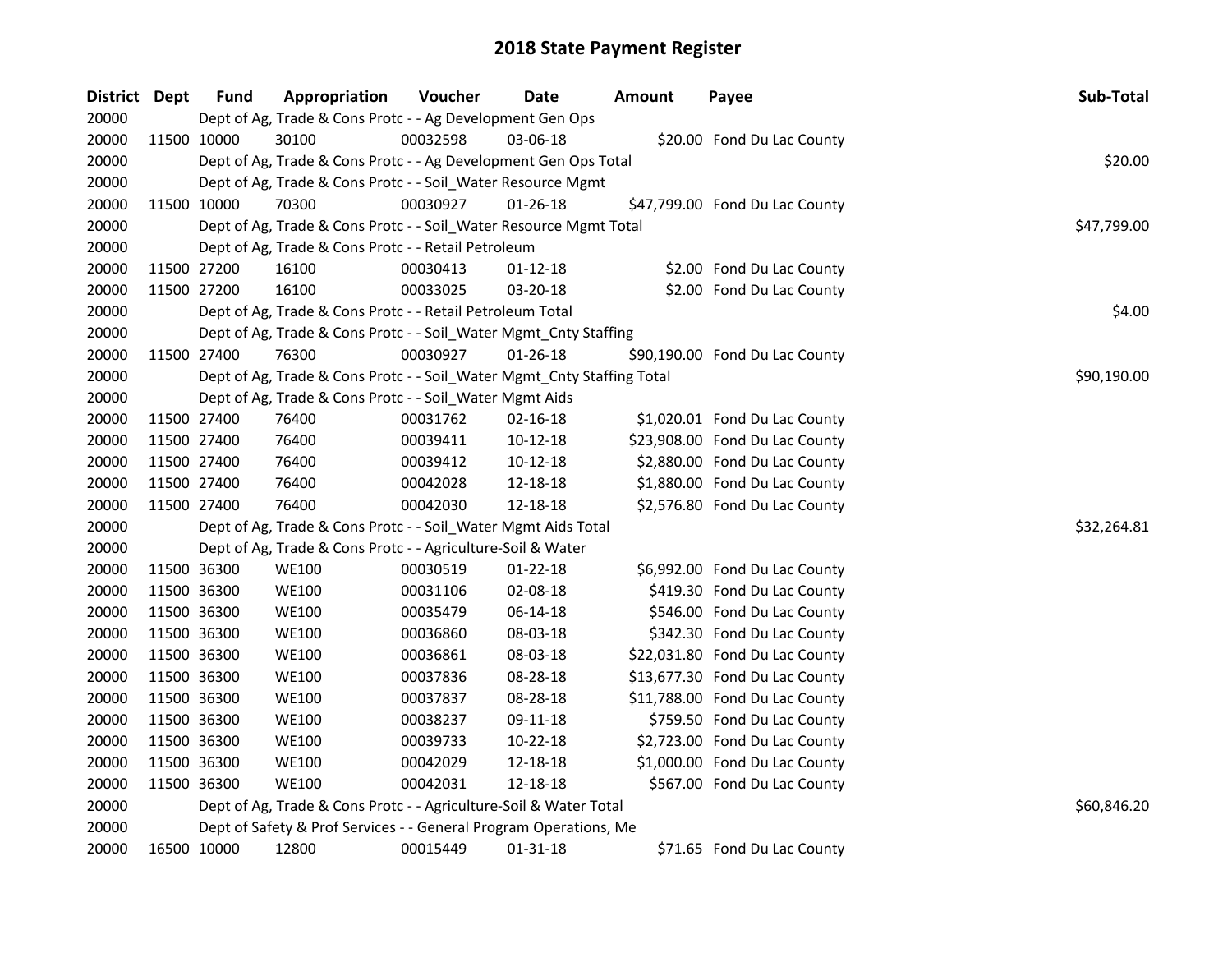| District Dept | <b>Fund</b> | Appropriation                                                           | <b>Voucher</b> | Date           | Amount | Payee                         | Sub-Total   |
|---------------|-------------|-------------------------------------------------------------------------|----------------|----------------|--------|-------------------------------|-------------|
| 20000         |             | Dept of Safety & Prof Services - - General Program Operations, Me Total |                |                |        |                               | \$71.65     |
| 20000         |             | Dept of Safety & Prof Services - - Safety And Building Operations       |                |                |        |                               |             |
| 20000         | 16500 10000 | 22100                                                                   | 00027500       | 12-21-18       |        | \$7.00 Fond Du Lac County     |             |
| 20000         |             | Dept of Safety & Prof Services - - Safety And Building Operations Total |                |                |        |                               | \$7.00      |
| 20000         |             | Dept of Safety & Prof Services - - Powts Replacement Rehab              |                |                |        |                               |             |
| 20000         | 16500 10000 | 23600                                                                   | 00027164       | 11-27-18       |        | \$6,400.00 Fond Du Lac County |             |
| 20000         |             | Dept of Safety & Prof Services - - Powts Replacement Rehab Total        |                |                |        |                               | \$6,400.00  |
| 20000         |             | Dept of Public Instruction - - Federal Aids, Local Aid                  |                |                |        |                               |             |
| 20000         | 25500 10000 | 24100                                                                   | 00107978       | $01 - 22 - 18$ |        | \$1,505.03 Fond Du Lac County |             |
| 20000         | 25500 10000 | 24100                                                                   | 00112749       | 02-26-18       |        | \$2,019.60 Fond Du Lac County |             |
| 20000         | 25500 10000 | 24100                                                                   | 00116706       | 03-26-18       |        | \$2,121.85 Fond Du Lac County |             |
| 20000         | 25500 10000 | 24100                                                                   | 00120127       | 04-16-18       |        | \$2,496.19 Fond Du Lac County |             |
| 20000         | 25500 10000 | 24100                                                                   | 00124415       | 05-21-18       |        | \$2,544.97 Fond Du Lac County |             |
| 20000         | 25500 10000 | 24100                                                                   | 00128585       | 06-18-18       |        | \$2,410.14 Fond Du Lac County |             |
| 20000         | 25500 10000 | 24100                                                                   | 00134490       | 07-23-18       |        | \$1,925.71 Fond Du Lac County |             |
| 20000         | 25500 10000 | 24100                                                                   | 00138218       | 08-20-18       |        | \$1,655.25 Fond Du Lac County |             |
| 20000         | 25500 10000 | 24100                                                                   | 00144105       | 10-01-18       |        | \$1,886.62 Fond Du Lac County |             |
| 20000         | 25500 10000 | 24100                                                                   | 00145218       | 10-15-18       |        | \$1,505.05 Fond Du Lac County |             |
| 20000         | 25500 10000 | 24100                                                                   | 00150284       | 11-26-18       |        | \$1,566.77 Fond Du Lac County |             |
| 20000         | 25500 10000 | 24100                                                                   | 00153779       | 12-24-18       |        | \$1,368.94 Fond Du Lac County |             |
| 20000         |             | Dept of Public Instruction - - Federal Aids, Local Aid Total            |                |                |        |                               | \$23,006.12 |
| 20000         |             | Dept of Natural Resources - - Res Maint & Dev - State                   |                |                |        |                               |             |
| 20000         | 37000 10000 | 71100                                                                   | 00241388       | 06-08-18       |        | \$737.25 Fond Du Lac County   |             |
| 20000         |             | Dept of Natural Resources - - Res Maint & Dev - State Total             |                |                |        |                               | \$737.25    |
| 20000         |             | Dept of Natural Resources - - Gen Program Ops-State Funds               |                |                |        |                               |             |
| 20000         | 37000 21200 | 16100                                                                   | 00204989       | 01-04-18       |        | \$123.25 Fond Du Lac County   |             |
| 20000         | 37000 21200 | 16100                                                                   | 00241125       | 06-07-18       |        | \$376.00 Fond Du Lac County   |             |
| 20000         | 37000 21200 | 16100                                                                   | 00241218       | 06-07-18       |        | \$391.00 Fond Du Lac County   |             |
| 20000         | 37000 21200 | 16100                                                                   | 00241224       | 06-07-18       |        | \$188.00 Fond Du Lac County   |             |
| 20000         |             | Dept of Natural Resources - - Gen Program Ops-State Funds Total         |                |                |        |                               | \$1,078.25  |
| 20000         |             | Dept of Natural Resources - - Gen Program Ops-State Funds-Fr            |                |                |        |                               |             |
| 20000         | 37000 21200 | 16600                                                                   | 00207923       | 01-18-18       |        | \$180.00 Fond Du Lac County   |             |
| 20000         |             | Dept of Natural Resources - - Gen Program Ops-State Funds-Fr Total      |                |                |        |                               | \$180.00    |
| 20000         |             | Dept of Natural Resources - - General Program Operations --             |                |                |        |                               |             |
| 20000         | 37000 21200 | 25400                                                                   | 00225965       | 04-09-18       |        | \$60.00 Fond Du Lac County    |             |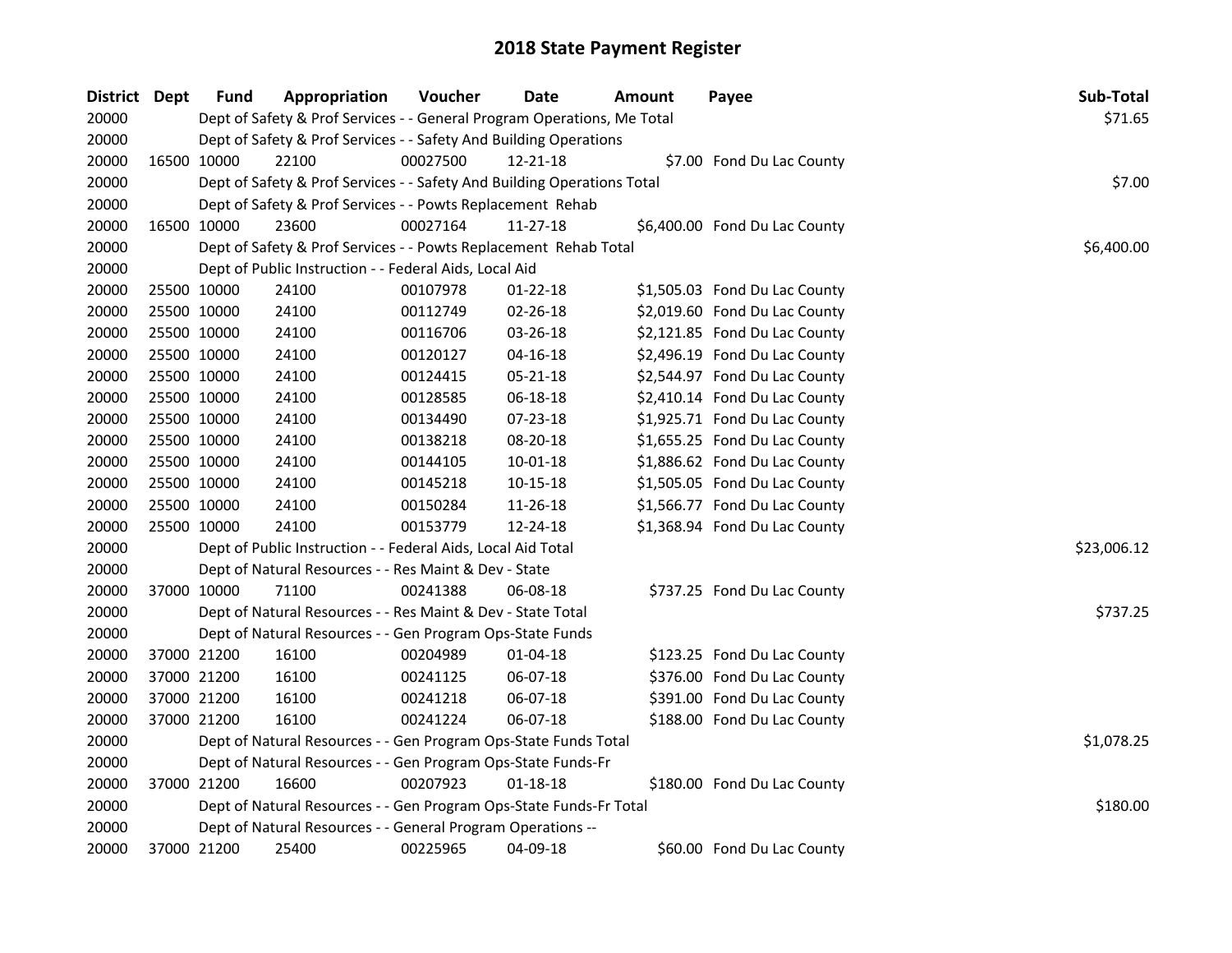| District Dept |             | <b>Fund</b> | Appropriation                                                      | Voucher  | Date           | <b>Amount</b> | Payee                          | Sub-Total   |
|---------------|-------------|-------------|--------------------------------------------------------------------|----------|----------------|---------------|--------------------------------|-------------|
| 20000         |             | 37000 21200 | 25400                                                              | 00255127 | $07 - 24 - 18$ |               | \$150.00 Fond Du Lac County    |             |
| 20000         | 37000 21200 |             | 25400                                                              | 00282883 | 12-06-18       |               | \$90.00 Fond Du Lac County     |             |
| 20000         |             | 37000 21200 | 25400                                                              | 00286736 | 12-28-18       |               | \$90.00 Fond Du Lac County     |             |
| 20000         |             |             | Dept of Natural Resources - - General Program Operations -- Total  |          |                |               |                                | \$390.00    |
| 20000         |             |             | Dept of Natural Resources - - Gpo -Federal Funds                   |          |                |               |                                |             |
| 20000         |             | 37000 21200 | 38100                                                              | 00222207 | 03-23-18       |               | \$4,327.95 Fond Du Lac County  |             |
| 20000         |             |             | Dept of Natural Resources - - Gpo -Federal Funds Total             |          |                |               |                                | \$4,327.95  |
| 20000         |             |             | Dept of Natural Resources - - Venison Processing                   |          |                |               |                                |             |
| 20000         | 37000 21200 |             | 54900                                                              | 00218999 | 03-09-18       |               | \$15.00 Fond Du Lac County     |             |
| 20000         | 37000 21200 |             | 54900                                                              | 00219001 | 03-09-18       |               | \$585.00 Fond Du Lac County    |             |
| 20000         | 37000 21200 |             | 54900                                                              | 00220124 | 03-15-18       |               | \$245.00 Fond Du Lac County    |             |
| 20000         | 37000 21200 |             | 54900                                                              | 00222586 | $04 - 12 - 18$ |               | \$2,470.00 Fond Du Lac County  |             |
| 20000         |             | 37000 21200 | 54900                                                              | 00246967 | 06-29-18       |               | \$265.00 Fond Du Lac County    |             |
| 20000         |             |             | Dept of Natural Resources - - Venison Processing Total             |          |                |               |                                | \$3,580.00  |
| 20000         |             |             | Dept of Natural Resources - - Enf A - Boating Enforcement          |          |                |               |                                |             |
| 20000         |             | 37000 21200 | 55000                                                              | 00222207 | $03 - 23 - 18$ |               | \$9,495.88 Fond Du Lac County  |             |
| 20000         |             |             | Dept of Natural Resources - - Enf A - Boating Enforcement Total    |          |                |               |                                | \$9,495.88  |
| 20000         |             |             | Dept of Natural Resources - - Wildlife Damage Claims & Abat        |          |                |               |                                |             |
| 20000         | 37000 21200 |             | 55300                                                              | 00218996 | 03-09-18       |               | \$5,503.92 Fond Du Lac County  |             |
| 20000         | 37000 21200 |             | 55300                                                              | 00218997 | 03-09-18       |               | \$2,863.58 Fond Du Lac County  |             |
| 20000         | 37000 21200 |             | 55300                                                              | 00218998 | 03-09-18       |               | \$2,777.21 Fond Du Lac County  |             |
| 20000         | 37000 21200 |             | 55300                                                              | 00220124 | 03-15-18       |               | \$565.62 Fond Du Lac County    |             |
| 20000         | 37000 21200 |             | 55300                                                              | 00246967 | 06-29-18       |               | \$4,281.58 Fond Du Lac County  |             |
| 20000         | 37000 21200 |             | 55300                                                              | 00274518 | 10-19-18       |               | \$6,165.69 Fond Du Lac County  |             |
| 20000         |             | 37000 21200 | 55300                                                              | 00274520 | 10-19-18       |               | \$15.00 Fond Du Lac County     |             |
| 20000         |             | 37000 21200 | 55300                                                              | 00281134 | 11-30-18       |               | \$2,402.19 Fond Du Lac County  |             |
| 20000         |             |             | Dept of Natural Resources - - Wildlife Damage Claims & Abat Total  |          |                |               |                                | \$24,574.79 |
| 20000         |             |             | Dept of Natural Resources - - Ra- Cnty Snow Trail & Area Aid       |          |                |               |                                |             |
| 20000         |             | 37000 21200 | 57400                                                              | 00211518 | 02-02-18       |               | \$28,374.50 Fond Du Lac County |             |
| 20000         |             | 37000 21200 | 57400                                                              | 00218967 | 03-14-18       |               | \$1,926.54 Fond Du Lac County  |             |
| 20000         |             |             | Dept of Natural Resources - - Ra- Cnty Snow Trail & Area Aid Total |          |                |               |                                | \$30,301.04 |
| 20000         |             |             | Dept of Natural Resources - - Ra- Snowmobile Trail Areas           |          |                |               |                                |             |
| 20000         |             | 37000 21200 | 57500                                                              | 00211518 | $02 - 02 - 18$ |               | \$43,332.34 Fond Du Lac County |             |
| 20000         |             |             | Dept of Natural Resources - - Ra- Snowmobile Trail Areas Total     |          |                |               |                                | \$43,332.34 |
| 20000         |             |             | Dept of Natural Resources - - Ra- Atv Prj Aids, Gas Tax Pymt       |          |                |               |                                |             |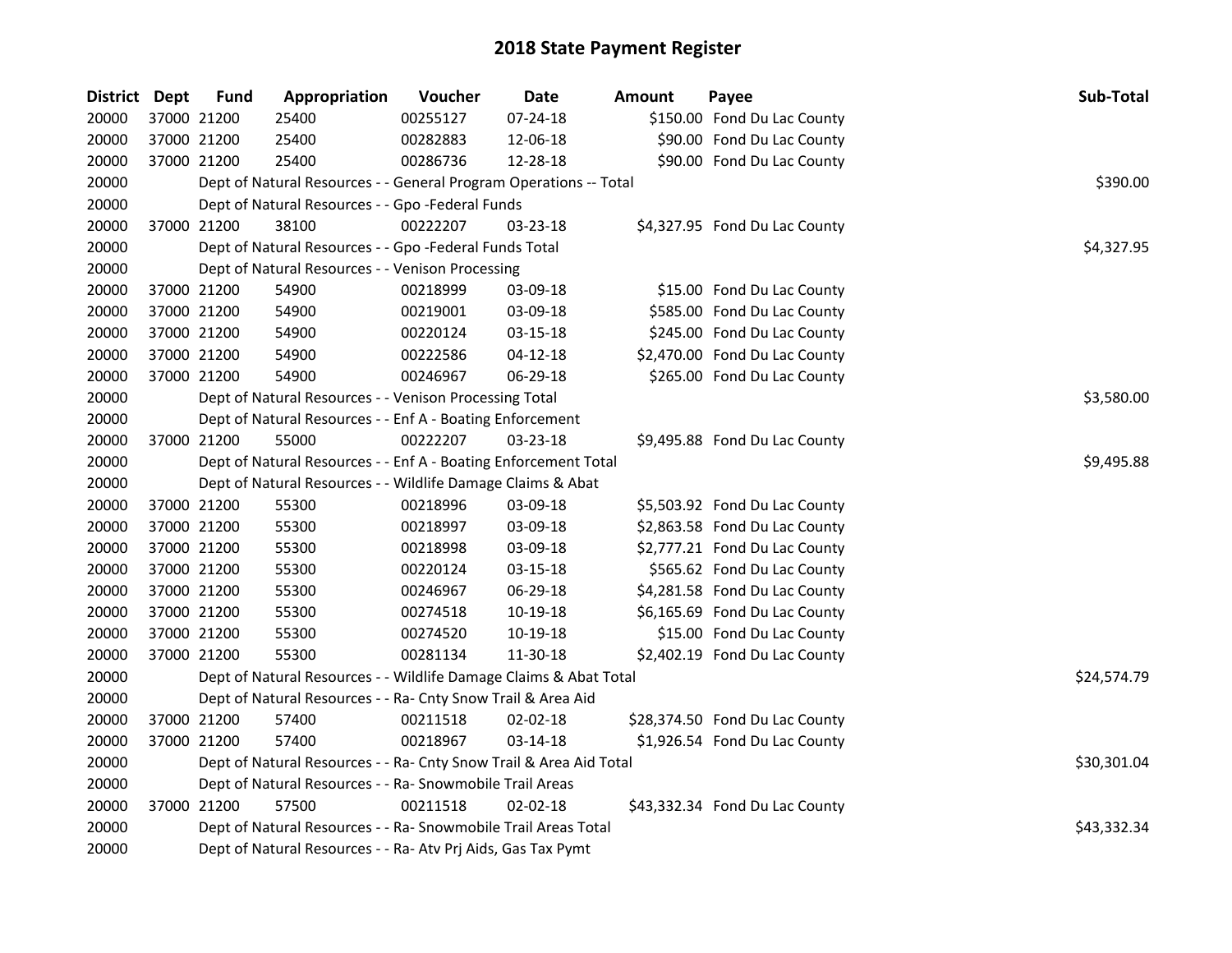| <b>District</b> | <b>Dept</b> | <b>Fund</b> | Appropriation                                                      | Voucher  | <b>Date</b>    | <b>Amount</b> | Payee                          | Sub-Total   |
|-----------------|-------------|-------------|--------------------------------------------------------------------|----------|----------------|---------------|--------------------------------|-------------|
| 20000           |             | 37000 21200 | 57600                                                              | 00211517 | $02 - 02 - 18$ |               | \$1,171.00 Fond Du Lac County  |             |
| 20000           |             |             | Dept of Natural Resources - - Ra- Atv Prj Aids, Gas Tax Pymt Total |          |                |               |                                | \$1,171.00  |
| 20000           |             |             | Dept of Natural Resources - - Resource Maint Develop Sp Frst       |          |                |               |                                |             |
| 20000           | 37000 21200 |             | 77900                                                              | 00241386 | 06-26-18       |               | \$4,791.93 Fond Du Lac County  |             |
| 20000           |             |             | Dept of Natural Resources - - Resource Maint Develop Sp Frst Total |          |                |               |                                | \$4,791.93  |
| 20000           |             |             | Dept of Natural Resources - - Gpo-Environmental Fund               |          |                |               |                                |             |
| 20000           | 37000 27400 |             | 46100                                                              | 00282736 | 11-30-18       |               | \$30.00 Fond Du Lac County     |             |
| 20000           |             |             | Dept of Natural Resources - - Gpo-Environmental Fund Total         |          |                |               |                                | \$30.00     |
| 20000           |             |             | Dept of Natural Resources - - Land Acquisition                     |          |                |               |                                |             |
| 20000           |             | 37000 36300 | <b>TA100</b>                                                       | 00234134 | 05-08-18       |               | \$30.00 Fond Du Lac County     |             |
| 20000           | 37000 36300 |             | <b>TA100</b>                                                       | 00252956 | 07-18-18       |               | \$30.00 Fond Du Lac County     |             |
| 20000           |             |             | Dept of Natural Resources - - Land Acquisition Total               |          |                |               |                                | \$60.00     |
| 20000           |             |             | Dept of Natural Resources - - Gpo - Sd Water Loan Prog, Fed        |          |                |               |                                |             |
| 20000           |             | 37000 57300 | 48200                                                              | 00206674 | $01 - 31 - 18$ |               | \$7,648.00 Fond Du Lac County  |             |
| 20000           |             | 37000 57300 | 48200                                                              | 00222020 | 04-19-18       |               | \$6,257.50 Fond Du Lac County  |             |
| 20000           | 37000 57300 |             | 48200                                                              | 00244134 | 06-18-18       |               | \$6,257.50 Fond Du Lac County  |             |
| 20000           | 37000 57300 |             | 48200                                                              | 00267670 | 09-19-18       |               | \$6,257.50 Fond Du Lac County  |             |
| 20000           |             |             | Dept of Natural Resources - - Gpo - Sd Water Loan Prog, Fed Total  |          |                |               |                                | \$26,420.50 |
| 20000           |             |             | Department of Corrections - - General Program Operations           |          |                |               |                                |             |
| 20000           |             | 41000 10000 | 10100                                                              | 00218523 | 06-28-18       |               | \$2,528.82 Fond Du Lac County  |             |
| 20000           |             | 41000 10000 | 10100                                                              | 00228681 | 08-16-18       |               | \$1,916.79 Fond Du Lac County  |             |
| 20000           |             |             | Department of Corrections - - General Program Operations Total     |          |                |               |                                | \$4,445.61  |
| 20000           |             |             | Department of Corrections - - Services For Drunken Driving O       |          |                |               |                                |             |
| 20000           | 41000 10000 |             | 10300                                                              | 00200889 | $04 - 11 - 18$ |               | \$260.00 Fond Du Lac County    |             |
| 20000           |             |             | Department of Corrections - - Services For Drunken Driving O Total |          |                |               |                                | \$260.00    |
| 20000           |             |             | Department of Corrections - - Corrections Contracts And Agre       |          |                |               |                                |             |
| 20000           |             | 41000 10000 | 11400                                                              | 00180616 | 01-09-18       |               | \$30,432.76 Fond Du Lac County |             |
| 20000           |             | 41000 10000 | 11400                                                              | 00184047 | 02-01-18       |               | \$37,308.50 Fond Du Lac County |             |
| 20000           |             | 41000 10000 | 11400                                                              | 00188307 | $02 - 13 - 18$ |               | \$28,809.82 Fond Du Lac County |             |
| 20000           |             | 41000 10000 | 11400                                                              | 00192301 | 03-01-18       |               | \$36,639.52 Fond Du Lac County |             |
| 20000           |             | 41000 10000 | 11400                                                              | 00195138 | 03-14-18       |               | \$24,149.88 Fond Du Lac County |             |
| 20000           |             | 41000 10000 | 11400                                                              | 00198117 | 03-27-18       |               | \$31,647.90 Fond Du Lac County |             |
| 20000           | 41000 10000 |             | 11400                                                              | 00201289 | $04 - 12 - 18$ |               | \$35,711.54 Fond Du Lac County |             |
| 20000           |             | 41000 10000 | 11400                                                              | 00204914 | 04-26-18       |               | \$34,529.66 Fond Du Lac County |             |
| 20000           | 41000 10000 |             | 11400                                                              | 00207381 | 05-08-18       |               | \$31,842.52 Fond Du Lac County |             |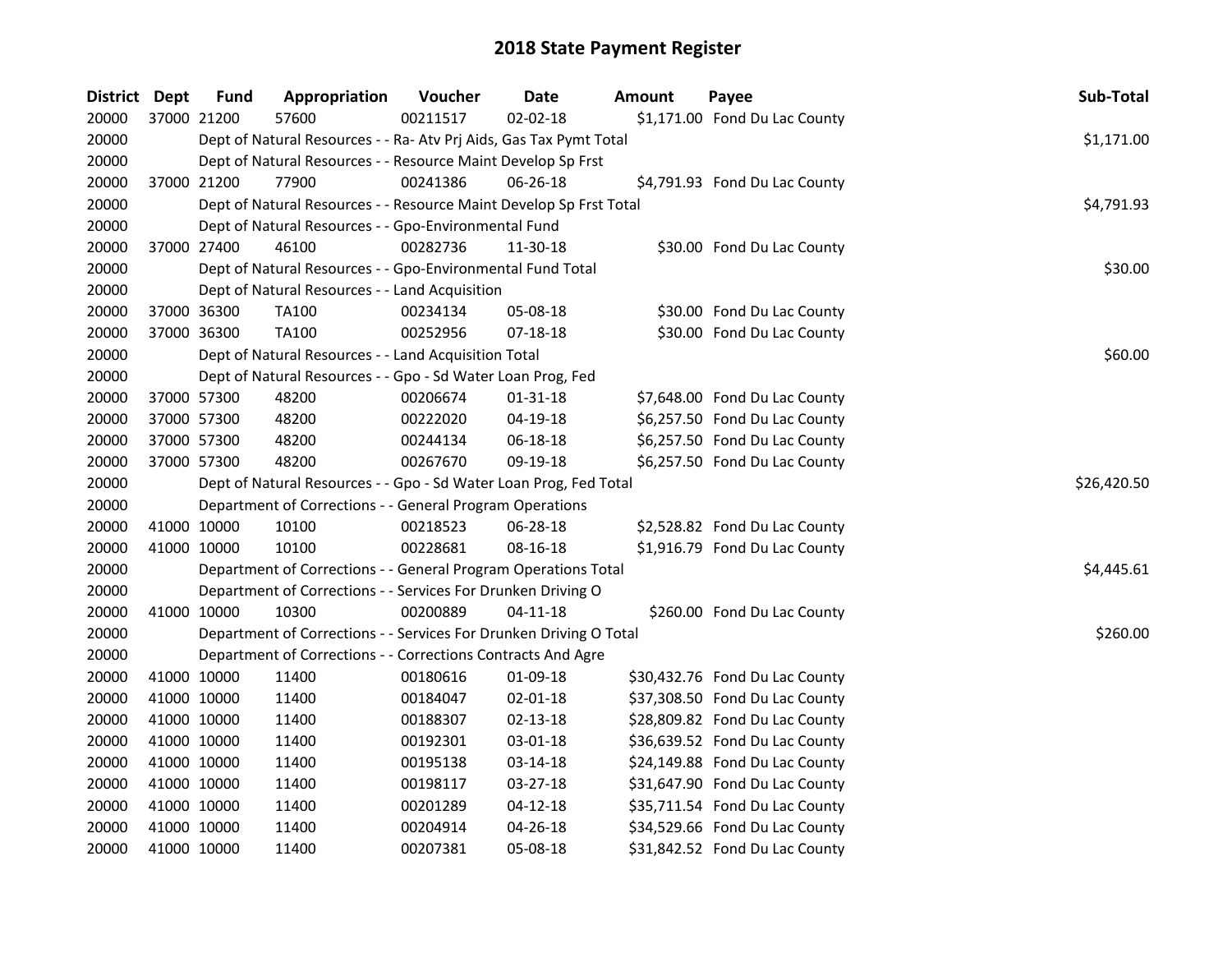| District Dept |             | <b>Fund</b> | Appropriation                                                      | Voucher  | Date           | Amount | Payee                                                                                                         | Sub-Total    |
|---------------|-------------|-------------|--------------------------------------------------------------------|----------|----------------|--------|---------------------------------------------------------------------------------------------------------------|--------------|
| 20000         | 41000 10000 |             | 11400                                                              | 00209710 | $05 - 17 - 18$ |        | \$37,720.18 Fond Du Lac County                                                                                |              |
| 20000         | 41000 10000 |             | 11400                                                              | 00215286 | 06-14-18       |        | \$24,909.26 Fond Du Lac County                                                                                |              |
| 20000         | 41000 10000 |             | 11400                                                              | 00216103 | 06-18-18       |        | \$39,830.04 Fond Du Lac County                                                                                |              |
| 20000         | 41000 10000 |             | 11400                                                              | 00220816 | $07-10-18$     |        | \$26,431.86 Fond Du Lac County                                                                                |              |
| 20000         | 41000 10000 |             | 11400                                                              | 00221984 | $07-13-18$     |        | \$37,668.72 Fond Du Lac County                                                                                |              |
| 20000         | 41000 10000 |             | 11400                                                              | 00227898 | $08 - 10 - 18$ |        | \$22,570.62 Fond Du Lac County                                                                                |              |
| 20000         | 41000 10000 |             | 11400                                                              | 00228323 | 08-13-18       |        | \$39,418.36 Fond Du Lac County                                                                                |              |
| 20000         | 41000 10000 |             | 11400                                                              | 00235155 | 09-17-18       |        | \$23,589.46 Fond Du Lac County                                                                                |              |
| 20000         | 41000 10000 |             | 11400                                                              | 00237746 | 10-04-18       |        | \$39,932.96 Fond Du Lac County                                                                                |              |
| 20000         | 41000 10000 |             | 11400                                                              | 00241364 | $10 - 11 - 18$ |        | \$17,005.60 Fond Du Lac County                                                                                |              |
| 20000         | 41000 10000 |             | 11400                                                              | 00245416 | 11-01-18       |        | \$38,595.00 Fond Du Lac County                                                                                |              |
| 20000         | 41000 10000 |             | 11400                                                              | 00248576 | 11-15-18       |        | \$24,656.70 Fond Du Lac County                                                                                |              |
| 20000         | 41000 10000 |             | 11400                                                              | 00252301 | 11-30-18       |        | \$38,749.38 Fond Du Lac County                                                                                |              |
| 20000         |             | 41000 10000 | 11400                                                              | 00254547 | 12-14-18       |        | \$32,781.76 Fond Du Lac County                                                                                |              |
| 20000         |             |             | Department of Corrections - - Corrections Contracts And Agre Total |          |                |        |                                                                                                               | \$734,932.00 |
| 20000         |             |             |                                                                    |          |                |        | Department of Corrections - - Reimbursing Counties For Probation, Extended Supervision And Parole Holds       |              |
| 20000         | 41000 10000 |             | 11600                                                              | 00246227 | 11-02-18       |        | \$198,127.20 Fond Du Lac County                                                                               |              |
| 20000         |             |             |                                                                    |          |                |        | Department of Corrections - - Reimbursing Counties For Probation, Extended Supervision And Parole Holds Total | \$198,127.20 |
| 20000         |             |             | Department of Corrections - - Probation, Parole And Extended       |          |                |        |                                                                                                               |              |
| 20000         | 41000 10000 |             | 18700                                                              | 00200021 | 04-06-18       |        | \$40.00 Fond Du Lac County                                                                                    |              |
| 20000         | 41000 10000 |             | 18700                                                              | 00246227 | 11-02-18       |        | \$14,912.80 Fond Du Lac County                                                                                |              |
| 20000         |             |             | Department of Corrections - - Probation, Parole And Extended Total |          |                |        |                                                                                                               | \$14,952.80  |
| 20000         |             |             | Department of Health Services - - State/Federal Aids               |          |                |        |                                                                                                               |              |
| 20000         | 43500 10000 |             | 00000                                                              | 90808    | $01 - 02 - 18$ |        | \$687,085.00 Fond Du Lac County                                                                               |              |
| 20000         | 43500 10000 |             | 00000                                                              | 90809    | 02-01-18       |        | \$731,476.00 Fond Du Lac County                                                                               |              |
| 20000         | 43500 10000 |             | 00000                                                              | 90810    | 03-01-18       |        | \$860,438.00 Fond Du Lac County                                                                               |              |
| 20000         | 43500 10000 |             | 00000                                                              | 90811    | 03-02-18       |        | \$52,757.00 Fond Du Lac County                                                                                |              |
| 20000         | 43500 10000 |             | 00000                                                              | 90812    | 04-02-18       |        | \$1,794,267.00 Fond Du Lac County                                                                             |              |
| 20000         | 43500 10000 |             | 00000                                                              | 90813    | 05-01-18       |        | \$1,124,511.00 Fond Du Lac County                                                                             |              |
| 20000         | 43500 10000 |             | 00000                                                              | 90814    | 06-01-18       |        | \$702,495.00 Fond Du Lac County                                                                               |              |
| 20000         | 43500 10000 |             | 00000                                                              | 90900    | 07-02-18       |        | \$3,555,047.00 Fond Du Lac County                                                                             |              |
| 20000         | 43500 10000 |             | 00000                                                              | 90901    | 08-01-18       |        | \$489,545.00 Fond Du Lac County                                                                               |              |
| 20000         | 43500 10000 |             | 00000                                                              | 90902    | 09-04-18       |        | \$664,729.00 Fond Du Lac County                                                                               |              |
| 20000         | 43500 10000 |             | 00000                                                              | 90903    | $10 - 01 - 18$ |        | \$768,522.00 Fond Du Lac County                                                                               |              |
| 20000         | 43500 10000 |             | 00000                                                              | 90904    | 11-01-18       |        | \$765,683.00 Fond Du Lac County                                                                               |              |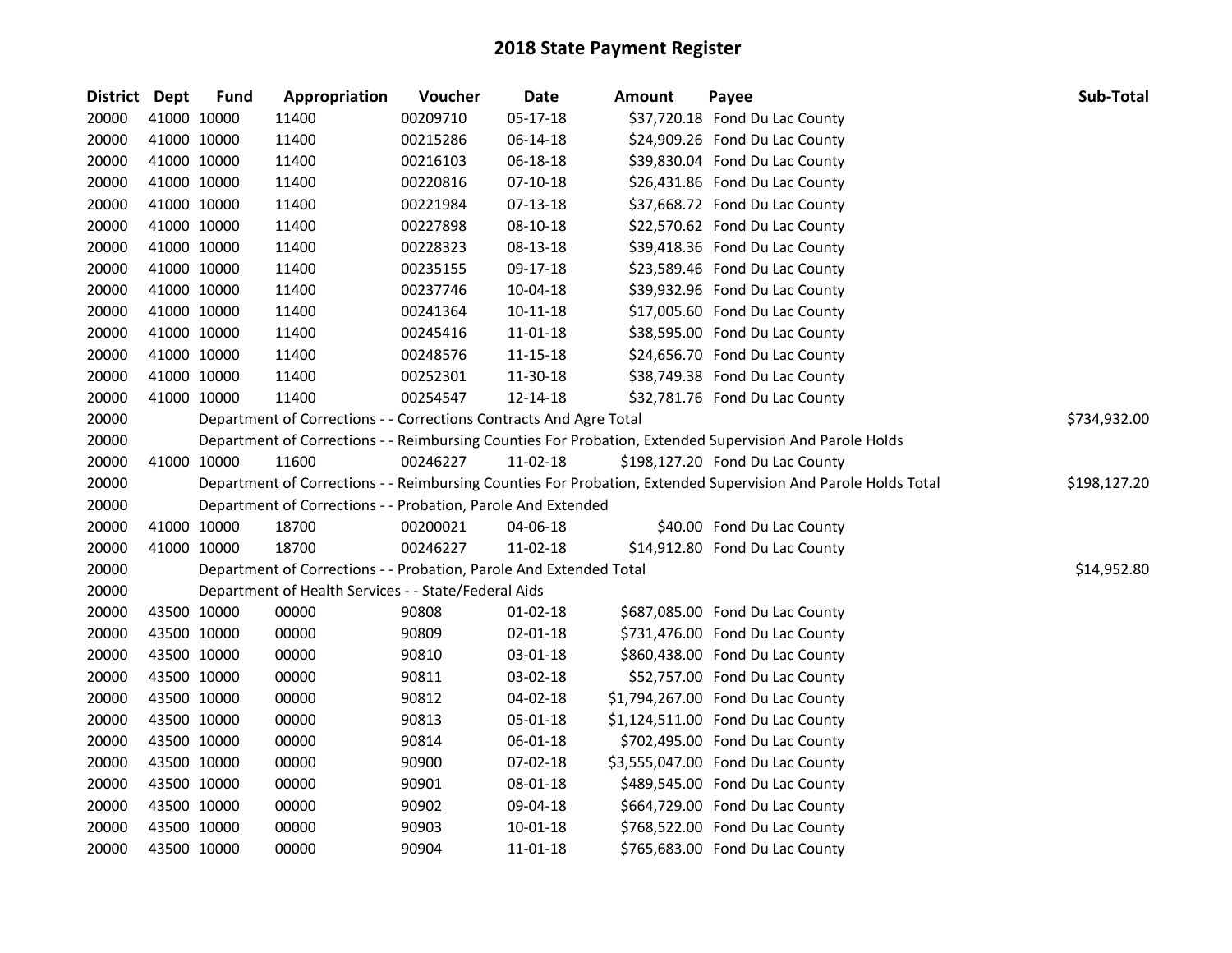| District Dept |             | <b>Fund</b> | Appropriation                                                          | Voucher  | <b>Date</b>    | Amount | Payee                           | Sub-Total       |
|---------------|-------------|-------------|------------------------------------------------------------------------|----------|----------------|--------|---------------------------------|-----------------|
| 20000         | 43500 10000 |             | 00000                                                                  | 90905    | 12-03-18       |        | \$632,798.00 Fond Du Lac County |                 |
| 20000         |             |             | Department of Health Services - - State/Federal Aids Total             |          |                |        |                                 | \$12,829,353.00 |
| 20000         |             |             | Department of Health Services - - Public Health Dispensaries And       |          |                |        |                                 |                 |
| 20000         | 43500 10000 |             | 10700                                                                  | 00175119 | 01-04-18       |        | \$56.91 Fond Du Lac County      |                 |
| 20000         |             | 43500 10000 | 10700                                                                  | 00181034 | $02 - 02 - 18$ |        | \$18.13 Fond Du Lac County      |                 |
| 20000         |             | 43500 10000 | 10700                                                                  | 00181042 | 02-02-18       |        | \$222.56 Fond Du Lac County     |                 |
| 20000         | 43500 10000 |             | 10700                                                                  | 00190771 | 03-16-18       |        | \$9.48 Fond Du Lac County       |                 |
| 20000         | 43500 10000 |             | 10700                                                                  | 00192696 | 04-04-18       |        | \$18.13 Fond Du Lac County      |                 |
| 20000         | 43500 10000 |             | 10700                                                                  | 00202394 | 05-11-18       |        | \$18.96 Fond Du Lac County      |                 |
| 20000         | 43500 10000 |             | 10700                                                                  | 00207364 | 06-01-18       |        | \$55.97 Fond Du Lac County      |                 |
| 20000         | 43500 10000 |             | 10700                                                                  | 00215222 | 06-29-18       |        | \$9.48 Fond Du Lac County       |                 |
| 20000         | 43500 10000 |             | 10700                                                                  | 00215226 | 06-29-18       |        | \$106.10 Fond Du Lac County     |                 |
| 20000         | 43500 10000 |             | 10700                                                                  | 00226765 | 09-07-18       |        | \$178.12 Fond Du Lac County     |                 |
| 20000         | 43500 10000 |             | 10700                                                                  | 00226766 | 09-07-18       |        | \$9.48 Fond Du Lac County       |                 |
| 20000         | 43500 10000 |             | 10700                                                                  | 00226767 | 09-07-18       |        | \$37.95 Fond Du Lac County      |                 |
| 20000         | 43500 10000 |             | 10700                                                                  | 00227944 | 09-14-18       |        | \$82.59 Fond Du Lac County      |                 |
| 20000         | 43500 10000 |             | 10700                                                                  | 00227947 | 09-14-18       |        | \$33.11 Fond Du Lac County      |                 |
| 20000         |             | 43500 10000 | 10700                                                                  | 00237108 | 10-18-18       |        | \$82.59 Fond Du Lac County      |                 |
| 20000         | 43500 10000 |             | 10700                                                                  | 00237109 | 10-18-18       |        | \$18.96 Fond Du Lac County      |                 |
| 20000         | 43500 10000 |             | 10700                                                                  | 00237110 | 10-18-18       |        | \$18.96 Fond Du Lac County      |                 |
| 20000         | 43500 10000 |             | 10700                                                                  | 00237111 | 10-18-18       |        | \$82.59 Fond Du Lac County      |                 |
| 20000         | 43500 10000 |             | 10700                                                                  | 00237112 | 10-18-18       |        | \$66.97 Fond Du Lac County      |                 |
| 20000         | 43500 10000 |             | 10700                                                                  | 00245729 | 11-30-18       |        | \$18.96 Fond Du Lac County      |                 |
| 20000         | 43500 10000 |             | 10700                                                                  | 00245735 | 11-30-18       |        | \$71.25 Fond Du Lac County      |                 |
| 20000         | 43500 10000 |             | 10700                                                                  | 00245765 | 11-30-18       |        | \$18.96 Fond Du Lac County      |                 |
| 20000         | 43500 10000 |             | 10700                                                                  | 00245768 | 12-07-18       |        | \$25.59 Fond Du Lac County      |                 |
| 20000         | 43500 10000 |             | 10700                                                                  | 00245771 | 11-30-18       |        | \$37.92 Fond Du Lac County      |                 |
| 20000         |             | 43500 10000 | 10700                                                                  | 00245774 | 12-07-18       |        | \$82.59 Fond Du Lac County      |                 |
| 20000         |             |             | Department of Health Services - - Public Health Dispensaries And Total |          |                |        |                                 | \$1,382.31      |
| 20000         |             |             | Department of Health Services - - Fees For Administrative Servic       |          |                |        |                                 |                 |
| 20000         |             | 43500 10000 | 12200                                                                  | 00227455 | 08-23-18       |        | \$81.09 Fond Du Lac County      |                 |
| 20000         |             |             | Department of Health Services - - Fees For Administrative Servic Total |          |                |        |                                 | \$81.09         |
| 20000         |             |             | Department of Health Services - - Federal Projects Operations          |          |                |        |                                 |                 |
| 20000         |             | 43500 10000 | 14900                                                                  | 00219360 | 07-30-18       |        | \$193.33 Fond Du Lac County     |                 |
| 20000         |             |             | Department of Health Services - - Federal Projects Operations Total    |          |                |        |                                 | \$193.33        |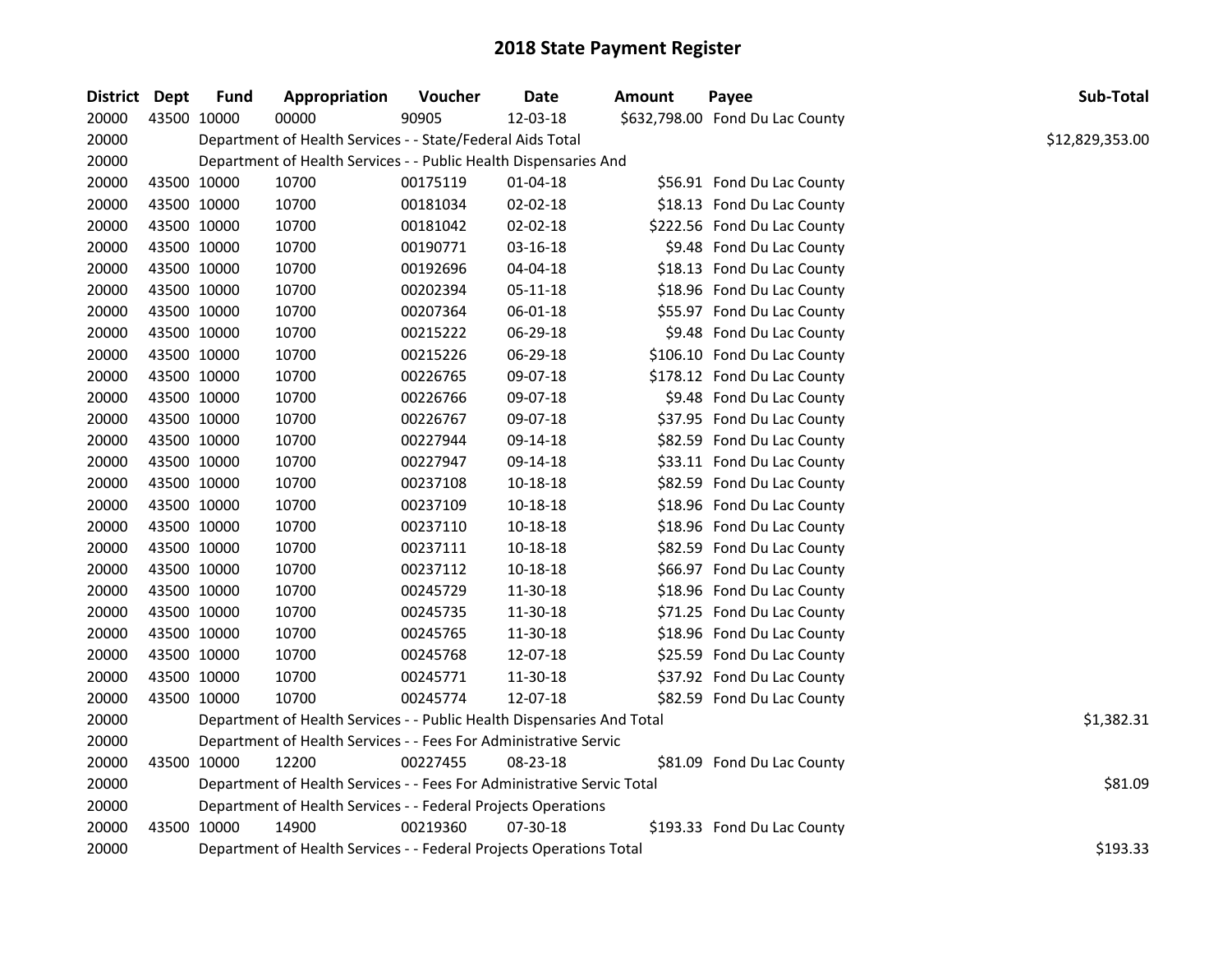| 20000<br>Department of Health Services - - General Program Operations<br>20000<br>43500 10000<br>40100<br>00179788<br>$01 - 10 - 18$<br>\$1.00 Fond Du Lac County<br>40100<br>20000<br>43500 10000<br>$01 - 10 - 18$<br>\$15.00 Fond Du Lac County<br>00179789<br>40100<br>20000<br>43500 10000<br>00192729<br>03-14-18<br>\$1.50 Fond Du Lac County<br>20000<br>43500 10000<br>40100<br>00203418<br>05-02-18<br>\$1.50 Fond Du Lac County<br>40100<br>05-09-18<br>20000<br>43500 10000<br>00204810<br>\$1.50 Fond Du Lac County<br>20000<br>43500 10000<br>40100<br>05-30-18<br>\$1.00 Fond Du Lac County<br>00209152<br>20000<br>43500 10000<br>40100<br>\$15.00 Fond Du Lac County<br>00209153<br>05-30-18<br>20000<br>40100<br>43500 10000<br>00231881<br>09-12-18<br>\$1.50 Fond Du Lac County<br>43500 10000<br>40100<br>20000<br>00233556<br>09-19-18<br>\$1.50 Fond Du Lac County<br>20000<br>43500 10000<br>40100<br>09-19-18<br>\$1.50 Fond Du Lac County<br>00233561<br>20000<br>43500 10000<br>40100<br>10-03-18<br>\$1.00 Fond Du Lac County<br>00236495<br>43500 10000<br>40100<br>\$15.00 Fond Du Lac County<br>20000<br>00236496<br>10-03-18<br>40100<br>20000<br>43500 10000<br>00236498<br>10-03-18<br>\$1.50 Fond Du Lac County<br>20000<br>43500 10000<br>40100<br>11-28-18<br>\$1.50 Fond Du Lac County<br>00248371<br>20000<br>Department of Health Services - - General Program Operations Total<br>\$60.00<br>20000<br>Department of Health Services - - Medical Assistance State Admin<br>20000<br>43500 10000<br>44000<br>00179788<br>$01 - 10 - 18$<br>\$1.00 Fond Du Lac County<br>20000<br>44000<br>43500 10000<br>00179789<br>01-10-18<br>\$15.00 Fond Du Lac County<br>20000<br>43500 10000<br>44000<br>00192729<br>03-14-18<br>\$1.50 Fond Du Lac County<br>20000<br>43500 10000<br>44000<br>00203418<br>05-02-18<br>\$1.50 Fond Du Lac County<br>20000<br>44000<br>05-09-18<br>43500 10000<br>00204810<br>\$1.50 Fond Du Lac County<br>44000<br>05-30-18<br>\$1.00 Fond Du Lac County<br>20000<br>43500 10000<br>00209152<br>20000<br>43500 10000<br>44000<br>05-30-18<br>\$15.00 Fond Du Lac County<br>00209153<br>20000<br>43500 10000<br>44000<br>09-12-18<br>00231881<br>\$1.50 Fond Du Lac County<br>44000<br>20000<br>43500 10000<br>00233556<br>09-19-18<br>\$1.50 Fond Du Lac County<br>20000<br>43500 10000<br>44000<br>09-19-18<br>\$1.50 Fond Du Lac County<br>00233561<br>43500 10000<br>44000<br>10-03-18<br>\$1.00 Fond Du Lac County<br>20000<br>00236495<br>43500 10000<br>44000<br>\$15.00 Fond Du Lac County<br>20000<br>00236496<br>10-03-18<br>20000<br>43500 10000<br>44000<br>00236498<br>10-03-18<br>\$1.50 Fond Du Lac County<br>20000<br>43500 10000<br>44000<br>00248371<br>11-28-18<br>\$1.50 Fond Du Lac County<br>20000<br>\$60.00<br>Department of Health Services - - Medical Assistance State Admin Total<br>20000<br>Department of Health Services - - Interagency And Intra-Agency A<br>20000<br>43500 10000<br>46800<br>00239633<br>10-18-18<br>\$1,034,537.00 Fond Du Lac County<br>20000<br>Department of Health Services - - Interagency And Intra-Agency A Total<br>\$1,034,537.00 | District Dept | <b>Fund</b> | Appropriation | Voucher | <b>Date</b> | <b>Amount</b> | Payee | Sub-Total |
|------------------------------------------------------------------------------------------------------------------------------------------------------------------------------------------------------------------------------------------------------------------------------------------------------------------------------------------------------------------------------------------------------------------------------------------------------------------------------------------------------------------------------------------------------------------------------------------------------------------------------------------------------------------------------------------------------------------------------------------------------------------------------------------------------------------------------------------------------------------------------------------------------------------------------------------------------------------------------------------------------------------------------------------------------------------------------------------------------------------------------------------------------------------------------------------------------------------------------------------------------------------------------------------------------------------------------------------------------------------------------------------------------------------------------------------------------------------------------------------------------------------------------------------------------------------------------------------------------------------------------------------------------------------------------------------------------------------------------------------------------------------------------------------------------------------------------------------------------------------------------------------------------------------------------------------------------------------------------------------------------------------------------------------------------------------------------------------------------------------------------------------------------------------------------------------------------------------------------------------------------------------------------------------------------------------------------------------------------------------------------------------------------------------------------------------------------------------------------------------------------------------------------------------------------------------------------------------------------------------------------------------------------------------------------------------------------------------------------------------------------------------------------------------------------------------------------------------------------------------------------------------------------------------------------------------------------------------------------------------------------------------------------------------------------------------------------------------------------------------------------------------------------------|---------------|-------------|---------------|---------|-------------|---------------|-------|-----------|
|                                                                                                                                                                                                                                                                                                                                                                                                                                                                                                                                                                                                                                                                                                                                                                                                                                                                                                                                                                                                                                                                                                                                                                                                                                                                                                                                                                                                                                                                                                                                                                                                                                                                                                                                                                                                                                                                                                                                                                                                                                                                                                                                                                                                                                                                                                                                                                                                                                                                                                                                                                                                                                                                                                                                                                                                                                                                                                                                                                                                                                                                                                                                                            |               |             |               |         |             |               |       |           |
|                                                                                                                                                                                                                                                                                                                                                                                                                                                                                                                                                                                                                                                                                                                                                                                                                                                                                                                                                                                                                                                                                                                                                                                                                                                                                                                                                                                                                                                                                                                                                                                                                                                                                                                                                                                                                                                                                                                                                                                                                                                                                                                                                                                                                                                                                                                                                                                                                                                                                                                                                                                                                                                                                                                                                                                                                                                                                                                                                                                                                                                                                                                                                            |               |             |               |         |             |               |       |           |
|                                                                                                                                                                                                                                                                                                                                                                                                                                                                                                                                                                                                                                                                                                                                                                                                                                                                                                                                                                                                                                                                                                                                                                                                                                                                                                                                                                                                                                                                                                                                                                                                                                                                                                                                                                                                                                                                                                                                                                                                                                                                                                                                                                                                                                                                                                                                                                                                                                                                                                                                                                                                                                                                                                                                                                                                                                                                                                                                                                                                                                                                                                                                                            |               |             |               |         |             |               |       |           |
|                                                                                                                                                                                                                                                                                                                                                                                                                                                                                                                                                                                                                                                                                                                                                                                                                                                                                                                                                                                                                                                                                                                                                                                                                                                                                                                                                                                                                                                                                                                                                                                                                                                                                                                                                                                                                                                                                                                                                                                                                                                                                                                                                                                                                                                                                                                                                                                                                                                                                                                                                                                                                                                                                                                                                                                                                                                                                                                                                                                                                                                                                                                                                            |               |             |               |         |             |               |       |           |
|                                                                                                                                                                                                                                                                                                                                                                                                                                                                                                                                                                                                                                                                                                                                                                                                                                                                                                                                                                                                                                                                                                                                                                                                                                                                                                                                                                                                                                                                                                                                                                                                                                                                                                                                                                                                                                                                                                                                                                                                                                                                                                                                                                                                                                                                                                                                                                                                                                                                                                                                                                                                                                                                                                                                                                                                                                                                                                                                                                                                                                                                                                                                                            |               |             |               |         |             |               |       |           |
|                                                                                                                                                                                                                                                                                                                                                                                                                                                                                                                                                                                                                                                                                                                                                                                                                                                                                                                                                                                                                                                                                                                                                                                                                                                                                                                                                                                                                                                                                                                                                                                                                                                                                                                                                                                                                                                                                                                                                                                                                                                                                                                                                                                                                                                                                                                                                                                                                                                                                                                                                                                                                                                                                                                                                                                                                                                                                                                                                                                                                                                                                                                                                            |               |             |               |         |             |               |       |           |
|                                                                                                                                                                                                                                                                                                                                                                                                                                                                                                                                                                                                                                                                                                                                                                                                                                                                                                                                                                                                                                                                                                                                                                                                                                                                                                                                                                                                                                                                                                                                                                                                                                                                                                                                                                                                                                                                                                                                                                                                                                                                                                                                                                                                                                                                                                                                                                                                                                                                                                                                                                                                                                                                                                                                                                                                                                                                                                                                                                                                                                                                                                                                                            |               |             |               |         |             |               |       |           |
|                                                                                                                                                                                                                                                                                                                                                                                                                                                                                                                                                                                                                                                                                                                                                                                                                                                                                                                                                                                                                                                                                                                                                                                                                                                                                                                                                                                                                                                                                                                                                                                                                                                                                                                                                                                                                                                                                                                                                                                                                                                                                                                                                                                                                                                                                                                                                                                                                                                                                                                                                                                                                                                                                                                                                                                                                                                                                                                                                                                                                                                                                                                                                            |               |             |               |         |             |               |       |           |
|                                                                                                                                                                                                                                                                                                                                                                                                                                                                                                                                                                                                                                                                                                                                                                                                                                                                                                                                                                                                                                                                                                                                                                                                                                                                                                                                                                                                                                                                                                                                                                                                                                                                                                                                                                                                                                                                                                                                                                                                                                                                                                                                                                                                                                                                                                                                                                                                                                                                                                                                                                                                                                                                                                                                                                                                                                                                                                                                                                                                                                                                                                                                                            |               |             |               |         |             |               |       |           |
|                                                                                                                                                                                                                                                                                                                                                                                                                                                                                                                                                                                                                                                                                                                                                                                                                                                                                                                                                                                                                                                                                                                                                                                                                                                                                                                                                                                                                                                                                                                                                                                                                                                                                                                                                                                                                                                                                                                                                                                                                                                                                                                                                                                                                                                                                                                                                                                                                                                                                                                                                                                                                                                                                                                                                                                                                                                                                                                                                                                                                                                                                                                                                            |               |             |               |         |             |               |       |           |
|                                                                                                                                                                                                                                                                                                                                                                                                                                                                                                                                                                                                                                                                                                                                                                                                                                                                                                                                                                                                                                                                                                                                                                                                                                                                                                                                                                                                                                                                                                                                                                                                                                                                                                                                                                                                                                                                                                                                                                                                                                                                                                                                                                                                                                                                                                                                                                                                                                                                                                                                                                                                                                                                                                                                                                                                                                                                                                                                                                                                                                                                                                                                                            |               |             |               |         |             |               |       |           |
|                                                                                                                                                                                                                                                                                                                                                                                                                                                                                                                                                                                                                                                                                                                                                                                                                                                                                                                                                                                                                                                                                                                                                                                                                                                                                                                                                                                                                                                                                                                                                                                                                                                                                                                                                                                                                                                                                                                                                                                                                                                                                                                                                                                                                                                                                                                                                                                                                                                                                                                                                                                                                                                                                                                                                                                                                                                                                                                                                                                                                                                                                                                                                            |               |             |               |         |             |               |       |           |
|                                                                                                                                                                                                                                                                                                                                                                                                                                                                                                                                                                                                                                                                                                                                                                                                                                                                                                                                                                                                                                                                                                                                                                                                                                                                                                                                                                                                                                                                                                                                                                                                                                                                                                                                                                                                                                                                                                                                                                                                                                                                                                                                                                                                                                                                                                                                                                                                                                                                                                                                                                                                                                                                                                                                                                                                                                                                                                                                                                                                                                                                                                                                                            |               |             |               |         |             |               |       |           |
|                                                                                                                                                                                                                                                                                                                                                                                                                                                                                                                                                                                                                                                                                                                                                                                                                                                                                                                                                                                                                                                                                                                                                                                                                                                                                                                                                                                                                                                                                                                                                                                                                                                                                                                                                                                                                                                                                                                                                                                                                                                                                                                                                                                                                                                                                                                                                                                                                                                                                                                                                                                                                                                                                                                                                                                                                                                                                                                                                                                                                                                                                                                                                            |               |             |               |         |             |               |       |           |
|                                                                                                                                                                                                                                                                                                                                                                                                                                                                                                                                                                                                                                                                                                                                                                                                                                                                                                                                                                                                                                                                                                                                                                                                                                                                                                                                                                                                                                                                                                                                                                                                                                                                                                                                                                                                                                                                                                                                                                                                                                                                                                                                                                                                                                                                                                                                                                                                                                                                                                                                                                                                                                                                                                                                                                                                                                                                                                                                                                                                                                                                                                                                                            |               |             |               |         |             |               |       |           |
|                                                                                                                                                                                                                                                                                                                                                                                                                                                                                                                                                                                                                                                                                                                                                                                                                                                                                                                                                                                                                                                                                                                                                                                                                                                                                                                                                                                                                                                                                                                                                                                                                                                                                                                                                                                                                                                                                                                                                                                                                                                                                                                                                                                                                                                                                                                                                                                                                                                                                                                                                                                                                                                                                                                                                                                                                                                                                                                                                                                                                                                                                                                                                            |               |             |               |         |             |               |       |           |
|                                                                                                                                                                                                                                                                                                                                                                                                                                                                                                                                                                                                                                                                                                                                                                                                                                                                                                                                                                                                                                                                                                                                                                                                                                                                                                                                                                                                                                                                                                                                                                                                                                                                                                                                                                                                                                                                                                                                                                                                                                                                                                                                                                                                                                                                                                                                                                                                                                                                                                                                                                                                                                                                                                                                                                                                                                                                                                                                                                                                                                                                                                                                                            |               |             |               |         |             |               |       |           |
|                                                                                                                                                                                                                                                                                                                                                                                                                                                                                                                                                                                                                                                                                                                                                                                                                                                                                                                                                                                                                                                                                                                                                                                                                                                                                                                                                                                                                                                                                                                                                                                                                                                                                                                                                                                                                                                                                                                                                                                                                                                                                                                                                                                                                                                                                                                                                                                                                                                                                                                                                                                                                                                                                                                                                                                                                                                                                                                                                                                                                                                                                                                                                            |               |             |               |         |             |               |       |           |
|                                                                                                                                                                                                                                                                                                                                                                                                                                                                                                                                                                                                                                                                                                                                                                                                                                                                                                                                                                                                                                                                                                                                                                                                                                                                                                                                                                                                                                                                                                                                                                                                                                                                                                                                                                                                                                                                                                                                                                                                                                                                                                                                                                                                                                                                                                                                                                                                                                                                                                                                                                                                                                                                                                                                                                                                                                                                                                                                                                                                                                                                                                                                                            |               |             |               |         |             |               |       |           |
|                                                                                                                                                                                                                                                                                                                                                                                                                                                                                                                                                                                                                                                                                                                                                                                                                                                                                                                                                                                                                                                                                                                                                                                                                                                                                                                                                                                                                                                                                                                                                                                                                                                                                                                                                                                                                                                                                                                                                                                                                                                                                                                                                                                                                                                                                                                                                                                                                                                                                                                                                                                                                                                                                                                                                                                                                                                                                                                                                                                                                                                                                                                                                            |               |             |               |         |             |               |       |           |
|                                                                                                                                                                                                                                                                                                                                                                                                                                                                                                                                                                                                                                                                                                                                                                                                                                                                                                                                                                                                                                                                                                                                                                                                                                                                                                                                                                                                                                                                                                                                                                                                                                                                                                                                                                                                                                                                                                                                                                                                                                                                                                                                                                                                                                                                                                                                                                                                                                                                                                                                                                                                                                                                                                                                                                                                                                                                                                                                                                                                                                                                                                                                                            |               |             |               |         |             |               |       |           |
|                                                                                                                                                                                                                                                                                                                                                                                                                                                                                                                                                                                                                                                                                                                                                                                                                                                                                                                                                                                                                                                                                                                                                                                                                                                                                                                                                                                                                                                                                                                                                                                                                                                                                                                                                                                                                                                                                                                                                                                                                                                                                                                                                                                                                                                                                                                                                                                                                                                                                                                                                                                                                                                                                                                                                                                                                                                                                                                                                                                                                                                                                                                                                            |               |             |               |         |             |               |       |           |
|                                                                                                                                                                                                                                                                                                                                                                                                                                                                                                                                                                                                                                                                                                                                                                                                                                                                                                                                                                                                                                                                                                                                                                                                                                                                                                                                                                                                                                                                                                                                                                                                                                                                                                                                                                                                                                                                                                                                                                                                                                                                                                                                                                                                                                                                                                                                                                                                                                                                                                                                                                                                                                                                                                                                                                                                                                                                                                                                                                                                                                                                                                                                                            |               |             |               |         |             |               |       |           |
|                                                                                                                                                                                                                                                                                                                                                                                                                                                                                                                                                                                                                                                                                                                                                                                                                                                                                                                                                                                                                                                                                                                                                                                                                                                                                                                                                                                                                                                                                                                                                                                                                                                                                                                                                                                                                                                                                                                                                                                                                                                                                                                                                                                                                                                                                                                                                                                                                                                                                                                                                                                                                                                                                                                                                                                                                                                                                                                                                                                                                                                                                                                                                            |               |             |               |         |             |               |       |           |
|                                                                                                                                                                                                                                                                                                                                                                                                                                                                                                                                                                                                                                                                                                                                                                                                                                                                                                                                                                                                                                                                                                                                                                                                                                                                                                                                                                                                                                                                                                                                                                                                                                                                                                                                                                                                                                                                                                                                                                                                                                                                                                                                                                                                                                                                                                                                                                                                                                                                                                                                                                                                                                                                                                                                                                                                                                                                                                                                                                                                                                                                                                                                                            |               |             |               |         |             |               |       |           |
|                                                                                                                                                                                                                                                                                                                                                                                                                                                                                                                                                                                                                                                                                                                                                                                                                                                                                                                                                                                                                                                                                                                                                                                                                                                                                                                                                                                                                                                                                                                                                                                                                                                                                                                                                                                                                                                                                                                                                                                                                                                                                                                                                                                                                                                                                                                                                                                                                                                                                                                                                                                                                                                                                                                                                                                                                                                                                                                                                                                                                                                                                                                                                            |               |             |               |         |             |               |       |           |
|                                                                                                                                                                                                                                                                                                                                                                                                                                                                                                                                                                                                                                                                                                                                                                                                                                                                                                                                                                                                                                                                                                                                                                                                                                                                                                                                                                                                                                                                                                                                                                                                                                                                                                                                                                                                                                                                                                                                                                                                                                                                                                                                                                                                                                                                                                                                                                                                                                                                                                                                                                                                                                                                                                                                                                                                                                                                                                                                                                                                                                                                                                                                                            |               |             |               |         |             |               |       |           |
|                                                                                                                                                                                                                                                                                                                                                                                                                                                                                                                                                                                                                                                                                                                                                                                                                                                                                                                                                                                                                                                                                                                                                                                                                                                                                                                                                                                                                                                                                                                                                                                                                                                                                                                                                                                                                                                                                                                                                                                                                                                                                                                                                                                                                                                                                                                                                                                                                                                                                                                                                                                                                                                                                                                                                                                                                                                                                                                                                                                                                                                                                                                                                            |               |             |               |         |             |               |       |           |
|                                                                                                                                                                                                                                                                                                                                                                                                                                                                                                                                                                                                                                                                                                                                                                                                                                                                                                                                                                                                                                                                                                                                                                                                                                                                                                                                                                                                                                                                                                                                                                                                                                                                                                                                                                                                                                                                                                                                                                                                                                                                                                                                                                                                                                                                                                                                                                                                                                                                                                                                                                                                                                                                                                                                                                                                                                                                                                                                                                                                                                                                                                                                                            |               |             |               |         |             |               |       |           |
|                                                                                                                                                                                                                                                                                                                                                                                                                                                                                                                                                                                                                                                                                                                                                                                                                                                                                                                                                                                                                                                                                                                                                                                                                                                                                                                                                                                                                                                                                                                                                                                                                                                                                                                                                                                                                                                                                                                                                                                                                                                                                                                                                                                                                                                                                                                                                                                                                                                                                                                                                                                                                                                                                                                                                                                                                                                                                                                                                                                                                                                                                                                                                            |               |             |               |         |             |               |       |           |
|                                                                                                                                                                                                                                                                                                                                                                                                                                                                                                                                                                                                                                                                                                                                                                                                                                                                                                                                                                                                                                                                                                                                                                                                                                                                                                                                                                                                                                                                                                                                                                                                                                                                                                                                                                                                                                                                                                                                                                                                                                                                                                                                                                                                                                                                                                                                                                                                                                                                                                                                                                                                                                                                                                                                                                                                                                                                                                                                                                                                                                                                                                                                                            |               |             |               |         |             |               |       |           |
|                                                                                                                                                                                                                                                                                                                                                                                                                                                                                                                                                                                                                                                                                                                                                                                                                                                                                                                                                                                                                                                                                                                                                                                                                                                                                                                                                                                                                                                                                                                                                                                                                                                                                                                                                                                                                                                                                                                                                                                                                                                                                                                                                                                                                                                                                                                                                                                                                                                                                                                                                                                                                                                                                                                                                                                                                                                                                                                                                                                                                                                                                                                                                            |               |             |               |         |             |               |       |           |
|                                                                                                                                                                                                                                                                                                                                                                                                                                                                                                                                                                                                                                                                                                                                                                                                                                                                                                                                                                                                                                                                                                                                                                                                                                                                                                                                                                                                                                                                                                                                                                                                                                                                                                                                                                                                                                                                                                                                                                                                                                                                                                                                                                                                                                                                                                                                                                                                                                                                                                                                                                                                                                                                                                                                                                                                                                                                                                                                                                                                                                                                                                                                                            |               |             |               |         |             |               |       |           |
|                                                                                                                                                                                                                                                                                                                                                                                                                                                                                                                                                                                                                                                                                                                                                                                                                                                                                                                                                                                                                                                                                                                                                                                                                                                                                                                                                                                                                                                                                                                                                                                                                                                                                                                                                                                                                                                                                                                                                                                                                                                                                                                                                                                                                                                                                                                                                                                                                                                                                                                                                                                                                                                                                                                                                                                                                                                                                                                                                                                                                                                                                                                                                            |               |             |               |         |             |               |       |           |
|                                                                                                                                                                                                                                                                                                                                                                                                                                                                                                                                                                                                                                                                                                                                                                                                                                                                                                                                                                                                                                                                                                                                                                                                                                                                                                                                                                                                                                                                                                                                                                                                                                                                                                                                                                                                                                                                                                                                                                                                                                                                                                                                                                                                                                                                                                                                                                                                                                                                                                                                                                                                                                                                                                                                                                                                                                                                                                                                                                                                                                                                                                                                                            |               |             |               |         |             |               |       |           |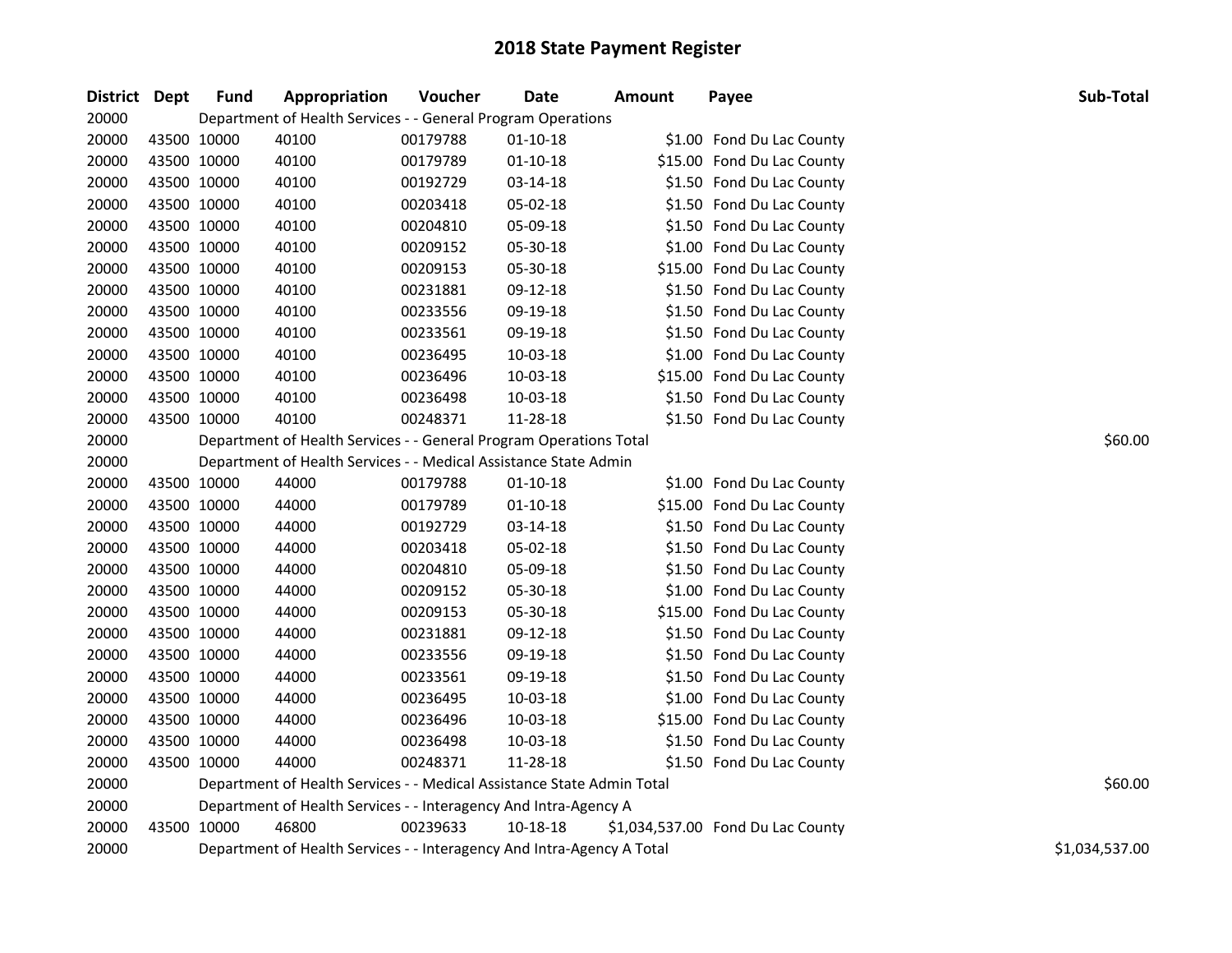| District Dept | <b>Fund</b> | Appropriation                                                          | Voucher  | Date           | <b>Amount</b> | Payee                           | Sub-Total  |
|---------------|-------------|------------------------------------------------------------------------|----------|----------------|---------------|---------------------------------|------------|
| 20000         |             | Department of Health Services - - Reimbursements To Local Units        |          |                |               |                                 |            |
| 20000         | 43500 10000 | 57400                                                                  | 00227689 | $08 - 21 - 18$ |               | \$2,135.72 Fond Du Lac County   |            |
| 20000         |             | Department of Health Services - - Reimbursements To Local Units Total  |          |                |               |                                 | \$2,135.72 |
| 20000         |             | Dept of Children and Families - - Milw Child Welfare Svc Collect       |          |                |               |                                 |            |
| 20000         | 43700 10000 | 12200                                                                  | 00033161 | $01 - 10 - 18$ |               | \$55.00 Fond Du Lac County      |            |
| 20000         |             | Dept of Children and Families - - Milw Child Welfare Svc Collect Total |          |                |               |                                 | \$55.00    |
| 20000         |             | Dept of Children and Families - - Fees For Administrative Servic       |          |                |               |                                 |            |
| 20000         | 43700 10000 | 23100                                                                  | 00033786 | 01-19-18       |               | \$195.00 Fond Du Lac County     |            |
| 20000         | 43700 10000 | 23100                                                                  | 00038245 | 04-18-18       |               | \$210.00 Fond Du Lac County     |            |
| 20000         | 43700 10000 | 23100                                                                  | 00042307 | 07-17-18       |               | \$210.00 Fond Du Lac County     |            |
| 20000         | 43700 10000 | 23100                                                                  | 00045774 | 10-18-18       |               | \$115.00 Fond Du Lac County     |            |
| 20000         |             | Dept of Children and Families - - Fees For Administrative Servic Total |          |                |               |                                 | \$730.00   |
| 20000         |             | Dept of Children and Families - - General Aids                         |          |                |               |                                 |            |
| 20000         | 43700 10000 | 99000                                                                  | 00033191 | 01-05-18       |               | \$36,720.70 Fond Du Lac County  |            |
| 20000         | 43700 10000 | 99000                                                                  | 00034101 | 01-30-18       |               | \$253,644.17 Fond Du Lac County |            |
| 20000         | 43700 10000 | 99000                                                                  | 00034301 | 02-05-18       |               | \$85,295.00 Fond Du Lac County  |            |
| 20000         | 43700 10000 | 99000                                                                  | 00034361 | 02-05-18       |               | \$50,594.49 Fond Du Lac County  |            |
| 20000         | 43700 10000 | 99000                                                                  | 00034843 | $02 - 21 - 18$ |               | \$302.57 Fond Du Lac County     |            |
| 20000         | 43700 10000 | 99000                                                                  | 00034996 | 02-21-18       |               | \$369.44 Fond Du Lac County     |            |
| 20000         | 43700 10000 | 99000                                                                  | 00035099 | $02 - 21 - 18$ |               | \$768.12 Fond Du Lac County     |            |
| 20000         | 43700 10000 | 99000                                                                  | 00035229 | 02-22-18       |               | \$597.56 Fond Du Lac County     |            |
| 20000         | 43700 10000 | 99000                                                                  | 00035633 | 03-05-18       |               | \$600,112.33 Fond Du Lac County |            |
| 20000         | 43700 10000 | 99000                                                                  | 00035898 | 03-12-18       |               | \$1,196.99 Fond Du Lac County   |            |
| 20000         | 43700 10000 | 99000                                                                  | 00036844 | 03-28-18       |               | \$470.00 Fond Du Lac County     |            |
| 20000         | 43700 10000 | 99000                                                                  | 00037559 | 04-05-18       |               | \$229,270.62 Fond Du Lac County |            |
| 20000         | 43700 10000 | 99000                                                                  | 00038795 | 04-30-18       |               | \$373,797.96 Fond Du Lac County |            |
| 20000         | 43700 10000 | 99000                                                                  | 00039171 | 05-07-18       |               | \$218,141.83 Fond Du Lac County |            |
| 20000         | 43700 10000 | 99000                                                                  | 00040590 | 06-05-18       |               | \$74,230.94 Fond Du Lac County  |            |
| 20000         | 43700 10000 | 99000                                                                  | 00041552 | 06-27-18       |               | \$56.00 Fond Du Lac County      |            |
| 20000         | 43700 10000 | 99000                                                                  | 00041616 | 06-29-18       |               | \$28,409.00 Fond Du Lac County  |            |
| 20000         | 43700 10000 | 99000                                                                  | 00041771 | 07-05-18       |               | \$53,688.65 Fond Du Lac County  |            |
| 20000         | 43700 10000 | 99000                                                                  | 00042785 | 07-31-18       |               | \$164,686.97 Fond Du Lac County |            |
| 20000         | 43700 10000 | 99000                                                                  | 00042991 | 08-03-18       |               | \$13,480.00 Fond Du Lac County  |            |
| 20000         | 43700 10000 | 99000                                                                  | 00043081 | 08-06-18       |               | \$61,690.37 Fond Du Lac County  |            |
| 20000         | 43700 10000 | 99000                                                                  | 00043549 | 08-17-18       |               | \$10,116.00 Fond Du Lac County  |            |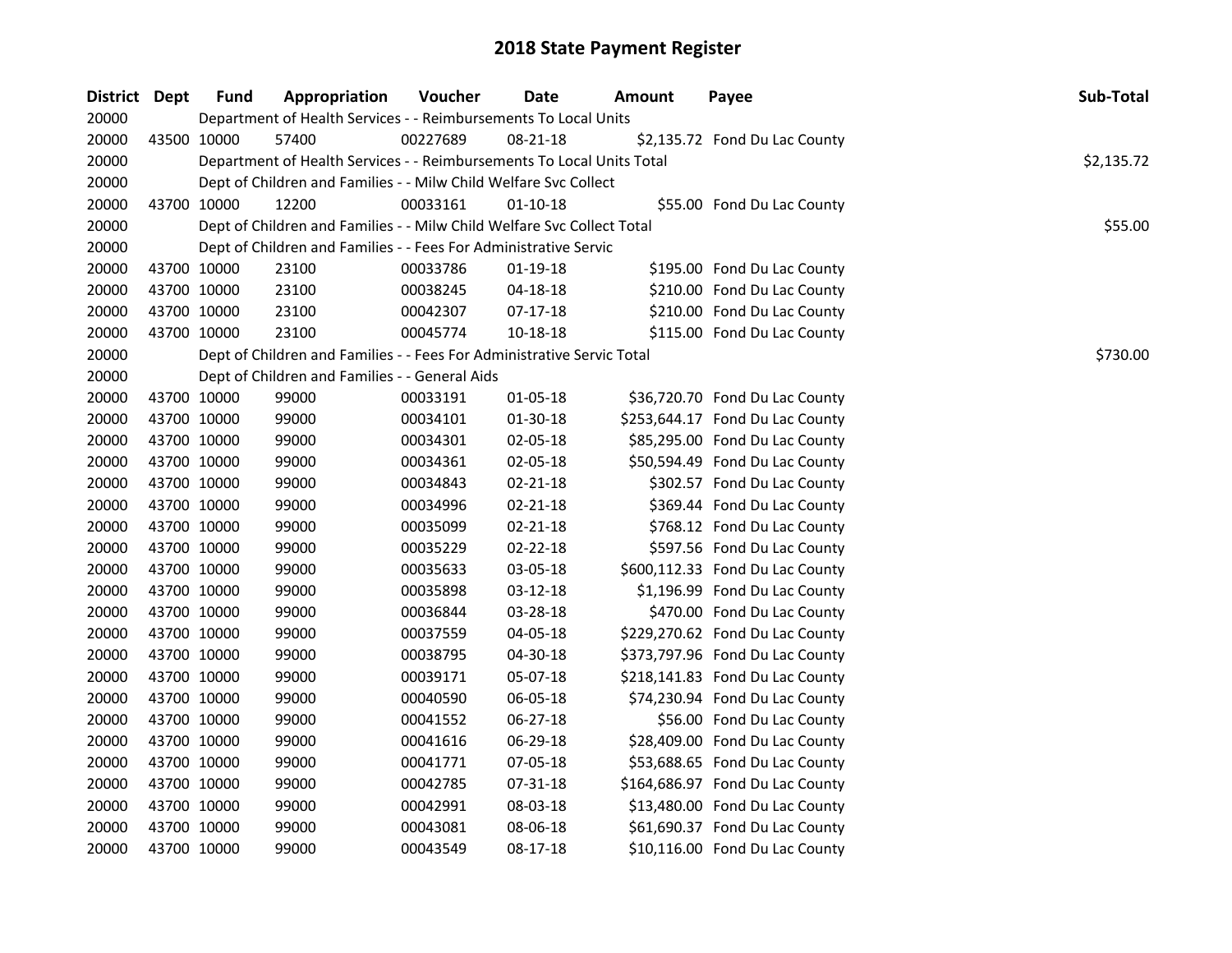| District Dept |             | <b>Fund</b> | Appropriation                                                         | Voucher  | <b>Date</b>    | Amount | Payee                             | <b>Sub-Total</b> |
|---------------|-------------|-------------|-----------------------------------------------------------------------|----------|----------------|--------|-----------------------------------|------------------|
| 20000         | 43700 10000 |             | 99000                                                                 | 00043959 | 08-29-18       |        | \$1,462,096.00 Fond Du Lac County |                  |
| 20000         | 43700 10000 |             | 99000                                                                 | 00044044 | 08-30-18       |        | \$63,370.71 Fond Du Lac County    |                  |
| 20000         | 43700 10000 |             | 99000                                                                 | 00044155 | 09-05-18       |        | \$107,182.84 Fond Du Lac County   |                  |
| 20000         | 43700 10000 |             | 99000                                                                 | 00044426 | 09-11-18       |        | \$139,665.00 Fond Du Lac County   |                  |
| 20000         | 43700 10000 |             | 99000                                                                 | 00045363 | 10-05-18       |        | \$117,964.77 Fond Du Lac County   |                  |
| 20000         | 43700 10000 |             | 99000                                                                 | 00046182 | 10-30-18       |        | \$126,849.52 Fond Du Lac County   |                  |
| 20000         | 43700 10000 |             | 99000                                                                 | 00046496 | 11-05-18       |        | \$61,463.44 Fond Du Lac County    |                  |
| 20000         | 43700 10000 |             | 99000                                                                 | 00046564 | 11-05-18       |        | \$2,637.00 Fond Du Lac County     |                  |
| 20000         | 43700 10000 |             | 99000                                                                 | 00047553 | 12-05-18       |        | \$54,363.40 Fond Du Lac County    |                  |
| 20000         |             |             | Dept of Children and Families - - General Aids Total                  |          |                |        |                                   | \$4,393,232.39   |
| 20000         |             |             | Dept of Workforce Development - - Ui Admin Fed                        |          |                |        |                                   |                  |
| 20000         |             | 44500 10000 | 15100                                                                 | 00142125 | 01-03-18       |        | \$50.00 Fond Du Lac County        |                  |
| 20000         | 44500 10000 |             | 15100                                                                 | 00146803 | 02-02-18       |        | \$85.00 Fond Du Lac County        |                  |
| 20000         | 44500 10000 |             | 15100                                                                 | 00152390 | 03-02-18       |        | \$85.00 Fond Du Lac County        |                  |
| 20000         | 44500 10000 |             | 15100                                                                 | 00157700 | 04-03-18       |        | \$135.00 Fond Du Lac County       |                  |
| 20000         | 44500 10000 |             | 15100                                                                 | 00163019 | 05-02-18       |        | \$100.00 Fond Du Lac County       |                  |
| 20000         | 44500 10000 |             | 15100                                                                 | 00168097 | 06-04-18       |        | \$80.00 Fond Du Lac County        |                  |
| 20000         | 44500 10000 |             | 15100                                                                 | 00173098 | 07-03-18       |        | \$50.00 Fond Du Lac County        |                  |
| 20000         | 44500 10000 |             | 15100                                                                 | 00178344 | 08-02-18       |        | \$90.00 Fond Du Lac County        |                  |
| 20000         | 44500 10000 |             | 15100                                                                 | 00183402 | 09-05-18       |        | \$95.00 Fond Du Lac County        |                  |
| 20000         | 44500 10000 |             | 15100                                                                 | 00188547 | 10-02-18       |        | \$60.00 Fond Du Lac County        |                  |
| 20000         | 44500 10000 |             | 15100                                                                 | 00194611 | 11-02-18       |        | \$150.00 Fond Du Lac County       |                  |
| 20000         | 44500 10000 |             | 15100                                                                 | 00199592 | 12-04-18       |        | \$60.00 Fond Du Lac County        |                  |
| 20000         |             |             | Dept of Workforce Development - - Ui Admin Fed Total                  |          |                |        |                                   | \$1,040.00       |
| 20000         |             |             | Dept of Workforce Development - - Wc Ops Uninsured Emplyr Admin       |          |                |        |                                   |                  |
| 20000         | 44500 22700 |             | 17700                                                                 | 00148369 | 02-12-18       |        | \$5.00 Fond Du Lac County         |                  |
| 20000         |             | 44500 22700 | 17700                                                                 | 00148638 | $02 - 12 - 18$ |        | \$30.00 Fond Du Lac County        |                  |
| 20000         | 44500 22700 |             | 17700                                                                 | 00148639 | 02-12-18       |        | \$15.00 Fond Du Lac County        |                  |
| 20000         | 44500 22700 |             | 17700                                                                 | 00195056 | 11-07-18       |        | \$15.00 Fond Du Lac County        |                  |
| 20000         | 44500 22700 |             | 17700                                                                 | 00195451 | 11-09-18       |        | \$70.00 Fond Du Lac County        |                  |
| 20000         |             |             | Dept of Workforce Development - - Wc Ops Uninsured Emplyr Admin Total |          |                |        |                                   | \$135.00         |
| 20000         |             |             | Department of Justice - - Crime Laboratories, Dna                     |          |                |        |                                   |                  |
| 20000         | 45500 10000 |             | 22100                                                                 | 00048973 | 07-19-18       |        | \$4,650.00 Fond Du Lac County     |                  |
| 20000         |             |             | Department of Justice - - Crime Laboratories, Dna Total               |          |                |        |                                   | \$4,650.00       |
| 20000         |             |             | Department of Justice - - Law Enforcement Train, Local                |          |                |        |                                   |                  |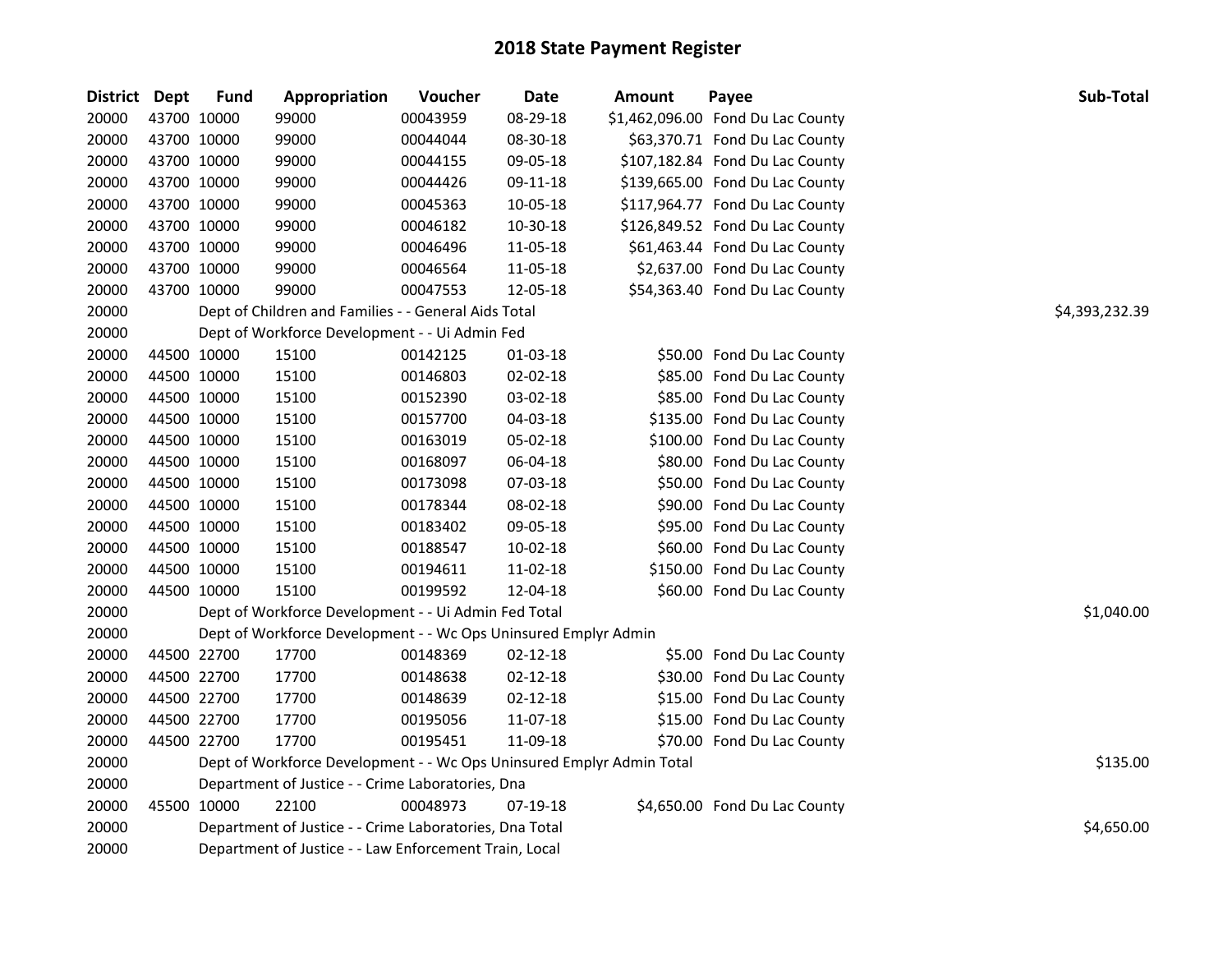| <b>District</b> | Dept        | <b>Fund</b> | Appropriation                                                           | Voucher  | <b>Date</b>    | <b>Amount</b> | Payee                          | Sub-Total   |
|-----------------|-------------|-------------|-------------------------------------------------------------------------|----------|----------------|---------------|--------------------------------|-------------|
| 20000           | 45500 10000 |             | 23100                                                                   | 00052762 | 10-04-18       |               | \$18,270.00 Fond Du Lac County |             |
| 20000           |             |             | Department of Justice - - Law Enforcement Train, Local Total            |          |                |               |                                | \$18,270.00 |
| 20000           |             |             | Department of Justice - - Crime Victim Witness Assist                   |          |                |               |                                |             |
| 20000           | 45500 10000 |             | 53200                                                                   | 00043094 | 03-06-18       |               | \$28,324.86 Fond Du Lac County |             |
| 20000           | 45500 10000 |             | 53200                                                                   | 00049100 | 07-19-18       |               | \$31,825.85 Fond Du Lac County |             |
| 20000           |             |             | Department of Justice - - Crime Victim Witness Assist Total             |          |                |               |                                | \$60,150.71 |
| 20000           |             |             | Department of Military Affairs - - Emergency Response Equipment         |          |                |               |                                |             |
| 20000           | 46500 10000 |             | 30800                                                                   | 00038591 | $02 - 01 - 18$ |               | \$8,193.78 Fond Du Lac County  |             |
| 20000           | 46500 10000 |             | 30800                                                                   | 00039017 | 02-13-18       |               | \$1,153.74 Fond Du Lac County  |             |
| 20000           |             |             | Department of Military Affairs - - Emergency Response Equipment Total   |          |                |               |                                | \$9,347.52  |
| 20000           |             |             | Department of Military Affairs - - Local Emer Planning Grants           |          |                |               |                                |             |
| 20000           | 46500 10000 |             | 33700                                                                   | 00045706 | 07-02-18       |               | \$13,346.90 Fond Du Lac County |             |
| 20000           |             |             | Department of Military Affairs - - Local Emer Planning Grants Total     |          |                |               |                                | \$13,346.90 |
| 20000           |             |             | Department of Military Affairs - - Federal Aid, Local Assistance        |          |                |               |                                |             |
| 20000           | 46500 10000 |             | 34200                                                                   | 00038070 | 01-30-18       |               | \$33,190.49 Fond Du Lac County |             |
| 20000           | 46500 10000 |             | 34200                                                                   | 00044307 | 06-11-18       |               | \$5,004.00 Fond Du Lac County  |             |
| 20000           | 46500 10000 |             | 34200                                                                   | 00046368 | $07-13-18$     |               | \$2,030.82 Fond Du Lac County  |             |
| 20000           | 46500 10000 |             | 34200                                                                   | 00048181 | 08-29-18       |               | \$33,148.50 Fond Du Lac County |             |
| 20000           | 46500 10000 |             | 34200                                                                   | 00050211 | $10-10-18$     |               | \$16,850.00 Fond Du Lac County |             |
| 20000           |             |             | Department of Military Affairs - - Federal Aid, Local Assistance Total  |          |                |               |                                | \$90,223.81 |
| 20000           |             |             | Department of Military Affairs - - St Emerg Response Bd Grant Pif       |          |                |               |                                |             |
| 20000           | 46500 27200 |             | 36400                                                                   | 00038418 | $01-30-18$     |               | \$13,525.73 Fond Du Lac County |             |
| 20000           |             |             | Department of Military Affairs - - St Emerg Response Bd Grant Pif Total |          |                |               |                                | \$13,525.73 |
| 20000           |             |             | Department of Veterans Affairs - - Grants To Counties                   |          |                |               |                                |             |
| 20000           | 48500 15200 |             | 12700                                                                   | 00043028 | $02 - 16 - 18$ |               | \$1,300.00 Fond Du Lac County  |             |
| 20000           |             |             | Department of Veterans Affairs - - Grants To Counties Total             |          |                |               |                                | \$1,300.00  |
| 20000           |             |             | Department of Veterans Affairs - - County Grants                        |          |                |               |                                |             |
| 20000           | 48500 58200 |             | 26700                                                                   | 00043028 | $02 - 16 - 18$ |               | \$5,850.00 Fond Du Lac County  |             |
| 20000           |             |             | Department of Veterans Affairs - - County Grants Total                  |          |                |               |                                | \$5,850.00  |
| 20000           |             |             | Department of Veterans Affairs - - County Grants                        |          |                |               |                                |             |
| 20000           | 48500 58300 |             | 37000                                                                   | 00043028 | $02 - 16 - 18$ |               | \$5,850.00 Fond Du Lac County  |             |
| 20000           |             |             | Department of Veterans Affairs - - County Grants Total                  |          |                |               |                                | \$5,850.00  |
| 20000           |             |             | Department of Administration - - Federal Aid                            |          |                |               |                                |             |
| 20000           | 50500 10000 |             | 14200                                                                   | 00085527 | $07 - 25 - 18$ |               | \$52,650.00 Fond Du Lac County |             |
| 20000           |             |             | Department of Administration - - Federal Aid Total                      |          |                |               |                                | \$52,650.00 |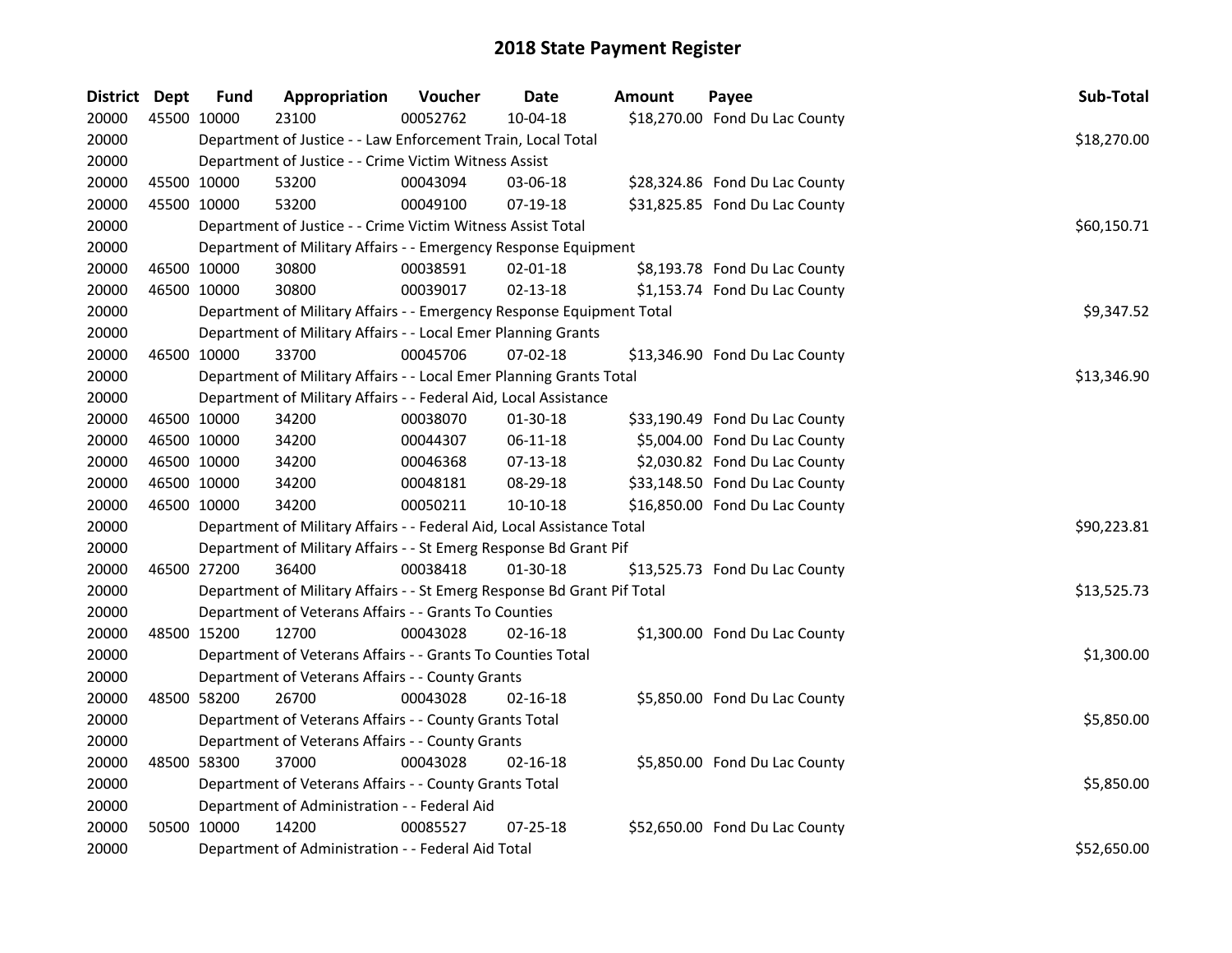| District Dept | <b>Fund</b> | Appropriation                                                        | Voucher  | Date           | <b>Amount</b> | Payee                          | <b>Sub-Total</b> |
|---------------|-------------|----------------------------------------------------------------------|----------|----------------|---------------|--------------------------------|------------------|
| 20000         |             | Department of Administration - - Federal Aid, Local Assistance       |          |                |               |                                |                  |
| 20000         | 50500 10000 | 15500                                                                | 00070023 | $01 - 16 - 18$ |               | \$7,471.00 Fond Du Lac County  |                  |
| 20000         | 50500 10000 | 15500                                                                | 00071336 | 01-29-18       |               | \$6,464.00 Fond Du Lac County  |                  |
| 20000         | 50500 10000 | 15500                                                                | 00075121 | 03-14-18       |               | \$6,889.00 Fond Du Lac County  |                  |
| 20000         | 50500 10000 | 15500                                                                | 00076258 | 03-28-18       |               | \$10,911.00 Fond Du Lac County |                  |
| 20000         | 50500 10000 | 15500                                                                | 00079083 | 04-30-18       |               | \$11,128.00 Fond Du Lac County |                  |
| 20000         | 50500 10000 | 15500                                                                | 00081306 | 05-29-18       |               | \$7,257.00 Fond Du Lac County  |                  |
| 20000         | 50500 10000 | 15500                                                                | 00082701 | 06-14-18       |               | \$14,507.00 Fond Du Lac County |                  |
| 20000         | 50500 10000 | 15500                                                                | 00085806 | 07-30-18       |               | \$12,277.00 Fond Du Lac County |                  |
| 20000         | 50500 10000 | 15500                                                                | 00087441 | 08-28-18       |               | \$9,312.00 Fond Du Lac County  |                  |
| 20000         | 50500 10000 | 15500                                                                | 00089310 | 09-28-18       |               | \$4,992.00 Fond Du Lac County  |                  |
| 20000         | 50500 10000 | 15500                                                                | 00091246 | 10-29-18       |               | \$1,280.00 Fond Du Lac County  |                  |
| 20000         | 50500 10000 | 15500                                                                | 00092876 | 11-28-18       |               | \$7,560.00 Fond Du Lac County  |                  |
| 20000         | 50500 10000 | 15500                                                                | 00094448 | 12-28-18       |               | \$13,569.00 Fond Du Lac County |                  |
| 20000         |             | Department of Administration - - Federal Aid, Local Assistance Total |          |                |               |                                | \$113,617.00     |
| 20000         |             | Department of Administration - - Low-Income Assistance Grants        |          |                |               |                                |                  |
| 20000         | 50500 23500 | 37100                                                                | 00070023 | $01 - 16 - 18$ |               | \$6,137.00 Fond Du Lac County  |                  |
| 20000         | 50500 23500 | 37100                                                                | 00071336 | $01-29-18$     |               | \$5,929.00 Fond Du Lac County  |                  |
| 20000         | 50500 23500 | 37100                                                                | 00075121 | 03-14-18       |               | \$6,317.00 Fond Du Lac County  |                  |
| 20000         | 50500 23500 | 37100                                                                | 00076258 | 03-28-18       |               | \$7,461.00 Fond Du Lac County  |                  |
| 20000         | 50500 23500 | 37100                                                                | 00079083 | 04-30-18       |               | \$8,012.00 Fond Du Lac County  |                  |
| 20000         | 50500 23500 | 37100                                                                | 00081306 | 05-29-18       |               | \$3,104.00 Fond Du Lac County  |                  |
| 20000         | 50500 23500 | 37100                                                                | 00082701 | 06-14-18       |               | \$1,722.00 Fond Du Lac County  |                  |
| 20000         | 50500 23500 | 37100                                                                | 00085806 | 07-30-18       |               | \$1,931.00 Fond Du Lac County  |                  |
| 20000         | 50500 23500 | 37100                                                                | 00087441 | 08-28-18       |               | \$5,370.00 Fond Du Lac County  |                  |
| 20000         | 50500 23500 | 37100                                                                | 00089310 | 09-28-18       |               | \$7,140.00 Fond Du Lac County  |                  |
| 20000         | 50500 23500 | 37100                                                                | 00091246 | 10-29-18       |               | \$4,967.00 Fond Du Lac County  |                  |
| 20000         | 50500 23500 | 37100                                                                | 00092876 | 11-28-18       |               | \$5,757.00 Fond Du Lac County  |                  |
| 20000         | 50500 23500 | 37100                                                                | 00094448 | 12-28-18       |               | \$2,883.00 Fond Du Lac County  |                  |
| 20000         |             | Department of Administration - - Low-Income Assistance Grants Total  |          |                |               |                                | \$66,730.00      |
| 20000         |             | Department of Administration - - Land                                |          |                |               |                                |                  |
| 20000         | 50500 26900 | 16600                                                                | 00070092 | $01-19-18$     |               | \$25,000.00 Fond Du Lac County |                  |
| 20000         |             | Department of Administration - - Land Total                          |          |                |               |                                | \$25,000.00      |
| 20000         |             | Department of Administration - - Land Information Program; Loca      |          |                |               |                                |                  |
| 20000         | 50500 26900 | 17300                                                                | 00072910 | $02 - 22 - 18$ |               | \$1,000.00 Fond Du Lac County  |                  |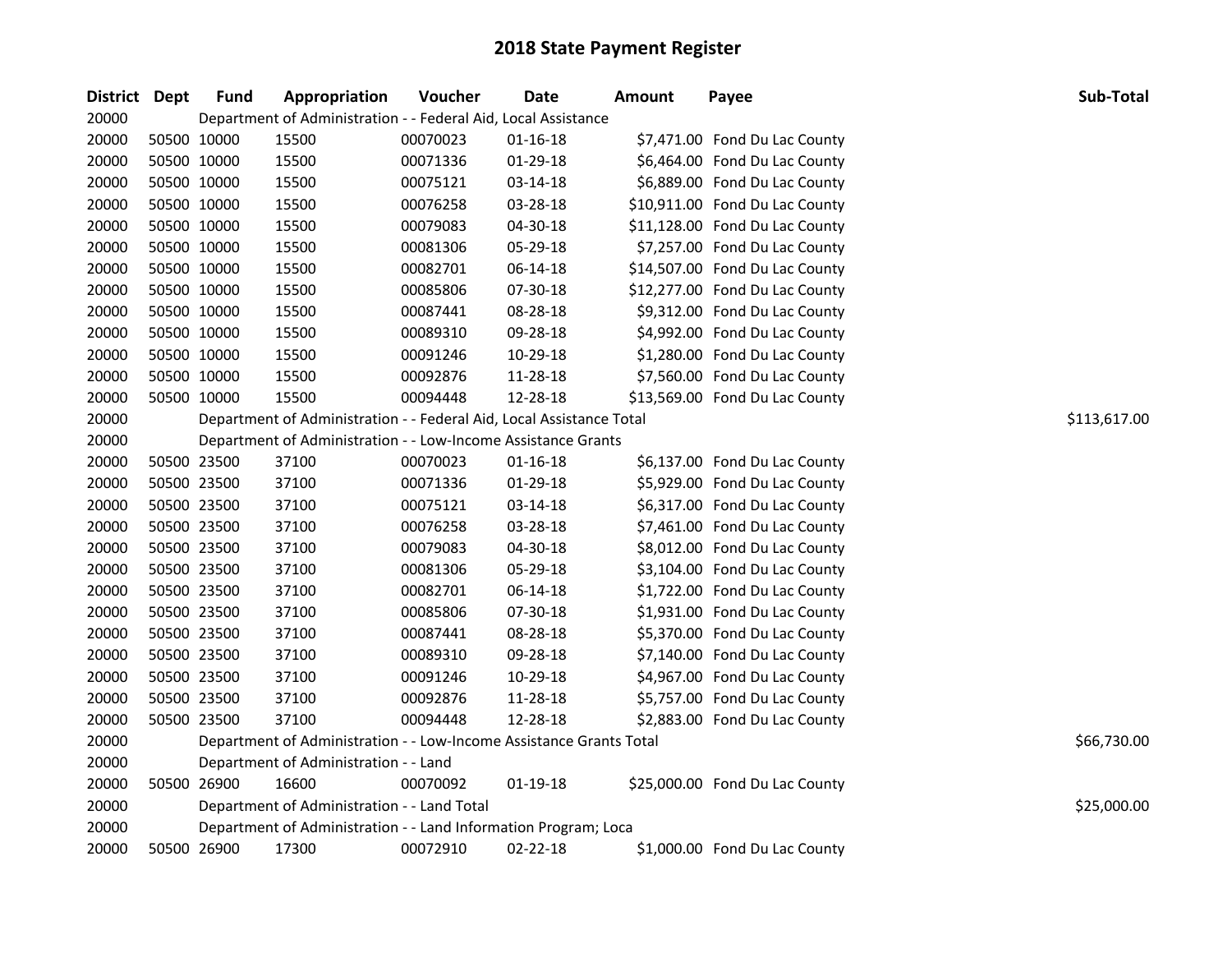| District Dept |             | <b>Fund</b> | Appropriation                                                         | Voucher  | <b>Date</b>    | <b>Amount</b> | Payee                          | Sub-Total   |
|---------------|-------------|-------------|-----------------------------------------------------------------------|----------|----------------|---------------|--------------------------------|-------------|
| 20000         |             | 50500 26900 | 17300                                                                 | 00076881 | 04-06-18       |               | \$25,000.00 Fond Du Lac County |             |
| 20000         |             |             | Department of Administration - - Land Information Program; Loca Total |          |                |               |                                | \$26,000.00 |
| 20000         |             |             | Public Defender Board - - Trial Representation                        |          |                |               |                                |             |
| 20000         | 55000 10000 |             | 10300                                                                 | 00124829 | $01 - 23 - 18$ |               | \$3,754.33 Fond Du Lac County  |             |
| 20000         | 55000 10000 |             | 10300                                                                 | 00129084 | 02-20-18       |               | \$3,754.33 Fond Du Lac County  |             |
| 20000         | 55000 10000 |             | 10300                                                                 | 00133367 | 03-21-18       |               | \$3,754.33 Fond Du Lac County  |             |
| 20000         | 55000 10000 |             | 10300                                                                 | 00139231 | 04-25-18       |               | \$3,754.33 Fond Du Lac County  |             |
| 20000         | 55000 10000 |             | 10300                                                                 | 00141994 | 05-23-18       |               | \$3,754.33 Fond Du Lac County  |             |
| 20000         | 55000 10000 |             | 10300                                                                 | 00150046 | 07-05-18       |               | \$3,754.33 Fond Du Lac County  |             |
| 20000         | 55000 10000 |             | 10300                                                                 | 00153934 | 07-26-18       |               | \$3,754.33 Fond Du Lac County  |             |
| 20000         | 55000 10000 |             | 10300                                                                 | 00157424 | 08-23-18       |               | \$3,754.33 Fond Du Lac County  |             |
| 20000         | 55000 10000 |             | 10300                                                                 | 00162524 | 09-24-18       |               | \$3,754.33 Fond Du Lac County  |             |
| 20000         | 55000 10000 |             | 10300                                                                 | 00165744 | 10-23-18       |               | \$3,754.33 Fond Du Lac County  |             |
| 20000         | 55000 10000 |             | 10300                                                                 | 00169793 | 11-23-18       |               | \$3,754.33 Fond Du Lac County  |             |
| 20000         |             | 55000 10000 | 10300                                                                 | 00173510 | 12-26-18       |               | \$3,754.33 Fond Du Lac County  |             |
| 20000         |             |             | Public Defender Board - - Trial Representation Total                  |          |                |               |                                | \$45,051.96 |
| 20000         |             |             | Public Defender Board - - Transcript, Discovery And Int               |          |                |               |                                |             |
| 20000         | 55000 10000 |             | 10600                                                                 | 00123469 | 01-09-18       |               | \$1,456.40 Fond Du Lac County  |             |
| 20000         | 55000 10000 |             | 10600                                                                 | 00123501 | 01-09-18       |               | \$240.00 Fond Du Lac County    |             |
| 20000         | 55000 10000 |             | 10600                                                                 | 00123503 | 01-09-18       |               | \$85.00 Fond Du Lac County     |             |
| 20000         | 55000 10000 |             | 10600                                                                 | 00126234 | $01 - 30 - 18$ |               | \$625.00 Fond Du Lac County    |             |
| 20000         | 55000 10000 |             | 10600                                                                 | 00131601 | 03-07-18       |               | \$433.40 Fond Du Lac County    |             |
| 20000         | 55000 10000 |             | 10600                                                                 | 00138163 | $04 - 23 - 18$ |               | \$188.20 Fond Du Lac County    |             |
| 20000         | 55000 10000 |             | 10600                                                                 | 00138164 | 04-23-18       |               | \$27.60 Fond Du Lac County     |             |
| 20000         | 55000 10000 |             | 10600                                                                 | 00147475 | 06-15-18       |               | \$1,744.40 Fond Du Lac County  |             |
| 20000         | 55000 10000 |             | 10600                                                                 | 00147476 | 06-15-18       |               | \$175.00 Fond Du Lac County    |             |
| 20000         | 55000 10000 |             | 10600                                                                 | 00147477 | 06-15-18       |               | \$220.00 Fond Du Lac County    |             |
| 20000         | 55000 10000 |             | 10600                                                                 | 00151458 | $07-17-18$     |               | \$368.00 Fond Du Lac County    |             |
| 20000         | 55000 10000 |             | 10600                                                                 | 00154420 | 07-31-18       |               | \$19.00 Fond Du Lac County     |             |
| 20000         | 55000 10000 |             | 10600                                                                 | 00154490 | 08-10-18       |               | \$125.00 Fond Du Lac County    |             |
| 20000         | 55000 10000 |             | 10600                                                                 | 00154491 | 08-10-18       |               | \$140.00 Fond Du Lac County    |             |
| 20000         | 55000 10000 |             | 10600                                                                 | 00154492 | 08-10-18       |               | \$2,341.80 Fond Du Lac County  |             |
| 20000         |             | 55000 10000 | 10600                                                                 | 00157464 | 08-21-18       |               | \$371.60 Fond Du Lac County    |             |
| 20000         | 55000 10000 |             | 10600                                                                 | 00167446 | 11-07-18       |               | \$306.40 Fond Du Lac County    |             |
| 20000         |             | 55000 10000 | 10600                                                                 | 00171568 | 12-06-18       |               | \$1,785.00 Fond Du Lac County  |             |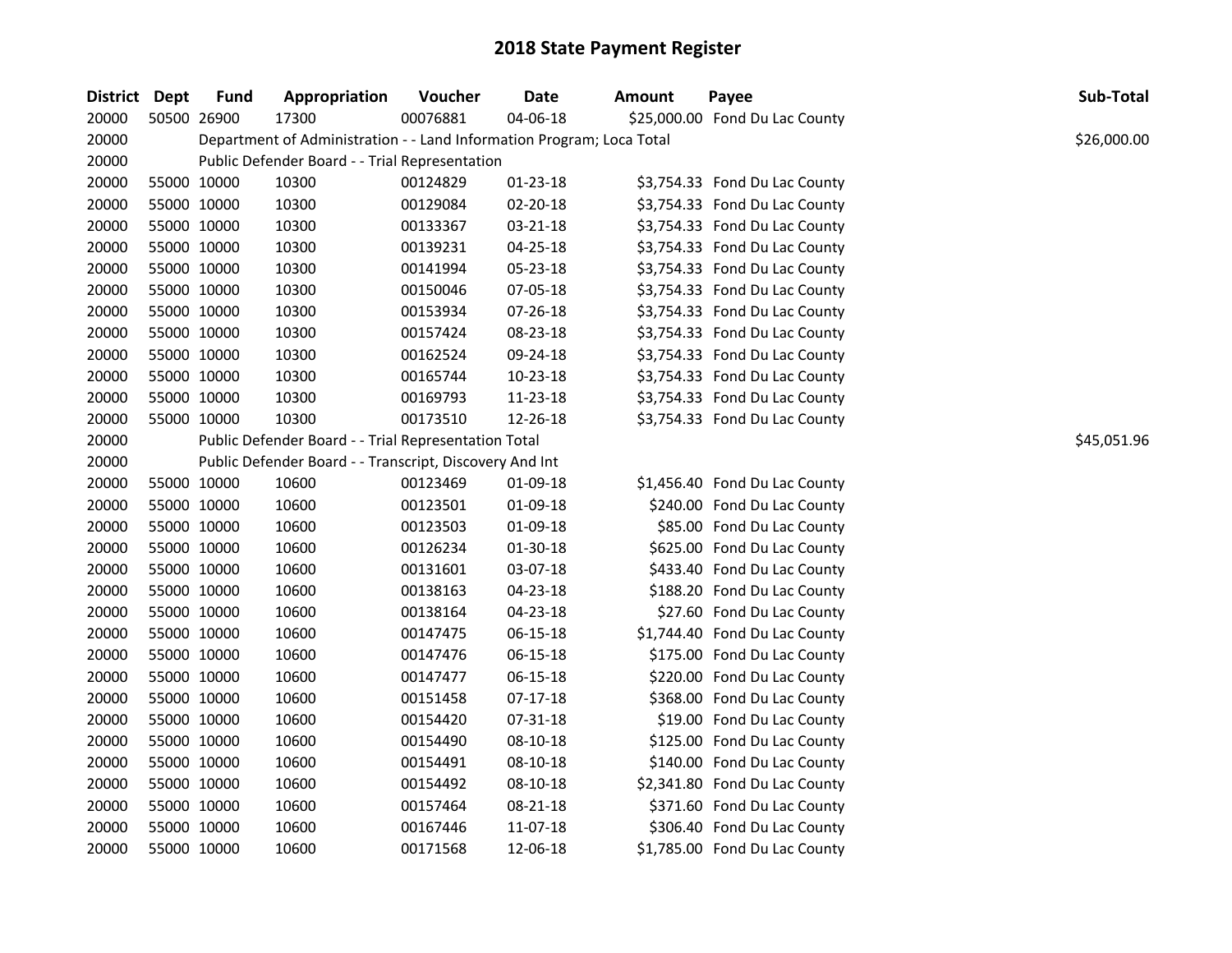| <b>District</b> | <b>Dept</b> | <b>Fund</b> | Appropriation                                                    | Voucher  | <b>Date</b>    | <b>Amount</b> | Payee                             | Sub-Total      |
|-----------------|-------------|-------------|------------------------------------------------------------------|----------|----------------|---------------|-----------------------------------|----------------|
| 20000           |             | 55000 10000 | 10600                                                            | 00171588 | 12-06-18       |               | \$190.00 Fond Du Lac County       |                |
| 20000           |             | 55000 10000 | 10600                                                            | 00171593 | 12-06-18       |               | \$155.00 Fond Du Lac County       |                |
| 20000           |             | 55000 10000 | 10600                                                            | 00171595 | 12-06-18       |               | \$5.00 Fond Du Lac County         |                |
| 20000           |             | 55000 10000 | 10600                                                            | 00171601 | 12-06-18       |               | \$7.05 Fond Du Lac County         |                |
| 20000           |             | 55000 10000 | 10600                                                            | 00171626 | 12-06-18       |               | \$302.00 Fond Du Lac County       |                |
| 20000           |             |             | Public Defender Board - - Transcript, Discovery And Int Total    |          |                |               |                                   | \$11,310.85    |
| 20000           |             |             | Department of Revenue - - General Program Operations             |          |                |               |                                   |                |
| 20000           |             | 56600 10000 | 10100                                                            | 00083307 | $02 - 01 - 18$ |               | \$805.00 Fond Du Lac County       |                |
| 20000           |             | 56600 10000 | 10100                                                            | 00087599 | 03-14-18       |               | \$210.50 Fond Du Lac County       |                |
| 20000           |             | 56600 10000 | 10100                                                            | 00092672 | 04-02-18       |               | \$92.50 Fond Du Lac County        |                |
| 20000           |             | 56600 10000 | 10100                                                            | 00092673 | 04-02-18       |               | \$92.50 Fond Du Lac County        |                |
| 20000           |             | 56600 10000 | 10100                                                            | 00096581 | 05-03-18       |               | \$210.50 Fond Du Lac County       |                |
| 20000           |             | 56600 10000 | 10100                                                            | 00107265 | 08-22-18       |               | \$710.00 Fond Du Lac County       |                |
| 20000           |             | 56600 10000 | 10100                                                            | 00108109 | 08-24-18       |               | \$210.50 Fond Du Lac County       |                |
| 20000           |             | 56600 10000 | 10100                                                            | 00116930 | 12-19-18       |               | \$210.50 Fond Du Lac County       |                |
| 20000           |             |             | Department of Revenue - - General Program Operations Total       |          |                |               |                                   | \$2,542.00     |
| 20000           |             |             | Department of Revenue - - General Program Operations             |          |                |               |                                   |                |
| 20000           |             | 56600 10000 | 20100                                                            | 00096545 | 05-01-18       |               | \$33.18 Fond Du Lac County        |                |
| 20000           |             |             | Department of Revenue - - General Program Operations Total       |          |                |               |                                   | \$33.18        |
| 20000           |             |             | Circuit Courts - - Circuit Court Costs                           |          |                |               |                                   |                |
| 20000           |             | 62500 10000 | 10500                                                            | 00000485 | 01-09-18       |               | \$182,683.00 Fond Du Lac County   |                |
| 20000           |             | 62500 10000 | 10500                                                            | 00000602 | 02-08-18       |               | \$4,413.67 Fond Du Lac County     |                |
| 20000           | 62500 10000 |             | 10500                                                            | 00000887 | 07-31-18       |               | \$3,957.32 Fond Du Lac County     |                |
| 20000           |             | 62500 10000 | 10500                                                            | 00000959 | 08-24-18       |               | \$291,992.69 Fond Du Lac County   |                |
| 20000           |             |             | Circuit Courts - - Circuit Court Costs Total                     |          |                |               |                                   | \$483,046.68   |
| 20000           |             |             | Circuit Courts - - Court Interpreters                            |          |                |               |                                   |                |
| 20000           |             | 62500 10000 | 12100                                                            | 00001068 | 09-20-18       |               | \$5,606.25 Fond Du Lac County     |                |
| 20000           |             |             | Circuit Courts - - Court Interpreters Total                      |          |                |               |                                   | \$5,606.25     |
| 20000           |             |             | Supreme Court - - Office Of Lawyer Regulation                    |          |                |               |                                   |                |
| 20000           |             | 68000 10000 | 33300                                                            | 00003034 | 08-09-18       |               | \$10.00 Fond Du Lac County        |                |
| 20000           |             |             | Supreme Court - - Office Of Lawyer Regulation Total              |          |                |               |                                   | \$10.00        |
| 20000           |             |             | Shared Revenue and Tax Relief - - County And Municipal Aid       |          |                |               |                                   |                |
| 20000           |             | 83500 10000 | 10500                                                            | 00033173 | 07-23-18       |               | \$206,152.69 Fond Du Lac County   |                |
| 20000           |             | 83500 10000 | 10500                                                            | 00036059 | 11-19-18       |               | \$1,168,198.56 Fond Du Lac County |                |
| 20000           |             |             | Shared Revenue and Tax Relief - - County And Municipal Aid Total |          |                |               |                                   | \$1,374,351.25 |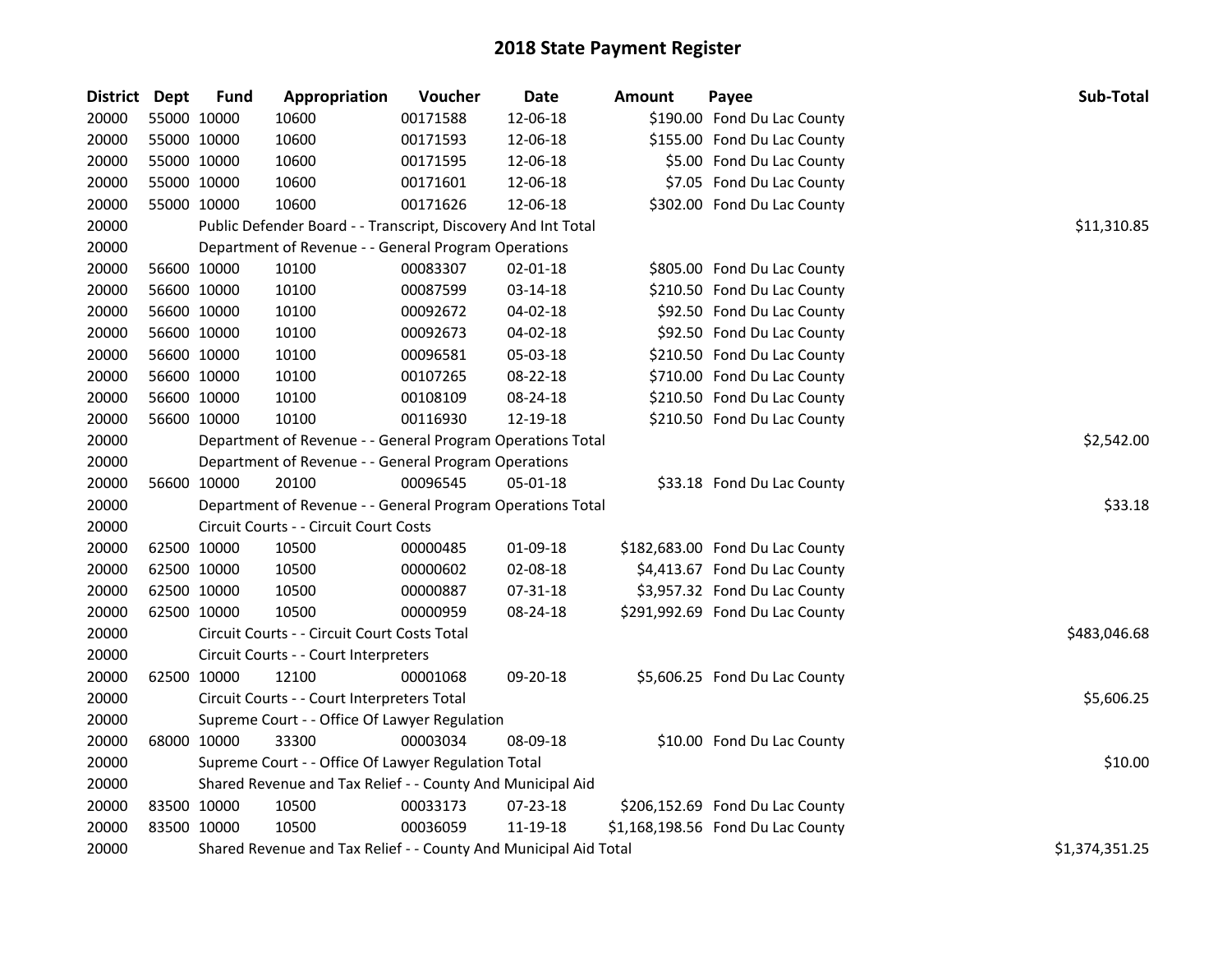| <b>District</b>    | Dept | Fund        | Appropriation                                                         | Voucher        | Date           | Amount | Payee                             | Sub-Total       |
|--------------------|------|-------------|-----------------------------------------------------------------------|----------------|----------------|--------|-----------------------------------|-----------------|
| 20000              |      |             | Shared Revenue and Tax Relief - - Exempt Computer Aid                 |                |                |        |                                   |                 |
| 20000              |      | 83500 10000 | 10900                                                                 | 00029889       | $07 - 23 - 18$ |        | \$240,218.05 Fond Du Lac County   |                 |
| 20000              |      |             | Shared Revenue and Tax Relief - - Exempt Computer Aid Total           |                |                |        |                                   | \$240,218.05    |
| 20000              |      |             | Shared Revenue and Tax Relief - - Utility Aid                         |                |                |        |                                   |                 |
| 20000              |      | 83500 10000 | 11000                                                                 | 00033173       | $07 - 23 - 18$ |        | \$224,763.65 Fond Du Lac County   |                 |
| 20000              |      | 83500 10000 | 11000                                                                 | 00036059       | 11-19-18       |        | \$1,339,671.90 Fond Du Lac County |                 |
| 20000              |      |             | Shared Revenue and Tax Relief - - Utility Aid Total                   | \$1,564,435.55 |                |        |                                   |                 |
| 20000              |      |             | Shared Revenue and Tax Relief - - School Lvy Tx/First Dollar Cr       |                |                |        |                                   |                 |
| 20000              |      | 83500 10000 | 30200                                                                 | 00029604       | $07 - 23 - 18$ |        | \$1,588,908.92 Fond Du Lac County |                 |
| 20000              |      | 83500 10000 | 30200                                                                 | 00029752       | $07 - 23 - 18$ |        | \$8,563,145.34 Fond Du Lac County |                 |
| 20000              |      |             | Shared Revenue and Tax Relief - - School Lvy Tx/First Dollar Cr Total |                |                |        |                                   | \$10,152,054.26 |
| 20000              |      |             | Shared Revenue and Tax Relief - - Lottery & Gaming Credit             |                |                |        |                                   |                 |
| 20000              |      | 83500 52100 | 36300                                                                 | 00027119       | $03 - 26 - 18$ |        | \$1,914,284.09 Fond Du Lac County |                 |
| 20000              |      |             | Shared Revenue and Tax Relief - - Lottery & Gaming Credit Total       |                |                |        |                                   | \$1,914,284.09  |
| <b>20000 Total</b> |      |             |                                                                       |                |                |        |                                   | \$35,926,247.95 |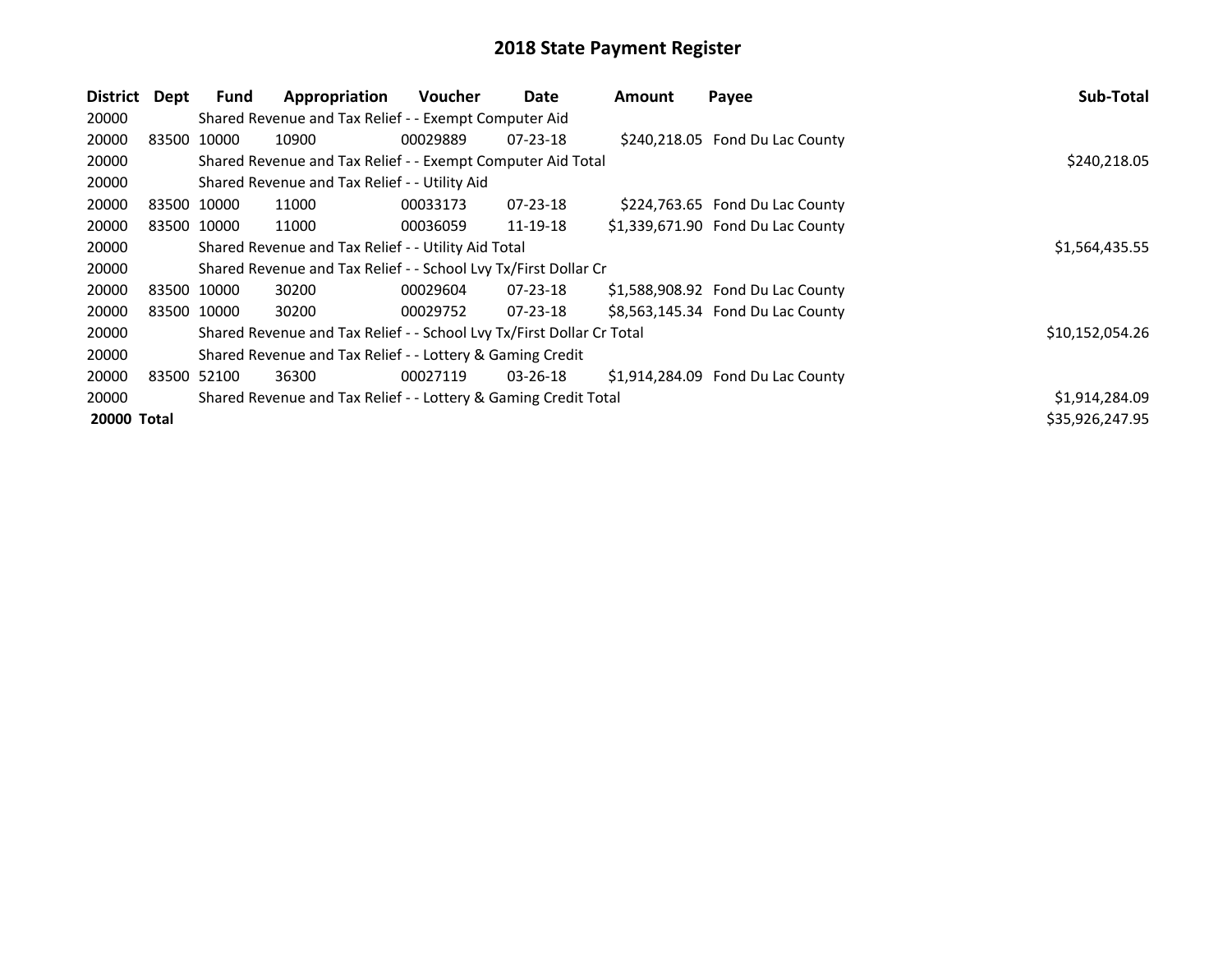| District    | <b>Dept</b> | Fund        | Appropriation                                                      | <b>Voucher</b> | Date           | <b>Amount</b> | Payee                    | Sub-Total    |
|-------------|-------------|-------------|--------------------------------------------------------------------|----------------|----------------|---------------|--------------------------|--------------|
| 20002       |             |             | Dept of Safety & Prof Services - - Fire Dues Distribution          |                |                |               |                          |              |
| 20002       |             | 16500 10000 | 22500                                                              | 00024064       | 07-24-18       |               | \$4,068.52 Town Of Alto  |              |
| 20002       |             |             | Dept of Safety & Prof Services - - Fire Dues Distribution Total    |                |                |               |                          | \$4,068.52   |
| 20002       |             |             | Dept of Natural Resources - - Aids In Lieu Of Taxes - Gener        |                |                |               |                          |              |
| 20002       | 37000 10000 |             | 50300                                                              | 00211735       | $02 - 02 - 18$ |               | \$18,525.04 Town Of Alto |              |
| 20002       |             |             | Dept of Natural Resources - - Aids In Lieu Of Taxes - Gener Total  |                |                |               |                          | \$18,525.04  |
| 20002       |             |             | Dept of Natural Resources - - Fin Asst For Responsible Units       |                |                |               |                          |              |
| 20002       |             | 37000 27400 | 67000                                                              | 00235029       | 05-11-18       |               | \$948.58 Town Of Alto    |              |
| 20002       |             |             | Dept of Natural Resources - - Fin Asst For Responsible Units Total |                |                |               |                          | \$948.58     |
| 20002       |             |             | WI Dept of Transportation - - Trns Aids To Mnc.-Sf                 |                |                |               |                          |              |
| 20002       |             | 39500 21100 | 19100                                                              | 00204198       | 01-02-18       |               | \$24,684.34 Town Of Alto |              |
| 20002       |             | 39500 21100 | 19100                                                              | 00234707       | 04-02-18       |               | \$24,684.34 Town Of Alto |              |
| 20002       |             | 39500 21100 | 19100                                                              | 00268406       | 07-02-18       |               | \$24,684.34 Town Of Alto |              |
| 20002       | 39500 21100 |             | 19100                                                              | 00302458       | 10-01-18       |               | \$24,684.35 Town Of Alto |              |
| 20002       |             |             | WI Dept of Transportation - - Trns Aids To Mnc.-Sf Total           |                |                |               |                          | \$98,737.37  |
| 20002       |             |             | WI Dept of Transportation - - Loc Rd Imp Prg St Fd                 |                |                |               |                          |              |
| 20002       |             | 39500 21100 | 27800                                                              | 00331789       | 12-13-18       |               | \$32,500.00 Town Of Alto |              |
| 20002       |             |             | WI Dept of Transportation - - Loc Rd Imp Prg St Fd Total           |                |                |               |                          | \$32,500.00  |
| 20002       |             |             | Shared Revenue and Tax Relief - - County And Municipal Aid         |                |                |               |                          |              |
| 20002       | 83500 10000 |             | 10500                                                              | 00033141       | $07 - 23 - 18$ |               | \$4,232.23 Town Of Alto  |              |
| 20002       | 83500 10000 |             | 10500                                                              | 00036027       | 11-19-18       |               | \$23,982.61 Town Of Alto |              |
| 20002       |             |             | Shared Revenue and Tax Relief - - County And Municipal Aid Total   |                |                |               |                          | \$28,214.84  |
| 20002       |             |             | Shared Revenue and Tax Relief - - Exempt Computer Aid              |                |                |               |                          |              |
| 20002       | 83500 10000 |             | 10900                                                              | 00030430       | $07 - 23 - 18$ |               | \$105.53 Town Of Alto    |              |
| 20002       |             |             | Shared Revenue and Tax Relief - - Exempt Computer Aid Total        |                |                |               |                          | \$105.53     |
| 20002       |             |             | Shared Revenue and Tax Relief - - Utility Aid                      |                |                |               |                          |              |
| 20002       | 83500 10000 |             | 11000                                                              | 00033141       | 07-23-18       |               | \$1,227.33 Town Of Alto  |              |
| 20002       | 83500 10000 |             | 11000                                                              | 00036027       | 11-19-18       |               | \$7,116.95 Town Of Alto  |              |
| 20002       |             |             | Shared Revenue and Tax Relief - - Utility Aid Total                | \$8,344.28     |                |               |                          |              |
| 20002 Total |             |             |                                                                    |                |                |               |                          | \$191,444.16 |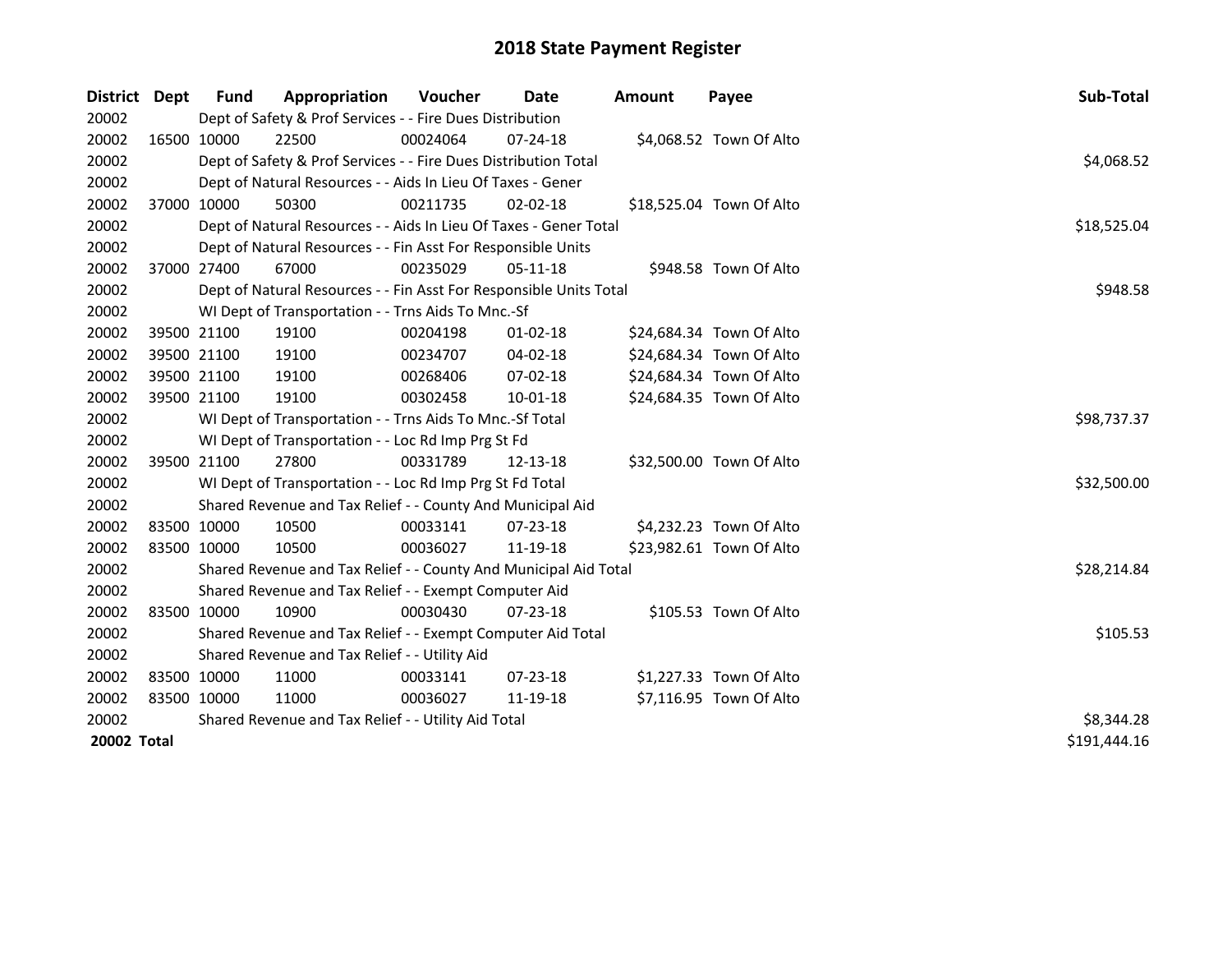| District Dept |             | Fund                                                      | Appropriation                                                      | <b>Voucher</b> | Date           | <b>Amount</b> | Payee                       | Sub-Total    |
|---------------|-------------|-----------------------------------------------------------|--------------------------------------------------------------------|----------------|----------------|---------------|-----------------------------|--------------|
| 20004         |             |                                                           | Dept of Safety & Prof Services - - Fire Dues Distribution          |                |                |               |                             |              |
| 20004         |             | 16500 10000                                               | 22500                                                              | 00024065       | 07-25-18       |               | \$6,405.66 Town Of Ashford  |              |
| 20004         |             |                                                           | Dept of Safety & Prof Services - - Fire Dues Distribution Total    |                |                |               |                             | \$6,405.66   |
| 20004         |             |                                                           | Dept of Natural Resources - - Aids In Lieu Of Taxes - Gener        |                |                |               |                             |              |
| 20004         |             | 37000 10000                                               | 50300                                                              | 00211592       | 02-02-18       |               | \$5,967.74 Town Of Ashford  |              |
| 20004         |             | 37000 10000                                               | 50300                                                              | 00229185       | 04-20-18       |               | \$5.00 Town Of Ashford      |              |
| 20004         |             |                                                           | Dept of Natural Resources - - Aids In Lieu Of Taxes - Gener Total  |                |                |               |                             | \$5,972.74   |
| 20004         |             |                                                           | Dept of Natural Resources - - Resaids - Cnty Forst, Cl & Mfl       |                |                |               |                             |              |
| 20004         |             | 37000 21200                                               | 57100                                                              | 00247444       | 06-28-18       |               | \$44.52 Town Of Ashford     |              |
| 20004         |             |                                                           | Dept of Natural Resources - - Resaids - Cnty Forst, Cl & Mfl Total |                |                |               |                             | \$44.52      |
| 20004         |             |                                                           | Dept of Natural Resources - - Fin Asst For Responsible Units       |                |                |               |                             |              |
| 20004         |             | 37000 27400                                               | 67000                                                              | 00235285       | 05-11-18       |               | \$1,303.46 Town Of Ashford  |              |
| 20004         |             |                                                           | Dept of Natural Resources - - Fin Asst For Responsible Units Total |                |                |               |                             | \$1,303.46   |
| 20004         |             |                                                           | WI Dept of Transportation - - Trns Aids To Mnc.-Sf                 |                |                |               |                             |              |
| 20004         |             | 39500 21100                                               | 19100                                                              | 00204199       | $01 - 02 - 18$ |               | \$37,811.89 Town Of Ashford |              |
| 20004         |             | 39500 21100                                               | 19100                                                              | 00234708       | 04-02-18       |               | \$37,811.89 Town Of Ashford |              |
| 20004         |             | 39500 21100                                               | 19100                                                              | 00268407       | 07-02-18       |               | \$37,811.89 Town Of Ashford |              |
| 20004         |             | 39500 21100                                               | 19100                                                              | 00302459       | 10-01-18       |               | \$37,811.92 Town Of Ashford |              |
| 20004         |             |                                                           | WI Dept of Transportation - - Trns Aids To Mnc.-Sf Total           |                |                |               |                             | \$151,247.59 |
| 20004         |             |                                                           | Shared Revenue and Tax Relief - - County And Municipal Aid         |                |                |               |                             |              |
| 20004         |             | 83500 10000                                               | 10500                                                              | 00033142       | 07-23-18       |               | \$5,698.78 Town Of Ashford  |              |
| 20004         |             | 83500 10000                                               | 10500                                                              | 00036028       | 11-19-18       |               | \$32,293.08 Town Of Ashford |              |
| 20004         |             |                                                           | Shared Revenue and Tax Relief - - County And Municipal Aid Total   |                |                |               |                             | \$37,991.86  |
| 20004         |             |                                                           | Shared Revenue and Tax Relief - - Exempt Computer Aid              |                |                |               |                             |              |
| 20004         |             | 83500 10000                                               | 10900                                                              | 00030431       | $07 - 23 - 18$ |               | \$87.26 Town Of Ashford     |              |
| 20004         |             |                                                           | Shared Revenue and Tax Relief - - Exempt Computer Aid Total        |                |                |               |                             | \$87.26      |
| 20004         |             |                                                           | Shared Revenue and Tax Relief - - Utility Aid                      |                |                |               |                             |              |
| 20004         |             | 83500 10000                                               | 11000                                                              | 00033142       | 07-23-18       |               | \$228.84 Town Of Ashford    |              |
| 20004         | 83500 10000 |                                                           | 11000                                                              | 00036028       | 11-19-18       |               | \$1,333.51 Town Of Ashford  |              |
| 20004         |             |                                                           | Shared Revenue and Tax Relief - - Utility Aid Total                |                |                |               |                             | \$1,562.35   |
| 20004         |             | Shared Revenue and Tax Relief - - Lottery & Gaming Credit |                                                                    |                |                |               |                             |              |
| 20004         |             | 83500 52100                                               | 36300                                                              | 00027369       | 03-26-18       |               | \$5,382.72 Town Of Ashford  |              |
| 20004         |             |                                                           | Shared Revenue and Tax Relief - - Lottery & Gaming Credit Total    |                |                |               |                             | \$5,382.72   |
| 20004 Total   |             |                                                           |                                                                    |                |                |               |                             | \$209,998.16 |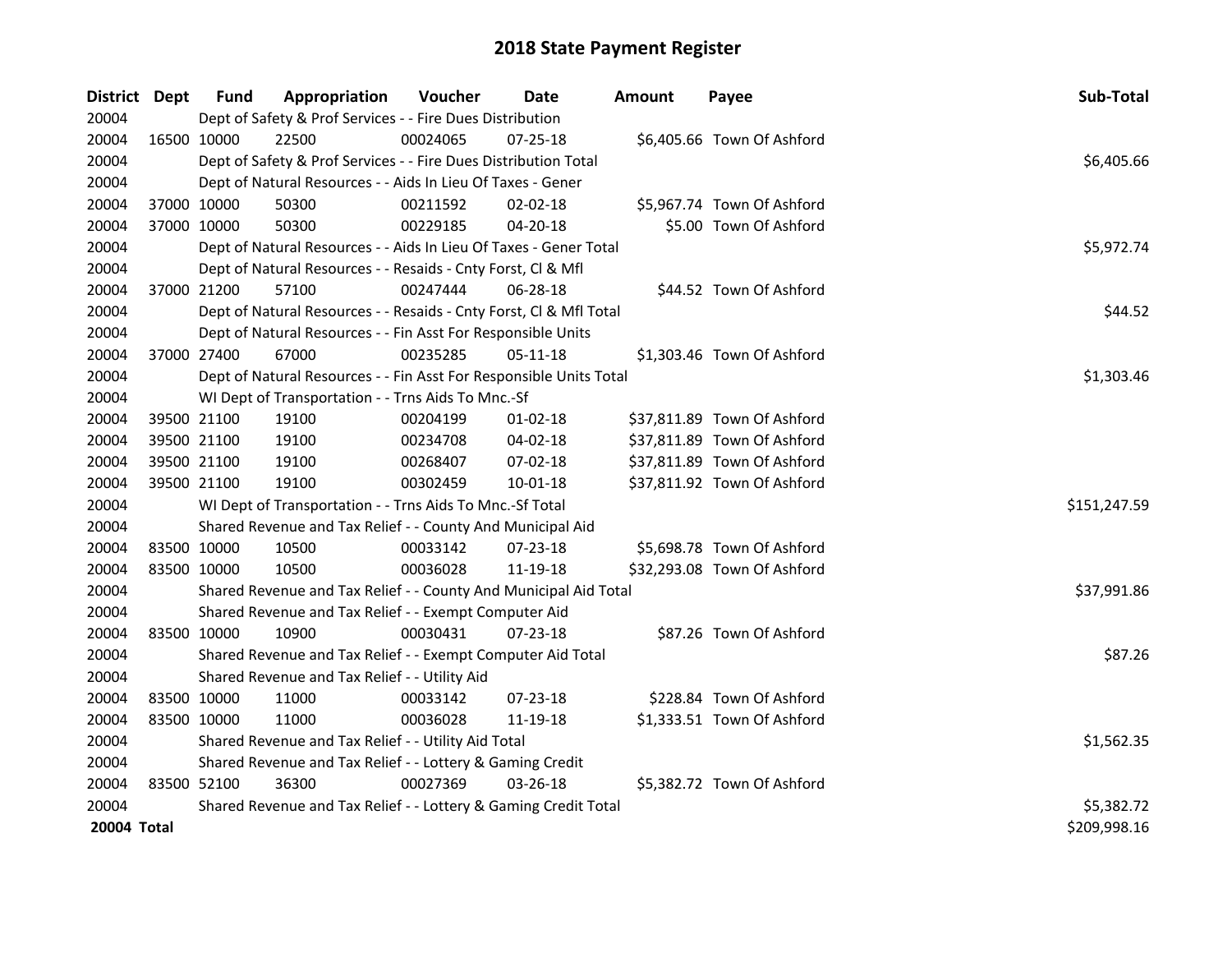| <b>District</b> | Dept        | <b>Fund</b> | Appropriation                                                      | Voucher  | <b>Date</b>    | <b>Amount</b> | Payee                      | Sub-Total    |  |  |  |
|-----------------|-------------|-------------|--------------------------------------------------------------------|----------|----------------|---------------|----------------------------|--------------|--|--|--|
| 20006           |             |             | Dept of Safety & Prof Services - - Fire Dues Distribution          |          |                |               |                            |              |  |  |  |
| 20006           | 16500 10000 |             | 22500                                                              | 00024066 | 07-25-18       |               | \$8,985.23 Town Of Auburn  |              |  |  |  |
| 20006           |             |             | Dept of Safety & Prof Services - - Fire Dues Distribution Total    |          |                |               |                            | \$8,985.23   |  |  |  |
| 20006           |             |             | Dept of Natural Resources - - Aids In Lieu Of Taxes - Gener        |          |                |               |                            |              |  |  |  |
| 20006           |             | 37000 10000 | 50300                                                              | 00211671 | 02-02-18       |               | \$4,075.03 Town Of Auburn  |              |  |  |  |
| 20006           | 37000 10000 |             | 50300                                                              | 00211672 | 02-02-18       |               | \$2,070.57 Town Of Auburn  |              |  |  |  |
| 20006           |             |             | Dept of Natural Resources - - Aids In Lieu Of Taxes - Gener Total  |          |                |               |                            | \$6,145.60   |  |  |  |
| 20006           |             |             | Dept of Natural Resources - - Resaids - Cnty Forst, Cl & Mfl       |          |                |               |                            |              |  |  |  |
| 20006           |             | 37000 21200 | 57100                                                              | 00247445 | 06-28-18       |               | \$74.47 Town Of Auburn     |              |  |  |  |
| 20006           |             |             | Dept of Natural Resources - - Resaids - Cnty Forst, Cl & Mfl Total |          |                |               |                            | \$74.47      |  |  |  |
| 20006           |             |             | Dept of Natural Resources - - Aids In Lieu Of Taxes - Sum S        |          |                |               |                            |              |  |  |  |
| 20006           | 37000 21200 |             | 57900                                                              | 00229550 | 04-20-18       |               | \$6,631.66 Town Of Auburn  |              |  |  |  |
| 20006           | 37000 21200 |             | 57900                                                              | 00229551 | 04-20-18       |               | \$22.40 Town Of Auburn     |              |  |  |  |
| 20006           |             |             | Dept of Natural Resources - - Aids In Lieu Of Taxes - Sum S Total  |          |                |               |                            | \$6,654.06   |  |  |  |
| 20006           |             |             | Dept of Natural Resources - - Fin Asst For Responsible Units       |          |                |               |                            |              |  |  |  |
| 20006           |             | 37000 27400 | 67000                                                              | 00235622 | 05-11-18       |               | \$7,723.39 Town Of Auburn  |              |  |  |  |
| 20006           |             |             | Dept of Natural Resources - - Fin Asst For Responsible Units Total |          |                |               |                            | \$7,723.39   |  |  |  |
| 20006           |             |             | WI Dept of Transportation - - Trns Aids To Mnc.-Sf                 |          |                |               |                            |              |  |  |  |
| 20006           | 39500 21100 |             | 19100                                                              | 00204200 | $01 - 02 - 18$ |               | \$26,744.85 Town Of Auburn |              |  |  |  |
| 20006           |             | 39500 21100 | 19100                                                              | 00234709 | 04-02-18       |               | \$26,744.85 Town Of Auburn |              |  |  |  |
| 20006           | 39500 21100 |             | 19100                                                              | 00268408 | 07-02-18       |               | \$26,744.85 Town Of Auburn |              |  |  |  |
| 20006           | 39500 21100 |             | 19100                                                              | 00302460 | $10 - 01 - 18$ |               | \$26,744.87 Town Of Auburn |              |  |  |  |
| 20006           |             |             | WI Dept of Transportation - - Trns Aids To Mnc.-Sf Total           |          |                |               |                            | \$106,979.42 |  |  |  |
| 20006           |             |             | Department of Revenue - - Payments For Municipal Svcs              |          |                |               |                            |              |  |  |  |
| 20006           |             | 56600 10000 | 50100                                                              | 00026766 | 01-31-18       |               | \$1,208.44 Town Of Auburn  |              |  |  |  |
| 20006           |             |             | Department of Revenue - - Payments For Municipal Svcs Total        |          |                |               |                            | \$1,208.44   |  |  |  |
| 20006           |             |             | Shared Revenue and Tax Relief - - County And Municipal Aid         |          |                |               |                            |              |  |  |  |
| 20006           | 83500 10000 |             | 10500                                                              | 00033143 | 07-23-18       |               | \$4,267.83 Town Of Auburn  |              |  |  |  |
| 20006           | 83500 10000 |             | 10500                                                              | 00036029 | 11-19-18       |               | \$24,184.39 Town Of Auburn |              |  |  |  |
| 20006           |             |             | Shared Revenue and Tax Relief - - County And Municipal Aid Total   |          |                |               |                            | \$28,452.22  |  |  |  |
| 20006           |             |             | Shared Revenue and Tax Relief - - Exempt Computer Aid              |          |                |               |                            |              |  |  |  |
| 20006           |             | 83500 10000 | 10900                                                              | 00030432 | 07-23-18       |               | \$51.75 Town Of Auburn     |              |  |  |  |
| 20006           |             |             | Shared Revenue and Tax Relief - - Exempt Computer Aid Total        |          |                |               |                            | \$51.75      |  |  |  |
| 20006           |             |             | Shared Revenue and Tax Relief - - Utility Aid                      |          |                |               |                            |              |  |  |  |
| 20006           | 83500 10000 |             | 11000                                                              | 00033143 | 07-23-18       |               | \$1,285.61 Town Of Auburn  |              |  |  |  |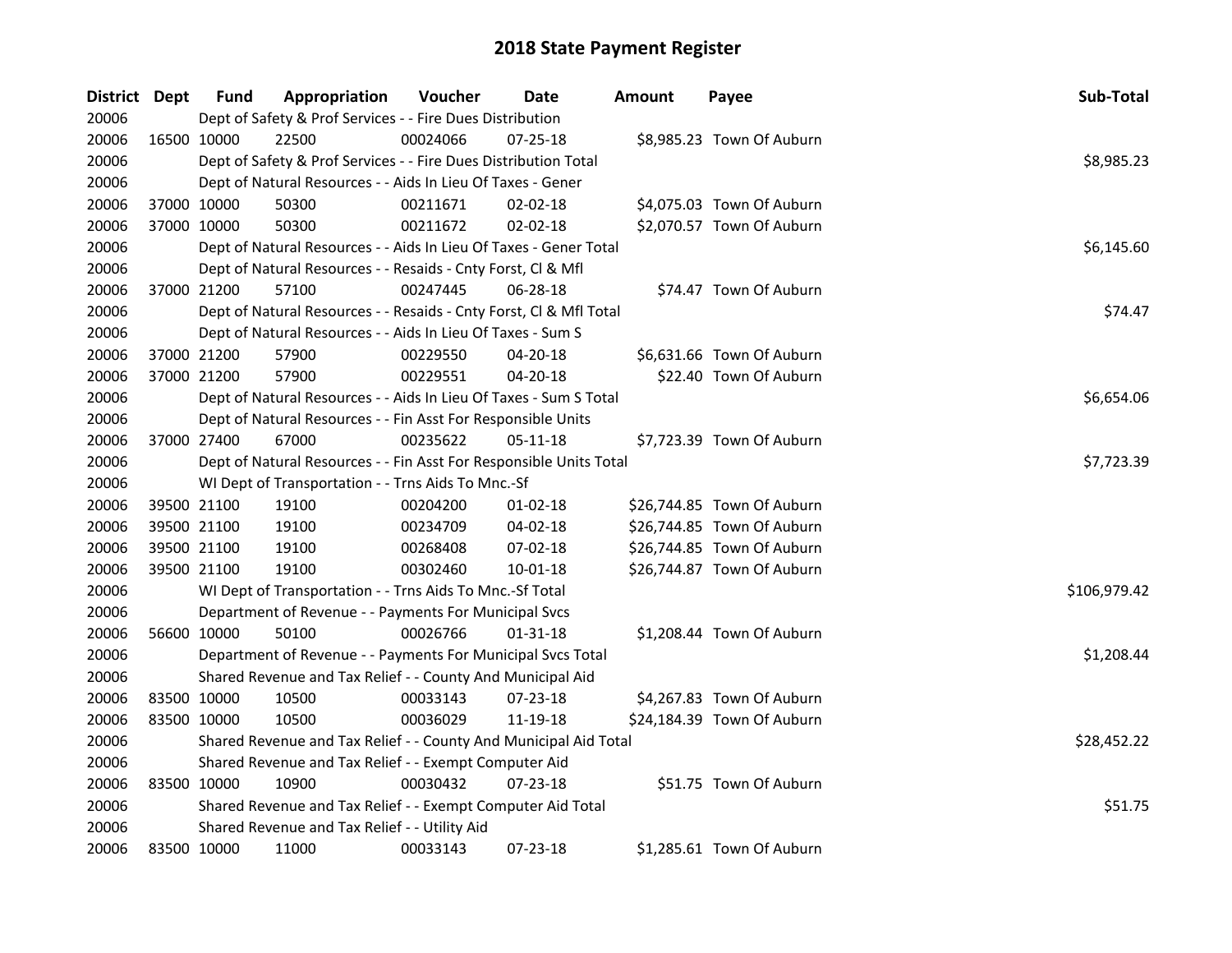| District Dept | <b>Fund</b> | Appropriation                                       | <b>Voucher</b> | Date     | Amount | <b>Pavee</b>              | Sub-Total    |
|---------------|-------------|-----------------------------------------------------|----------------|----------|--------|---------------------------|--------------|
| 20006         | 83500 10000 | 11000                                               | 00036029       | 11-19-18 |        | \$7.523.61 Town Of Auburn |              |
| 20006         |             | Shared Revenue and Tax Relief - - Utility Aid Total |                |          |        |                           | \$8,809.22   |
| 20006 Total   |             |                                                     |                |          |        |                           | \$175.083.80 |
|               |             |                                                     |                |          |        |                           |              |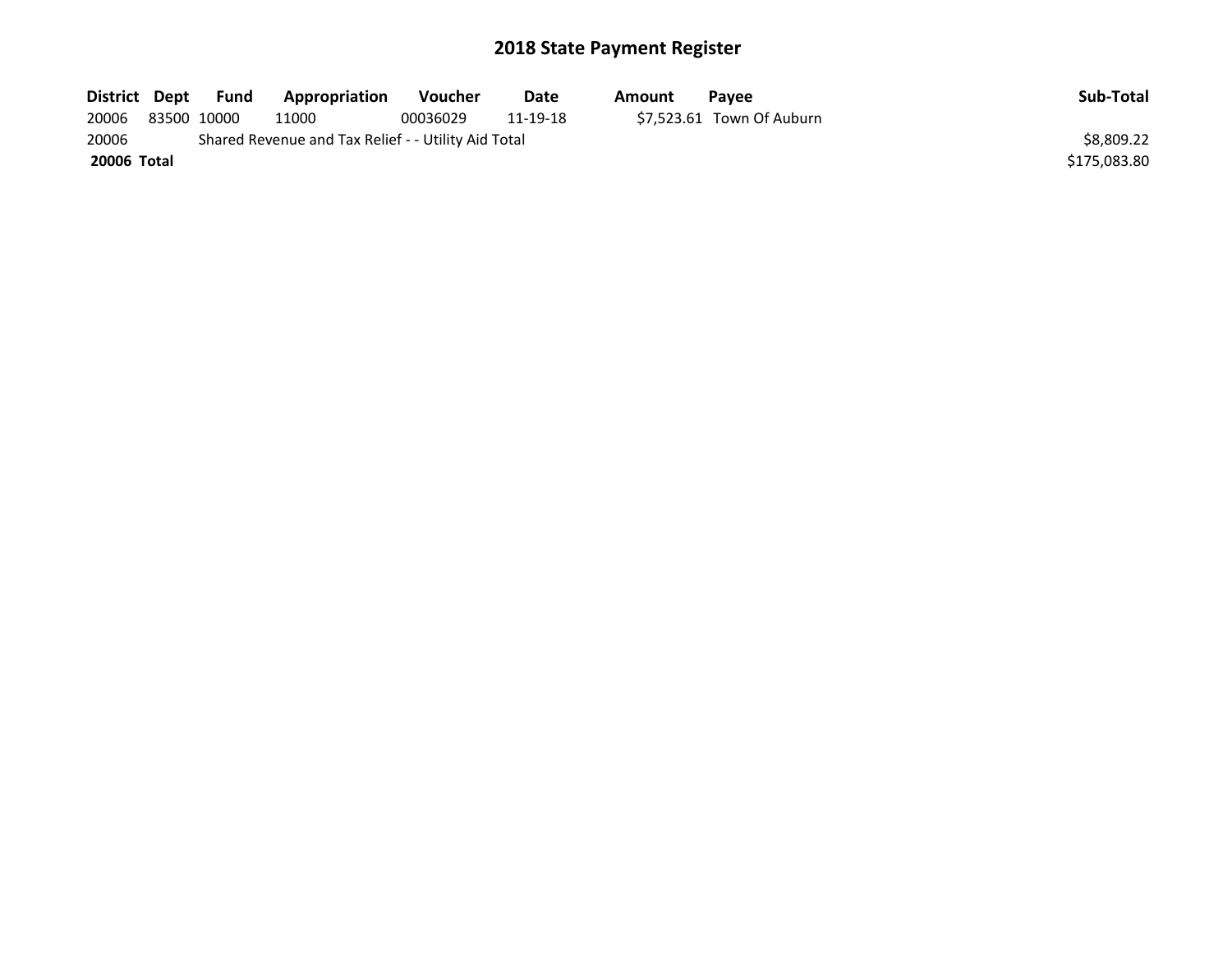| <b>District</b>    | Dept        | <b>Fund</b>                                                  | Appropriation                                                      | Voucher  | <b>Date</b>    | <b>Amount</b> | Payee                     | Sub-Total    |  |  |
|--------------------|-------------|--------------------------------------------------------------|--------------------------------------------------------------------|----------|----------------|---------------|---------------------------|--------------|--|--|
| 20008              |             |                                                              | Dept of Safety & Prof Services - - Fire Dues Distribution          |          |                |               |                           |              |  |  |
| 20008              | 16500 10000 |                                                              | 22500                                                              | 00024067 | $07 - 25 - 18$ |               | \$6,528.63 Town Of Byron  |              |  |  |
| 20008              |             |                                                              | Dept of Safety & Prof Services - - Fire Dues Distribution Total    |          |                |               |                           | \$6,528.63   |  |  |
| 20008              |             |                                                              | Dept of Natural Resources - - Aids In Lieu Of Taxes - Gener        |          |                |               |                           |              |  |  |
| 20008              | 37000 10000 |                                                              | 50300                                                              | 00229346 | 04-20-18       |               | \$12.67 Town Of Byron     |              |  |  |
| 20008              |             |                                                              | Dept of Natural Resources - - Aids In Lieu Of Taxes - Gener Total  | \$12.67  |                |               |                           |              |  |  |
| 20008              |             | Dept of Natural Resources - - Resaids - Cnty Forst, Cl & Mfl |                                                                    |          |                |               |                           |              |  |  |
| 20008              | 37000 21200 |                                                              | 57100                                                              | 00247446 | 06-28-18       |               | \$29.42 Town Of Byron     |              |  |  |
| 20008              |             |                                                              | Dept of Natural Resources - - Resaids - Cnty Forst, Cl & Mfl Total |          |                |               |                           | \$29.42      |  |  |
| 20008              |             |                                                              | Dept of Natural Resources - - Fin Asst For Responsible Units       |          |                |               |                           |              |  |  |
| 20008              | 37000 27400 |                                                              | 67000                                                              | 00235420 | 05-11-18       |               | \$3,585.91 Town Of Byron  |              |  |  |
| 20008              |             |                                                              | Dept of Natural Resources - - Fin Asst For Responsible Units Total |          |                |               |                           | \$3,585.91   |  |  |
| 20008              |             |                                                              | WI Dept of Transportation - - Trns Aids To Mnc.-Sf                 |          |                |               |                           |              |  |  |
| 20008              | 39500 21100 |                                                              | 19100                                                              | 00204201 | 01-02-18       |               | \$25,968.43 Town Of Byron |              |  |  |
| 20008              | 39500 21100 |                                                              | 19100                                                              | 00234710 | 04-02-18       |               | \$25,968.43 Town Of Byron |              |  |  |
| 20008              | 39500 21100 |                                                              | 19100                                                              | 00268409 | 07-02-18       |               | \$25,968.43 Town Of Byron |              |  |  |
| 20008              | 39500 21100 |                                                              | 19100                                                              | 00302461 | $10 - 01 - 18$ |               | \$25,968.43 Town Of Byron |              |  |  |
| 20008              |             |                                                              | WI Dept of Transportation - - Trns Aids To Mnc.-Sf Total           |          |                |               |                           | \$103,873.72 |  |  |
| 20008              |             |                                                              | WI Dept of Transportation - - Loc Rd Imp Prg St Fd                 |          |                |               |                           |              |  |  |
| 20008              | 39500 21100 |                                                              | 27800                                                              | 00324155 | 11-16-18       |               | \$20,000.00 Town Of Byron |              |  |  |
| 20008              |             |                                                              | WI Dept of Transportation - - Loc Rd Imp Prg St Fd Total           |          |                |               |                           | \$20,000.00  |  |  |
| 20008              |             |                                                              | Shared Revenue and Tax Relief - - County And Municipal Aid         |          |                |               |                           |              |  |  |
| 20008              | 83500 10000 |                                                              | 10500                                                              | 00033144 | 07-23-18       |               | \$4,872.76 Town Of Byron  |              |  |  |
| 20008              | 83500 10000 |                                                              | 10500                                                              | 00036030 | 11-19-18       |               | \$27,612.33 Town Of Byron |              |  |  |
| 20008              |             |                                                              | Shared Revenue and Tax Relief - - County And Municipal Aid Total   |          |                |               |                           | \$32,485.09  |  |  |
| 20008              |             |                                                              | Shared Revenue and Tax Relief - - Exempt Computer Aid              |          |                |               |                           |              |  |  |
| 20008              | 83500 10000 |                                                              | 10900                                                              | 00030433 | 07-23-18       |               | \$433.28 Town Of Byron    |              |  |  |
| 20008              |             |                                                              | Shared Revenue and Tax Relief - - Exempt Computer Aid Total        |          |                |               |                           | \$433.28     |  |  |
| 20008              |             | Shared Revenue and Tax Relief - - Utility Aid                |                                                                    |          |                |               |                           |              |  |  |
| 20008              | 83500 10000 |                                                              | 11000                                                              | 00033144 | 07-23-18       |               | \$8,875.11 Town Of Byron  |              |  |  |
| 20008              | 83500 10000 |                                                              | 11000                                                              | 00036030 | 11-19-18       |               | \$50,359.23 Town Of Byron |              |  |  |
| 20008              |             | Shared Revenue and Tax Relief - - Utility Aid Total          | \$59,234.34                                                        |          |                |               |                           |              |  |  |
| <b>20008 Total</b> |             |                                                              |                                                                    |          |                |               |                           | \$226,183.06 |  |  |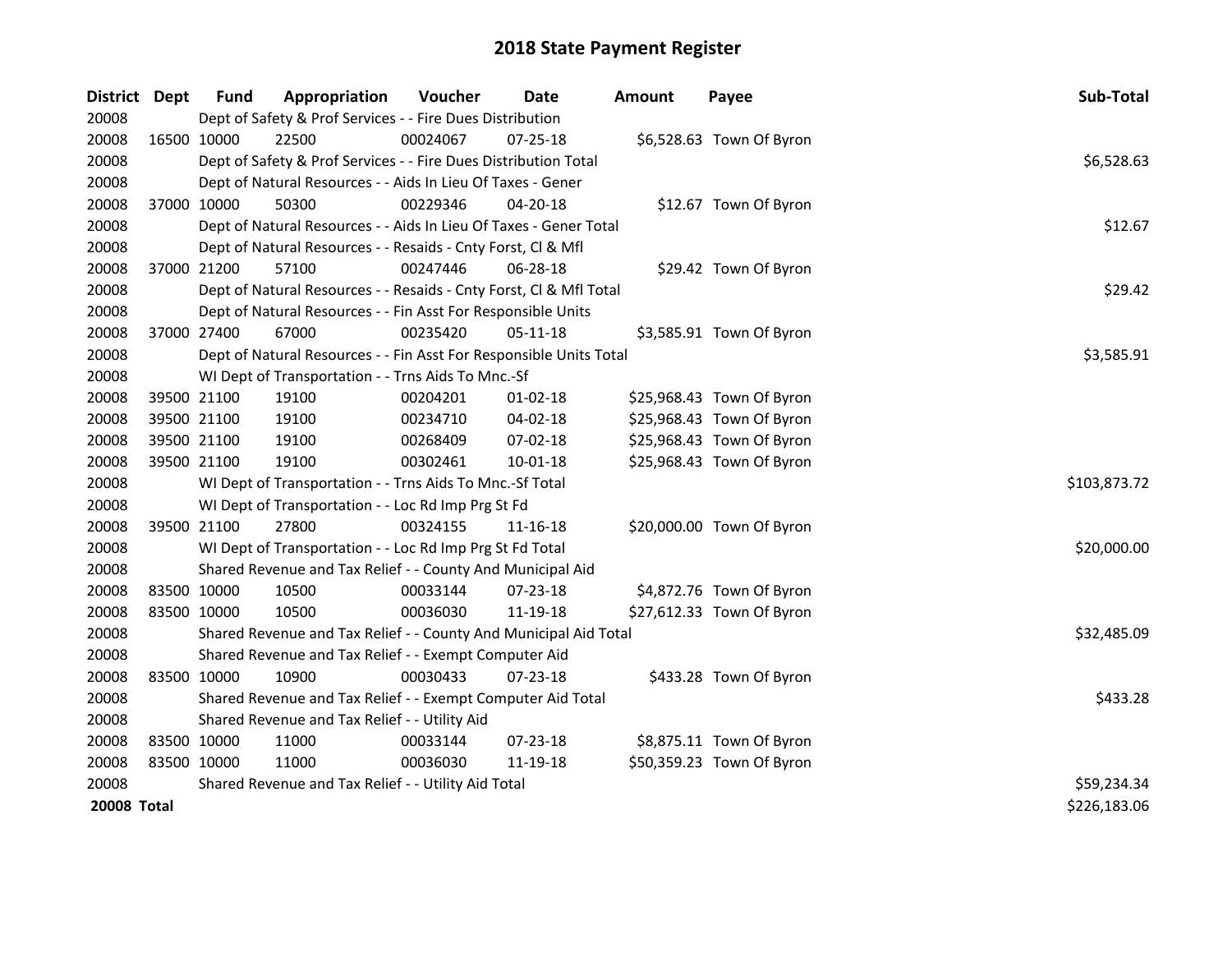| District Dept |             | Fund                                                        | Appropriation                                                      | Voucher  | Date           | <b>Amount</b> | Payee                        | Sub-Total    |  |  |
|---------------|-------------|-------------------------------------------------------------|--------------------------------------------------------------------|----------|----------------|---------------|------------------------------|--------------|--|--|
| 20010         |             |                                                             | Dept of Safety & Prof Services - - Fire Dues Distribution          |          |                |               |                              |              |  |  |
| 20010         | 16500 10000 |                                                             | 22500                                                              | 00021112 | 07-19-18       |               | \$6,858.15 Town Of Calumet   |              |  |  |
| 20010         |             |                                                             | Dept of Safety & Prof Services - - Fire Dues Distribution Total    |          |                |               |                              | \$6,858.15   |  |  |
| 20010         |             |                                                             | Dept of Natural Resources - - Gen Program Ops-State Funds          |          |                |               |                              |              |  |  |
| 20010         | 37000 21200 |                                                             | 16100                                                              | 00275553 | 11-01-18       |               | \$100.00 Town Of Calumet     |              |  |  |
| 20010         |             |                                                             | Dept of Natural Resources - - Gen Program Ops-State Funds Total    |          |                |               |                              | \$100.00     |  |  |
| 20010         |             |                                                             | Dept of Natural Resources - - Resaids - Cnty Forst, Cl & Mfl       |          |                |               |                              |              |  |  |
| 20010         |             | 37000 21200                                                 | 57100                                                              | 00247447 | 06-28-18       |               | \$93.30 Town Of Calumet      |              |  |  |
| 20010         |             |                                                             | Dept of Natural Resources - - Resaids - Cnty Forst, Cl & Mfl Total |          |                |               |                              | \$93.30      |  |  |
| 20010         |             | Dept of Natural Resources - - Aids In Lieu Of Taxes - Sum S |                                                                    |          |                |               |                              |              |  |  |
| 20010         | 37000 21200 |                                                             | 57900                                                              | 00229135 | 04-20-18       |               | \$3.61 Town Of Calumet       |              |  |  |
| 20010         |             |                                                             | Dept of Natural Resources - - Aids In Lieu Of Taxes - Sum S Total  |          |                |               |                              | \$3.61       |  |  |
| 20010         |             |                                                             | Dept of Natural Resources - - Fin Asst For Responsible Units       |          |                |               |                              |              |  |  |
| 20010         | 37000 27400 |                                                             | 67000                                                              | 00235751 | 05-11-18       |               | \$5,204.13 Town Of Calumet   |              |  |  |
| 20010         |             |                                                             | Dept of Natural Resources - - Fin Asst For Responsible Units Total |          |                |               |                              | \$5,204.13   |  |  |
| 20010         |             |                                                             | Dept of Natural Resources - - Recycling Consolidation Grants       |          |                |               |                              |              |  |  |
| 20010         | 37000 27400 |                                                             | 67300                                                              | 00235751 | 05-11-18       |               | \$386.56 Town Of Calumet     |              |  |  |
| 20010         |             |                                                             | Dept of Natural Resources - - Recycling Consolidation Grants Total |          |                |               |                              | \$386.56     |  |  |
| 20010         |             |                                                             | WI Dept of Transportation - - Trns Aids To Mnc.-Sf                 |          |                |               |                              |              |  |  |
| 20010         | 39500 21100 |                                                             | 19100                                                              | 00204202 | $01 - 02 - 18$ |               | \$17,989.17 Town Of Calumet  |              |  |  |
| 20010         | 39500 21100 |                                                             | 19100                                                              | 00234711 | 04-02-18       |               | \$17,989.17 Town Of Calumet  |              |  |  |
| 20010         | 39500 21100 |                                                             | 19100                                                              | 00268410 | 07-02-18       |               | \$17,989.17 Town Of Calumet  |              |  |  |
| 20010         | 39500 21100 |                                                             | 19100                                                              | 00302462 | $10 - 01 - 18$ |               | \$17,989.17 Town Of Calumet  |              |  |  |
| 20010         |             |                                                             | WI Dept of Transportation - - Trns Aids To Mnc.-Sf Total           |          |                |               |                              | \$71,956.68  |  |  |
| 20010         |             |                                                             | Shared Revenue and Tax Relief - - County And Municipal Aid         |          |                |               |                              |              |  |  |
| 20010         | 83500 10000 |                                                             | 10500                                                              | 00033145 | 07-23-18       |               | \$3,572.67 Town Of Calumet   |              |  |  |
| 20010         | 83500 10000 |                                                             | 10500                                                              | 00036031 | 11-19-18       |               | \$20,245.14 Town Of Calumet  |              |  |  |
| 20010         |             |                                                             | Shared Revenue and Tax Relief - - County And Municipal Aid Total   |          |                |               |                              | \$23,817.81  |  |  |
| 20010         |             |                                                             | Shared Revenue and Tax Relief - - Exempt Computer Aid              |          |                |               |                              |              |  |  |
| 20010         | 83500 10000 |                                                             | 10900                                                              | 00030434 | 07-23-18       |               | \$69.00 Town Of Calumet      |              |  |  |
| 20010         |             |                                                             | Shared Revenue and Tax Relief - - Exempt Computer Aid Total        |          |                |               |                              | \$69.00      |  |  |
| 20010         |             |                                                             | Shared Revenue and Tax Relief - - Utility Aid                      |          |                |               |                              |              |  |  |
| 20010         |             | 83500 10000                                                 | 11000                                                              | 00033145 | 07-23-18       |               | \$18,179.40 Town Of Calumet  |              |  |  |
| 20010         | 83500 10000 |                                                             | 11000                                                              | 00036031 | 11-19-18       |               | \$103,023.70 Town Of Calumet |              |  |  |
| 20010         |             |                                                             | Shared Revenue and Tax Relief - - Utility Aid Total                |          |                |               |                              | \$121,203.10 |  |  |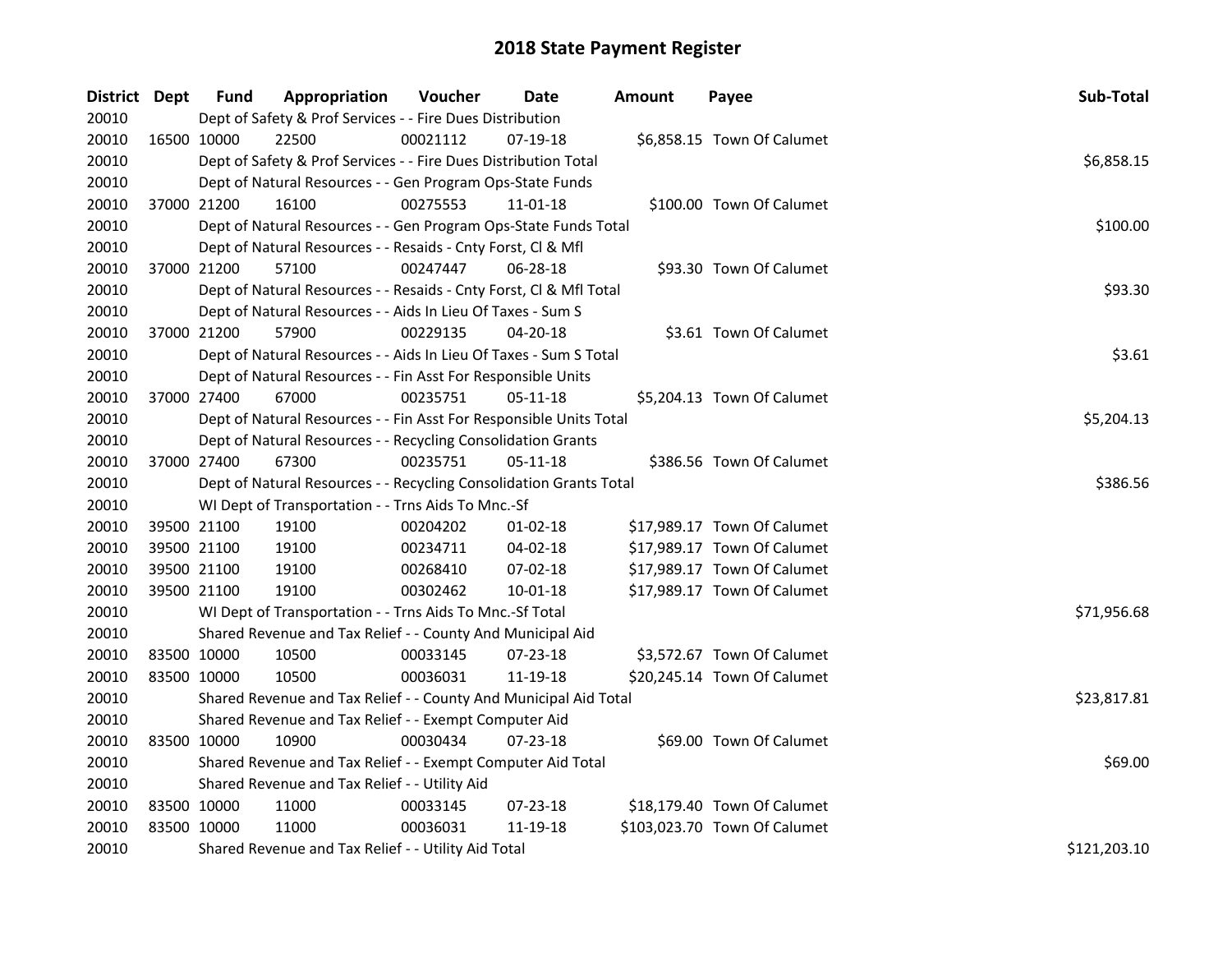| District Dept Fund | Appropriation | Voucher | Date | Amount | Payee | Sub-Total    |
|--------------------|---------------|---------|------|--------|-------|--------------|
| 20010 Total        |               |         |      |        |       | \$229,692.34 |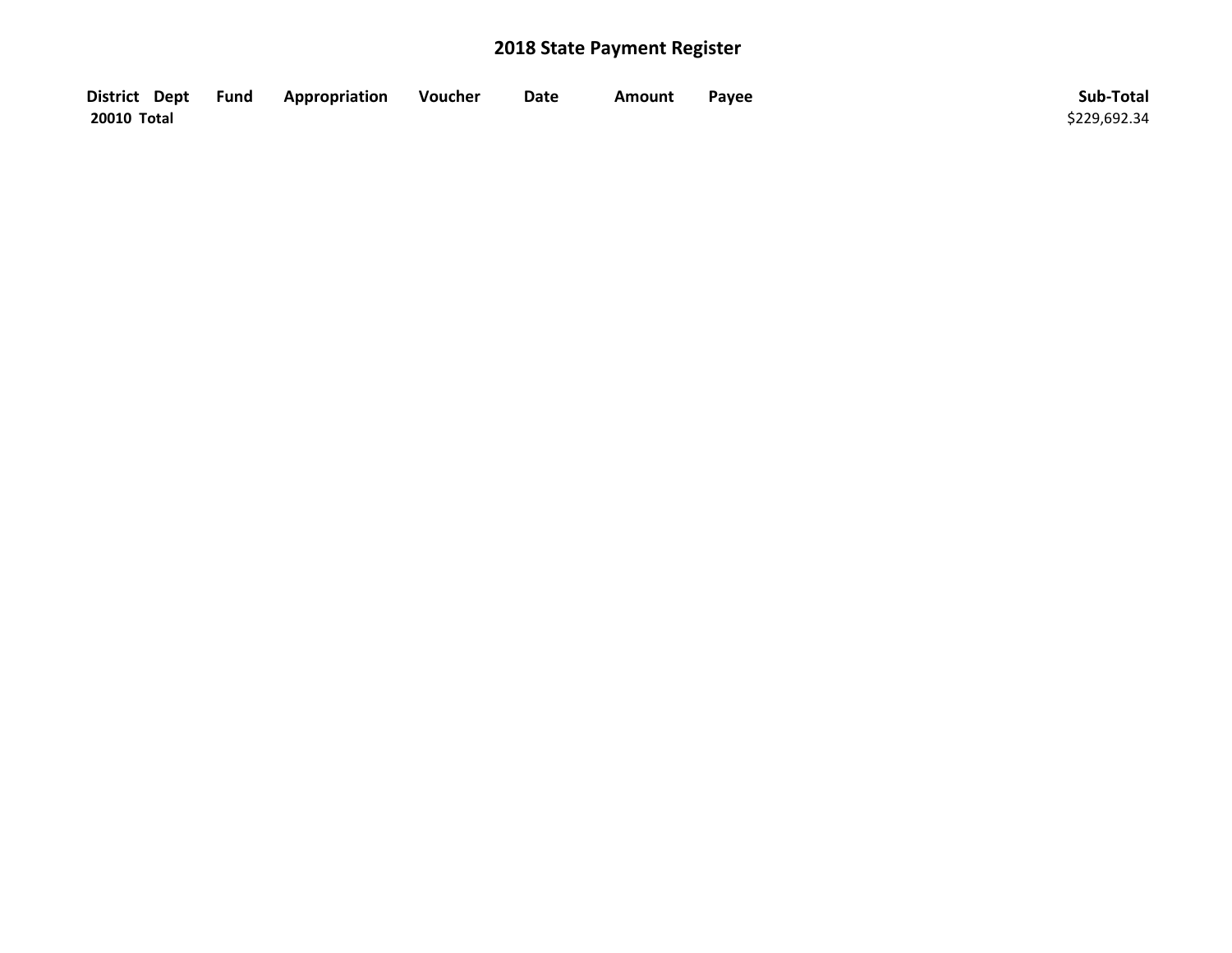| District           | Dept        | Fund                                                         | Appropriation                                                      | Voucher  | Date           | <b>Amount</b> | Payee                    | Sub-Total    |  |  |
|--------------------|-------------|--------------------------------------------------------------|--------------------------------------------------------------------|----------|----------------|---------------|--------------------------|--------------|--|--|
| 20012              |             |                                                              | Dept of Safety & Prof Services - - Fire Dues Distribution          |          |                |               |                          |              |  |  |
| 20012              |             | 16500 10000                                                  | 22500                                                              | 00024068 | 07-24-18       |               | \$4,000.95 Town Of Eden  |              |  |  |
| 20012              |             |                                                              | Dept of Safety & Prof Services - - Fire Dues Distribution Total    |          |                |               |                          | \$4,000.95   |  |  |
| 20012              |             |                                                              | Dept of Natural Resources - - Aids In Lieu Of Taxes - Gener        |          |                |               |                          |              |  |  |
| 20012              | 37000 10000 |                                                              | 50300                                                              | 00211669 | $02 - 02 - 18$ |               | \$9,095.41 Town Of Eden  |              |  |  |
| 20012              |             |                                                              | Dept of Natural Resources - - Aids In Lieu Of Taxes - Gener Total  |          |                |               |                          | \$9,095.41   |  |  |
| 20012              |             | Dept of Natural Resources - - Resaids - Cnty Forst, Cl & Mfl |                                                                    |          |                |               |                          |              |  |  |
| 20012              |             | 37000 21200                                                  | 57100                                                              | 00247448 | 06-28-18       |               | \$52.74 Town Of Eden     |              |  |  |
| 20012              |             |                                                              | Dept of Natural Resources - - Resaids - Cnty Forst, Cl & Mfl Total |          |                |               |                          | \$52.74      |  |  |
| 20012              |             |                                                              | Dept of Natural Resources - - Fin Asst For Responsible Units       |          |                |               |                          |              |  |  |
| 20012              |             | 37000 27400                                                  | 67000                                                              | 00235892 | $05-11-18$     |               | \$2,871.90 Town Of Eden  |              |  |  |
| 20012              |             |                                                              | Dept of Natural Resources - - Fin Asst For Responsible Units Total |          |                |               |                          | \$2,871.90   |  |  |
| 20012              |             |                                                              | WI Dept of Transportation - - Trns Aids To Mnc.-Sf                 |          |                |               |                          |              |  |  |
| 20012              |             | 39500 21100                                                  | 19100                                                              | 00204203 | $01 - 02 - 18$ |               | \$23,394.28 Town Of Eden |              |  |  |
| 20012              |             | 39500 21100                                                  | 19100                                                              | 00234712 | 04-02-18       |               | \$23,394.28 Town Of Eden |              |  |  |
| 20012              |             | 39500 21100                                                  | 19100                                                              | 00268411 | 07-02-18       |               | \$23,394.28 Town Of Eden |              |  |  |
| 20012              | 39500 21100 |                                                              | 19100                                                              | 00302463 | $10 - 01 - 18$ |               | \$23,394.29 Town Of Eden |              |  |  |
| 20012              |             |                                                              | WI Dept of Transportation - - Trns Aids To Mnc.-Sf Total           |          |                |               |                          | \$93,577.13  |  |  |
| 20012              |             |                                                              | Shared Revenue and Tax Relief - - County And Municipal Aid         |          |                |               |                          |              |  |  |
| 20012              |             | 83500 10000                                                  | 10500                                                              | 00033146 | 07-23-18       |               | \$2,312.55 Town Of Eden  |              |  |  |
| 20012              | 83500 10000 |                                                              | 10500                                                              | 00036032 | 11-19-18       |               | \$13,104.43 Town Of Eden |              |  |  |
| 20012              |             |                                                              | Shared Revenue and Tax Relief - - County And Municipal Aid Total   |          |                |               |                          | \$15,416.98  |  |  |
| 20012              |             |                                                              | Shared Revenue and Tax Relief - - Exempt Computer Aid              |          |                |               |                          |              |  |  |
| 20012              | 83500 10000 |                                                              | 10900                                                              | 00030435 | $07 - 23 - 18$ |               | \$339.92 Town Of Eden    |              |  |  |
| 20012              |             |                                                              | Shared Revenue and Tax Relief - - Exempt Computer Aid Total        |          |                |               |                          | \$339.92     |  |  |
| 20012              |             |                                                              | Shared Revenue and Tax Relief - - Utility Aid                      |          |                |               |                          |              |  |  |
| 20012              |             | 83500 10000                                                  | 11000                                                              | 00033146 | 07-23-18       |               | \$8,680.48 Town Of Eden  |              |  |  |
| 20012              | 83500 10000 |                                                              | 11000                                                              | 00036032 | 11-19-18       |               | \$69,716.73 Town Of Eden |              |  |  |
| 20012              |             |                                                              | Shared Revenue and Tax Relief - - Utility Aid Total                |          |                |               |                          | \$78,397.21  |  |  |
| <b>20012 Total</b> |             |                                                              |                                                                    |          |                |               |                          | \$203,752.24 |  |  |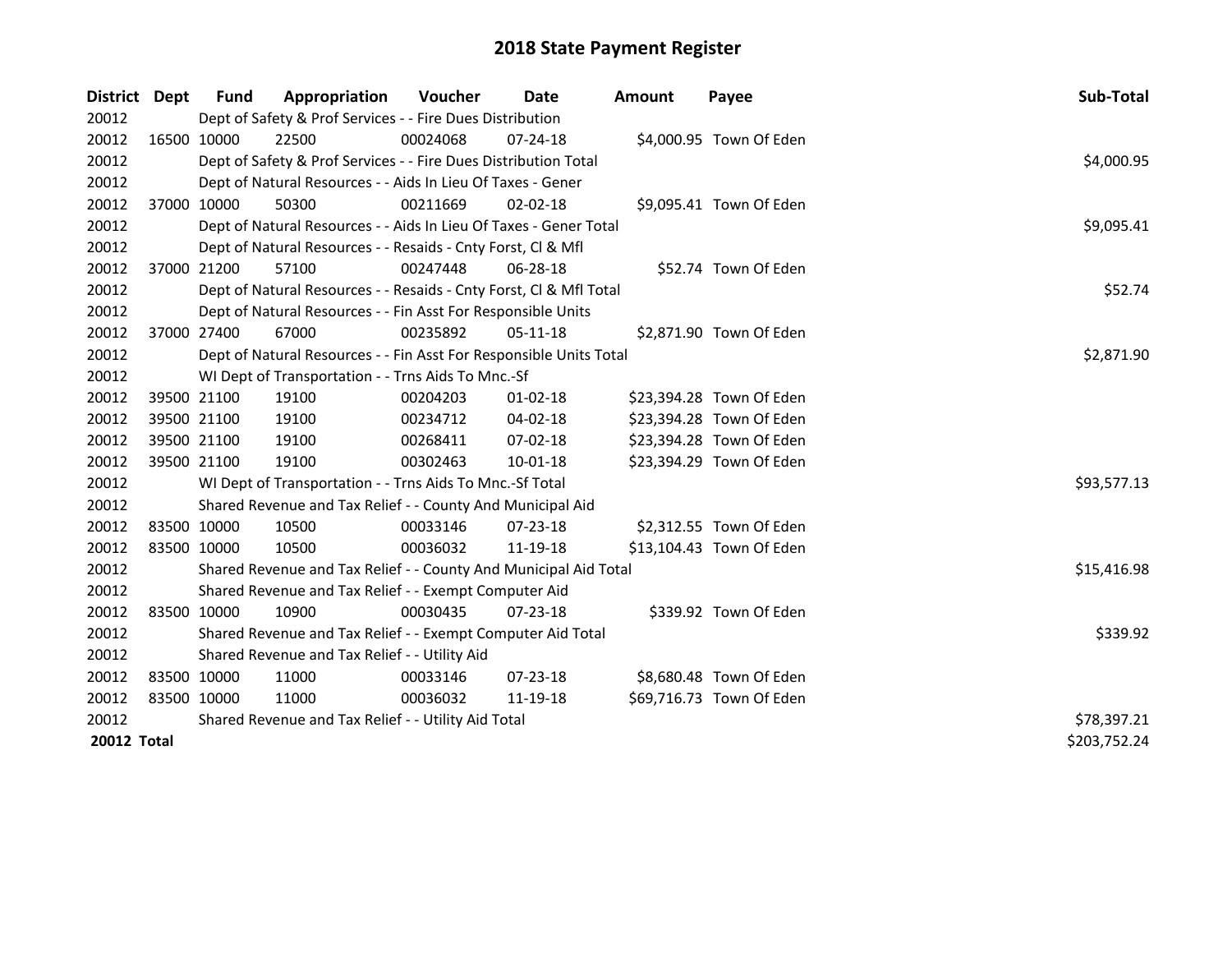| District Dept | <b>Fund</b>                                           | Appropriation                                                      | Voucher  | <b>Date</b>    | <b>Amount</b> | Payee                        | Sub-Total    |  |
|---------------|-------------------------------------------------------|--------------------------------------------------------------------|----------|----------------|---------------|------------------------------|--------------|--|
| 20014         |                                                       | Dept of Safety & Prof Services - - Fire Dues Distribution          |          |                |               |                              |              |  |
| 20014         | 16500 10000                                           | 22500                                                              | 00024069 | $07 - 25 - 18$ |               | \$4,969.92 Town Of Eldorado  |              |  |
| 20014         |                                                       | Dept of Safety & Prof Services - - Fire Dues Distribution Total    |          |                |               |                              | \$4,969.92   |  |
| 20014         |                                                       | Dept of Natural Resources - - Aids In Lieu Of Taxes - Gener        |          |                |               |                              |              |  |
| 20014         | 37000 10000                                           | 50300                                                              | 00211768 | 02-02-18       |               | \$312.41 Town Of Eldorado    |              |  |
| 20014         | 37000 10000                                           | 50300                                                              | 00211769 | $02 - 02 - 18$ |               | \$8,147.60 Town Of Eldorado  |              |  |
| 20014         | 37000 10000                                           | 50300                                                              | 00229967 | 04-20-18       |               | \$1,938.14 Town Of Eldorado  |              |  |
| 20014         |                                                       | Dept of Natural Resources - - Aids In Lieu Of Taxes - Gener Total  |          |                |               |                              | \$10,398.15  |  |
| 20014         |                                                       | Dept of Natural Resources - - Resaids - Cnty Forst, Cl & Mfl       |          |                |               |                              |              |  |
| 20014         | 37000 21200                                           | 57100                                                              | 00247449 | 06-28-18       |               | \$35.22 Town Of Eldorado     |              |  |
| 20014         |                                                       | Dept of Natural Resources - - Resaids - Cnty Forst, Cl & Mfl Total |          |                |               |                              | \$35.22      |  |
| 20014         |                                                       | Dept of Natural Resources - - Aids In Lieu Of Taxes - Sum S        |          |                |               |                              |              |  |
| 20014         | 37000 21200                                           | 57900                                                              | 00229968 | 04-20-18       |               | \$2,529.71 Town Of Eldorado  |              |  |
| 20014         |                                                       | Dept of Natural Resources - - Aids In Lieu Of Taxes - Sum S Total  |          |                |               |                              | \$2,529.71   |  |
| 20014         |                                                       | Dept of Natural Resources - - Fin Asst For Responsible Units       |          |                |               |                              |              |  |
| 20014         | 37000 27400                                           | 67000                                                              | 00235853 | 05-11-18       |               | \$1,750.56 Town Of Eldorado  |              |  |
| 20014         |                                                       | Dept of Natural Resources - - Fin Asst For Responsible Units Total |          |                |               |                              | \$1,750.56   |  |
| 20014         |                                                       | WI Dept of Transportation - - Trns Aids To Mnc.-Sf                 |          |                |               |                              |              |  |
| 20014         | 39500 21100                                           | 19100                                                              | 00204204 | $01 - 02 - 18$ |               | \$31,743.83 Town Of Eldorado |              |  |
| 20014         | 39500 21100                                           | 19100                                                              | 00234713 | 04-02-18       |               | \$31,743.83 Town Of Eldorado |              |  |
| 20014         | 39500 21100                                           | 19100                                                              | 00268412 | 07-02-18       |               | \$31,743.83 Town Of Eldorado |              |  |
| 20014         | 39500 21100                                           | 19100                                                              | 00302464 | 10-01-18       |               | \$31,743.86 Town Of Eldorado |              |  |
| 20014         |                                                       | WI Dept of Transportation - - Trns Aids To Mnc.-Sf Total           |          |                |               |                              | \$126,975.35 |  |
| 20014         |                                                       | Shared Revenue and Tax Relief - - County And Municipal Aid         |          |                |               |                              |              |  |
| 20014         | 83500 10000                                           | 10500                                                              | 00033147 | $07 - 23 - 18$ |               | \$8,153.70 Town Of Eldorado  |              |  |
| 20014         | 83500 10000                                           | 10500                                                              | 00036033 | 11-19-18       |               | \$46,204.28 Town Of Eldorado |              |  |
| 20014         |                                                       | Shared Revenue and Tax Relief - - County And Municipal Aid Total   |          |                |               |                              | \$54,357.98  |  |
| 20014         | Shared Revenue and Tax Relief - - Exempt Computer Aid |                                                                    |          |                |               |                              |              |  |
| 20014         | 83500 10000                                           | 10900                                                              | 00030436 | 07-23-18       |               | \$54.79 Town Of Eldorado     |              |  |
| 20014         |                                                       | Shared Revenue and Tax Relief - - Exempt Computer Aid Total        |          |                |               |                              | \$54.79      |  |
| 20014 Total   |                                                       |                                                                    |          |                |               |                              | \$201,071.68 |  |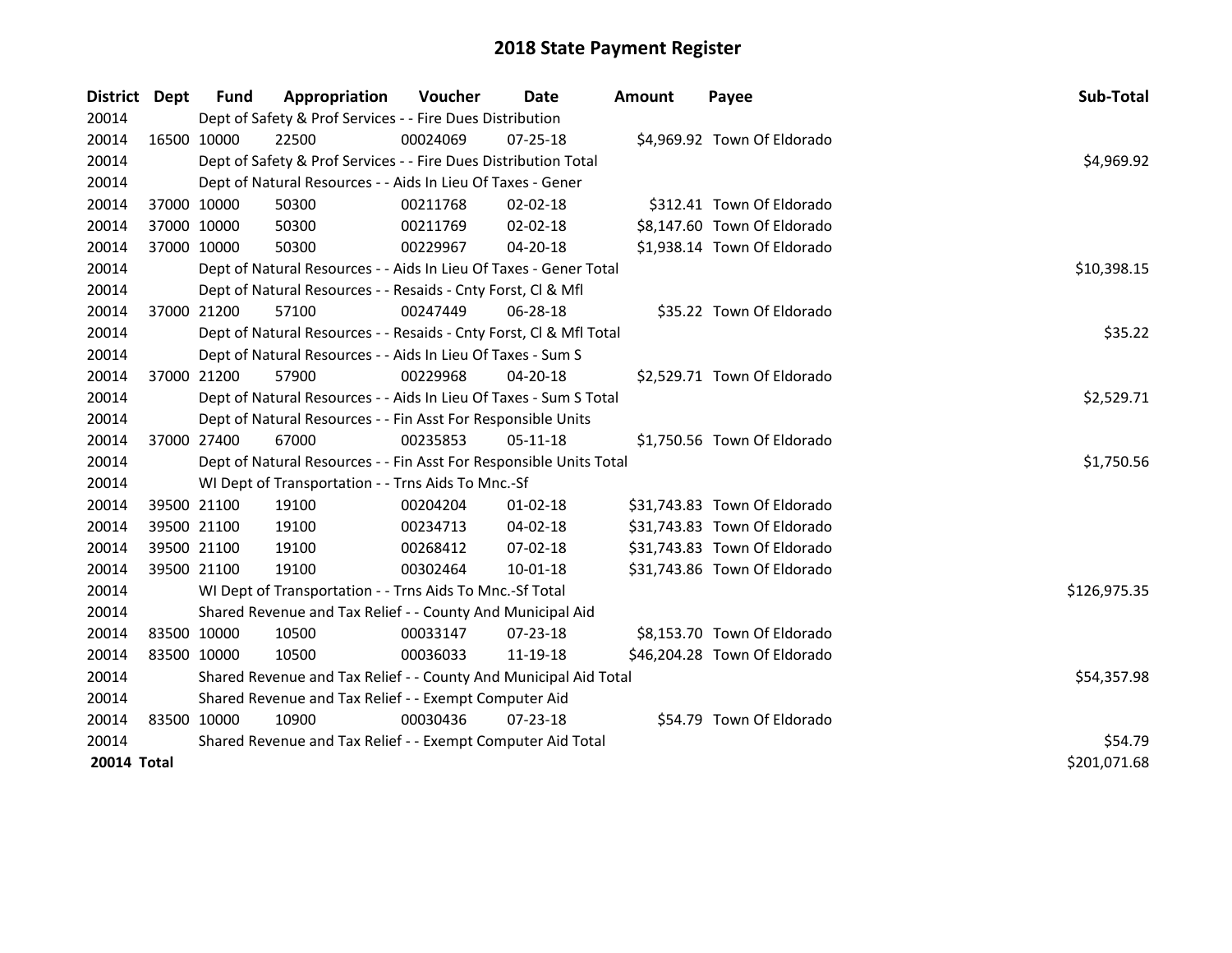| District    | <b>Dept</b> | <b>Fund</b>                                                  | Appropriation                                                      | Voucher     | <b>Date</b>    | <b>Amount</b> | Payee                      | Sub-Total    |
|-------------|-------------|--------------------------------------------------------------|--------------------------------------------------------------------|-------------|----------------|---------------|----------------------------|--------------|
| 20016       |             |                                                              | Dept of Safety & Prof Services - - Fire Dues Distribution          |             |                |               |                            |              |
| 20016       |             | 16500 10000                                                  | 22500                                                              | 00024070    | $07 - 25 - 18$ |               | \$12,349.44 Town Of Empire |              |
| 20016       |             |                                                              | Dept of Safety & Prof Services - - Fire Dues Distribution Total    |             |                |               |                            | \$12,349.44  |
| 20016       |             |                                                              | Dept of Natural Resources - - Resaids - Cnty Forst, Cl & Mfl       |             |                |               |                            |              |
| 20016       |             | 37000 21200                                                  | 57100                                                              | 00247450    | 06-28-18       |               | \$27.40 Town Of Empire     |              |
| 20016       |             |                                                              | Dept of Natural Resources - - Resaids - Cnty Forst, Cl & Mfl Total |             |                |               |                            | \$27.40      |
| 20016       |             | Dept of Natural Resources - - Fin Asst For Responsible Units |                                                                    |             |                |               |                            |              |
| 20016       |             | 37000 27400                                                  | 67000                                                              | 00235752    | $05-11-18$     |               | \$3,592.25 Town Of Empire  |              |
| 20016       |             |                                                              | Dept of Natural Resources - - Fin Asst For Responsible Units Total |             |                |               |                            | \$3,592.25   |
| 20016       |             |                                                              | WI Dept of Transportation - - Trns Aids To Mnc.-Sf                 |             |                |               |                            |              |
| 20016       |             | 39500 21100                                                  | 19100                                                              | 00204205    | $01 - 02 - 18$ |               | \$29,754.99 Town Of Empire |              |
| 20016       | 39500 21100 |                                                              | 19100                                                              | 00234714    | 04-02-18       |               | \$29,754.99 Town Of Empire |              |
| 20016       |             | 39500 21100                                                  | 19100                                                              | 00268413    | 07-02-18       |               | \$29,754.99 Town Of Empire |              |
| 20016       | 39500 21100 |                                                              | 19100                                                              | 00302465    | 10-01-18       |               | \$29,755.01 Town Of Empire |              |
| 20016       |             |                                                              | WI Dept of Transportation - - Trns Aids To Mnc.-Sf Total           |             |                |               |                            | \$119,019.98 |
| 20016       |             |                                                              | Shared Revenue and Tax Relief - - County And Municipal Aid         |             |                |               |                            |              |
| 20016       | 83500 10000 |                                                              | 10500                                                              | 00033148    | 07-23-18       |               | \$4,878.24 Town Of Empire  |              |
| 20016       | 83500 10000 |                                                              | 10500                                                              | 00036034    | 11-19-18       |               | \$27,643.39 Town Of Empire |              |
| 20016       |             |                                                              | Shared Revenue and Tax Relief - - County And Municipal Aid Total   |             |                |               |                            | \$32,521.63  |
| 20016       |             |                                                              | Shared Revenue and Tax Relief - - Exempt Computer Aid              |             |                |               |                            |              |
| 20016       |             | 83500 10000                                                  | 10900                                                              | 00030437    | $07 - 23 - 18$ |               | \$57.84 Town Of Empire     |              |
| 20016       |             |                                                              | Shared Revenue and Tax Relief - - Exempt Computer Aid Total        |             |                |               |                            | \$57.84      |
| 20016       |             |                                                              | Shared Revenue and Tax Relief - - Utility Aid                      |             |                |               |                            |              |
| 20016       | 83500 10000 |                                                              | 11000                                                              | 00033148    | 07-23-18       |               | \$8,877.69 Town Of Empire  |              |
| 20016       | 83500 10000 |                                                              | 11000                                                              | 00036034    | 11-19-18       |               | \$49,836.77 Town Of Empire |              |
| 20016       |             |                                                              | Shared Revenue and Tax Relief - - Utility Aid Total                | \$58,714.46 |                |               |                            |              |
| 20016       |             |                                                              | Shared Revenue and Tax Relief - - Lottery & Gaming Credit          |             |                |               |                            |              |
| 20016       | 83500 52100 |                                                              | 36300                                                              | 00027370    | 03-26-18       |               | \$2,352.81 Town Of Empire  |              |
| 20016       |             |                                                              | Shared Revenue and Tax Relief - - Lottery & Gaming Credit Total    | \$2,352.81  |                |               |                            |              |
| 20016 Total |             |                                                              |                                                                    |             |                |               |                            | \$228,635.81 |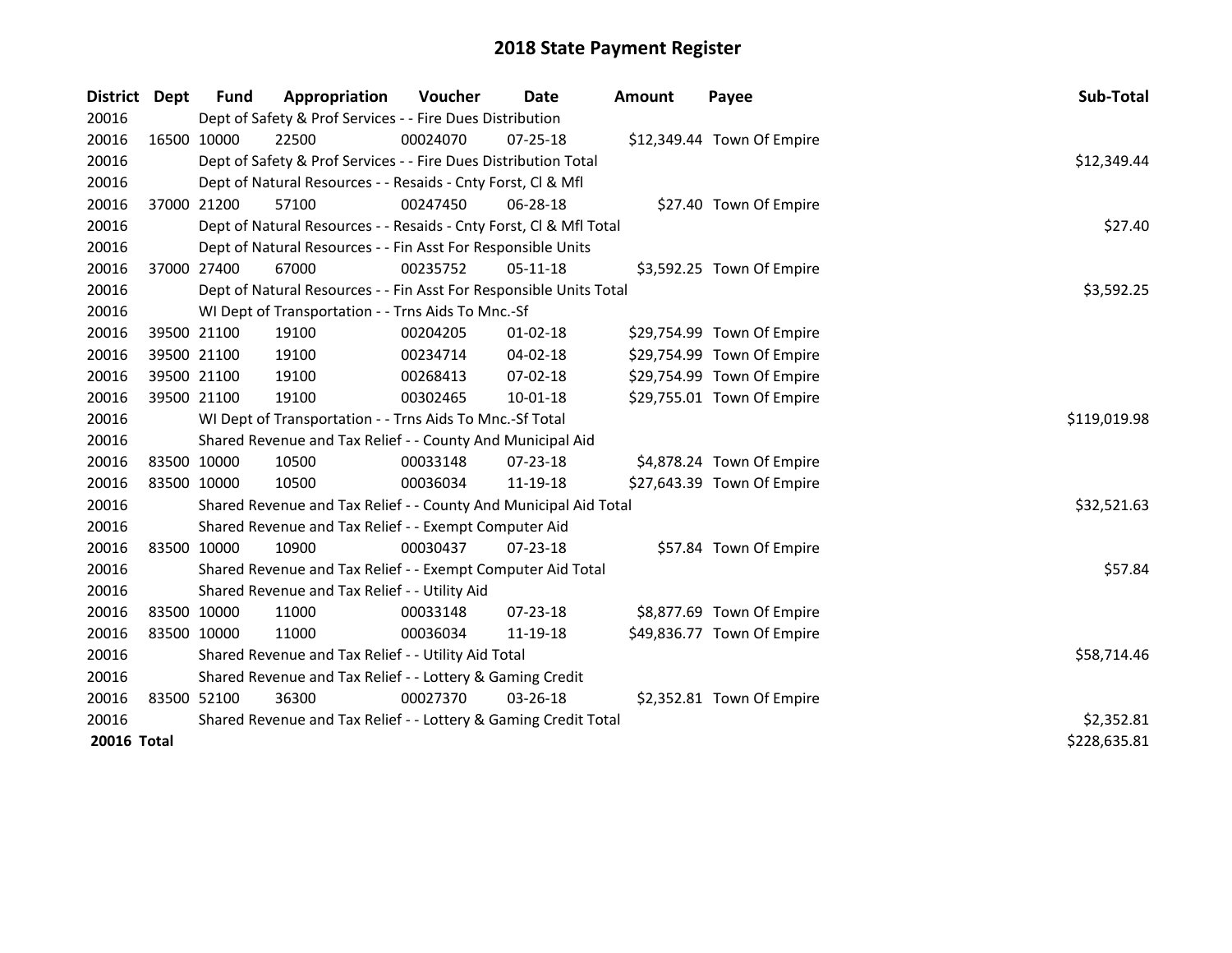| District           | Dept        | <b>Fund</b> | Appropriation                                                      | Voucher    | Date           | <b>Amount</b> | Payee                            | Sub-Total    |
|--------------------|-------------|-------------|--------------------------------------------------------------------|------------|----------------|---------------|----------------------------------|--------------|
| 20018              |             |             | Dept of Safety & Prof Services - - Fire Dues Distribution          |            |                |               |                                  |              |
| 20018              |             | 16500 10000 | 22500                                                              | 00024071   | 07-26-18       |               | \$13,612.18 Town Of Fond Du Lac  |              |
| 20018              |             |             | Dept of Safety & Prof Services - - Fire Dues Distribution Total    |            |                |               |                                  | \$13,612.18  |
| 20018              |             |             | Dept of Natural Resources - - Aids In Lieu Of Taxes - Gener        |            |                |               |                                  |              |
| 20018              |             | 37000 10000 | 50300                                                              | 00211660   | $02 - 02 - 18$ |               | \$227.05 Town Of Fond Du Lac     |              |
| 20018              |             | 37000 10000 | 50300                                                              | 00229472   | 04-20-18       |               | \$21.49 Town Of Fond Du Lac      |              |
| 20018              |             |             | Dept of Natural Resources - - Aids In Lieu Of Taxes - Gener Total  |            | \$248.54       |               |                                  |              |
| 20018              |             |             | Dept of Natural Resources - - Resaids - Cnty Forst, Cl & Mfl       |            |                |               |                                  |              |
| 20018              |             | 37000 21200 | 57100                                                              | 00247451   | 06-28-18       |               | \$18.07 Town Of Fond Du Lac      |              |
| 20018              |             |             | Dept of Natural Resources - - Resaids - Cnty Forst, Cl & Mfl Total |            | \$18.07        |               |                                  |              |
| 20018              |             |             | Dept of Natural Resources - - Fin Asst For Responsible Units       |            |                |               |                                  |              |
| 20018              |             | 37000 27400 | 67000                                                              | 00235647   | 05-11-18       |               | \$6,506.16 Town Of Fond Du Lac   |              |
| 20018              |             |             | Dept of Natural Resources - - Fin Asst For Responsible Units Total |            |                |               |                                  | \$6,506.16   |
| 20018              |             |             | WI Dept of Transportation - - Trns Aids To Mnc.-Sf                 |            |                |               |                                  |              |
| 20018              |             | 39500 21100 | 19100                                                              | 00204206   | $01 - 02 - 18$ |               | \$18,785.33 Town Of Fond Du Lac  |              |
| 20018              |             | 39500 21100 | 19100                                                              | 00234715   | 04-02-18       |               | \$18,785.33 Town Of Fond Du Lac  |              |
| 20018              |             | 39500 21100 | 19100                                                              | 00268414   | 07-02-18       |               | \$18,785.33 Town Of Fond Du Lac  |              |
| 20018              |             | 39500 21100 | 19100                                                              | 00302466   | $10 - 01 - 18$ |               | \$18,785.34 Town Of Fond Du Lac  |              |
| 20018              |             |             | WI Dept of Transportation - - Trns Aids To Mnc.-Sf Total           |            |                |               |                                  | \$75,141.33  |
| 20018              |             |             | Shared Revenue and Tax Relief - - County And Municipal Aid         |            |                |               |                                  |              |
| 20018              |             | 83500 10000 | 10500                                                              | 00033149   | 07-23-18       |               | \$7,418.82 Town Of Fond Du Lac   |              |
| 20018              |             | 83500 10000 | 10500                                                              | 00036035   | 11-19-18       |               | \$42,039.98 Town Of Fond Du Lac  |              |
| 20018              |             |             | Shared Revenue and Tax Relief - - County And Municipal Aid Total   |            |                |               |                                  | \$49,458.80  |
| 20018              |             |             | Shared Revenue and Tax Relief - - Exempt Computer Aid              |            |                |               |                                  |              |
| 20018              |             | 83500 10000 | 10900                                                              | 00030438   | $07 - 23 - 18$ |               | \$1,378.98 Town Of Fond Du Lac   |              |
| 20018              |             |             | Shared Revenue and Tax Relief - - Exempt Computer Aid Total        |            |                |               |                                  | \$1,378.98   |
| 20018              |             |             | Shared Revenue and Tax Relief - - Utility Aid                      |            |                |               |                                  |              |
| 20018              | 83500 10000 |             | 11000                                                              | 00033149   | 07-23-18       |               | \$48,517.77 Town Of Fond Du Lac  |              |
| 20018              |             | 83500 10000 | 11000                                                              | 00036035   | 11-19-18       |               | \$277,902.42 Town Of Fond Du Lac |              |
| 20018              |             |             | Shared Revenue and Tax Relief - - Utility Aid Total                |            |                |               |                                  | \$326,420.19 |
| 20018              |             |             | Shared Revenue and Tax Relief - - Lottery & Gaming Credit          |            |                |               |                                  |              |
| 20018              |             | 83500 52100 | 36300                                                              | 00028413   | 04-30-18       |               | \$1,128.96 Town Of Fond Du Lac   |              |
| 20018              |             |             | Shared Revenue and Tax Relief - - Lottery & Gaming Credit Total    | \$1,128.96 |                |               |                                  |              |
| <b>20018 Total</b> |             |             |                                                                    |            |                |               |                                  | \$473,913.21 |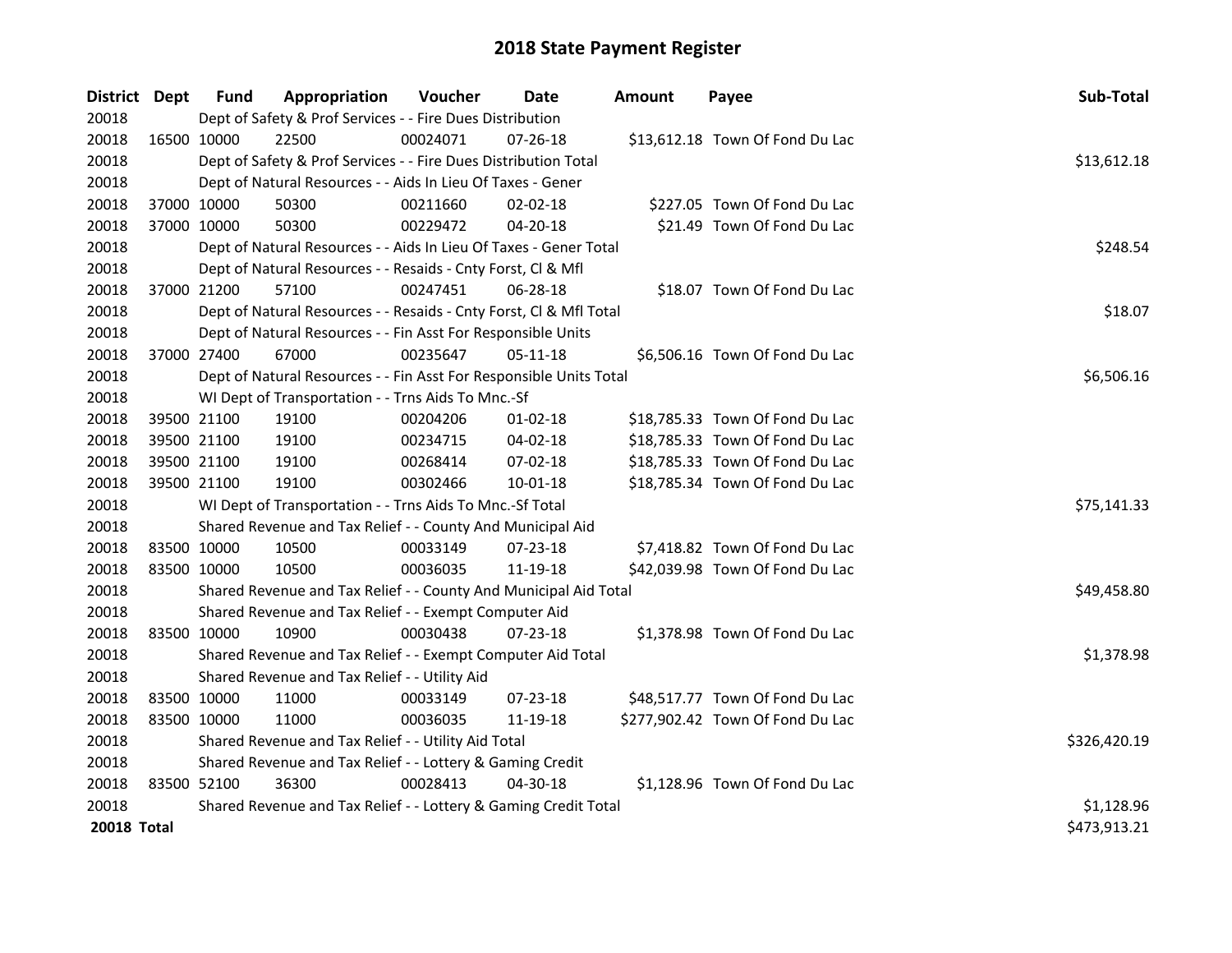| District Dept |             | <b>Fund</b> | Appropriation                                                      | Voucher  | Date           | <b>Amount</b> | Payee                       | Sub-Total    |
|---------------|-------------|-------------|--------------------------------------------------------------------|----------|----------------|---------------|-----------------------------|--------------|
| 20020         |             |             | Dept of Safety & Prof Services - - Fire Dues Distribution          |          |                |               |                             |              |
| 20020         | 16500 10000 |             | 22500                                                              | 00024072 | 07-24-18       |               | \$4,014.56 Forest, Town Of  |              |
| 20020         |             |             | Dept of Safety & Prof Services - - Fire Dues Distribution Total    |          |                |               |                             | \$4,014.56   |
| 20020         |             |             | Dept of Natural Resources - - Aids In Lieu Of Taxes - Gener        |          |                |               |                             |              |
| 20020         | 37000 10000 |             | 50300                                                              | 00211711 | 02-02-18       |               | \$750.08 Forest, Town Of    |              |
| 20020         | 37000 10000 |             | 50300                                                              | 00229753 | 04-20-18       |               | \$1,499.85 Forest, Town Of  |              |
| 20020         |             |             | Dept of Natural Resources - - Aids In Lieu Of Taxes - Gener Total  |          |                |               |                             | \$2,249.93   |
| 20020         |             |             | Dept of Natural Resources - - Gen Program Ops-State Funds          |          |                |               |                             |              |
| 20020         | 37000 21200 |             | 16100                                                              | 00276701 | 11-20-18       |               | \$500.00 Forest, Town Of    |              |
| 20020         |             |             | Dept of Natural Resources - - Gen Program Ops-State Funds Total    |          |                |               |                             | \$500.00     |
| 20020         |             |             | Dept of Natural Resources - - Resaids - Cnty Forst, Cl & Mfl       |          |                |               |                             |              |
| 20020         |             | 37000 21200 | 57100                                                              | 00247452 | 06-28-18       |               | \$62.76 Forest, Town Of     |              |
| 20020         |             |             | Dept of Natural Resources - - Resaids - Cnty Forst, Cl & Mfl Total |          |                |               |                             | \$62.76      |
| 20020         |             |             | Dept of Natural Resources - - Aids In Lieu Of Taxes - Sum S        |          |                |               |                             |              |
| 20020         | 37000 21200 |             | 57900                                                              | 00229754 | 04-20-18       |               | \$340.53 Forest, Town Of    |              |
| 20020         |             |             | Dept of Natural Resources - - Aids In Lieu Of Taxes - Sum S Total  |          |                |               |                             | \$340.53     |
| 20020         |             |             | Dept of Natural Resources - - Fin Asst For Responsible Units       |          |                |               |                             |              |
| 20020         | 37000 27400 |             | 67000                                                              | 00235573 | 05-11-18       |               | \$1,443.08 Forest, Town Of  |              |
| 20020         |             |             | Dept of Natural Resources - - Fin Asst For Responsible Units Total |          |                |               |                             | \$1,443.08   |
| 20020         |             |             | WI Dept of Transportation - - Trns Aids To Mnc.-Sf                 |          |                |               |                             |              |
| 20020         | 39500 21100 |             | 19100                                                              | 00204207 | $01 - 02 - 18$ |               | \$29,444.42 Forest, Town Of |              |
| 20020         | 39500 21100 |             | 19100                                                              | 00234716 | 04-02-18       |               | \$29,444.42 Forest, Town Of |              |
| 20020         | 39500 21100 |             | 19100                                                              | 00268415 | 07-02-18       |               | \$29,444.42 Forest, Town Of |              |
| 20020         | 39500 21100 |             | 19100                                                              | 00302467 | 10-01-18       |               | \$29,444.44 Forest, Town Of |              |
| 20020         |             |             | WI Dept of Transportation - - Trns Aids To Mnc.-Sf Total           |          |                |               |                             | \$117,777.70 |
| 20020         |             |             | Shared Revenue and Tax Relief - - County And Municipal Aid         |          |                |               |                             |              |
| 20020         |             | 83500 10000 | 10500                                                              | 00033150 | 07-23-18       |               | \$3,465.21 Forest, Town Of  |              |
| 20020         | 83500 10000 |             | 10500                                                              | 00036036 | 11-19-18       |               | \$19,636.21 Forest, Town Of |              |
| 20020         |             |             | Shared Revenue and Tax Relief - - County And Municipal Aid Total   |          |                |               |                             | \$23,101.42  |
| 20020         |             |             | Shared Revenue and Tax Relief - - Exempt Computer Aid              |          |                |               |                             |              |
| 20020         | 83500 10000 |             | 10900                                                              | 00030439 | 07-23-18       |               | \$77.12 Forest, Town Of     |              |
| 20020         |             |             | Shared Revenue and Tax Relief - - Exempt Computer Aid Total        | \$77.12  |                |               |                             |              |
| 20020         |             |             | Shared Revenue and Tax Relief - - Utility Aid                      |          |                |               |                             |              |
| 20020         | 83500 10000 |             | 11000                                                              | 00033150 | 07-23-18       |               | \$103.19 Forest, Town Of    |              |
| 20020         | 83500 10000 |             | 11000                                                              | 00036036 | 11-19-18       |               | \$279.62 Forest, Town Of    |              |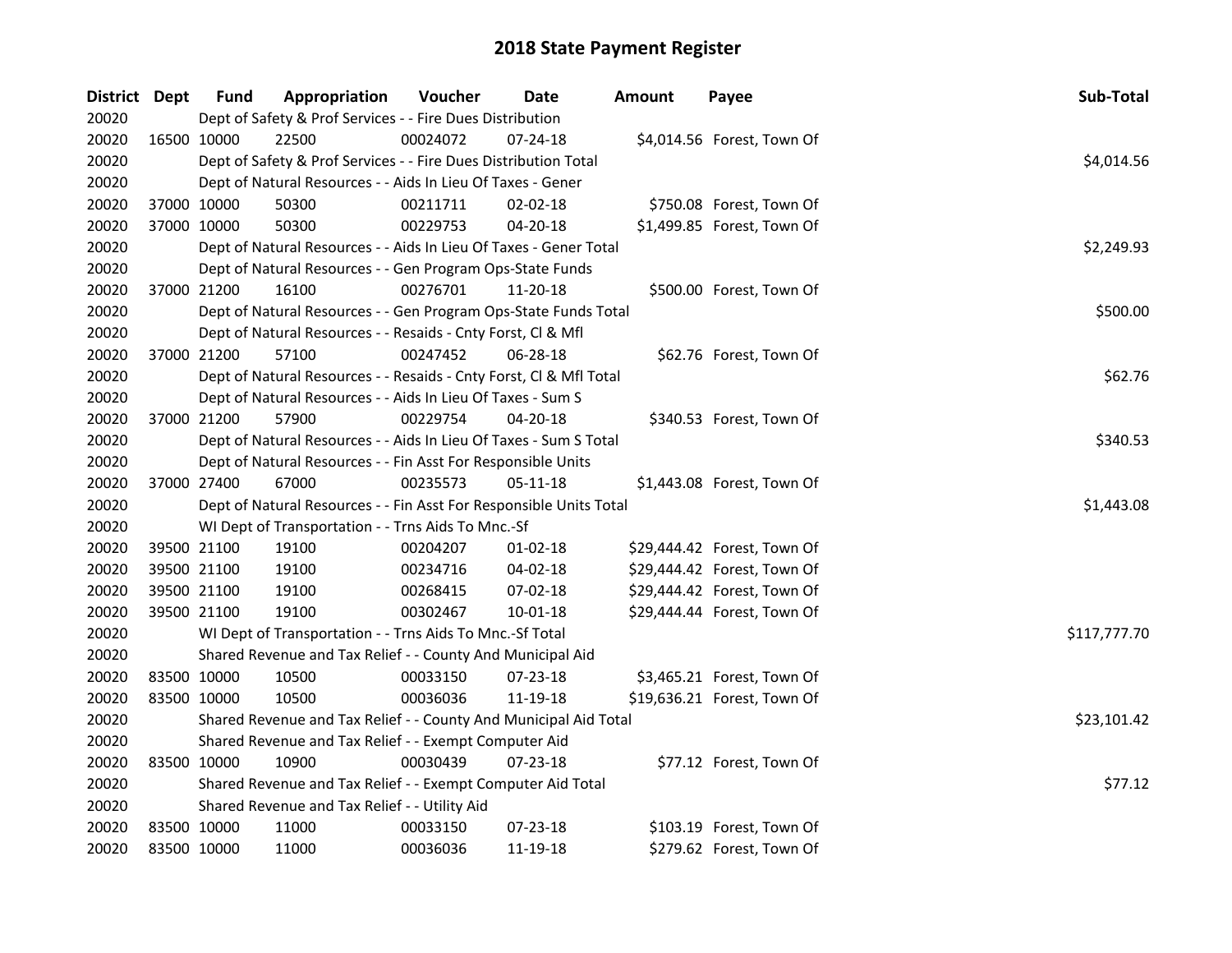| District Dept | Fund | Appropriation                                       | Voucher  | Date | Amount | Payee | Sub-Total    |
|---------------|------|-----------------------------------------------------|----------|------|--------|-------|--------------|
| 20020         |      | Shared Revenue and Tax Relief - - Utility Aid Total | \$382.81 |      |        |       |              |
| 20020 Total   |      |                                                     |          |      |        |       | \$149,949.91 |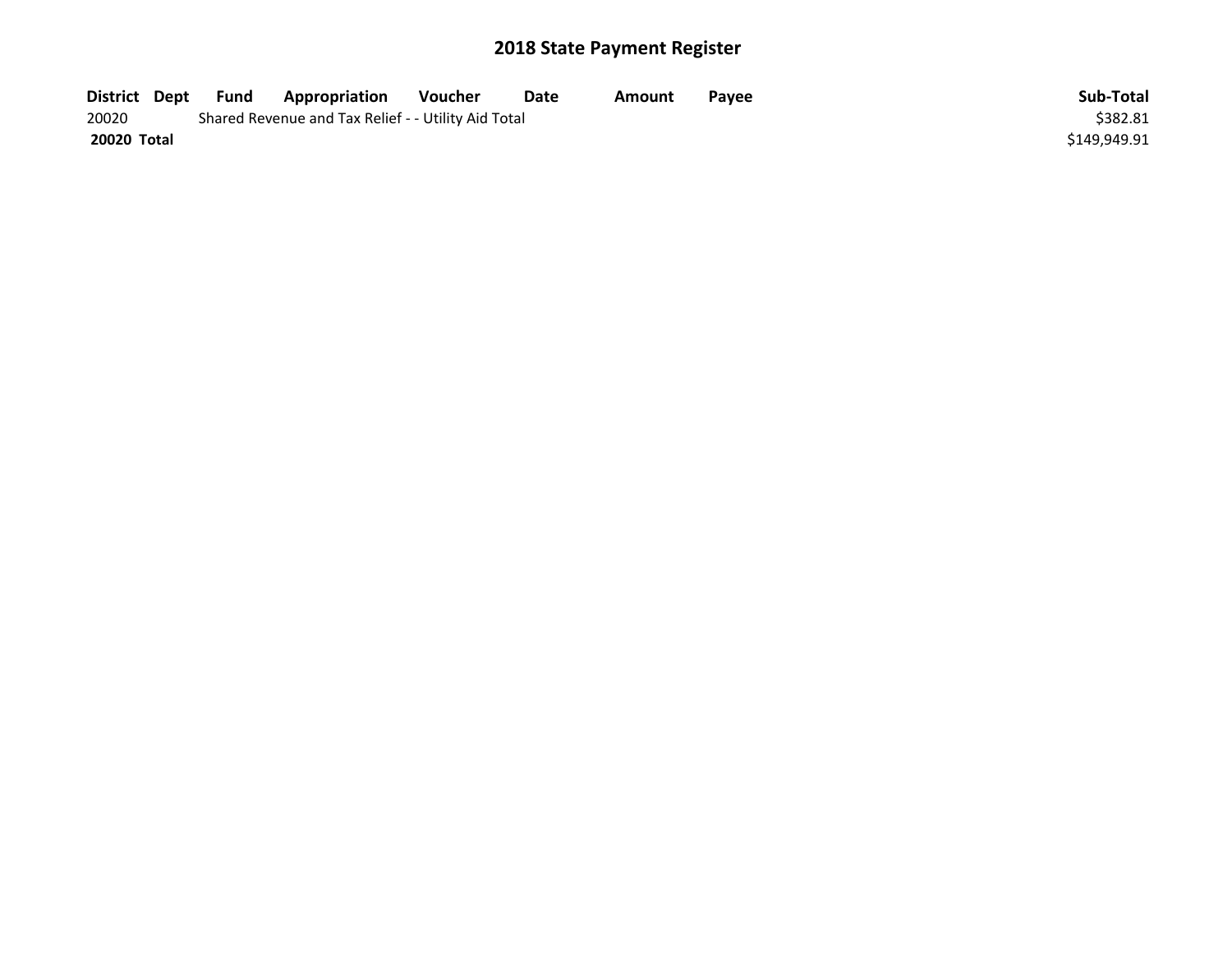| District    | Dept        | Fund        | Appropriation                                                      | Voucher  | Date           | <b>Amount</b> | Payee                          | Sub-Total    |
|-------------|-------------|-------------|--------------------------------------------------------------------|----------|----------------|---------------|--------------------------------|--------------|
| 20022       |             |             | Dept of Safety & Prof Services - - Fire Dues Distribution          |          |                |               |                                |              |
| 20022       |             | 16500 10000 | 22500                                                              | 00018853 | $07-02-18$     |               | \$6,184.57 Town Of Friendship  |              |
| 20022       |             |             | Dept of Safety & Prof Services - - Fire Dues Distribution Total    |          |                |               |                                | \$6,184.57   |
| 20022       |             |             | Dept of Natural Resources - - Resaids - Cnty Forst, CI & Mfl       |          |                |               |                                |              |
| 20022       |             | 37000 21200 | 57100                                                              | 00247453 | 06-28-18       |               | \$15.55 Town Of Friendship     |              |
| 20022       |             |             | Dept of Natural Resources - - Resaids - Cnty Forst, CI & Mfl Total |          |                |               |                                | \$15.55      |
| 20022       |             |             | Dept of Natural Resources - - Fin Asst For Responsible Units       |          |                |               |                                |              |
| 20022       |             | 37000 27400 | 67000                                                              | 00235887 | $05-11-18$     |               | \$7,972.22 Town Of Friendship  |              |
| 20022       |             |             | Dept of Natural Resources - - Fin Asst For Responsible Units Total |          |                |               |                                | \$7,972.22   |
| 20022       |             |             | WI Dept of Transportation - - Trns Aids To Mnc.-Sf                 |          |                |               |                                |              |
| 20022       |             | 39500 21100 | 19100                                                              | 00204208 | $01 - 02 - 18$ |               | \$13,802.44 Town Of Friendship |              |
| 20022       |             | 39500 21100 | 19100                                                              | 00234717 | $04 - 02 - 18$ |               | \$13,802.44 Town Of Friendship |              |
| 20022       |             | 39500 21100 | 19100                                                              | 00268416 | $07 - 02 - 18$ |               | \$13,802.44 Town Of Friendship |              |
| 20022       | 39500 21100 |             | 19100                                                              | 00302468 | $10 - 01 - 18$ |               | \$13,802.47 Town Of Friendship |              |
| 20022       |             |             | WI Dept of Transportation - - Trns Aids To Mnc.-Sf Total           |          |                |               |                                | \$55,209.79  |
| 20022       |             |             | Shared Revenue and Tax Relief - - County And Municipal Aid         |          |                |               |                                |              |
| 20022       |             | 83500 10000 | 10500                                                              | 00033151 | 07-23-18       |               | \$17,051.56 Town Of Friendship |              |
| 20022       | 83500 10000 |             | 10500                                                              | 00036037 | 11-19-18       |               | \$96,828.50 Town Of Friendship |              |
| 20022       |             |             | Shared Revenue and Tax Relief - - County And Municipal Aid Total   |          |                |               |                                | \$113,880.06 |
| 20022       |             |             | Shared Revenue and Tax Relief - - Exempt Computer Aid              |          |                |               |                                |              |
| 20022       |             | 83500 10000 | 10900                                                              | 00030440 | $07 - 23 - 18$ |               | \$133.94 Town Of Friendship    |              |
| 20022       |             |             | Shared Revenue and Tax Relief - - Exempt Computer Aid Total        |          |                |               |                                | \$133.94     |
| 20022       |             |             | Shared Revenue and Tax Relief - - Lottery & Gaming Credit          |          |                |               |                                |              |
| 20022       |             | 83500 52100 | 36300                                                              | 00027371 | $03 - 26 - 18$ |               | \$35,315.04 Town Of Friendship |              |
| 20022       |             |             | Shared Revenue and Tax Relief - - Lottery & Gaming Credit Total    |          |                |               |                                | \$35,315.04  |
| 20022 Total |             |             |                                                                    |          |                |               |                                | \$218,711.17 |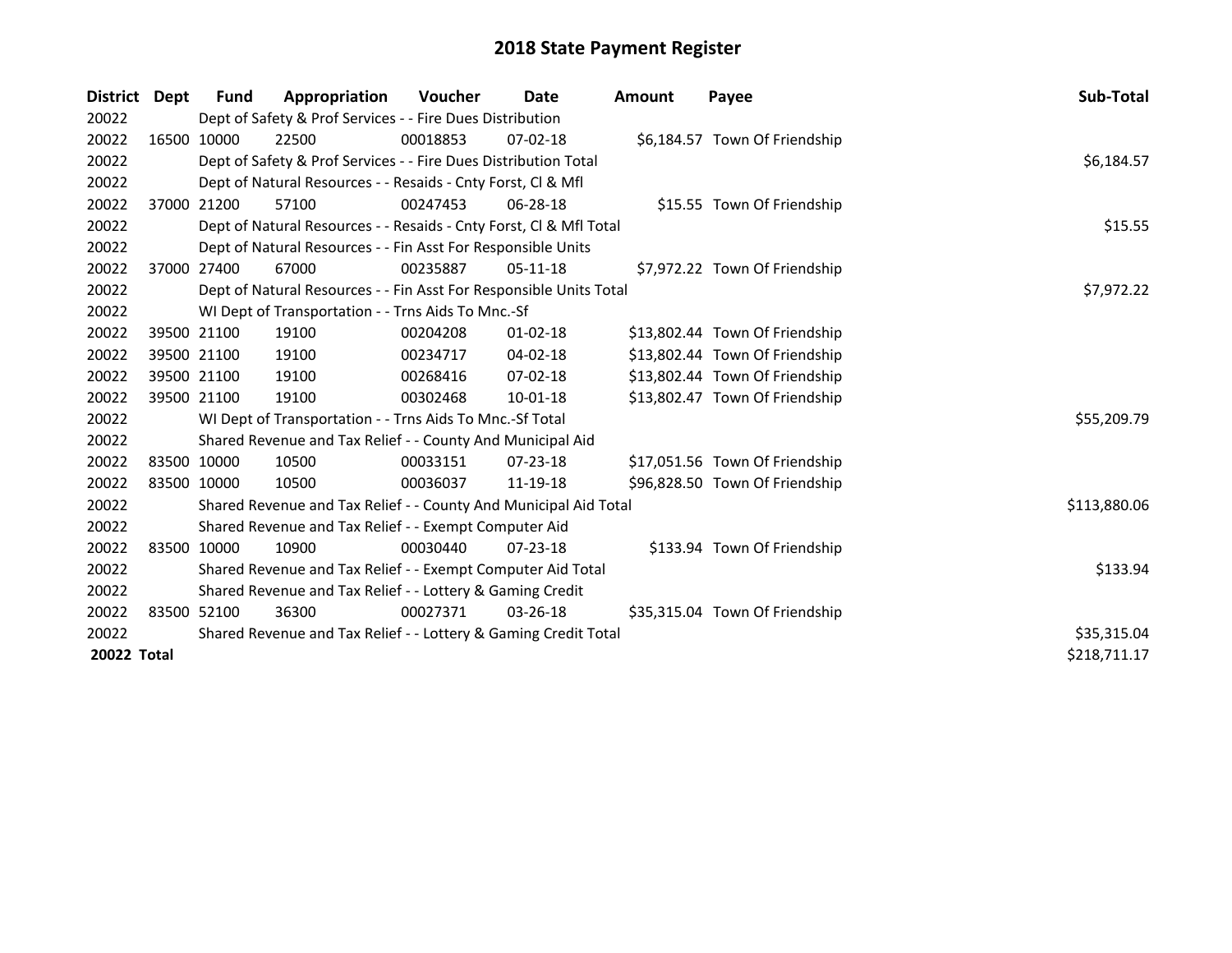| District Dept |             | <b>Fund</b> | Appropriation                                                      | Voucher     | <b>Date</b>    | <b>Amount</b> | Payee                         | Sub-Total    |
|---------------|-------------|-------------|--------------------------------------------------------------------|-------------|----------------|---------------|-------------------------------|--------------|
| 20024         |             |             | Dept of Safety & Prof Services - - Fire Dues Distribution          |             |                |               |                               |              |
| 20024         | 16500 10000 |             | 22500                                                              | 00024073    | 07-25-18       |               | \$5,637.69 Town Of Lamartine  |              |
| 20024         |             |             | Dept of Safety & Prof Services - - Fire Dues Distribution Total    |             |                |               |                               | \$5,637.69   |
| 20024         |             |             | Dept of Natural Resources - - Aids In Lieu Of Taxes - Gener        |             |                |               |                               |              |
| 20024         |             | 37000 10000 | 50300                                                              | 00211923    | $02 - 02 - 18$ |               | \$109.71 Town Of Lamartine    |              |
| 20024         |             | 37000 10000 | 50300                                                              | 00211924    | 02-02-18       |               | \$23,816.59 Town Of Lamartine |              |
| 20024         |             | 37000 10000 | 50300                                                              | 00230499    | 04-20-18       |               | \$762.14 Town Of Lamartine    |              |
| 20024         |             |             | Dept of Natural Resources - - Aids In Lieu Of Taxes - Gener Total  | \$24,688.44 |                |               |                               |              |
| 20024         |             |             | Dept of Natural Resources - - Resaids - Cnty Forst, Cl & Mfl       |             |                |               |                               |              |
| 20024         |             | 37000 21200 | 57100                                                              | 00247454    | 06-28-18       |               | \$13.40 Town Of Lamartine     |              |
| 20024         |             |             | Dept of Natural Resources - - Resaids - Cnty Forst, CI & Mfl Total |             |                |               |                               | \$13.40      |
| 20024         |             |             | Dept of Natural Resources - - Aids In Lieu Of Taxes - Sum S        |             |                |               |                               |              |
| 20024         |             | 37000 21200 | 57900                                                              | 00230500    | 04-20-18       |               | \$591.92 Town Of Lamartine    |              |
| 20024         |             |             | Dept of Natural Resources - - Aids In Lieu Of Taxes - Sum S Total  |             |                |               |                               | \$591.92     |
| 20024         |             |             | Dept of Natural Resources - - Fin Asst For Responsible Units       |             |                |               |                               |              |
| 20024         |             | 37000 27400 | 67000                                                              | 00235587    | 05-11-18       |               | \$2,397.21 Town Of Lamartine  |              |
| 20024         |             |             | Dept of Natural Resources - - Fin Asst For Responsible Units Total |             |                |               |                               | \$2,397.21   |
| 20024         |             |             | WI Dept of Transportation - - Trns Aids To Mnc.-Sf                 |             |                |               |                               |              |
| 20024         |             | 39500 21100 | 19100                                                              | 00204209    | $01-02-18$     |               | \$25,556.32 Town Of Lamartine |              |
| 20024         |             | 39500 21100 | 19100                                                              | 00234718    | 04-02-18       |               | \$25,556.32 Town Of Lamartine |              |
| 20024         | 39500 21100 |             | 19100                                                              | 00268417    | 07-02-18       |               | \$25,556.32 Town Of Lamartine |              |
| 20024         |             | 39500 21100 | 19100                                                              | 00302469    | 10-01-18       |               | \$25,556.35 Town Of Lamartine |              |
| 20024         |             |             | WI Dept of Transportation - - Trns Aids To Mnc.-Sf Total           |             |                |               |                               | \$102,225.31 |
| 20024         |             |             | Shared Revenue and Tax Relief - - County And Municipal Aid         |             |                |               |                               |              |
| 20024         |             | 83500 10000 | 10500                                                              | 00033152    | $07 - 23 - 18$ |               | \$5,006.70 Town Of Lamartine  |              |
| 20024         | 83500 10000 |             | 10500                                                              | 00036038    | 11-19-18       |               | \$28,371.29 Town Of Lamartine |              |
| 20024         |             |             | Shared Revenue and Tax Relief - - County And Municipal Aid Total   |             |                |               |                               | \$33,377.99  |
| 20024         |             |             | Shared Revenue and Tax Relief - - Exempt Computer Aid              |             |                |               |                               |              |
| 20024         | 83500 10000 |             | 10900                                                              | 00030441    | $07 - 23 - 18$ |               | \$195.84 Town Of Lamartine    |              |
| 20024         |             |             | Shared Revenue and Tax Relief - - Exempt Computer Aid Total        |             |                |               |                               | \$195.84     |
| 20024         |             |             | Shared Revenue and Tax Relief - - Utility Aid                      |             |                |               |                               |              |
| 20024         | 83500 10000 |             | 11000                                                              | 00033152    | $07 - 23 - 18$ |               | \$1,079.54 Town Of Lamartine  |              |
| 20024         | 83500 10000 |             | 11000                                                              | 00036038    | 11-19-18       |               | \$6,359.70 Town Of Lamartine  |              |
| 20024         |             |             | Shared Revenue and Tax Relief - - Utility Aid Total                |             |                |               |                               | \$7,439.24   |
| 20024 Total   |             |             |                                                                    |             |                |               |                               | \$176,567.04 |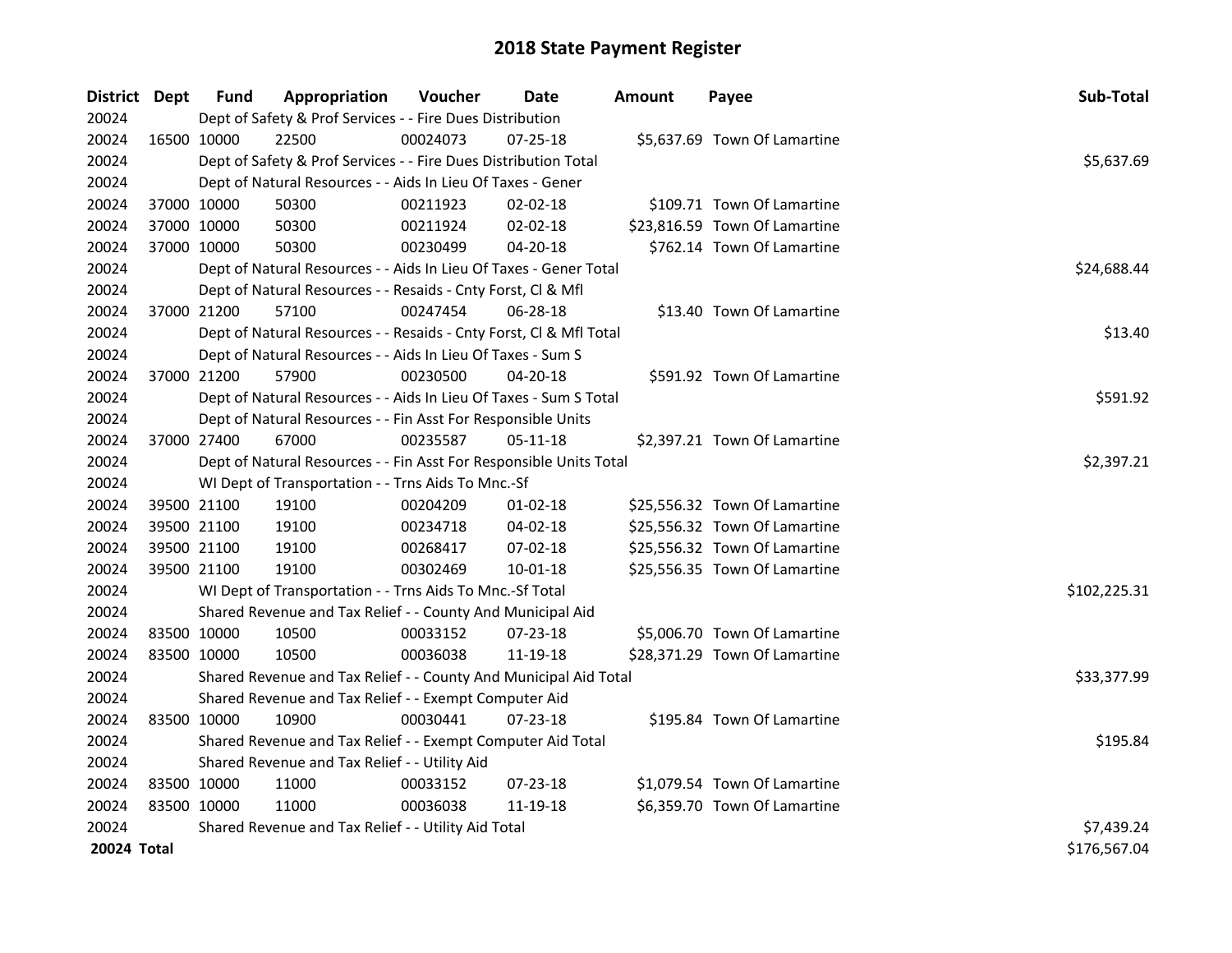| District Dept |             | <b>Fund</b> | Appropriation                                                      | Voucher      | Date           | <b>Amount</b> | Payee                           | Sub-Total    |
|---------------|-------------|-------------|--------------------------------------------------------------------|--------------|----------------|---------------|---------------------------------|--------------|
| 20026         |             |             | Dept of Safety & Prof Services - - Fire Dues Distribution          |              |                |               |                                 |              |
| 20026         |             | 16500 10000 | 22500                                                              | 00024074     | $07 - 24 - 18$ |               | \$4,405.88 Town Of Marshfield   |              |
| 20026         |             |             | Dept of Safety & Prof Services - - Fire Dues Distribution Total    |              |                |               |                                 | \$4,405.88   |
| 20026         |             |             | Dept of Natural Resources - - Resaids - Cnty Forst, CI & Mfl       |              |                |               |                                 |              |
| 20026         |             | 37000 21200 | 57100                                                              | 00247455     | 06-28-18       |               | \$98.27 Town Of Marshfield      |              |
| 20026         |             |             | Dept of Natural Resources - - Resaids - Cnty Forst, Cl & Mfl Total |              |                |               |                                 | \$98.27      |
| 20026         |             |             | Dept of Natural Resources - - Fin Asst For Responsible Units       |              |                |               |                                 |              |
| 20026         |             | 37000 27400 | 67000                                                              | 00235122     | 05-11-18       |               | \$1,473.20 Town Of Marshfield   |              |
| 20026         |             |             | Dept of Natural Resources - - Fin Asst For Responsible Units Total |              |                |               |                                 | \$1,473.20   |
| 20026         |             |             | WI Dept of Transportation - - Trns Aids To Mnc.-Sf                 |              |                |               |                                 |              |
| 20026         |             | 39500 21100 | 19100                                                              | 00204210     | $01 - 02 - 18$ |               | \$24,242.37 Town Of Marshfield  |              |
| 20026         |             | 39500 21100 | 19100                                                              | 00234719     | 04-02-18       |               | \$24,242.37 Town Of Marshfield  |              |
| 20026         |             | 39500 21100 | 19100                                                              | 00268418     | 07-02-18       |               | \$24,242.37 Town Of Marshfield  |              |
| 20026         |             | 39500 21100 | 19100                                                              | 00302470     | 10-01-18       |               | \$24,242.40 Town Of Marshfield  |              |
| 20026         |             |             | WI Dept of Transportation - - Trns Aids To Mnc.-Sf Total           |              |                |               |                                 | \$96,969.51  |
| 20026         |             |             | WI Dept of Transportation - - Loc Rd Imp Prg St Fd                 |              |                |               |                                 |              |
| 20026         |             | 39500 21100 | 27800                                                              | 00323188     | 11-15-18       |               | \$30,320.01 Town Of Marshfield  |              |
| 20026         |             |             | WI Dept of Transportation - - Loc Rd Imp Prg St Fd Total           |              |                |               |                                 | \$30,320.01  |
| 20026         |             |             | Shared Revenue and Tax Relief - - County And Municipal Aid         |              |                |               |                                 |              |
| 20026         |             | 83500 10000 | 10500                                                              | 00033153     | $07 - 23 - 18$ |               | \$2,602.26 Town Of Marshfield   |              |
| 20026         |             | 83500 10000 | 10500                                                              | 00036039     | 11-19-18       |               | \$14,746.17 Town Of Marshfield  |              |
| 20026         |             |             | Shared Revenue and Tax Relief - - County And Municipal Aid Total   |              |                |               |                                 | \$17,348.43  |
| 20026         |             |             | Shared Revenue and Tax Relief - - Exempt Computer Aid              |              |                |               |                                 |              |
| 20026         | 83500 10000 |             | 10900                                                              | 00030442     | $07 - 23 - 18$ |               | \$22.32 Town Of Marshfield      |              |
| 20026         |             |             | Shared Revenue and Tax Relief - - Exempt Computer Aid Total        |              |                |               |                                 | \$22.32      |
| 20026         |             |             | Shared Revenue and Tax Relief - - Utility Aid                      |              |                |               |                                 |              |
| 20026         |             | 83500 10000 | 11000                                                              | 00033153     | $07 - 23 - 18$ |               | \$20,211.93 Town Of Marshfield  |              |
| 20026         |             | 83500 10000 | 11000                                                              | 00036039     | 11-19-18       |               | \$115,006.09 Town Of Marshfield |              |
| 20026         |             |             | Shared Revenue and Tax Relief - - Utility Aid Total                | \$135,218.02 |                |               |                                 |              |
| 20026 Total   |             |             |                                                                    |              |                |               |                                 | \$285,855.64 |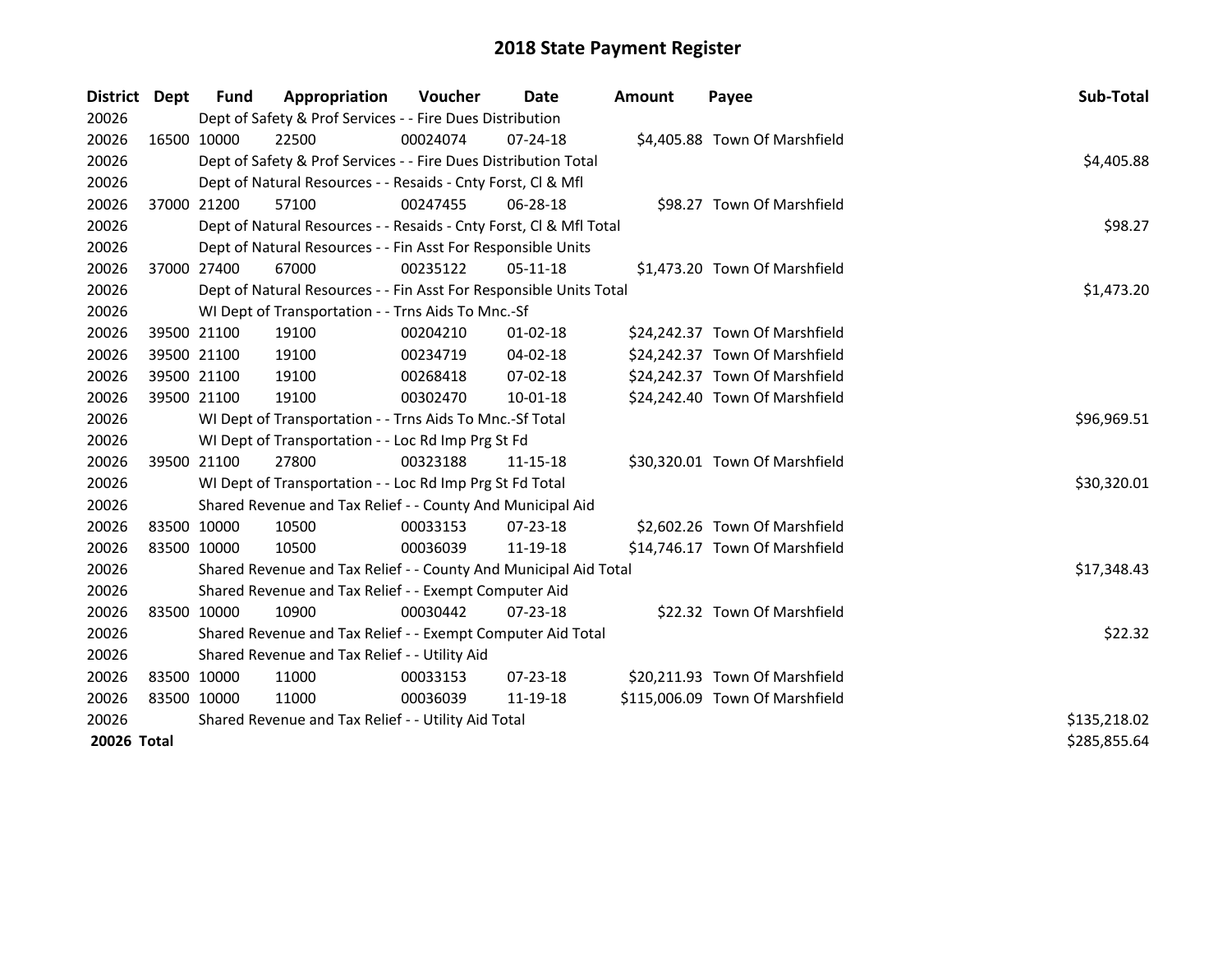| District    | Dept | <b>Fund</b>  | Appropriation                                                      | Voucher     | Date           | <b>Amount</b> | Payee                       | Sub-Total    |
|-------------|------|--------------|--------------------------------------------------------------------|-------------|----------------|---------------|-----------------------------|--------------|
| 20028       |      |              | Dept of Safety & Prof Services - - Fire Dues Distribution          |             |                |               |                             |              |
| 20028       |      | 16500 10000  | 22500                                                              | 00024075    | $07 - 25 - 18$ |               | \$2,578.80 Town Of Metomen  |              |
| 20028       |      |              | Dept of Safety & Prof Services - - Fire Dues Distribution Total    |             |                |               |                             | \$2,578.80   |
| 20028       |      |              | Dept of Natural Resources - - Aids In Lieu Of Taxes - Gener        |             |                |               |                             |              |
| 20028       |      | 37000 10000  | 50300                                                              | 00211654    | $02 - 02 - 18$ |               | \$5,471.27 Town Of Metomen  |              |
| 20028       |      |              | Dept of Natural Resources - - Aids In Lieu Of Taxes - Gener Total  |             |                |               |                             | \$5,471.27   |
| 20028       |      |              | Dept of Natural Resources - - Fin Asst For Responsible Units       |             |                |               |                             |              |
| 20028       |      | 37000 27400  | 67000                                                              | 00235758    | $05-11-18$     |               | \$678.35 Town Of Metomen    |              |
| 20028       |      |              | Dept of Natural Resources - - Fin Asst For Responsible Units Total |             |                |               |                             | \$678.35     |
| 20028       |      |              | WI Dept of Transportation - - Trns Aids To Mnc.-Sf                 |             |                |               |                             |              |
| 20028       |      | 39500 21100  | 19100                                                              | 00204211    | $01 - 02 - 18$ |               | \$28,232.00 Town Of Metomen |              |
| 20028       |      | 39500 21100  | 19100                                                              | 00234720    | $04 - 02 - 18$ |               | \$28,232.00 Town Of Metomen |              |
| 20028       |      | 39500 21100  | 19100                                                              | 00268419    | 07-02-18       |               | \$28,232.00 Town Of Metomen |              |
| 20028       |      | 39500 21100  | 19100                                                              | 00302471    | 10-01-18       |               | \$28,232.03 Town Of Metomen |              |
| 20028       |      |              | WI Dept of Transportation - - Trns Aids To Mnc.-Sf Total           |             |                |               |                             | \$112,928.03 |
| 20028       |      |              | Shared Revenue and Tax Relief - - County And Municipal Aid         |             |                |               |                             |              |
| 20028       |      | 83500 10000  | 10500                                                              | 00033154    | $07 - 23 - 18$ |               | \$1,333.63 Town Of Metomen  |              |
| 20028       |      | 83500 10000  | 10500                                                              | 00036040    | 11-19-18       |               | \$7,557.26 Town Of Metomen  |              |
| 20028       |      |              | Shared Revenue and Tax Relief - - County And Municipal Aid Total   |             |                |               |                             | \$8,890.89   |
| 20028       |      |              | Shared Revenue and Tax Relief - - Exempt Computer Aid              |             |                |               |                             |              |
| 20028       |      | 83500 10000  | 10900                                                              | 00030443    | $07 - 23 - 18$ |               | \$54.79 Town Of Metomen     |              |
| 20028       |      |              | Shared Revenue and Tax Relief - - Exempt Computer Aid Total        |             |                |               |                             | \$54.79      |
| 20028       |      |              | Shared Revenue and Tax Relief - - Utility Aid                      |             |                |               |                             |              |
| 20028       |      | 83500 10000  | 11000                                                              | 00033154    | $07 - 23 - 18$ |               | \$810.87 Town Of Metomen    |              |
| 20028       |      | 83500 10000  | 11000                                                              | 00036040    | 11-19-18       |               | \$10,939.20 Town Of Metomen |              |
| 20028       |      |              | Shared Revenue and Tax Relief - - Utility Aid Total                | \$11,750.07 |                |               |                             |              |
| 20028 Total |      | \$142,352.20 |                                                                    |             |                |               |                             |              |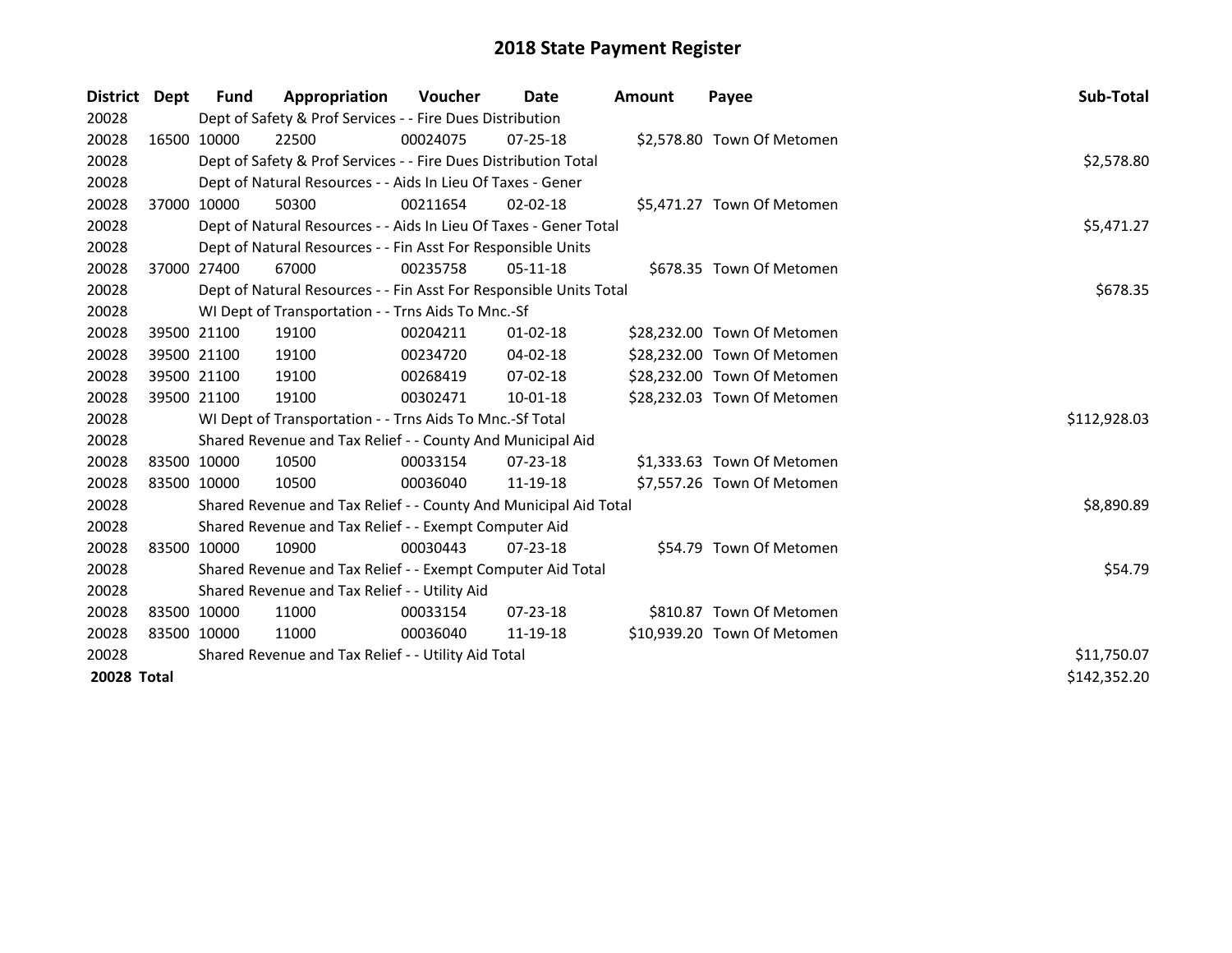| District Dept |             | <b>Fund</b> | Appropriation                                                      | Voucher  | Date           | <b>Amount</b> | Payee                        | Sub-Total   |  |  |
|---------------|-------------|-------------|--------------------------------------------------------------------|----------|----------------|---------------|------------------------------|-------------|--|--|
| 20030         |             |             | Dept of Safety & Prof Services - - Fire Dues Distribution          |          |                |               |                              |             |  |  |
| 20030         | 16500 10000 |             | 22500                                                              | 00024076 | $07 - 25 - 18$ |               | \$2,434.96 Town Of Oakfield  |             |  |  |
| 20030         |             |             | Dept of Safety & Prof Services - - Fire Dues Distribution Total    |          |                |               |                              | \$2,434.96  |  |  |
| 20030         |             |             | Dept of Natural Resources - - Aids In Lieu Of Taxes - Gener        |          |                |               |                              |             |  |  |
| 20030         |             | 37000 10000 | 50300                                                              | 00211815 | $02 - 02 - 18$ |               | \$1,119.66 Town Of Oakfield  |             |  |  |
| 20030         |             | 37000 10000 | 50300                                                              | 00211816 | 02-02-18       |               | \$37,369.07 Town Of Oakfield |             |  |  |
| 20030         |             | 37000 10000 | 50300                                                              | 00230127 | 04-20-18       |               | \$183.41 Town Of Oakfield    |             |  |  |
| 20030         |             |             | Dept of Natural Resources - - Aids In Lieu Of Taxes - Gener Total  |          |                |               |                              | \$38,672.14 |  |  |
| 20030         |             |             | Dept of Natural Resources - - Resaids - Cnty Forst, Cl & Mfl       |          |                |               |                              |             |  |  |
| 20030         |             | 37000 21200 | 57100                                                              | 00247456 | 06-28-18       |               | \$59.20 Town Of Oakfield     |             |  |  |
| 20030         |             |             | Dept of Natural Resources - - Resaids - Cnty Forst, Cl & Mfl Total |          |                |               |                              | \$59.20     |  |  |
| 20030         |             |             | Dept of Natural Resources - - Fin Asst For Responsible Units       |          |                |               |                              |             |  |  |
| 20030         |             | 37000 27400 | 67000                                                              | 00235604 | 05-11-18       |               | \$2,421.19 Town Of Oakfield  |             |  |  |
| 20030         |             |             | Dept of Natural Resources - - Fin Asst For Responsible Units Total |          |                |               |                              | \$2,421.19  |  |  |
| 20030         |             |             | WI Dept of Transportation - - Trns Aids To Mnc.-Sf                 |          |                |               |                              |             |  |  |
| 20030         |             | 39500 21100 | 19100                                                              | 00204212 | $01 - 02 - 18$ |               | \$21,447.24 Town Of Oakfield |             |  |  |
| 20030         |             | 39500 21100 | 19100                                                              | 00234721 | 04-02-18       |               | \$21,447.24 Town Of Oakfield |             |  |  |
| 20030         |             | 39500 21100 | 19100                                                              | 00268420 | 07-02-18       |               | \$21,447.24 Town Of Oakfield |             |  |  |
| 20030         |             | 39500 21100 | 19100                                                              | 00302472 | 10-01-18       |               | \$21,447.27 Town Of Oakfield |             |  |  |
| 20030         |             |             | WI Dept of Transportation - - Trns Aids To Mnc.-Sf Total           |          |                |               |                              | \$85,788.99 |  |  |
| 20030         |             |             | WI Dept of Transportation - - Loc Rd Imp Prg St Fd                 |          |                |               |                              |             |  |  |
| 20030         |             | 39500 21100 | 27800                                                              | 00328116 | 12-03-18       |               | \$20,000.00 Town Of Oakfield |             |  |  |
| 20030         |             |             | WI Dept of Transportation - - Loc Rd Imp Prg St Fd Total           |          |                |               |                              | \$20,000.00 |  |  |
| 20030         |             |             | Department of Justice - - Law Enforcement Train, Local             |          |                |               |                              |             |  |  |
| 20030         |             | 45500 10000 | 23100                                                              | 00053582 | 10-18-18       |               | \$160.00 Town Of Oakfield    |             |  |  |
| 20030         |             |             | Department of Justice - - Law Enforcement Train, Local Total       |          |                |               |                              | \$160.00    |  |  |
| 20030         |             |             | Shared Revenue and Tax Relief - - County And Municipal Aid         |          |                |               |                              |             |  |  |
| 20030         |             | 83500 10000 | 10500                                                              | 00033155 | 07-23-18       |               | \$4,097.00 Town Of Oakfield  |             |  |  |
| 20030         |             | 83500 10000 | 10500                                                              | 00036041 | 11-19-18       |               | \$23,216.34 Town Of Oakfield |             |  |  |
| 20030         |             |             | Shared Revenue and Tax Relief - - County And Municipal Aid Total   |          |                |               |                              | \$27,313.34 |  |  |
| 20030         |             |             | Shared Revenue and Tax Relief - - Exempt Computer Aid              |          |                |               |                              |             |  |  |
| 20030         |             | 83500 10000 | 10900                                                              | 00030444 | 07-23-18       |               | \$46.68 Town Of Oakfield     |             |  |  |
| 20030         |             |             | Shared Revenue and Tax Relief - - Exempt Computer Aid Total        |          |                |               |                              | \$46.68     |  |  |
| 20030         |             |             | Shared Revenue and Tax Relief - - Utility Aid                      |          |                |               |                              |             |  |  |
| 20030         |             | 83500 10000 | 11000                                                              | 00033155 | 07-23-18       |               | \$6,435.74 Town Of Oakfield  |             |  |  |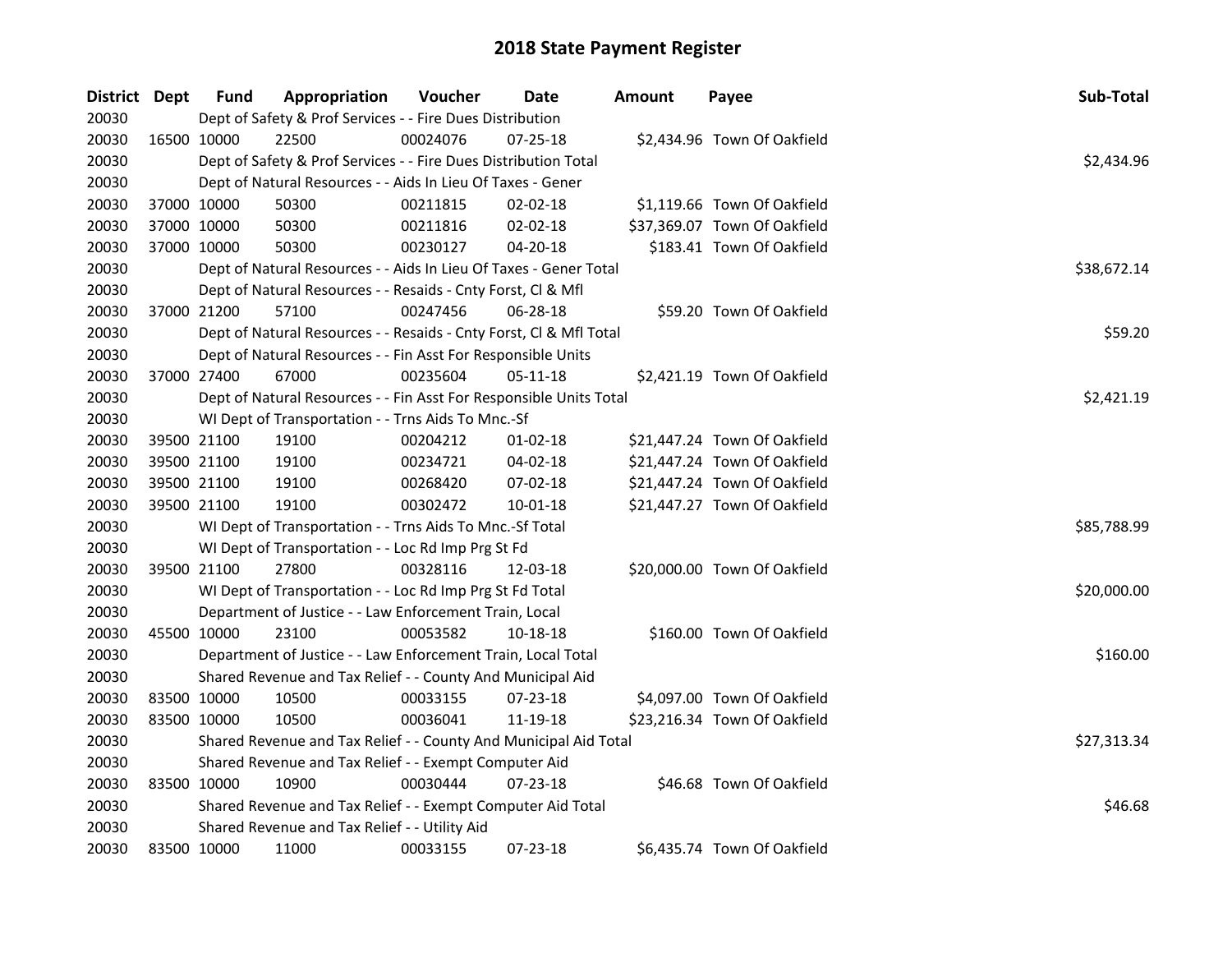| District Dept | Fund        | Appropriation                                       | Voucher  | Date     | Amount | <b>Pavee</b>                 | Sub-Total    |
|---------------|-------------|-----------------------------------------------------|----------|----------|--------|------------------------------|--------------|
| 20030         | 83500 10000 | 11000                                               | 00036041 | 11-19-18 |        | \$36,164.81 Town Of Oakfield |              |
| 20030         |             | Shared Revenue and Tax Relief - - Utility Aid Total |          |          |        |                              | \$42,600.55  |
| 20030 Total   |             |                                                     |          |          |        |                              | \$219,497.05 |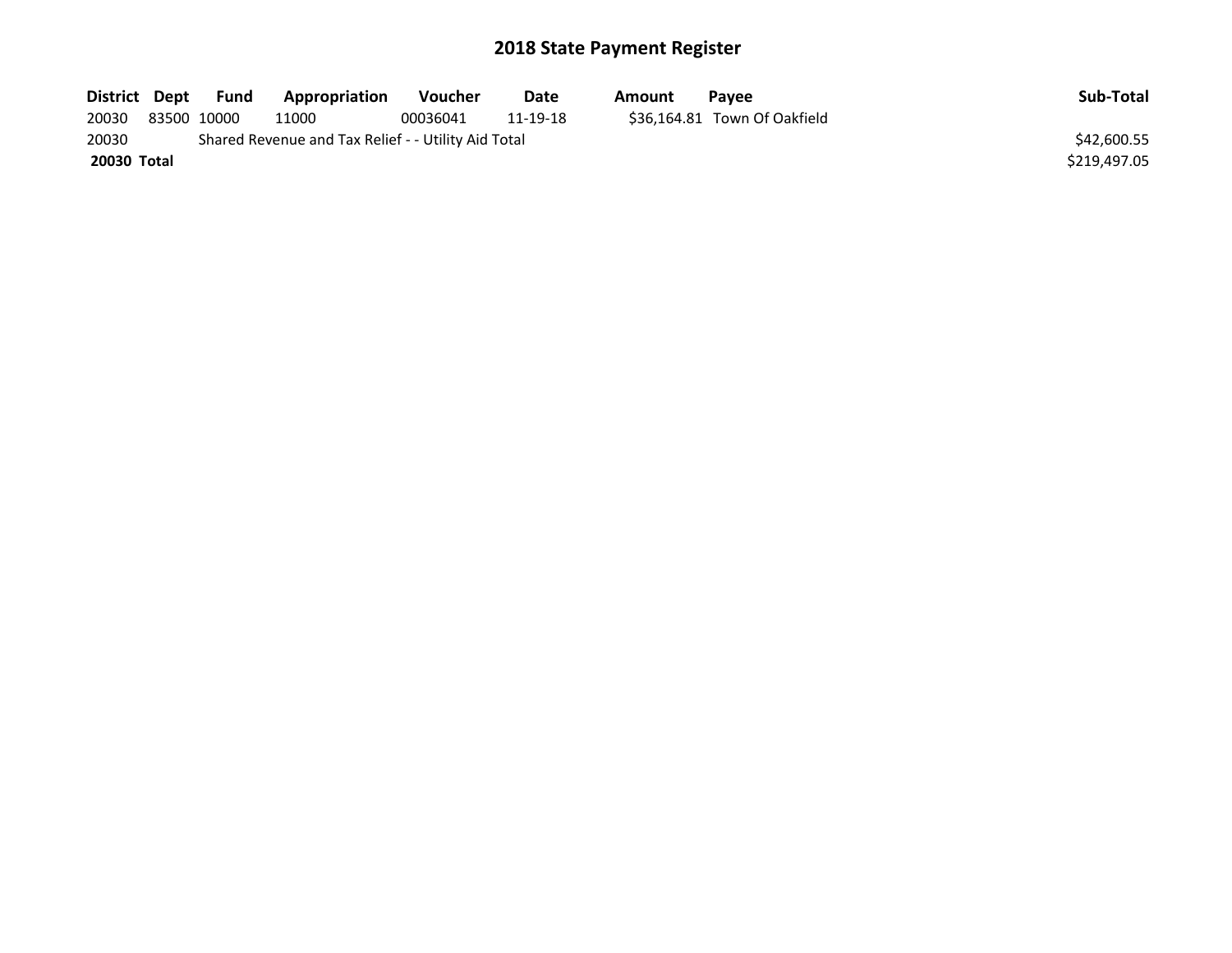| District Dept |             | <b>Fund</b> | Appropriation                                                      | Voucher  | Date           | <b>Amount</b> | Payee                       | Sub-Total    |  |  |  |  |
|---------------|-------------|-------------|--------------------------------------------------------------------|----------|----------------|---------------|-----------------------------|--------------|--|--|--|--|
| 20032         |             |             | Dept of Safety & Prof Services - - Fire Dues Distribution          |          |                |               |                             |              |  |  |  |  |
| 20032         |             | 16500 10000 | 22500                                                              | 00025331 | 07-30-18       |               | \$6,676.25 Town Of Osceola  |              |  |  |  |  |
| 20032         |             |             | Dept of Safety & Prof Services - - Fire Dues Distribution Total    |          |                |               |                             | \$6,676.25   |  |  |  |  |
| 20032         |             |             | Dept of Natural Resources - - Aids In Lieu Of Taxes - Gener        |          |                |               |                             |              |  |  |  |  |
| 20032         | 37000 10000 |             | 50300                                                              | 00211676 | $02 - 02 - 18$ |               | \$922.83 Town Of Osceola    |              |  |  |  |  |
| 20032         |             |             | Dept of Natural Resources - - Aids In Lieu Of Taxes - Gener Total  |          |                |               |                             | \$922.83     |  |  |  |  |
| 20032         |             |             | Dept of Natural Resources - - Gpo -Federal Funds                   |          |                |               |                             |              |  |  |  |  |
| 20032         | 37000 21200 |             | 38100                                                              | 00222247 | 03-23-18       |               | \$1,674.81 Town Of Osceola  |              |  |  |  |  |
| 20032         |             |             | Dept of Natural Resources - - Gpo -Federal Funds Total             |          |                |               |                             | \$1,674.81   |  |  |  |  |
| 20032         |             |             | Dept of Natural Resources - - Enf A - Boating Enforcement          |          |                |               |                             |              |  |  |  |  |
| 20032         | 37000 21200 |             | 55000                                                              | 00222247 | 03-23-18       |               | \$3,674.68 Town Of Osceola  |              |  |  |  |  |
| 20032         |             |             | Dept of Natural Resources - - Enf A - Boating Enforcement Total    |          |                |               |                             | \$3,674.68   |  |  |  |  |
| 20032         |             |             | Dept of Natural Resources - - Resaids - Cnty Forst, Cl & Mfl       |          |                |               |                             |              |  |  |  |  |
| 20032         | 37000 21200 |             | 57100                                                              | 00247457 | 06-28-18       |               | \$111.53 Town Of Osceola    |              |  |  |  |  |
| 20032         |             |             | Dept of Natural Resources - - Resaids - Cnty Forst, CI & Mfl Total |          |                |               |                             | \$111.53     |  |  |  |  |
| 20032         |             |             | Dept of Natural Resources - - Aids In Lieu Of Taxes - Sum S        |          |                |               |                             |              |  |  |  |  |
| 20032         | 37000 21200 |             | 57900                                                              | 00229569 | 04-20-18       |               | \$3,104.18 Town Of Osceola  |              |  |  |  |  |
| 20032         |             |             | Dept of Natural Resources - - Aids In Lieu Of Taxes - Sum S Total  |          |                |               |                             | \$3,104.18   |  |  |  |  |
| 20032         |             |             | Dept of Natural Resources - - Fin Asst For Responsible Units       |          |                |               |                             |              |  |  |  |  |
| 20032         | 37000 27400 |             | 67000                                                              | 00235785 | 05-11-18       |               | \$1,687.16 Town Of Osceola  |              |  |  |  |  |
| 20032         |             |             | Dept of Natural Resources - - Fin Asst For Responsible Units Total |          |                |               |                             | \$1,687.16   |  |  |  |  |
| 20032         |             |             | WI Dept of Transportation - - Trns Aids To Mnc.-Sf                 |          |                |               |                             |              |  |  |  |  |
| 20032         | 39500 21100 |             | 19100                                                              | 00204213 | $01 - 02 - 18$ |               | \$25,508.54 Town Of Osceola |              |  |  |  |  |
| 20032         | 39500 21100 |             | 19100                                                              | 00234722 | 04-02-18       |               | \$25,508.54 Town Of Osceola |              |  |  |  |  |
| 20032         | 39500 21100 |             | 19100                                                              | 00268421 | 07-02-18       |               | \$25,508.54 Town Of Osceola |              |  |  |  |  |
| 20032         | 39500 21100 |             | 19100                                                              | 00302473 | 10-01-18       |               | \$25,508.57 Town Of Osceola |              |  |  |  |  |
| 20032         |             |             | WI Dept of Transportation - - Trns Aids To Mnc.-Sf Total           |          |                |               |                             | \$102,034.19 |  |  |  |  |
| 20032         |             |             | Department of Justice - - Law Enforcement Train, Local             |          |                |               |                             |              |  |  |  |  |
| 20032         | 45500 10000 |             | 23100                                                              | 00053636 | 10-18-18       |               | \$160.00 Town Of Osceola    |              |  |  |  |  |
| 20032         |             |             | Department of Justice - - Law Enforcement Train, Local Total       |          |                |               |                             | \$160.00     |  |  |  |  |
| 20032         |             |             | Department of Revenue - - Payments For Municipal Svcs              |          |                |               |                             |              |  |  |  |  |
| 20032         | 56600 10000 |             | 50100                                                              | 00026767 | $01 - 31 - 18$ |               | \$555.08 Town Of Osceola    |              |  |  |  |  |
| 20032         |             |             | Department of Revenue - - Payments For Municipal Svcs Total        |          |                |               |                             | \$555.08     |  |  |  |  |
| 20032         |             |             | Shared Revenue and Tax Relief - - County And Municipal Aid         |          |                |               |                             |              |  |  |  |  |
| 20032         |             | 83500 10000 | 10500                                                              | 00033156 | 07-23-18       |               | \$3,297.35 Town Of Osceola  |              |  |  |  |  |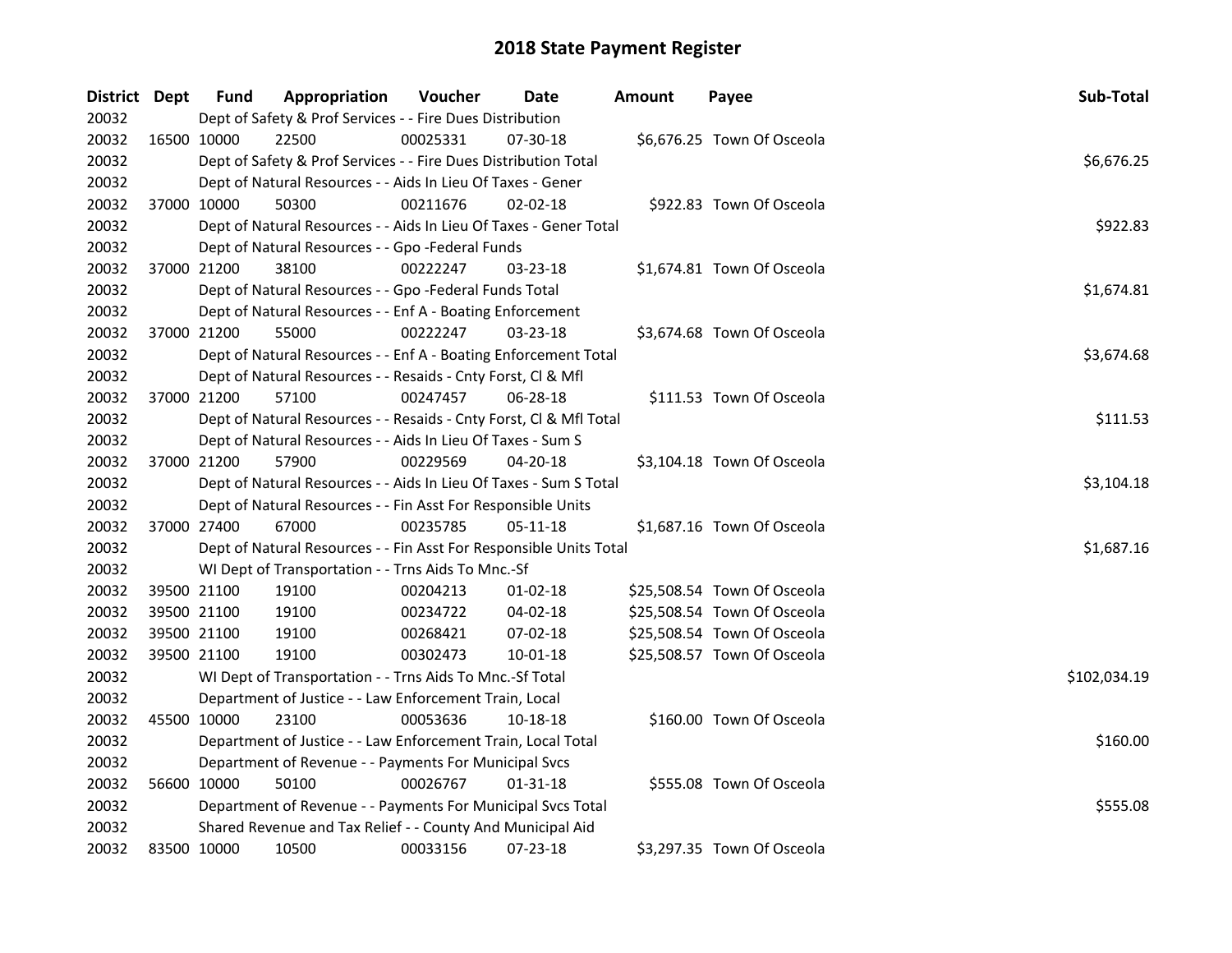| District    | Dept | <b>Fund</b> | Appropriation                                                    | Voucher  | Date           | Amount | Payee                       | Sub-Total    |
|-------------|------|-------------|------------------------------------------------------------------|----------|----------------|--------|-----------------------------|--------------|
| 20032       |      | 83500 10000 | 10500                                                            | 00036042 | 11-19-18       |        | \$18,684.95 Town Of Osceola |              |
| 20032       |      |             | Shared Revenue and Tax Relief - - County And Municipal Aid Total |          |                |        |                             | \$21,982.30  |
| 20032       |      |             | Shared Revenue and Tax Relief - - Exempt Computer Aid            |          |                |        |                             |              |
| 20032       |      | 83500 10000 | 10900                                                            | 00030445 | $07 - 23 - 18$ |        | \$48.71 Town Of Osceola     |              |
| 20032       |      |             | Shared Revenue and Tax Relief - - Exempt Computer Aid Total      |          |                |        |                             | \$48.71      |
| 20032       |      |             | Shared Revenue and Tax Relief - - Utility Aid                    |          |                |        |                             |              |
| 20032       |      | 83500 10000 | 11000                                                            | 00033156 | $07 - 23 - 18$ |        | \$12.99 Town Of Osceola     |              |
| 20032       |      | 83500 10000 | 11000                                                            | 00036042 | 11-19-18       |        | \$73.28 Town Of Osceola     |              |
| 20032       |      |             | Shared Revenue and Tax Relief - - Utility Aid Total              |          |                |        |                             | \$86.27      |
| 20032 Total |      |             |                                                                  |          |                |        |                             | \$142,717.99 |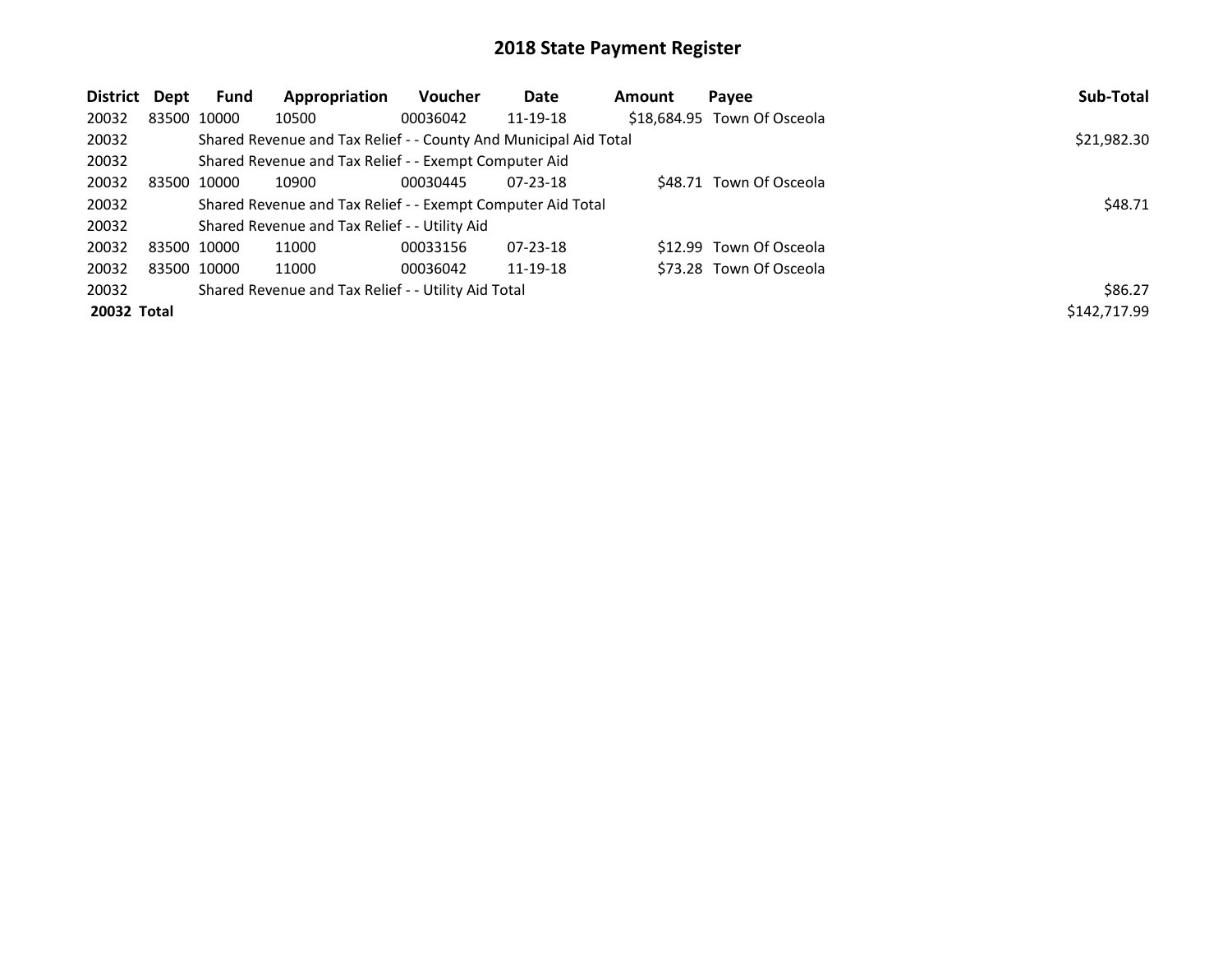| District Dept | <b>Fund</b>                                           | Appropriation                                                      | Voucher  | Date           | <b>Amount</b> | Payee                     | Sub-Total    |
|---------------|-------------------------------------------------------|--------------------------------------------------------------------|----------|----------------|---------------|---------------------------|--------------|
| 20034         |                                                       | Dept of Safety & Prof Services - - Fire Dues Distribution          |          |                |               |                           |              |
| 20034         | 16500 10000                                           | 22500                                                              | 00024078 | 07-24-18       |               | \$4,722.41 Town Of Ripon  |              |
| 20034         |                                                       | Dept of Safety & Prof Services - - Fire Dues Distribution Total    |          |                |               |                           | \$4,722.41   |
| 20034         |                                                       | Dept of Natural Resources - - Aids In Lieu Of Taxes - Gener        |          |                |               |                           |              |
| 20034         | 37000 10000                                           | 50300                                                              | 00211836 | 02-02-18       |               | \$1,854.57 Town Of Ripon  |              |
| 20034         |                                                       | Dept of Natural Resources - - Aids In Lieu Of Taxes - Gener Total  |          |                |               |                           | \$1,854.57   |
| 20034         |                                                       | Dept of Natural Resources - - Aids In Lieu Of Taxes - Sum S        |          |                |               |                           |              |
| 20034         | 37000 21200                                           | 57900                                                              | 00230186 | 04-20-18       |               | \$14.87 Town Of Ripon     |              |
| 20034         |                                                       | Dept of Natural Resources - - Aids In Lieu Of Taxes - Sum S Total  |          |                |               |                           | \$14.87      |
| 20034         |                                                       | Dept of Natural Resources - - Fin Asst For Responsible Units       |          |                |               |                           |              |
| 20034         | 37000 27400                                           | 67000                                                              | 00235942 | 05-11-18       |               | \$3,100.13 Town Of Ripon  |              |
| 20034         |                                                       | Dept of Natural Resources - - Fin Asst For Responsible Units Total |          |                |               |                           | \$3,100.13   |
| 20034         |                                                       | WI Dept of Transportation - - Trns Aids To Mnc.-Sf                 |          |                |               |                           |              |
| 20034         | 39500 21100                                           | 19100                                                              | 00204214 | $01 - 02 - 18$ |               | \$25,430.90 Town Of Ripon |              |
| 20034         | 39500 21100                                           | 19100                                                              | 00234723 | 04-02-18       |               | \$25,430.90 Town Of Ripon |              |
| 20034         | 39500 21100                                           | 19100                                                              | 00268422 | 07-02-18       |               | \$25,430.90 Town Of Ripon |              |
| 20034         | 39500 21100                                           | 19100                                                              | 00302474 | $10 - 01 - 18$ |               | \$25,430.92 Town Of Ripon |              |
| 20034         |                                                       | WI Dept of Transportation - - Trns Aids To Mnc.-Sf Total           |          |                |               |                           | \$101,723.62 |
| 20034         |                                                       | Department of Justice - - Law Enforcement Train, Local             |          |                |               |                           |              |
| 20034         | 45500 10000                                           | 23100                                                              | 00053684 | 10-18-18       |               | \$480.00 Town Of Ripon    |              |
| 20034         |                                                       | Department of Justice - - Law Enforcement Train, Local Total       |          |                |               |                           | \$480.00     |
| 20034         |                                                       | Public Defender Board - - Transcript, Discovery And Int            |          |                |               |                           |              |
| 20034         | 55000 10000                                           | 10600                                                              | 00123504 | 01-09-18       |               | \$55.00 Town Of Ripon     |              |
| 20034         | 55000 10000                                           | 10600                                                              | 00147488 | 06-15-18       |               | \$45.00 Town Of Ripon     |              |
| 20034         | 55000 10000                                           | 10600                                                              | 00155076 | 08-02-18       |               | \$75.00 Town Of Ripon     |              |
| 20034         | 55000 10000                                           | 10600                                                              | 00171587 | 12-06-18       |               | \$60.00 Town Of Ripon     |              |
| 20034         |                                                       | Public Defender Board - - Transcript, Discovery And Int Total      |          |                |               |                           | \$235.00     |
| 20034         |                                                       | Shared Revenue and Tax Relief - - County And Municipal Aid         |          |                |               |                           |              |
| 20034         | 83500 10000                                           | 10500                                                              | 00033157 | 07-23-18       |               | \$4,875.48 Town Of Ripon  |              |
| 20034         | 83500 10000                                           | 10500                                                              | 00036043 | 11-19-18       |               | \$27,627.74 Town Of Ripon |              |
| 20034         |                                                       | Shared Revenue and Tax Relief - - County And Municipal Aid Total   |          |                |               |                           | \$32,503.22  |
| 20034         | Shared Revenue and Tax Relief - - Exempt Computer Aid |                                                                    |          |                |               |                           |              |
| 20034         | 83500 10000                                           | 10900                                                              | 00030446 | 07-23-18       |               | \$680.86 Town Of Ripon    |              |
| 20034         |                                                       | Shared Revenue and Tax Relief - - Exempt Computer Aid Total        |          |                |               |                           | \$680.86     |
| 20034         |                                                       | Shared Revenue and Tax Relief - - Utility Aid                      |          |                |               |                           |              |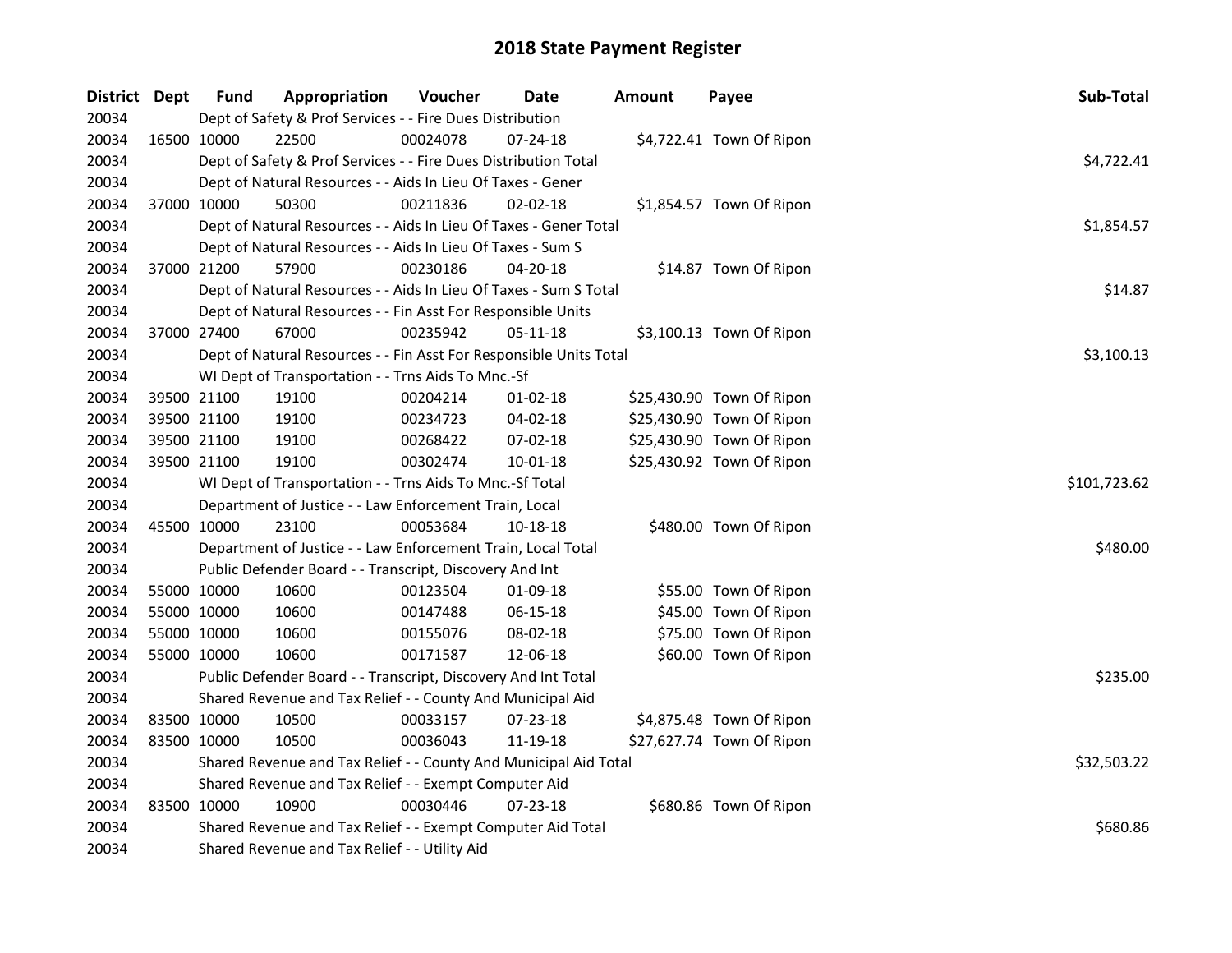| District Dept | Fund        | Appropriation                                       | Voucher  | Date           | Amount | <b>Pavee</b>         | Sub-Total    |
|---------------|-------------|-----------------------------------------------------|----------|----------------|--------|----------------------|--------------|
| 20034         | 83500 10000 | 11000                                               | 00033157 | $07 - 23 - 18$ |        | \$0.03 Town Of Ripon |              |
| 20034         | 83500 10000 | 11000                                               | 00036043 | 11-19-18       |        | \$0.03 Town Of Ripon |              |
| 20034         |             | Shared Revenue and Tax Relief - - Utility Aid Total |          |                |        |                      | \$0.06       |
| 20034 Total   |             |                                                     |          |                |        |                      | \$145,314.74 |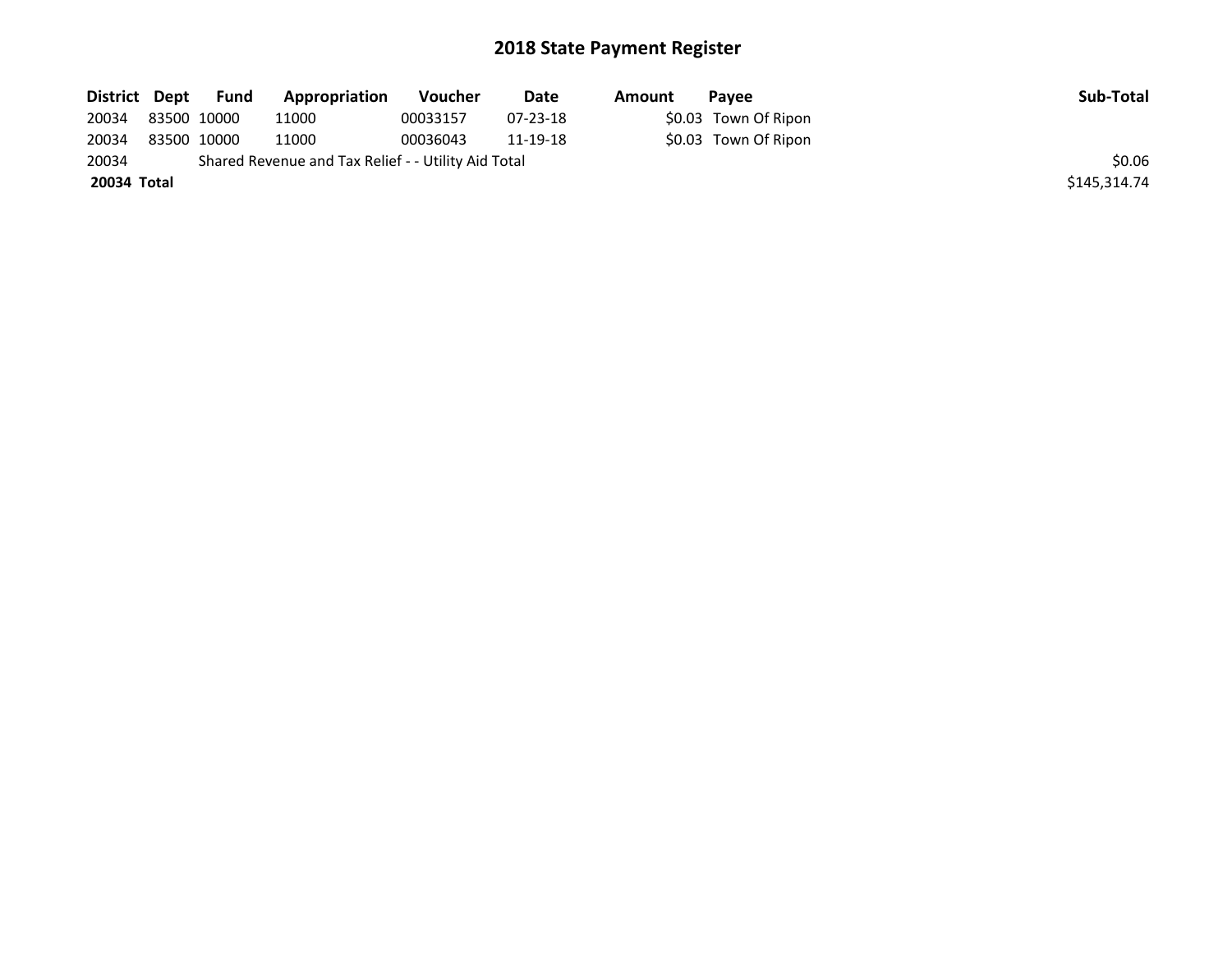| District Dept |             | <b>Fund</b> | Appropriation                                                      | <b>Voucher</b> | Date           | <b>Amount</b> | Payee                         | Sub-Total    |
|---------------|-------------|-------------|--------------------------------------------------------------------|----------------|----------------|---------------|-------------------------------|--------------|
| 20036         |             |             | Dept of Safety & Prof Services - - Fire Dues Distribution          |                |                |               |                               |              |
| 20036         |             | 16500 10000 | 22500                                                              | 00024079       | $07 - 24 - 18$ |               | \$2,918.32 Town Of Rosendale  |              |
| 20036         |             |             | Dept of Safety & Prof Services - - Fire Dues Distribution Total    |                |                |               |                               | \$2,918.32   |
| 20036         |             |             | Dept of Natural Resources - - Aids In Lieu Of Taxes - Gener        |                |                |               |                               |              |
| 20036         |             | 37000 10000 | 50300                                                              | 00211616       | $02 - 02 - 18$ |               | \$108.95 Town Of Rosendale    |              |
| 20036         |             | 37000 10000 | 50300                                                              | 00211617       | $02 - 02 - 18$ |               | \$14,351.08 Town Of Rosendale |              |
| 20036         |             |             | Dept of Natural Resources - - Aids In Lieu Of Taxes - Gener Total  |                |                |               |                               | \$14,460.03  |
| 20036         |             |             | Dept of Natural Resources - - Resaids - Cnty Forst, Cl & Mfl       |                |                |               |                               |              |
| 20036         |             | 37000 21200 | 57100                                                              | 00247458       | $06 - 28 - 18$ |               | \$40.24 Town Of Rosendale     |              |
| 20036         |             |             | Dept of Natural Resources - - Resaids - Cnty Forst, Cl & Mfl Total |                |                |               |                               | \$40.24      |
| 20036         |             |             | Dept of Natural Resources - - Fin Asst For Responsible Units       |                |                |               |                               |              |
| 20036         |             | 37000 27400 | 67000                                                              | 00235138       | $05-11-18$     |               | \$2,528.76 Town Of Rosendale  |              |
| 20036         |             |             | Dept of Natural Resources - - Fin Asst For Responsible Units Total | \$2,528.76     |                |               |                               |              |
| 20036         |             |             | WI Dept of Transportation - - Trns Aids To Mnc.-Sf                 |                |                |               |                               |              |
| 20036         |             | 39500 21100 | 19100                                                              | 00204215       | $01 - 02 - 18$ |               | \$25,389.09 Town Of Rosendale |              |
| 20036         |             | 39500 21100 | 19100                                                              | 00234724       | 04-02-18       |               | \$25,389.09 Town Of Rosendale |              |
| 20036         |             | 39500 21100 | 19100                                                              | 00268423       | $07 - 02 - 18$ |               | \$25,389.09 Town Of Rosendale |              |
| 20036         |             | 39500 21100 | 19100                                                              | 00302475       | $10 - 01 - 18$ |               | \$25,389.12 Town Of Rosendale |              |
| 20036         |             |             | WI Dept of Transportation - - Trns Aids To Mnc.-Sf Total           |                |                |               |                               | \$101,556.39 |
| 20036         |             |             | Shared Revenue and Tax Relief - - County And Municipal Aid         |                |                |               |                               |              |
| 20036         |             | 83500 10000 | 10500                                                              | 00033158       | $07 - 23 - 18$ |               | \$1,662.85 Town Of Rosendale  |              |
| 20036         | 83500 10000 |             | 10500                                                              | 00036044       | 11-19-18       |               | \$9,422.83 Town Of Rosendale  |              |
| 20036         |             |             | Shared Revenue and Tax Relief - - County And Municipal Aid Total   |                |                |               |                               | \$11,085.68  |
| 20036         |             |             | Shared Revenue and Tax Relief - - Exempt Computer Aid              |                |                |               |                               |              |
| 20036         |             | 83500 10000 | 10900                                                              | 00030447       | $07 - 23 - 18$ |               | \$3.04 Town Of Rosendale      |              |
| 20036         |             |             | Shared Revenue and Tax Relief - - Exempt Computer Aid Total        |                |                |               |                               | \$3.04       |
| 20036 Total   |             |             |                                                                    |                |                |               |                               | \$132,592.46 |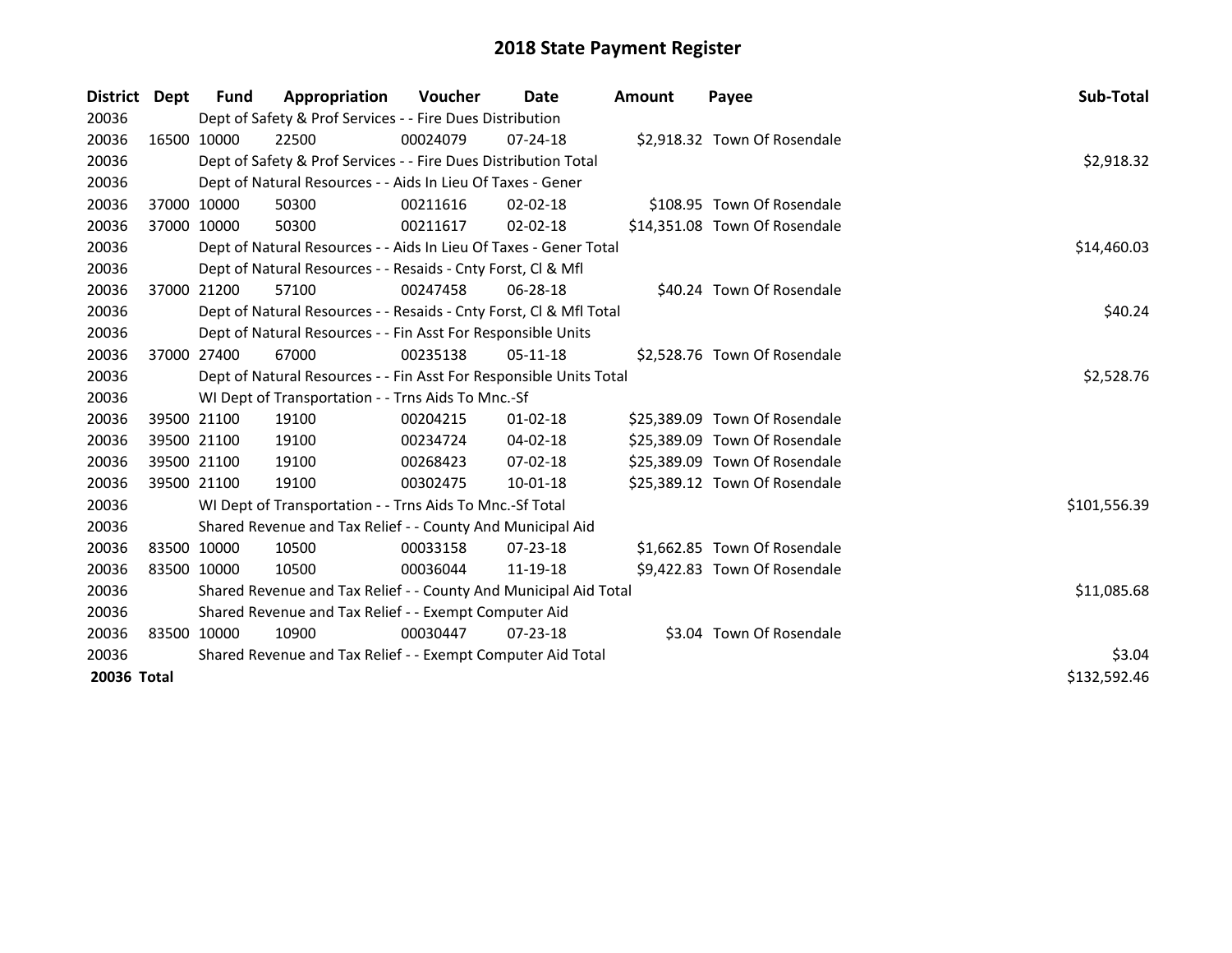| <b>District</b> | <b>Dept</b> | <b>Fund</b> | Appropriation                                                      | Voucher  | Date           | <b>Amount</b> | Payee                          | Sub-Total    |
|-----------------|-------------|-------------|--------------------------------------------------------------------|----------|----------------|---------------|--------------------------------|--------------|
| 20038           |             |             | Dept of Safety & Prof Services - - Fire Dues Distribution          |          |                |               |                                |              |
| 20038           | 16500 10000 |             | 22500                                                              | 00024080 | $07 - 25 - 18$ |               | \$2,246.68 Town Of Springvale  |              |
| 20038           |             |             | Dept of Safety & Prof Services - - Fire Dues Distribution Total    |          |                |               |                                | \$2,246.68   |
| 20038           |             |             | Dept of Natural Resources - - Aids In Lieu Of Taxes - Gener        |          |                |               |                                |              |
| 20038           |             | 37000 10000 | 50300                                                              | 00211625 | $02 - 02 - 18$ |               | \$4,454.63 Town Of Springvale  |              |
| 20038           | 37000 10000 |             | 50300                                                              | 00229318 | 04-20-18       |               | \$2.50 Town Of Springvale      |              |
| 20038           |             |             | Dept of Natural Resources - - Aids In Lieu Of Taxes - Gener Total  |          |                |               |                                | \$4,457.13   |
| 20038           |             |             | Dept of Natural Resources - - Resaids - Cnty Forst, Cl & Mfl       |          |                |               |                                |              |
| 20038           |             | 37000 21200 | 57100                                                              | 00247459 | 06-28-18       |               | \$5.80 Town Of Springvale      |              |
| 20038           |             |             | Dept of Natural Resources - - Resaids - Cnty Forst, Cl & Mfl Total | \$5.80   |                |               |                                |              |
| 20038           |             |             | Dept of Natural Resources - - Aids In Lieu Of Taxes - Sum S        |          |                |               |                                |              |
| 20038           | 37000 21200 |             | 57900                                                              | 00229319 | $04 - 20 - 18$ |               | \$59.40 Town Of Springvale     |              |
| 20038           |             |             | Dept of Natural Resources - - Aids In Lieu Of Taxes - Sum S Total  |          |                |               |                                | \$59.40      |
| 20038           |             |             | Dept of Natural Resources - - Fin Asst For Responsible Units       |          |                |               |                                |              |
| 20038           | 37000 27400 |             | 67000                                                              | 00235241 | $05 - 11 - 18$ |               | \$495.29 Town Of Springvale    |              |
| 20038           |             |             | Dept of Natural Resources - - Fin Asst For Responsible Units Total | \$495.29 |                |               |                                |              |
| 20038           |             |             | WI Dept of Transportation - - Trns Aids To Mnc.-Sf                 |          |                |               |                                |              |
| 20038           |             | 39500 21100 | 19100                                                              | 00204216 | $01 - 02 - 18$ |               | \$22,384.93 Town Of Springvale |              |
| 20038           |             | 39500 21100 | 19100                                                              | 00234725 | 04-02-18       |               | \$22,384.93 Town Of Springvale |              |
| 20038           |             | 39500 21100 | 19100                                                              | 00268424 | 07-02-18       |               | \$22,384.93 Town Of Springvale |              |
| 20038           | 39500 21100 |             | 19100                                                              | 00302476 | 10-01-18       |               | \$22,384.93 Town Of Springvale |              |
| 20038           |             |             | WI Dept of Transportation - - Trns Aids To Mnc.-Sf Total           |          |                |               |                                | \$89,539.72  |
| 20038           |             |             | Shared Revenue and Tax Relief - - County And Municipal Aid         |          |                |               |                                |              |
| 20038           | 83500 10000 |             | 10500                                                              | 00033159 | 07-23-18       |               | \$2,954.02 Town Of Springvale  |              |
| 20038           | 83500 10000 |             | 10500                                                              | 00036045 | 11-19-18       |               | \$16,739.47 Town Of Springvale |              |
| 20038           |             |             | Shared Revenue and Tax Relief - - County And Municipal Aid Total   |          |                |               |                                | \$19,693.49  |
| 20038           |             |             | Shared Revenue and Tax Relief - - Exempt Computer Aid              |          |                |               |                                |              |
| 20038           | 83500 10000 |             | 10900                                                              | 00030448 | 07-23-18       |               | \$2.03 Town Of Springvale      |              |
| 20038           |             |             | Shared Revenue and Tax Relief - - Exempt Computer Aid Total        |          |                |               |                                | \$2.03       |
| 20038           |             |             | Shared Revenue and Tax Relief - - Utility Aid                      |          |                |               |                                |              |
| 20038           | 83500 10000 |             | 11000                                                              | 00033159 | 07-23-18       |               | \$98.86 Town Of Springvale     |              |
| 20038           | 83500 10000 |             | 11000                                                              | 00036045 | 11-19-18       |               | \$552.25 Town Of Springvale    |              |
| 20038           |             |             | Shared Revenue and Tax Relief - - Utility Aid Total                |          |                |               |                                | \$651.11     |
| 20038 Total     |             |             |                                                                    |          |                |               |                                | \$117,150.65 |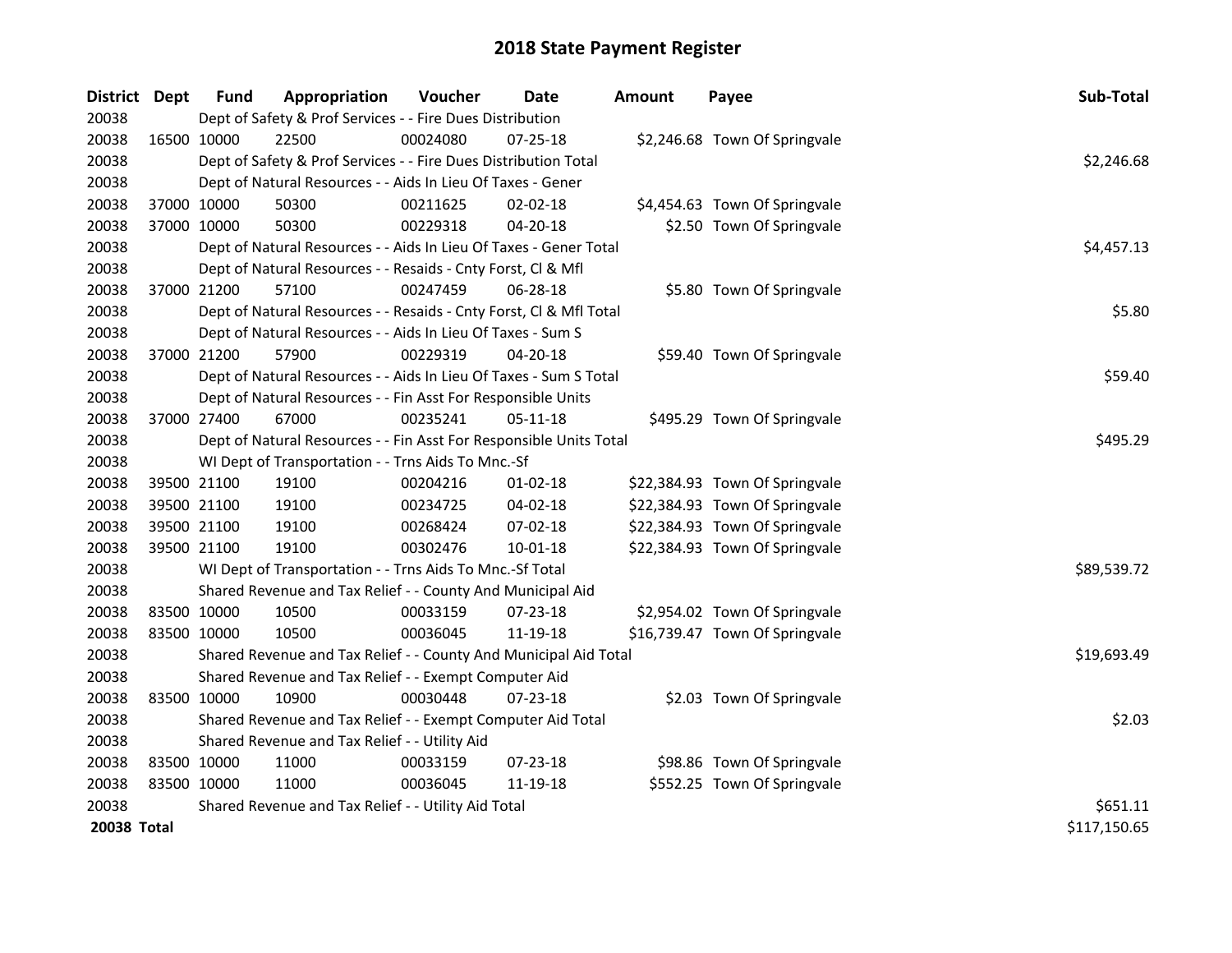| District    | Dept        | Fund        | Appropriation                                                      | <b>Voucher</b> | Date           | <b>Amount</b> | Payee                          | <b>Sub-Total</b> |
|-------------|-------------|-------------|--------------------------------------------------------------------|----------------|----------------|---------------|--------------------------------|------------------|
| 20040       |             |             | Dept of Safety & Prof Services - - Fire Dues Distribution          |                |                |               |                                |                  |
| 20040       | 16500 10000 |             | 22500                                                              | 00024081       | $07 - 26 - 18$ |               | \$19,962.89 Town Of Taycheedah |                  |
| 20040       |             |             | Dept of Safety & Prof Services - - Fire Dues Distribution Total    |                |                |               |                                | \$19,962.89      |
| 20040       |             |             | Dept of Natural Resources - - Resaids - Cnty Forst, CI & Mfl       |                |                |               |                                |                  |
| 20040       |             | 37000 21200 | 57100                                                              | 00247460       | 06-28-18       |               | \$19.00 Town Of Taycheedah     |                  |
| 20040       |             |             | Dept of Natural Resources - - Resaids - Cnty Forst, CI & Mfl Total |                |                |               |                                | \$19.00          |
| 20040       |             |             | Dept of Natural Resources - - Ra- Rec Boat & Other Projects        |                |                |               |                                |                  |
| 20040       |             | 37000 21200 | 57300                                                              | 00271253       | $10-11-18$     |               | \$4,190.00 Town Of Taycheedah  |                  |
| 20040       |             |             | Dept of Natural Resources - - Ra- Rec Boat & Other Projects Total  |                | \$4,190.00     |               |                                |                  |
| 20040       |             |             | Dept of Natural Resources - - Fin Asst For Responsible Units       |                |                |               |                                |                  |
| 20040       |             | 37000 27400 | 67000                                                              | 00235950       | $05-11-18$     |               | \$6,952.32 Town Of Taycheedah  |                  |
| 20040       |             |             | Dept of Natural Resources - - Fin Asst For Responsible Units Total | \$6,952.32     |                |               |                                |                  |
| 20040       |             |             | WI Dept of Transportation - - Trns Aids To Mnc.-Sf                 |                |                |               |                                |                  |
| 20040       |             | 39500 21100 | 19100                                                              | 00204217       | $01 - 02 - 18$ |               | \$39,424.47 Town Of Taycheedah |                  |
| 20040       |             | 39500 21100 | 19100                                                              | 00234726       | $04 - 02 - 18$ |               | \$39,424.47 Town Of Taycheedah |                  |
| 20040       |             | 39500 21100 | 19100                                                              | 00268425       | $07 - 02 - 18$ |               | \$39,424.47 Town Of Taycheedah |                  |
| 20040       | 39500 21100 |             | 19100                                                              | 00302477       | 10-01-18       |               | \$39,424.48 Town Of Taycheedah |                  |
| 20040       |             |             | WI Dept of Transportation - - Trns Aids To Mnc.-Sf Total           |                |                |               |                                | \$157,697.89     |
| 20040       |             |             | Shared Revenue and Tax Relief - - County And Municipal Aid         |                |                |               |                                |                  |
| 20040       | 83500 10000 |             | 10500                                                              | 00033160       | $07 - 23 - 18$ |               | \$6,824.53 Town Of Taycheedah  |                  |
| 20040       | 83500 10000 |             | 10500                                                              | 00036046       | 11-19-18       |               | \$38,672.31 Town Of Taycheedah |                  |
| 20040       |             |             | Shared Revenue and Tax Relief - - County And Municipal Aid Total   | \$45,496.84    |                |               |                                |                  |
| 20040       |             |             | Shared Revenue and Tax Relief - - Exempt Computer Aid              |                |                |               |                                |                  |
| 20040       |             | 83500 10000 | 10900                                                              | 00030449       | 07-23-18       |               | \$200.91 Town Of Taycheedah    |                  |
| 20040       |             |             | Shared Revenue and Tax Relief - - Exempt Computer Aid Total        |                |                |               |                                | \$200.91         |
| 20040 Total |             |             |                                                                    |                |                |               |                                | \$234,519.85     |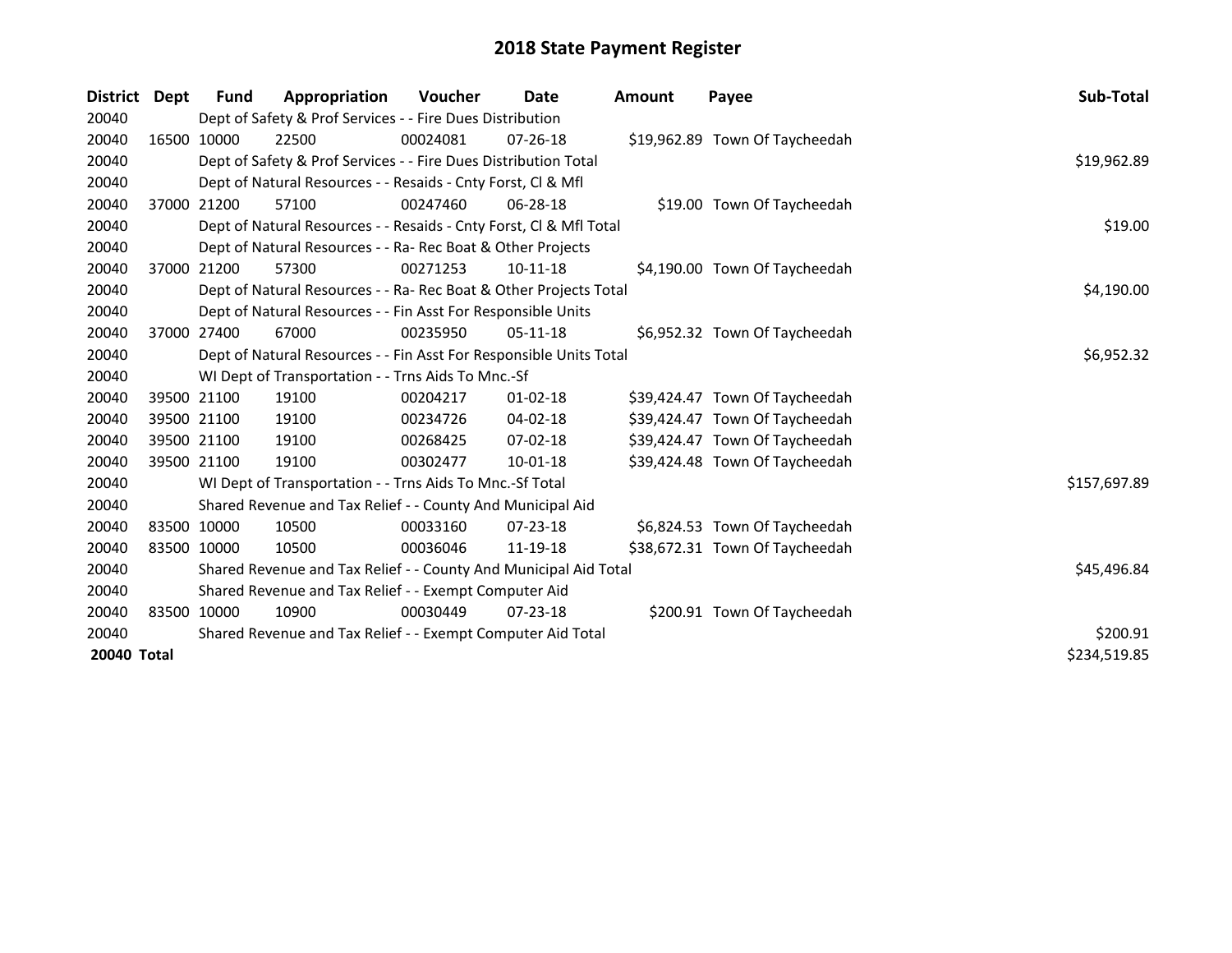| District Dept |             | <b>Fund</b> | Appropriation                                                      | Voucher     | Date           | <b>Amount</b> | Payee                      | Sub-Total    |
|---------------|-------------|-------------|--------------------------------------------------------------------|-------------|----------------|---------------|----------------------------|--------------|
| 20042         |             |             | Dept of Safety & Prof Services - - Fire Dues Distribution          |             |                |               |                            |              |
| 20042         | 16500 10000 |             | 22500                                                              | 00024082    | 07-24-18       |               | \$4,752.22 Town Of Waupun  |              |
| 20042         |             |             | Dept of Safety & Prof Services - - Fire Dues Distribution Total    |             |                |               |                            | \$4,752.22   |
| 20042         |             |             | Dept of Natural Resources - - Aids In Lieu Of Taxes - Gener        |             |                |               |                            |              |
| 20042         |             | 37000 10000 | 50300                                                              | 00211622    | 02-02-18       |               | \$127.67 Town Of Waupun    |              |
| 20042         | 37000 10000 |             | 50300                                                              | 00211623    | 02-02-18       |               | \$17,453.80 Town Of Waupun |              |
| 20042         | 37000 10000 |             | 50300                                                              | 00229313    | 04-20-18       |               | \$19.11 Town Of Waupun     |              |
| 20042         | 37000 10000 |             | 50300                                                              | 00229314    | 04-20-18       |               | \$47.58 Town Of Waupun     |              |
| 20042         |             |             | Dept of Natural Resources - - Aids In Lieu Of Taxes - Gener Total  | \$17,648.16 |                |               |                            |              |
| 20042         |             |             | Dept of Natural Resources - - Resaids - Cnty Forst, Cl & Mfl       |             |                |               |                            |              |
| 20042         |             | 37000 21200 | 57100                                                              | 00247461    | 06-28-18       |               | \$4.60 Town Of Waupun      |              |
| 20042         |             |             | Dept of Natural Resources - - Resaids - Cnty Forst, Cl & Mfl Total |             |                |               |                            | \$4.60       |
| 20042         |             |             | Dept of Natural Resources - - Aids In Lieu Of Taxes - Sum S        |             |                |               |                            |              |
| 20042         |             | 37000 21200 | 57900                                                              | 00229312    | 04-20-18       |               | \$120.14 Town Of Waupun    |              |
| 20042         |             |             | Dept of Natural Resources - - Aids In Lieu Of Taxes - Sum S Total  |             |                |               |                            | \$120.14     |
| 20042         |             |             | Dept of Natural Resources - - Fin Asst For Responsible Units       |             |                |               |                            |              |
| 20042         | 37000 27400 |             | 67000                                                              | 00235341    | 05-11-18       |               | \$963.64 Town Of Waupun    |              |
| 20042         |             |             | Dept of Natural Resources - - Fin Asst For Responsible Units Total |             |                |               |                            | \$963.64     |
| 20042         |             |             | WI Dept of Transportation - - Trns Aids To Mnc.-Sf                 |             |                |               |                            |              |
| 20042         |             | 39500 21100 | 19100                                                              | 00204218    | $01-02-18$     |               | \$28,602.30 Town Of Waupun |              |
| 20042         |             | 39500 21100 | 19100                                                              | 00234727    | 04-02-18       |               | \$28,602.30 Town Of Waupun |              |
| 20042         | 39500 21100 |             | 19100                                                              | 00268426    | 07-02-18       |               | \$28,602.30 Town Of Waupun |              |
| 20042         | 39500 21100 |             | 19100                                                              | 00302478    | $10 - 01 - 18$ |               | \$28,602.31 Town Of Waupun |              |
| 20042         |             |             | WI Dept of Transportation - - Trns Aids To Mnc.-Sf Total           |             |                |               |                            | \$114,409.21 |
| 20042         |             |             | Shared Revenue and Tax Relief - - County And Municipal Aid         |             |                |               |                            |              |
| 20042         |             | 83500 10000 | 10500                                                              | 00033161    | 07-23-18       |               | \$2,658.03 Town Of Waupun  |              |
| 20042         | 83500 10000 |             | 10500                                                              | 00036047    | 11-19-18       |               | \$15,062.19 Town Of Waupun |              |
| 20042         |             |             | Shared Revenue and Tax Relief - - County And Municipal Aid Total   |             |                |               |                            | \$17,720.22  |
| 20042         |             |             | Shared Revenue and Tax Relief - - Exempt Computer Aid              |             |                |               |                            |              |
| 20042         | 83500 10000 |             | 10900                                                              | 00030450    | 07-23-18       |               | \$15.22 Town Of Waupun     |              |
| 20042         |             |             | Shared Revenue and Tax Relief - - Exempt Computer Aid Total        |             |                |               |                            | \$15.22      |
| 20042         |             |             | Shared Revenue and Tax Relief - - Utility Aid                      |             |                |               |                            |              |
| 20042         | 83500 10000 |             | 11000                                                              | 00033161    | $07 - 23 - 18$ |               | \$74.35 Town Of Waupun     |              |
| 20042         |             |             | Shared Revenue and Tax Relief - - Utility Aid Total                |             |                |               |                            | \$74.35      |
| 20042 Total   |             |             |                                                                    |             |                |               |                            | \$155,707.76 |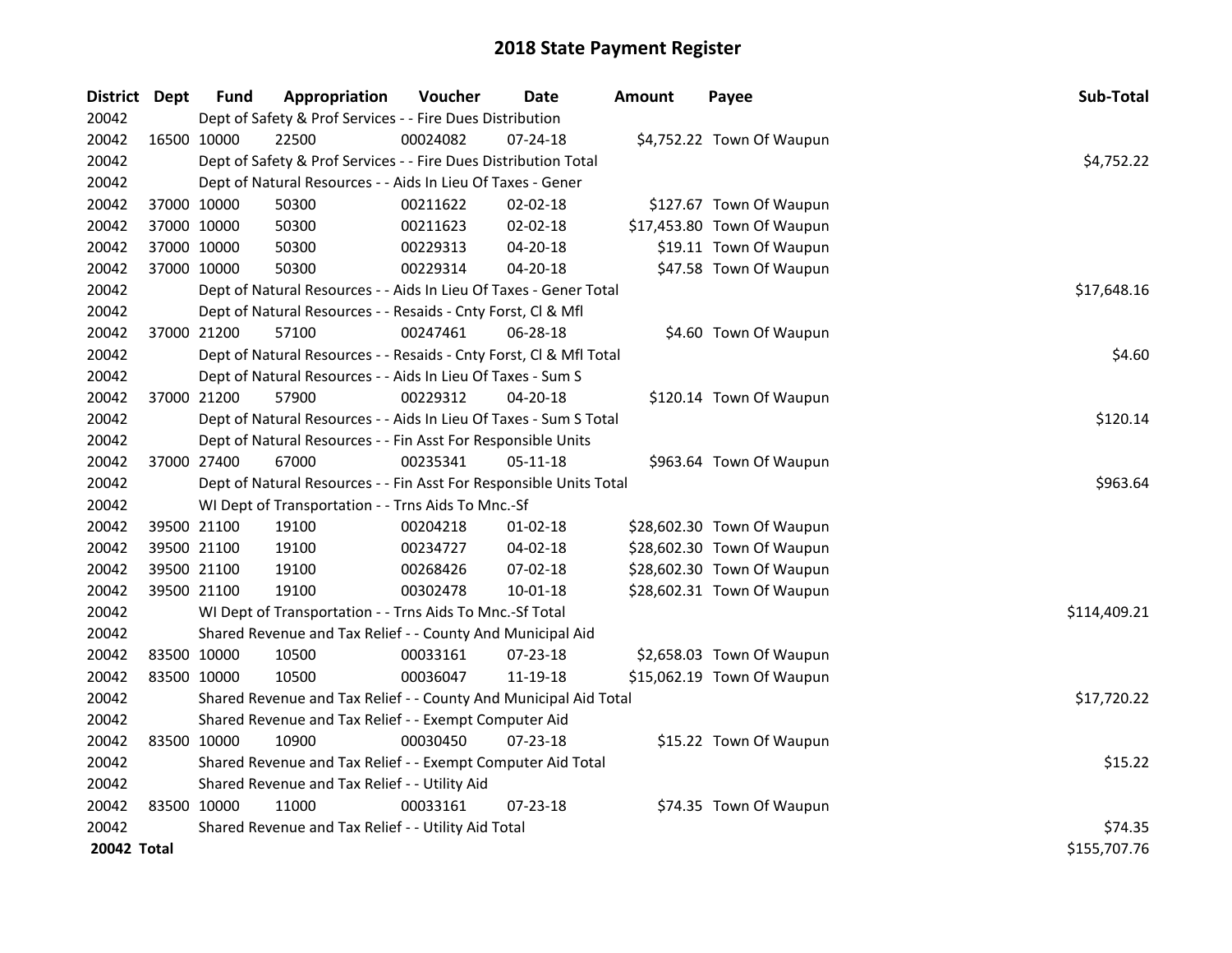| <b>District</b>    | <b>Dept</b>  | <b>Fund</b> | Appropriation                                                         | Voucher     | Date           | <b>Amount</b> | Payee                           | Sub-Total    |
|--------------------|--------------|-------------|-----------------------------------------------------------------------|-------------|----------------|---------------|---------------------------------|--------------|
| 20106              |              |             | Dept of Safety & Prof Services - - Fire Dues Distribution             |             |                |               |                                 |              |
| 20106              | 16500 10000  |             | 22500                                                                 | 00024083    | 07-25-18       |               | \$2,004.44 Village Of Brandon   |              |
| 20106              |              |             | Dept of Safety & Prof Services - - Fire Dues Distribution Total       |             |                |               |                                 | \$2,004.44   |
| 20106              |              |             | Dept of Public Instruction - - Federal Funds, Local Assistanc         |             |                |               |                                 |              |
| 20106              | 25500 10000  |             | 34300                                                                 | 00147484    | 11-05-18       |               | \$8,822.36 Village Of Brandon   |              |
| 20106              | 25500 10000  |             | 34300                                                                 | 00147485    | 11-05-18       |               | \$939.92 Village Of Brandon     |              |
| 20106              |              |             | Dept of Public Instruction - - Federal Funds, Local Assistanc Total   |             |                |               |                                 | \$9,762.28   |
| 20106              |              |             | Dept of Natural Resources - - Fin Asst For Responsible Units          |             |                |               |                                 |              |
| 20106              | 37000 27400  |             | 67000                                                                 | 00235225    | 05-11-18       |               | \$3,144.51 Village Of Brandon   |              |
| 20106              |              |             | Dept of Natural Resources - - Fin Asst For Responsible Units Total    |             |                |               |                                 | \$3,144.51   |
| 20106              |              |             | WI Dept of Transportation - - Trns Aids To Mnc.-Sf                    |             |                |               |                                 |              |
| 20106              | 39500 21100  |             | 19100                                                                 | 00204219    | 01-02-18       |               | \$9,933.71 Village Of Brandon   |              |
| 20106              | 39500 21100  |             | 19100                                                                 | 00234728    | $04 - 02 - 18$ |               | \$9,933.71 Village Of Brandon   |              |
| 20106              | 39500 21100  |             | 19100                                                                 | 00268427    | 07-02-18       |               | \$9,933.71 Village Of Brandon   |              |
| 20106              | 39500 21100  |             | 19100                                                                 | 00302479    | $10 - 01 - 18$ |               | \$9,933.73 Village Of Brandon   |              |
| 20106              |              |             | WI Dept of Transportation - - Trns Aids To Mnc.-Sf Total              | \$39,734.86 |                |               |                                 |              |
| 20106              |              |             | Department of Justice - - Law Enforcement Train, Local                |             |                |               |                                 |              |
| 20106              |              | 45500 10000 | 23100                                                                 | 00052160    | $09 - 25 - 18$ |               | \$160.00 Village Of Brandon     |              |
| 20106              |              |             | Department of Justice - - Law Enforcement Train, Local Total          |             |                |               |                                 | \$160.00     |
| 20106              |              |             | Shared Revenue and Tax Relief - - Expenditure Restraint Program       |             |                |               |                                 |              |
| 20106              | 83500 10000  |             | 10100                                                                 | 00033162    | 07-23-18       |               | \$10,402.38 Village Of Brandon  |              |
| 20106              | 83500 10000  |             | 10100                                                                 | 00036048    | 11-19-18       |               | \$0.07 Village Of Brandon       |              |
| 20106              |              |             | Shared Revenue and Tax Relief - - Expenditure Restraint Program Total |             |                |               |                                 | \$10,402.45  |
| 20106              |              |             | Shared Revenue and Tax Relief - - County And Municipal Aid            |             |                |               |                                 |              |
| 20106              | 83500 10000  |             | 10500                                                                 | 00033162    | $07 - 23 - 18$ |               | \$28,681.33 Village Of Brandon  |              |
| 20106              | 83500 10000  |             | 10500                                                                 | 00036048    | 11-19-18       |               | \$162,527.52 Village Of Brandon |              |
| 20106              |              |             | Shared Revenue and Tax Relief - - County And Municipal Aid Total      |             |                |               |                                 | \$191,208.85 |
| 20106              |              |             | Shared Revenue and Tax Relief - - Exempt Computer Aid                 |             |                |               |                                 |              |
| 20106              | 83500 10000  |             | 10900                                                                 | 00030451    | 07-23-18       |               | \$347.03 Village Of Brandon     |              |
| 20106              | 83500 10000  |             | 10900                                                                 | 00032321    | 07-23-18       |               | \$628.62 Village Of Brandon     |              |
| 20106              |              |             | Shared Revenue and Tax Relief - - Exempt Computer Aid Total           |             |                |               |                                 | \$975.65     |
| <b>20106 Total</b> | \$257,393.04 |             |                                                                       |             |                |               |                                 |              |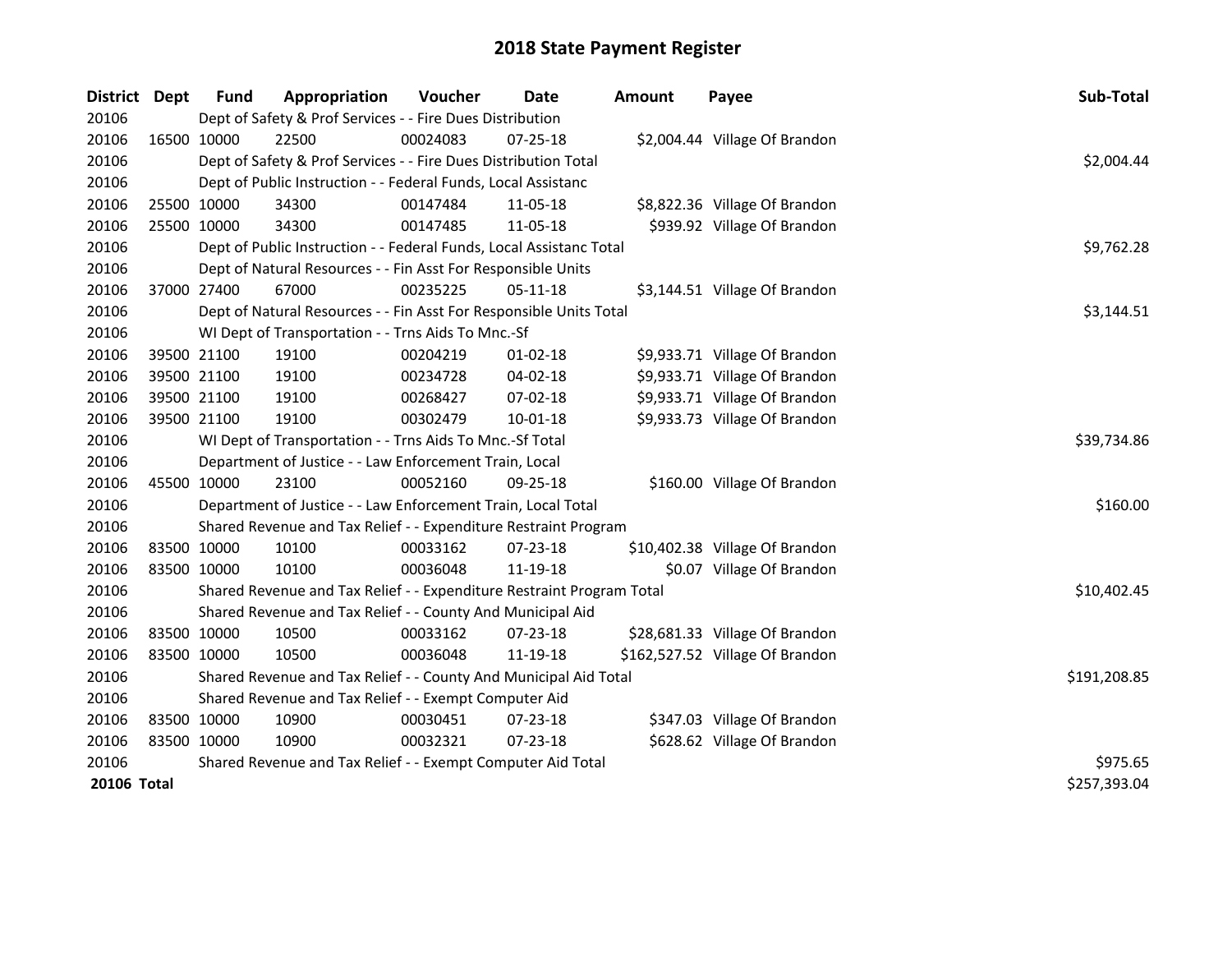| District Dept |             | <b>Fund</b> | Appropriation                                                                   | Voucher   | Date           | <b>Amount</b> | Payee                                  | Sub-Total    |
|---------------|-------------|-------------|---------------------------------------------------------------------------------|-----------|----------------|---------------|----------------------------------------|--------------|
| 20111         |             |             | Dept of Safety & Prof Services - - Fire Dues Distribution                       |           |                |               |                                        |              |
| 20111         | 16500 10000 |             | 22500                                                                           | 00024084  | $07 - 24 - 18$ |               | \$4,850.48 Campbellsport, Village of   |              |
| 20111         |             |             | Dept of Safety & Prof Services - - Fire Dues Distribution Total                 |           |                |               |                                        | \$4,850.48   |
| 20111         |             |             | Dept of Natural Resources - - Aids In Lieu Of Taxes - Gener                     |           |                |               |                                        |              |
| 20111         |             | 37000 10000 | 50300                                                                           | 00211883  | $02 - 02 - 18$ |               | \$1,372.33 Campbellsport, Village of   |              |
| 20111         |             |             | Dept of Natural Resources - - Aids In Lieu Of Taxes - Gener Total               |           |                |               |                                        | \$1,372.33   |
| 20111         |             |             | Dept of Natural Resources - - Fin Asst For Responsible Units                    |           |                |               |                                        |              |
| 20111         |             | 37000 27400 | 67000                                                                           | 00235003  | 05-11-18       |               | \$7,219.69 Campbellsport, Village of   |              |
| 20111         |             |             | Dept of Natural Resources - - Fin Asst For Responsible Units Total              |           |                |               |                                        | \$7,219.69   |
| 20111         |             |             | WI Dept of Transportation - - Trns Aids To Mnc.-Sf                              |           |                |               |                                        |              |
| 20111         |             | 39500 21100 | 19100                                                                           | 00204220  | $01 - 02 - 18$ |               | \$25,148.64 Campbellsport, Village of  |              |
| 20111         |             | 39500 21100 | 19100                                                                           | 00234729  | 04-02-18       |               | \$25,148.64 Campbellsport, Village of  |              |
| 20111         |             | 39500 21100 | 19100                                                                           | 00268428  | 07-02-18       |               | \$25,148.64 Campbellsport, Village of  |              |
| 20111         |             | 39500 21100 | 19100                                                                           | 00302480  | 10-01-18       |               | \$25,148.66 Campbellsport, Village of  |              |
| 20111         |             |             | WI Dept of Transportation - - Trns Aids To Mnc.-Sf Total                        |           |                |               |                                        | \$100,594.58 |
| 20111         |             |             | Department of Health Services - - Emergency Medical Services, Ai                |           |                |               |                                        |              |
| 20111         |             | 43500 10000 | 11900                                                                           | 00229251  | 08-31-18       |               | \$3,857.91 Campbellsport, Village of   |              |
| 20111         |             |             | Department of Health Services - - Emergency Medical Services, Ai Total          |           |                |               |                                        | \$3,857.91   |
| 20111         |             |             | Department of Health Services - - Prepaid Medical Transport Reimbursement       |           |                |               |                                        |              |
| 20111         |             | 43500 10000 | 16300                                                                           | AMBULANCE | 11-08-18       |               | \$2,454.61 Campbellsport, Village of   |              |
| 20111         |             |             | Department of Health Services - - Prepaid Medical Transport Reimbursement Total |           |                |               |                                        | \$2,454.61   |
| 20111         |             |             | Department of Justice - - Law Enforcement Train, Local                          |           |                |               |                                        |              |
| 20111         |             | 45500 10000 | 23100                                                                           | 00052223  | 09-25-18       |               | \$480.00 Campbellsport, Village of     |              |
| 20111         |             |             | Department of Justice - - Law Enforcement Train, Local Total                    |           |                |               |                                        | \$480.00     |
| 20111         |             |             | Department of Administration - - Risk Mgmt - Worker'S Comp                      |           |                |               |                                        |              |
| 20111         |             | 50500 16500 | 23200                                                                           | 00083989  | 06-28-18       |               | \$500.00 Campbellsport, Village of     |              |
| 20111         |             |             | Department of Administration - - Risk Mgmt - Worker'S Comp Total                |           |                |               |                                        | \$500.00     |
| 20111         |             |             | Shared Revenue and Tax Relief - - Expenditure Restraint Program                 |           |                |               |                                        |              |
| 20111         |             | 83500 10000 | 10100                                                                           | 00033163  | $07 - 23 - 18$ |               | \$34,200.22 Campbellsport, Village of  |              |
| 20111         |             |             | Shared Revenue and Tax Relief - - Expenditure Restraint Program Total           |           |                |               |                                        | \$34,200.22  |
| 20111         |             |             | Shared Revenue and Tax Relief - - County And Municipal Aid                      |           |                |               |                                        |              |
| 20111         | 83500 10000 |             | 10500                                                                           | 00033163  | 07-23-18       |               | \$41,842.31 Campbellsport, Village of  |              |
| 20111         |             | 83500 10000 | 10500                                                                           | 00036049  | 11-19-18       |               | \$234,651.78 Campbellsport, Village of |              |
| 20111         |             |             | Shared Revenue and Tax Relief - - County And Municipal Aid Total                |           |                |               |                                        | \$276,494.09 |
| 20111         |             |             | Shared Revenue and Tax Relief - - Exempt Computer Aid                           |           |                |               |                                        |              |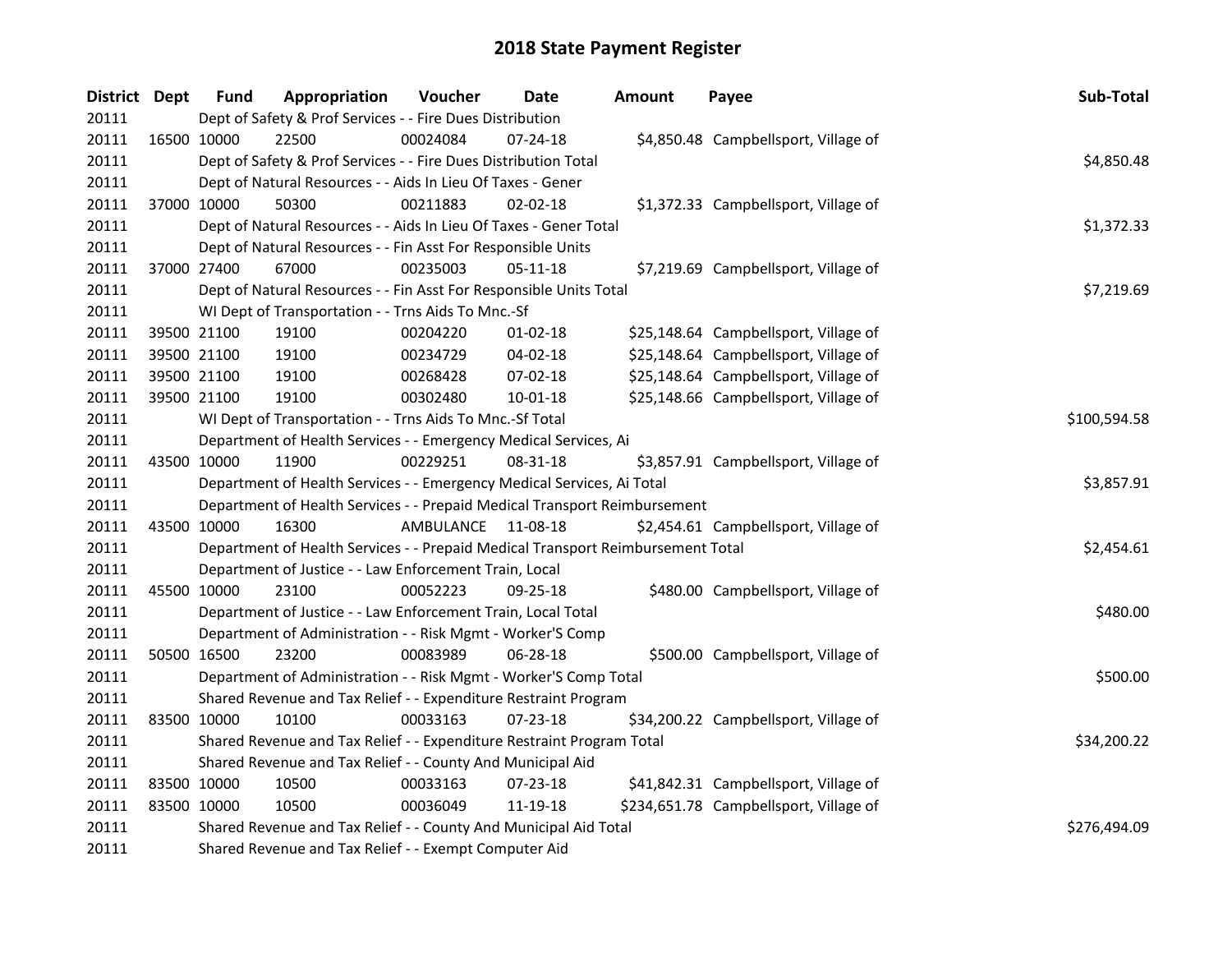| District Dept      |             | <b>Fund</b> | Appropriation                                                   | Voucher  | Date           | Amount | Pavee                                | Sub-Total    |
|--------------------|-------------|-------------|-----------------------------------------------------------------|----------|----------------|--------|--------------------------------------|--------------|
| 20111              | 83500 10000 |             | 10900                                                           | 00030452 | 07-23-18       |        | \$2,780.28 Campbellsport, Village of |              |
| 20111              | 83500 10000 |             | 10900                                                           | 00032322 | $07 - 23 - 18$ |        | \$290.85 Campbellsport, Village of   |              |
| 20111              |             |             | Shared Revenue and Tax Relief - - Exempt Computer Aid Total     |          |                |        |                                      | \$3,071.13   |
| 20111              |             |             | Shared Revenue and Tax Relief - - Lottery & Gaming Credit       |          |                |        |                                      |              |
| 20111              | 83500 52100 |             | 36300                                                           | 00027372 | $03 - 26 - 18$ |        | \$258.18 Campbellsport, Village of   |              |
| 20111              |             |             | Shared Revenue and Tax Relief - - Lottery & Gaming Credit Total |          |                |        |                                      | \$258.18     |
| <b>20111 Total</b> |             |             |                                                                 |          |                |        |                                      | \$435,353.22 |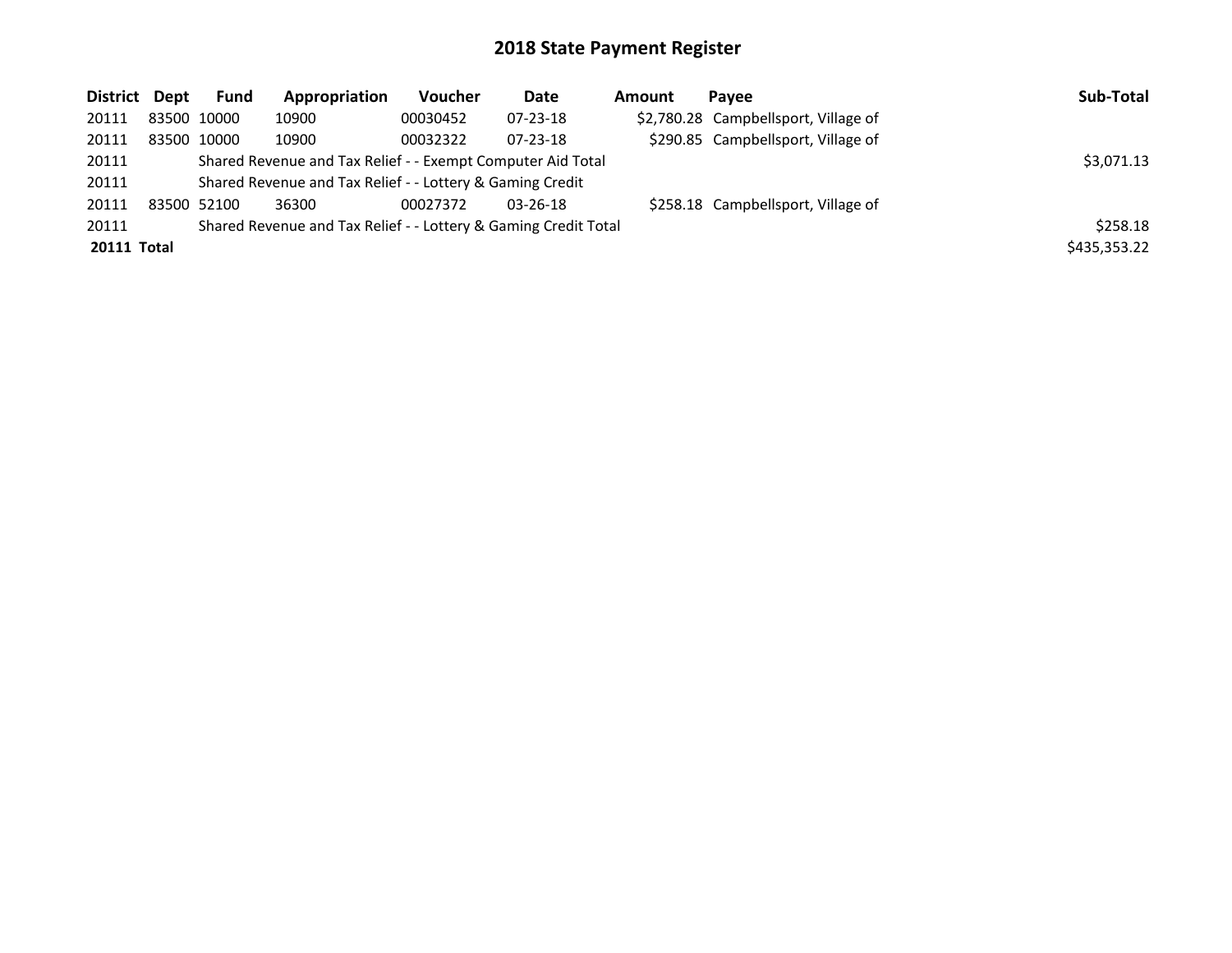| District    | Dept | <b>Fund</b> | Appropriation                                                      | <b>Voucher</b> | Date           | <b>Amount</b> | Payee                       | Sub-Total    |
|-------------|------|-------------|--------------------------------------------------------------------|----------------|----------------|---------------|-----------------------------|--------------|
| 20121       |      |             | Dept of Safety & Prof Services - - Fire Dues Distribution          |                |                |               |                             |              |
| 20121       |      | 16500 10000 | 22500                                                              | 00024085       | 07-25-18       |               | \$2,102.23 Village Of Eden  |              |
| 20121       |      |             | Dept of Safety & Prof Services - - Fire Dues Distribution Total    |                |                |               |                             | \$2,102.23   |
| 20121       |      |             | Dept of Natural Resources - - Aids In Lieu Of Taxes - Gener        |                |                |               |                             |              |
| 20121       |      | 37000 10000 | 50300                                                              | 00211932       | $02 - 02 - 18$ |               | \$538.33 Village Of Eden    |              |
| 20121       |      |             | Dept of Natural Resources - - Aids In Lieu Of Taxes - Gener Total  |                |                |               |                             | \$538.33     |
| 20121       |      |             | Dept of Natural Resources - - Ea - Urban Nonpoint Source           |                |                |               |                             |              |
| 20121       |      | 37000 27400 | 65800                                                              | 00255494       | $07-27-18$     |               | \$4,129.84 Village Of Eden  |              |
| 20121       |      | 37000 27400 | 65800                                                              | 00267557       | 10-12-18       |               | \$401.31 Village Of Eden    |              |
| 20121       |      |             | Dept of Natural Resources - - Ea - Urban Nonpoint Source Total     |                |                |               |                             | \$4,531.15   |
| 20121       |      |             | Dept of Natural Resources - - Fin Asst For Responsible Units       |                |                |               |                             |              |
| 20121       |      | 37000 27400 | 67000                                                              | 00235833       | 05-11-18       |               | \$1,974.04 Village Of Eden  |              |
| 20121       |      |             | Dept of Natural Resources - - Fin Asst For Responsible Units Total |                |                |               |                             | \$1,974.04   |
| 20121       |      |             | WI Dept of Transportation - - Trns Aids To Mnc.-Sf                 |                |                |               |                             |              |
| 20121       |      | 39500 21100 | 19100                                                              | 00204221       | $01 - 02 - 18$ |               | \$2,903.21 Village Of Eden  |              |
| 20121       |      | 39500 21100 | 19100                                                              | 00234730       | 04-02-18       |               | \$2,903.21 Village Of Eden  |              |
| 20121       |      | 39500 21100 | 19100                                                              | 00268429       | 07-02-18       |               | \$2,903.21 Village Of Eden  |              |
| 20121       |      | 39500 21100 | 19100                                                              | 00302481       | $10 - 01 - 18$ |               | \$2,903.24 Village Of Eden  |              |
| 20121       |      |             | WI Dept of Transportation - - Trns Aids To Mnc.-Sf Total           |                |                |               |                             | \$11,612.87  |
| 20121       |      |             | Shared Revenue and Tax Relief - - County And Municipal Aid         |                |                |               |                             |              |
| 20121       |      | 83500 10000 | 10500                                                              | 00033164       | $07 - 23 - 18$ |               | \$16,027.93 Village Of Eden |              |
| 20121       |      | 83500 10000 | 10500                                                              | 00036050       | 11-19-18       |               | \$90,824.92 Village Of Eden |              |
| 20121       |      |             | Shared Revenue and Tax Relief - - County And Municipal Aid Total   |                |                |               |                             | \$106,852.85 |
| 20121       |      |             | Shared Revenue and Tax Relief - - Exempt Computer Aid              |                |                |               |                             |              |
| 20121       |      | 83500 10000 | 10900                                                              | 00030453       | $07 - 23 - 18$ |               | \$84.22 Village Of Eden     |              |
| 20121       |      |             | Shared Revenue and Tax Relief - - Exempt Computer Aid Total        |                |                |               |                             | \$84.22      |
| 20121       |      |             | Shared Revenue and Tax Relief - - Lottery & Gaming Credit          |                |                |               |                             |              |
| 20121       |      | 83500 52100 | 36300                                                              | 00027373       | 03-26-18       |               | \$11,193.18 Village Of Eden |              |
| 20121       |      |             | Shared Revenue and Tax Relief - - Lottery & Gaming Credit Total    |                |                |               |                             | \$11,193.18  |
| 20121 Total |      |             |                                                                    |                |                |               |                             | \$138,888.87 |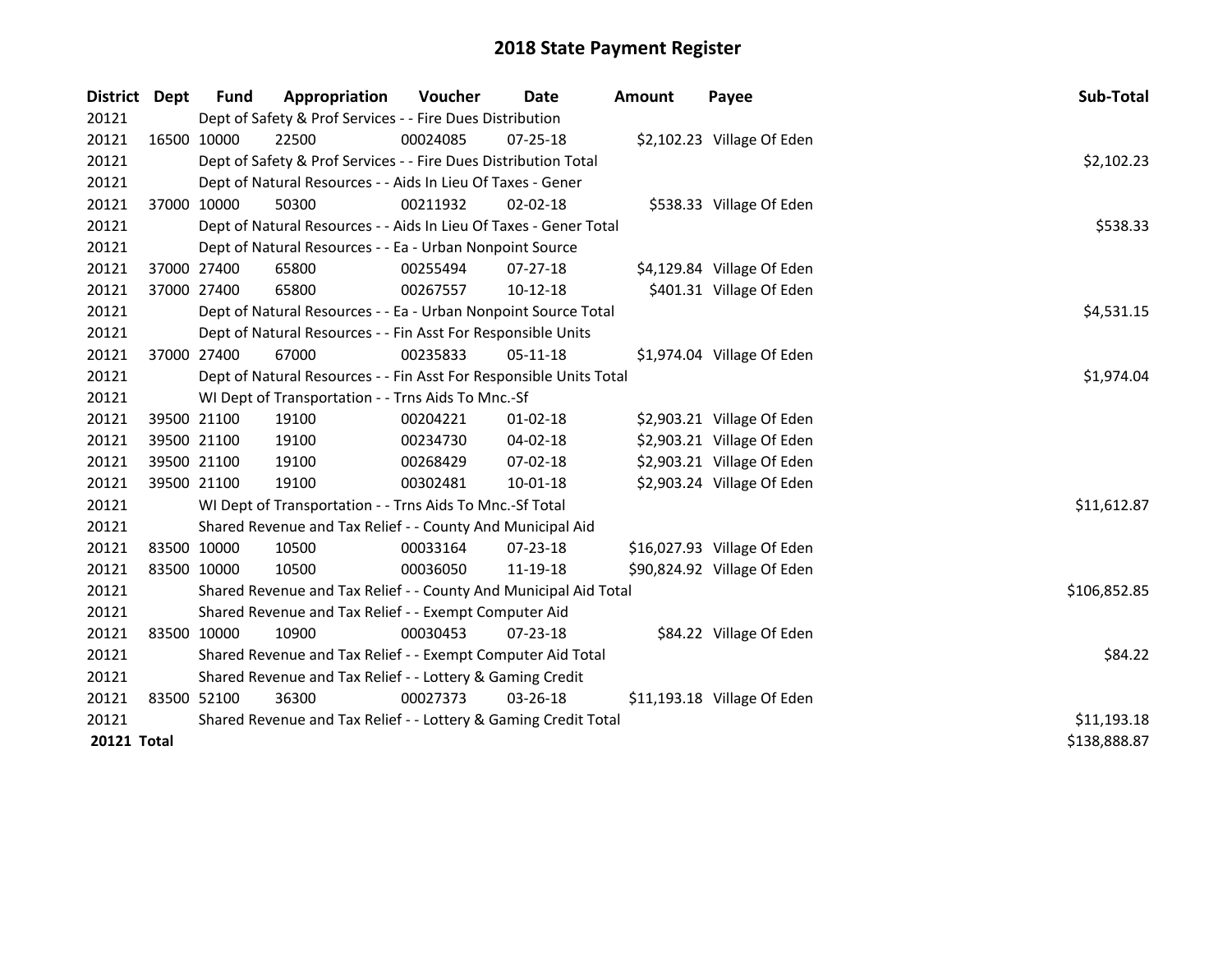| <b>District</b> | <b>Dept</b> | <b>Fund</b>  | Appropriation                                                         | Voucher  | <b>Date</b>    | <b>Amount</b> | Payee                            | Sub-Total   |
|-----------------|-------------|--------------|-----------------------------------------------------------------------|----------|----------------|---------------|----------------------------------|-------------|
| 20126           |             |              | Dept of Safety & Prof Services - - Fire Dues Distribution             |          |                |               |                                  |             |
| 20126           |             | 16500 10000  | 22500                                                                 | 00024086 | 07-24-18       |               | \$931.86 Village Of Fairwater    |             |
| 20126           |             |              | Dept of Safety & Prof Services - - Fire Dues Distribution Total       |          |                |               |                                  | \$931.86    |
| 20126           |             |              | Dept of Natural Resources - - Fin Asst For Responsible Units          |          |                |               |                                  |             |
| 20126           |             | 37000 27400  | 67000                                                                 | 00235248 | $05-11-18$     |               | \$1,011.19 Village Of Fairwater  |             |
| 20126           |             |              | Dept of Natural Resources - - Fin Asst For Responsible Units Total    |          |                |               |                                  | \$1,011.19  |
| 20126           |             |              | WI Dept of Transportation - - Trns Aids To Mnc.-Sf                    |          |                |               |                                  |             |
| 20126           |             | 39500 21100  | 19100                                                                 | 00204222 | $01 - 02 - 18$ |               | \$1,204.43 Village Of Fairwater  |             |
| 20126           |             | 39500 21100  | 19100                                                                 | 00234731 | 04-02-18       |               | \$1,204.43 Village Of Fairwater  |             |
| 20126           |             | 39500 21100  | 19100                                                                 | 00268430 | 07-02-18       |               | \$1,204.43 Village Of Fairwater  |             |
| 20126           |             | 39500 21100  | 19100                                                                 | 00302482 | $10-01-18$     |               | \$1,204.46 Village Of Fairwater  |             |
| 20126           |             |              | WI Dept of Transportation - - Trns Aids To Mnc.-Sf Total              |          |                |               |                                  | \$4,817.75  |
| 20126           |             |              | Shared Revenue and Tax Relief - - Expenditure Restraint Program       |          |                |               |                                  |             |
| 20126           |             | 83500 10000  | 10100                                                                 | 00033165 | $07 - 23 - 18$ |               | \$2,834.74 Village Of Fairwater  |             |
| 20126           |             | 83500 10000  | 10100                                                                 | 00036051 | 11-19-18       |               | \$0.07 Village Of Fairwater      |             |
| 20126           |             |              | Shared Revenue and Tax Relief - - Expenditure Restraint Program Total |          |                |               |                                  | \$2,834.81  |
| 20126           |             |              | Shared Revenue and Tax Relief - - County And Municipal Aid            |          |                |               |                                  |             |
| 20126           |             | 83500 10000  | 10500                                                                 | 00033165 | 07-23-18       |               | \$10,917.33 Village Of Fairwater |             |
| 20126           |             | 83500 10000  | 10500                                                                 | 00036051 | 11-19-18       |               | \$61,864.86 Village Of Fairwater |             |
| 20126           |             |              | Shared Revenue and Tax Relief - - County And Municipal Aid Total      |          |                |               |                                  | \$72,782.19 |
| 20126           |             |              | Shared Revenue and Tax Relief - - Exempt Computer Aid                 |          |                |               |                                  |             |
| 20126           |             | 83500 10000  | 10900                                                                 | 00030454 | 07-23-18       |               | \$70.01 Village Of Fairwater     |             |
| 20126           |             |              | Shared Revenue and Tax Relief - - Exempt Computer Aid Total           |          |                |               |                                  | \$70.01     |
| 20126           |             |              | Shared Revenue and Tax Relief - - Utility Aid                         |          |                |               |                                  |             |
| 20126           |             | 83500 10000  | 11000                                                                 | 00033165 | 07-23-18       |               | \$2,647.21 Village Of Fairwater  |             |
| 20126           |             | 83500 10000  | 11000                                                                 | 00036051 | 11-19-18       |               | \$16,470.16 Village Of Fairwater |             |
| 20126           |             |              | Shared Revenue and Tax Relief - - Utility Aid Total                   |          |                |               |                                  | \$19,117.37 |
| 20126           |             |              | Shared Revenue and Tax Relief - - Lottery & Gaming Credit             |          |                |               |                                  |             |
| 20126           |             | 83500 52100  | 36300                                                                 | 00027374 | 03-26-18       |               | \$122.17 Village Of Fairwater    |             |
| 20126           |             |              | Shared Revenue and Tax Relief - - Lottery & Gaming Credit Total       | \$122.17 |                |               |                                  |             |
| 20126 Total     |             | \$101,687.35 |                                                                       |          |                |               |                                  |             |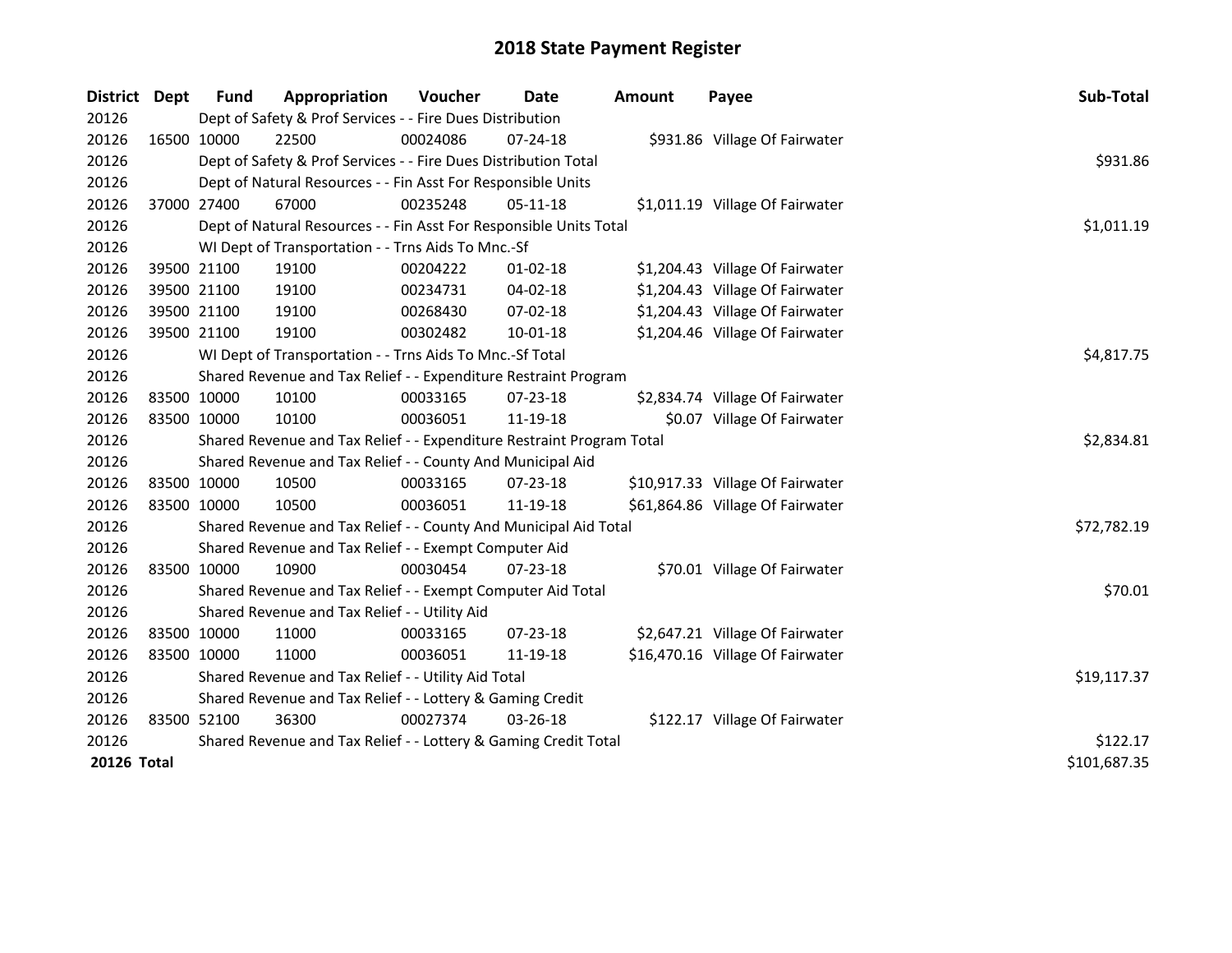| <b>District</b>    | Dept        | Fund        | Appropriation                                                          | <b>Voucher</b> | Date           | <b>Amount</b> | Payee                           | Sub-Total   |
|--------------------|-------------|-------------|------------------------------------------------------------------------|----------------|----------------|---------------|---------------------------------|-------------|
| 20142              |             |             | Dept of Natural Resources - - Ea - Urban Nonpoint Source               |                |                |               |                                 |             |
| 20142              |             | 37000 27400 | 65800                                                                  | 00285259       | 12-18-18       |               | \$25,446.00 Village Of Kewaskum |             |
| 20142              |             |             | Dept of Natural Resources - - Ea - Urban Nonpoint Source Total         |                |                |               |                                 | \$25,446.00 |
| 20142              |             |             | WI Dept of Transportation - - Hwy Sfty Loc Aid Ffd                     |                |                |               |                                 |             |
| 20142              |             | 39500 21100 | 18500                                                                  | 00296391       | 09-13-18       |               | \$4,000.00 Village Of Kewaskum  |             |
| 20142              |             |             | WI Dept of Transportation - - Hwy Sfty Loc Aid Ffd Total               | \$4,000.00     |                |               |                                 |             |
| 20142              |             |             | WI Dept of Transportation - - Loc Rd Imp Prg St Fd                     |                |                |               |                                 |             |
| 20142              |             | 39500 21100 | 27800                                                                  | 00325279       | 11-20-18       |               | \$5,358.69 Village Of Kewaskum  |             |
| 20142              |             | 39500 21100 | 27800                                                                  | 00325280       | 11-20-18       |               | \$40,662.70 Village Of Kewaskum |             |
| 20142              |             |             | WI Dept of Transportation - - Loc Rd Imp Prg St Fd Total               |                |                |               |                                 | \$46,021.39 |
| 20142              |             |             | Department of Health Services - - Emergency Medical Services, Ai       |                |                |               |                                 |             |
| 20142              | 43500 10000 |             | 11900                                                                  | 00229368       | $08 - 31 - 18$ |               | \$5,465.06 Village Of Kewaskum  |             |
| 20142              |             |             | Department of Health Services - - Emergency Medical Services, Ai Total |                |                |               |                                 | \$5,465.06  |
| 20142              |             |             | Department of Justice - - Law Enforcement Train, Local                 |                |                |               |                                 |             |
| 20142              |             | 45500 10000 | 23100                                                                  | 00053322       | 10-18-18       |               | \$1,120.00 Village Of Kewaskum  |             |
| 20142              |             |             | Department of Justice - - Law Enforcement Train, Local Total           |                |                |               |                                 | \$1,120.00  |
| 20142              |             |             | Public Defender Board - - Transcript, Discovery And Int                |                |                |               |                                 |             |
| 20142              |             | 55000 10000 | 10600                                                                  | 00123474       | $01-09-18$     |               | \$5.00 Village Of Kewaskum      |             |
| 20142              |             | 55000 10000 | 10600                                                                  | 00128195       | 02-13-18       |               | \$5.00 Village Of Kewaskum      |             |
| 20142              |             | 55000 10000 | 10600                                                                  | 00135360       | 04-04-18       |               | \$5.00 Village Of Kewaskum      |             |
| 20142              |             |             | Public Defender Board - - Transcript, Discovery And Int Total          |                |                |               |                                 | \$15.00     |
| <b>20142 Total</b> |             |             |                                                                        |                |                |               |                                 | \$82,067.45 |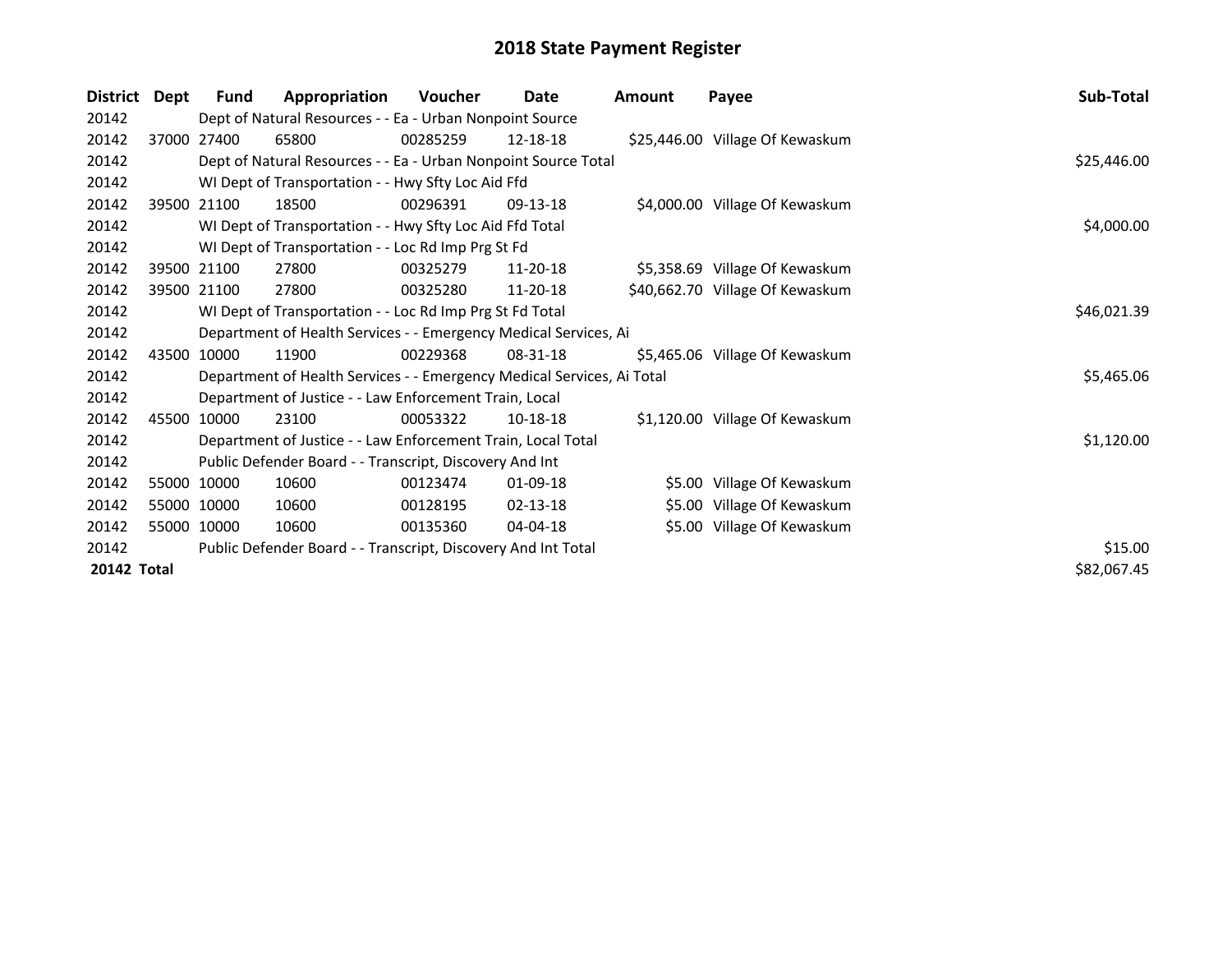| District    | Dept | <b>Fund</b> | Appropriation                                                      | Voucher  | Date           | <b>Amount</b> | Payee                                | Sub-Total   |
|-------------|------|-------------|--------------------------------------------------------------------|----------|----------------|---------------|--------------------------------------|-------------|
| 20151       |      |             | Dept of Safety & Prof Services - - Fire Dues Distribution          |          |                |               |                                      |             |
| 20151       |      | 16500 10000 | 22500                                                              | 00024087 | $07 - 25 - 18$ |               | \$1,524.53 Village Of Mount Calvary  |             |
| 20151       |      |             | Dept of Safety & Prof Services - - Fire Dues Distribution Total    |          |                |               |                                      | \$1,524.53  |
| 20151       |      |             | Dept of Natural Resources - - Fin Asst For Responsible Units       |          |                |               |                                      |             |
| 20151       |      | 37000 27400 | 67000                                                              | 00235407 | $05-11-18$     |               | \$1,399.50 Village Of Mount Calvary  |             |
| 20151       |      |             | Dept of Natural Resources - - Fin Asst For Responsible Units Total |          |                |               |                                      | \$1,399.50  |
| 20151       |      |             | WI Dept of Transportation - - Trns Aids To Mnc.-Sf                 |          |                |               |                                      |             |
| 20151       |      | 39500 21100 | 19100                                                              | 00204223 | $01 - 02 - 18$ |               | \$2,269.55 Village Of Mount Calvary  |             |
| 20151       |      | 39500 21100 | 19100                                                              | 00234732 | $04 - 02 - 18$ |               | \$2,269.55 Village Of Mount Calvary  |             |
| 20151       |      | 39500 21100 | 19100                                                              | 00268431 | $07 - 02 - 18$ |               | \$2,269.55 Village Of Mount Calvary  |             |
| 20151       |      | 39500 21100 | 19100                                                              | 00302483 | $10-01-18$     |               | \$2,269.55 Village Of Mount Calvary  |             |
| 20151       |      |             | WI Dept of Transportation - - Trns Aids To Mnc.-Sf Total           |          |                |               |                                      | \$9,078.20  |
| 20151       |      |             | Shared Revenue and Tax Relief - - County And Municipal Aid         |          |                |               |                                      |             |
| 20151       |      | 83500 10000 | 10500                                                              | 00033166 | $07 - 23 - 18$ |               | \$12,287.63 Village Of Mount Calvary |             |
| 20151       |      | 83500 10000 | 10500                                                              | 00036052 | 11-19-18       |               | \$69,629.88 Village Of Mount Calvary |             |
| 20151       |      |             | Shared Revenue and Tax Relief - - County And Municipal Aid Total   |          |                |               |                                      | \$81,917.51 |
| 20151       |      |             | Shared Revenue and Tax Relief - - Exempt Computer Aid              |          |                |               |                                      |             |
| 20151       |      | 83500 10000 | 10900                                                              | 00030455 | $07 - 23 - 18$ |               | \$161.34 Village Of Mount Calvary    |             |
| 20151       |      |             | Shared Revenue and Tax Relief - - Exempt Computer Aid Total        | \$161.34 |                |               |                                      |             |
| 20151 Total |      |             |                                                                    |          |                |               |                                      | \$94,081.08 |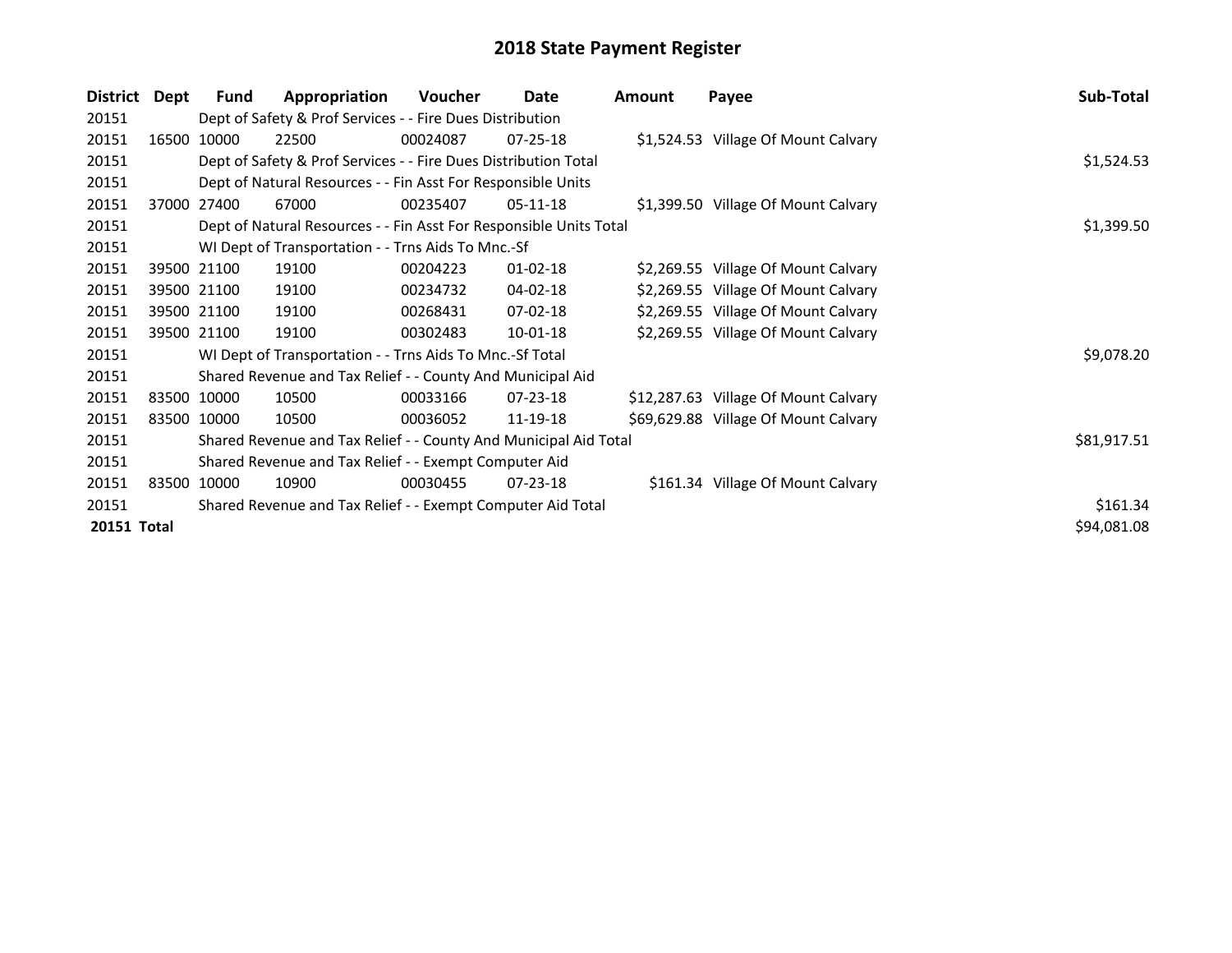| District Dept |             | <b>Fund</b> | Appropriation                                                                   | Voucher   | Date           | <b>Amount</b> | Payee                                       | Sub-Total      |
|---------------|-------------|-------------|---------------------------------------------------------------------------------|-----------|----------------|---------------|---------------------------------------------|----------------|
| 20161         |             |             | Dept of Safety & Prof Services - - Fire Dues Distribution                       |           |                |               |                                             |                |
| 20161         |             | 16500 10000 | 22500                                                                           | 00018869  | $07 - 02 - 18$ |               | \$8,729.75 Village Of North Fond Du Lac     |                |
| 20161         |             |             | Dept of Safety & Prof Services - - Fire Dues Distribution Total                 |           |                |               |                                             | \$8,729.75     |
| 20161         |             |             | Dept of Natural Resources - - Fin Asst For Responsible Units                    |           |                |               |                                             |                |
| 20161         |             | 37000 27400 | 67000                                                                           | 00235775  | $05-11-18$     |               | \$16,344.64 Village Of North Fond Du Lac    |                |
| 20161         |             |             | Dept of Natural Resources - - Fin Asst For Responsible Units Total              |           |                |               |                                             | \$16,344.64    |
| 20161         |             |             | WI Dept of Transportation - - Trns Aids To Mnc.-Sf                              |           |                |               |                                             |                |
| 20161         | 39500 21100 |             | 19100                                                                           | 00204224  | $01 - 02 - 18$ |               | \$70,714.20 Village Of North Fond Du Lac    |                |
| 20161         | 39500 21100 |             | 19100                                                                           | 00234733  | 04-02-18       |               | \$70,714.20 Village Of North Fond Du Lac    |                |
| 20161         | 39500 21100 |             | 19100                                                                           | 00268432  | 07-02-18       |               | \$70,714.20 Village Of North Fond Du Lac    |                |
| 20161         | 39500 21100 |             | 19100                                                                           | 00302484  | 10-01-18       |               | \$70,714.22 Village Of North Fond Du Lac    |                |
| 20161         |             |             | WI Dept of Transportation - - Trns Aids To Mnc.-Sf Total                        |           |                |               |                                             | \$282,856.82   |
| 20161         |             |             | Department of Health Services - - Emergency Medical Services, Ai                |           |                |               |                                             |                |
| 20161         | 43500 10000 |             | 11900                                                                           | 00229264  | 08-31-18       |               | \$3,932.43 Village Of North Fond Du Lac     |                |
| 20161         |             |             | Department of Health Services - - Emergency Medical Services, Ai Total          |           |                |               |                                             | \$3,932.43     |
| 20161         |             |             | Department of Health Services - - Prepaid Medical Transport Reimbursement       |           |                |               |                                             |                |
| 20161         | 43500 10000 |             | 16300                                                                           | AMBULANCE | 11-08-18       |               | \$7,948.26 Village Of North Fond Du Lac     |                |
| 20161         |             |             | Department of Health Services - - Prepaid Medical Transport Reimbursement Total |           |                |               |                                             | \$7,948.26     |
| 20161         |             |             | Department of Justice - - Law Enforcement Train, Local                          |           |                |               |                                             |                |
| 20161         | 45500 10000 |             | 23100                                                                           | 00053602  | 10-18-18       |               | \$1,280.00 Village Of North Fond Du Lac     |                |
| 20161         |             |             | Department of Justice - - Law Enforcement Train, Local Total                    |           |                |               |                                             | \$1,280.00     |
| 20161         |             |             | Public Defender Board - - Transcript, Discovery And Int                         |           |                |               |                                             |                |
| 20161         | 55000 10000 |             | 10600                                                                           | 00123502  | 01-09-18       |               | \$20.00 Village Of North Fond Du Lac        |                |
| 20161         | 55000 10000 |             | 10600                                                                           | 00147479  | 06-15-18       |               | \$65.00 Village Of North Fond Du Lac        |                |
| 20161         | 55000 10000 |             | 10600                                                                           | 00155075  | 08-02-18       |               | \$40.00 Village Of North Fond Du Lac        |                |
| 20161         | 55000 10000 |             | 10600                                                                           | 00171590  | 12-06-18       |               | \$75.00 Village Of North Fond Du Lac        |                |
| 20161         |             |             | Public Defender Board - - Transcript, Discovery And Int Total                   |           |                |               |                                             | \$200.00       |
| 20161         |             |             | Shared Revenue and Tax Relief - - Expenditure Restraint Program                 |           |                |               |                                             |                |
| 20161         | 83500 10000 |             | 10100                                                                           | 00033167  | 07-23-18       |               | \$45,642.41 Village Of North Fond Du Lac    |                |
| 20161         | 83500 10000 |             | 10100                                                                           | 00036053  | 11-19-18       |               | \$0.06 Village Of North Fond Du Lac         |                |
| 20161         |             |             | Shared Revenue and Tax Relief - - Expenditure Restraint Program Total           |           |                |               |                                             | \$45,642.47    |
| 20161         |             |             | Shared Revenue and Tax Relief - - County And Municipal Aid                      |           |                |               |                                             |                |
| 20161         | 83500 10000 |             | 10500                                                                           | 00033167  | 07-23-18       |               | \$206,441.73 Village Of North Fond Du Lac   |                |
| 20161         | 83500 10000 |             | 10500                                                                           | 00036053  | 11-19-18       |               | \$1,161,888.20 Village Of North Fond Du Lac |                |
| 20161         |             |             | Shared Revenue and Tax Relief - - County And Municipal Aid Total                |           |                |               |                                             | \$1,368,329.93 |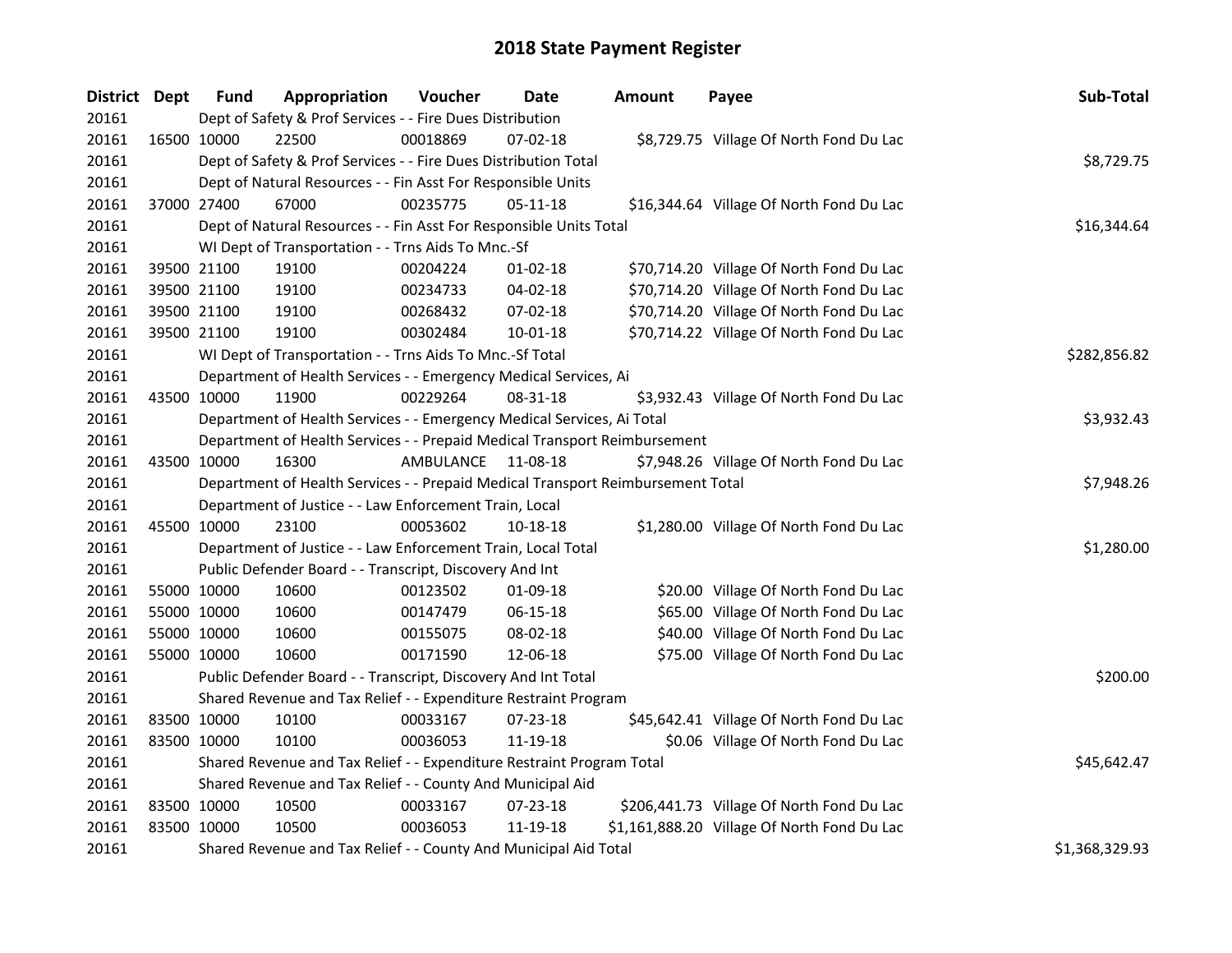| District Dept      |       | <b>Fund</b> | Appropriation                                                    | Voucher  | Date           | <b>Amount</b> | Payee                                    | Sub-Total      |
|--------------------|-------|-------------|------------------------------------------------------------------|----------|----------------|---------------|------------------------------------------|----------------|
| 20161              |       |             | Shared Revenue and Tax Relief - - Exempt Computer Aid            |          |                |               |                                          |                |
| 20161              |       | 83500 10000 | 10900                                                            | 00030456 | $07 - 23 - 18$ |               | \$933.52 Village Of North Fond Du Lac    |                |
| 20161              |       | 83500 10000 | 10900                                                            | 00032323 | 07-23-18       |               | \$2,754.32 Village Of North Fond Du Lac  |                |
| 20161              |       |             | Shared Revenue and Tax Relief - - Exempt Computer Aid Total      |          |                |               |                                          | \$3,687.84     |
| 20161              |       |             | Shared Revenue and Tax Relief - - Utility Aid                    |          |                |               |                                          |                |
| 20161              |       | 83500 10000 | 11000                                                            | 00033167 | 07-23-18       |               | \$5,247.84 Village Of North Fond Du Lac  |                |
| 20161              |       | 83500 10000 | 11000                                                            | 00036053 | 11-19-18       |               | \$29,502.62 Village Of North Fond Du Lac |                |
| 20161              |       |             | Shared Revenue and Tax Relief - - Utility Aid Total              |          |                |               |                                          | \$34,750.46    |
| 20161              |       |             | Shared Revenue and Tax Relief - - Lottery & Gaming Credit        |          |                |               |                                          |                |
| 20161              |       | 83500 52100 | 36300                                                            | 00027375 | 03-26-18       |               | \$30,209.34 Village Of North Fond Du Lac |                |
| 20161              |       |             | Shared Revenue and Tax Relief - - Lottery & Gaming Credit Total  |          |                |               |                                          | \$30,209.34    |
| 20161              |       |             | Miscellaneous Appropriations - - Terminal Tax Distribution       |          |                |               |                                          |                |
| 20161              | 85500 | 21100       | 46100                                                            | 00000767 | 12-18-18       |               | \$28,730.95 Village Of North Fond Du Lac |                |
| 20161              |       |             | Miscellaneous Appropriations - - Terminal Tax Distribution Total |          |                |               |                                          | \$28,730.95    |
| <b>20161 Total</b> |       |             |                                                                  |          |                |               |                                          | \$1,832,642.89 |
|                    |       |             |                                                                  |          |                |               |                                          |                |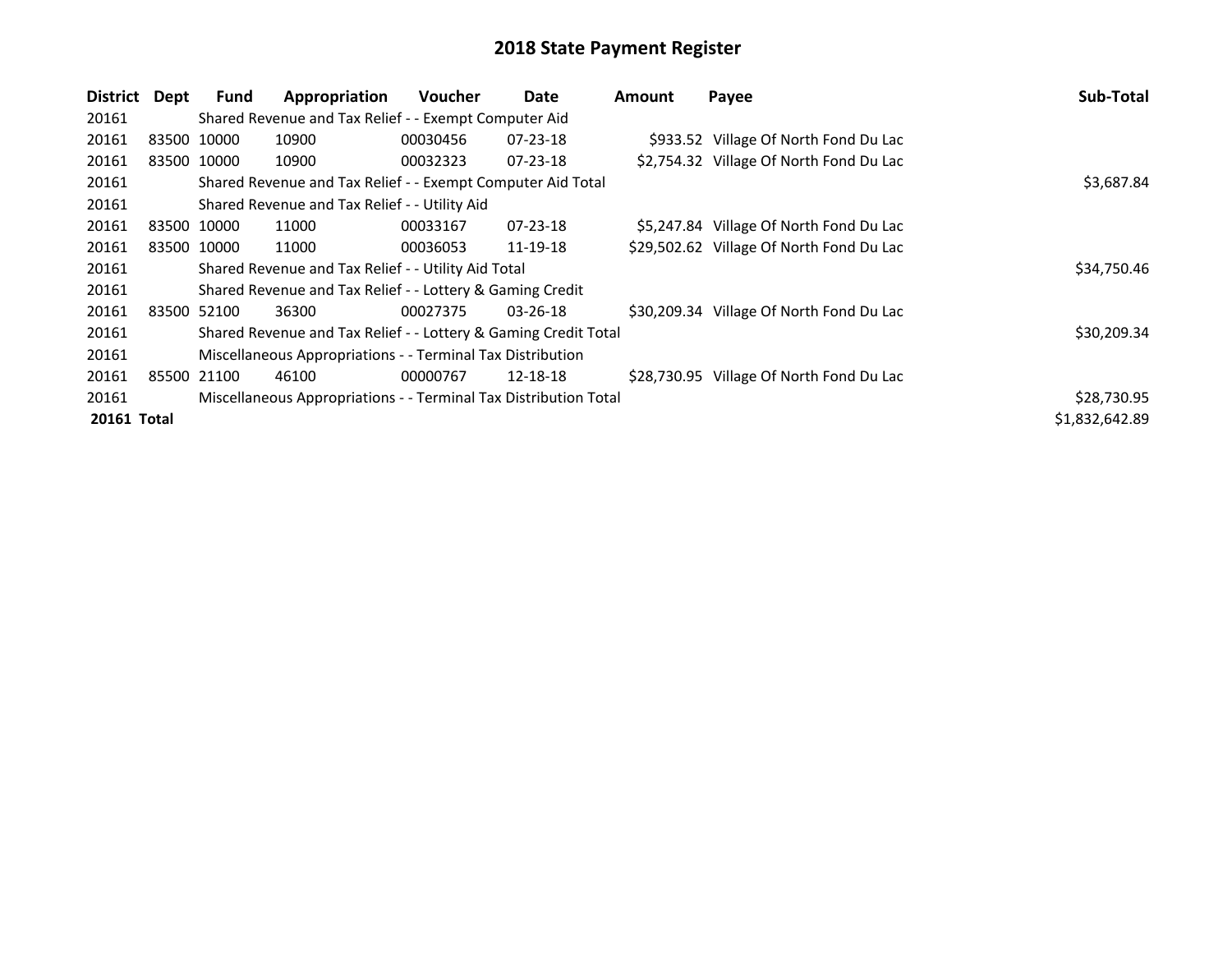| District Dept | Fund        | Appropriation                                                      | <b>Voucher</b> | Date           | <b>Amount</b> | Payee                            | Sub-Total    |
|---------------|-------------|--------------------------------------------------------------------|----------------|----------------|---------------|----------------------------------|--------------|
| 20165         |             | Dept of Safety & Prof Services - - Fire Dues Distribution          |                |                |               |                                  |              |
| 20165         | 16500 10000 | 22500                                                              | 00024088       | $07 - 26 - 18$ |               | \$2,709.51 Village Of Oakfield   |              |
| 20165         |             | Dept of Safety & Prof Services - - Fire Dues Distribution Total    |                |                |               |                                  | \$2,709.51   |
| 20165         |             | Dept of Natural Resources - - Aids In Lieu Of Taxes - Gener        |                |                |               |                                  |              |
| 20165         | 37000 10000 | 50300                                                              | 00230357       | 04-20-18       |               | \$49.47 Village Of Oakfield      |              |
| 20165         |             | Dept of Natural Resources - - Aids In Lieu Of Taxes - Gener Total  |                |                |               |                                  | \$49.47      |
| 20165         |             | Dept of Natural Resources - - Rec & Resource Aids, Fed             |                |                |               |                                  |              |
| 20165         | 37000 21200 | 58300                                                              | 00238242       | $05-30-18$     |               | \$1,421.77 Village Of Oakfield   |              |
| 20165         |             | Dept of Natural Resources - - Rec & Resource Aids, Fed Total       |                |                |               |                                  | \$1,421.77   |
| 20165         |             | Dept of Natural Resources - - Fin Asst For Responsible Units       |                |                |               |                                  |              |
| 20165         | 37000 27400 | 67000                                                              | 00235121       | $05-11-18$     |               | \$3,480.52 Village Of Oakfield   |              |
| 20165         |             | Dept of Natural Resources - - Fin Asst For Responsible Units Total |                |                |               |                                  | \$3,480.52   |
| 20165         |             | WI Dept of Transportation - - Trns Aids To Mnc.-Sf                 |                |                |               |                                  |              |
| 20165         | 39500 21100 | 19100                                                              | 00204225       | $01 - 02 - 18$ |               | \$7,441.15 Village Of Oakfield   |              |
| 20165         | 39500 21100 | 19100                                                              | 00234734       | 04-02-18       |               | \$7,441.15 Village Of Oakfield   |              |
| 20165         | 39500 21100 | 19100                                                              | 00268433       | 07-02-18       |               | \$7,441.15 Village Of Oakfield   |              |
| 20165         | 39500 21100 | 19100                                                              | 00302485       | $10 - 01 - 18$ |               | \$7,441.15 Village Of Oakfield   |              |
| 20165         |             | WI Dept of Transportation - - Trns Aids To Mnc.-Sf Total           |                |                |               |                                  | \$29,764.60  |
| 20165         |             | Shared Revenue and Tax Relief - - County And Municipal Aid         |                |                |               |                                  |              |
| 20165         | 83500 10000 | 10500                                                              | 00033168       | $07 - 23 - 18$ |               | \$19,901.73 Village Of Oakfield  |              |
| 20165         | 83500 10000 | 10500                                                              | 00036054       | 11-19-18       |               | \$112,776.46 Village Of Oakfield |              |
| 20165         |             | Shared Revenue and Tax Relief - - County And Municipal Aid Total   |                |                |               |                                  | \$132,678.19 |
| 20165         |             | Shared Revenue and Tax Relief - - Exempt Computer Aid              |                |                |               |                                  |              |
| 20165         | 83500 10000 | 10900                                                              | 00030457       | $07 - 23 - 18$ |               | \$486.04 Village Of Oakfield     |              |
| 20165         | 83500 10000 | 10900                                                              | 00032324       | 07-23-18       |               | \$74.67 Village Of Oakfield      |              |
| 20165         |             | Shared Revenue and Tax Relief - - Exempt Computer Aid Total        |                |                |               |                                  | \$560.71     |
| 20165 Total   |             |                                                                    |                |                |               |                                  | \$170,664.77 |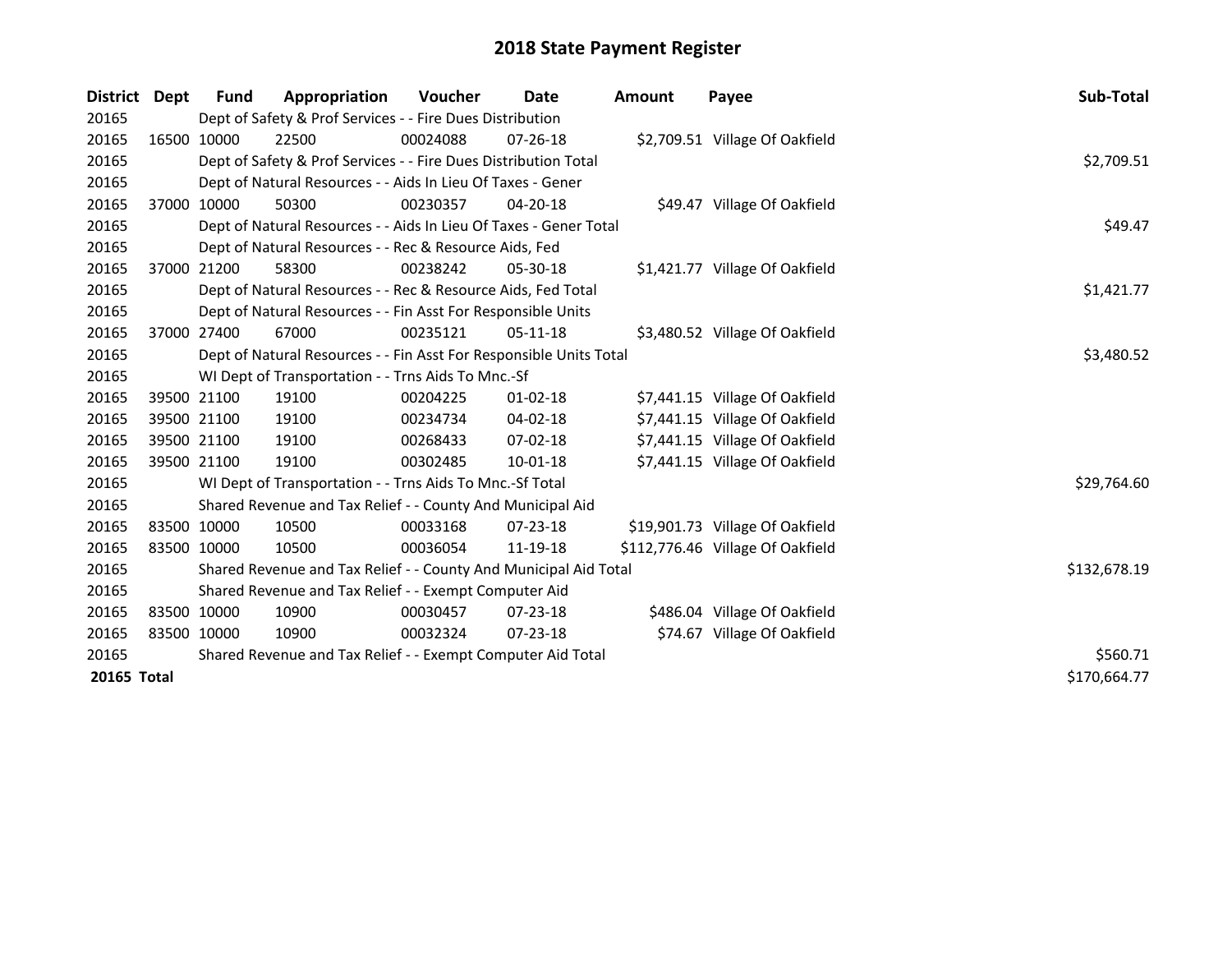| <b>District</b> | Dept        | <b>Fund</b> | Appropriation                                                      | Voucher  | <b>Date</b>    | <b>Amount</b> | Payee                             | Sub-Total    |
|-----------------|-------------|-------------|--------------------------------------------------------------------|----------|----------------|---------------|-----------------------------------|--------------|
| 20176           |             |             | Dept of Safety & Prof Services - - Fire Dues Distribution          |          |                |               |                                   |              |
| 20176           | 16500 10000 |             | 22500                                                              | 00024089 | 07-27-18       |               | \$2,683.09 Village Of Rosendale   |              |
| 20176           |             |             | Dept of Safety & Prof Services - - Fire Dues Distribution Total    |          |                |               |                                   | \$2,683.09   |
| 20176           |             |             | Dept of Natural Resources - - Aids In Lieu Of Taxes - Gener        |          |                |               |                                   |              |
| 20176           | 37000 10000 |             | 50300                                                              | 00211586 | $02 - 02 - 18$ |               | \$126.17 Village Of Rosendale     |              |
| 20176           |             |             | Dept of Natural Resources - - Aids In Lieu Of Taxes - Gener Total  | \$126.17 |                |               |                                   |              |
| 20176           |             |             | Dept of Natural Resources - - Fin Asst For Responsible Units       |          |                |               |                                   |              |
| 20176           | 37000 27400 |             | 67000                                                              | 00235323 | 05-11-18       |               | \$5,866.15 Village Of Rosendale   |              |
| 20176           |             |             | Dept of Natural Resources - - Fin Asst For Responsible Units Total |          |                |               |                                   | \$5,866.15   |
| 20176           |             |             | WI Dept of Transportation - - Trns Aids To Mnc.-Sf                 |          |                |               |                                   |              |
| 20176           |             | 39500 21100 | 19100                                                              | 00204226 | 01-02-18       |               | \$8,634.47 Village Of Rosendale   |              |
| 20176           | 39500 21100 |             | 19100                                                              | 00234735 | 04-02-18       |               | \$8,634.47 Village Of Rosendale   |              |
| 20176           | 39500 21100 |             | 19100                                                              | 00268434 | 07-02-18       |               | \$8,634.47 Village Of Rosendale   |              |
| 20176           | 39500 21100 |             | 19100                                                              | 00302486 | 10-01-18       |               | \$8,634.47 Village Of Rosendale   |              |
| 20176           |             |             | WI Dept of Transportation - - Trns Aids To Mnc.-Sf Total           |          |                |               |                                   | \$34,537.88  |
| 20176           |             |             | WI Dept of Transportation - - Loc Rd Imp Prg St Fd                 |          |                |               |                                   |              |
| 20176           | 39500 21100 |             | 27800                                                              | 00315019 | 10-25-18       |               | \$44,332.27 Village Of Rosendale  |              |
| 20176           |             |             | WI Dept of Transportation - - Loc Rd Imp Prg St Fd Total           |          |                |               |                                   | \$44,332.27  |
| 20176           |             |             | Department of Justice - - Law Enforcement Train, Local             |          |                |               |                                   |              |
| 20176           |             | 45500 10000 | 23100                                                              | 00053691 | 10-18-18       |               | \$640.00 Village Of Rosendale     |              |
| 20176           |             |             | Department of Justice - - Law Enforcement Train, Local Total       |          |                |               |                                   | \$640.00     |
| 20176           |             |             | Shared Revenue and Tax Relief - - County And Municipal Aid         |          |                |               |                                   |              |
| 20176           | 83500 10000 |             | 10500                                                              | 00033169 | 07-23-18       |               | \$17,567.61 Village Of Rosendale  |              |
| 20176           | 83500 10000 |             | 10500                                                              | 00036055 | 11-19-18       |               | \$100,034.46 Village Of Rosendale |              |
| 20176           |             |             | Shared Revenue and Tax Relief - - County And Municipal Aid Total   |          |                |               |                                   | \$117,602.07 |
| 20176           |             |             | Shared Revenue and Tax Relief - - Exempt Computer Aid              |          |                |               |                                   |              |
| 20176           | 83500 10000 |             | 10900                                                              | 00030458 | 07-23-18       |               | \$46.68 Village Of Rosendale      |              |
| 20176           | 83500 10000 |             | 10900                                                              | 00032325 | $07 - 23 - 18$ |               | \$168.70 Village Of Rosendale     |              |
| 20176           |             |             | Shared Revenue and Tax Relief - - Exempt Computer Aid Total        |          |                |               |                                   | \$215.38     |
| 20176 Total     |             |             |                                                                    |          |                |               |                                   | \$206,003.01 |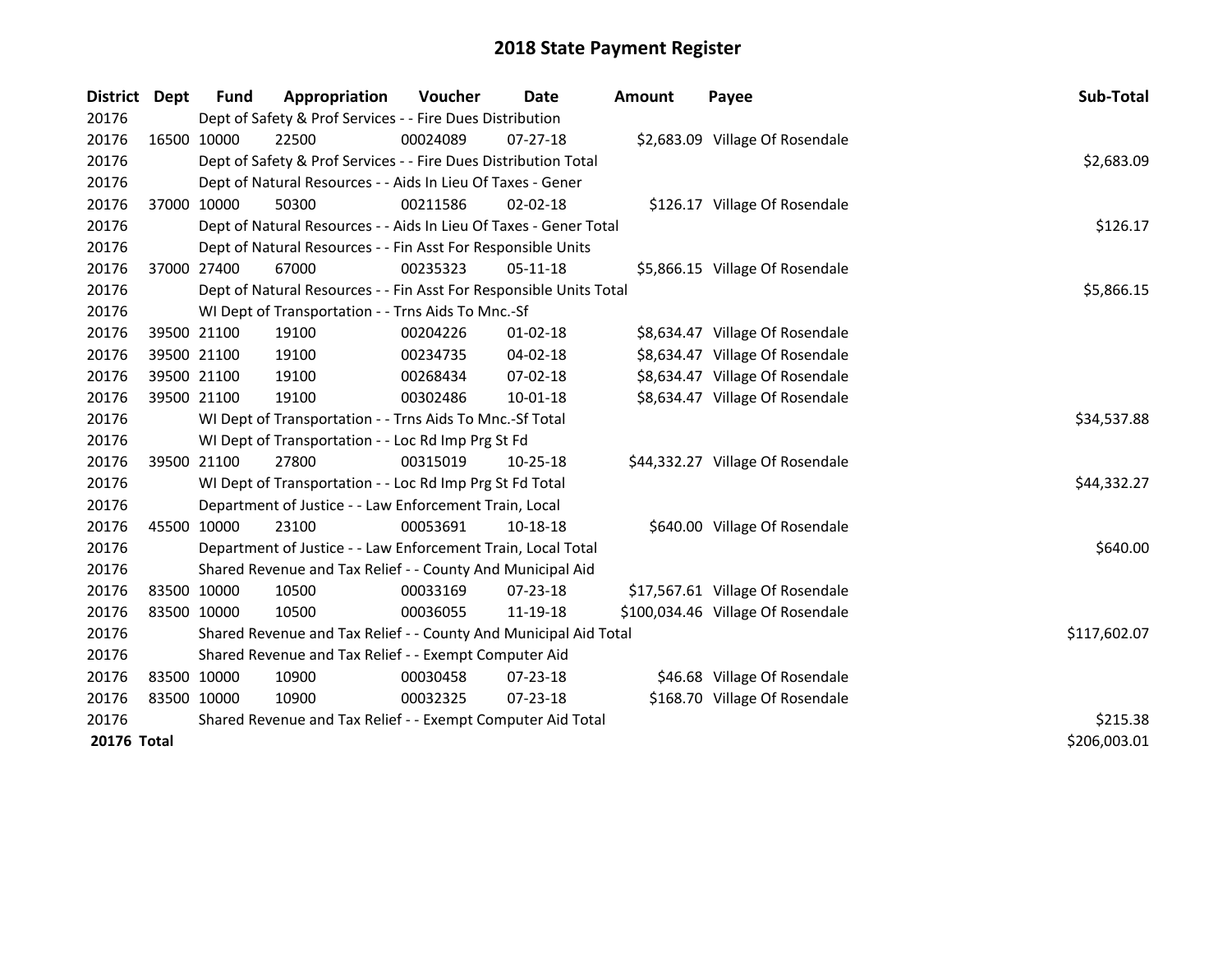| <b>District</b>    | Dept | Fund        | Appropriation                                                         | <b>Voucher</b> | Date           | Amount | Payee                              | Sub-Total   |
|--------------------|------|-------------|-----------------------------------------------------------------------|----------------|----------------|--------|------------------------------------|-------------|
| 20181              |      |             | Dept of Safety & Prof Services - - Fire Dues Distribution             |                |                |        |                                    |             |
| 20181              |      | 16500 10000 | 22500                                                                 | 00024090       | $07 - 25 - 18$ |        | \$1,253.20 Village Of Saint Cloud  |             |
| 20181              |      |             | Dept of Safety & Prof Services - - Fire Dues Distribution Total       |                |                |        |                                    | \$1,253.20  |
| 20181              |      |             | Dept of Natural Resources - - Fin Asst For Responsible Units          |                |                |        |                                    |             |
| 20181              |      | 37000 27400 | 67000                                                                 | 00235591       | $05-11-18$     |        | \$810.69 Village Of Saint Cloud    |             |
| 20181              |      |             | Dept of Natural Resources - - Fin Asst For Responsible Units Total    | \$810.69       |                |        |                                    |             |
| 20181              |      |             | WI Dept of Transportation - - Trns Aids To Mnc.-Sf                    |                |                |        |                                    |             |
| 20181              |      | 39500 21100 | 19100                                                                 | 00204227       | $01 - 02 - 18$ |        | \$2,054.54 Village Of Saint Cloud  |             |
| 20181              |      | 39500 21100 | 19100                                                                 | 00234736       | 04-02-18       |        | \$2,054.54 Village Of Saint Cloud  |             |
| 20181              |      | 39500 21100 | 19100                                                                 | 00268435       | $07 - 02 - 18$ |        | \$2,054.54 Village Of Saint Cloud  |             |
| 20181              |      | 39500 21100 | 19100                                                                 | 00302487       | $10 - 01 - 18$ |        | \$2,054.54 Village Of Saint Cloud  |             |
| 20181              |      |             | WI Dept of Transportation - - Trns Aids To Mnc.-Sf Total              |                |                |        |                                    | \$8,218.16  |
| 20181              |      |             | Shared Revenue and Tax Relief - - Expenditure Restraint Program       |                |                |        |                                    |             |
| 20181              |      | 83500 10000 | 10100                                                                 | 00033170       | $07 - 23 - 18$ |        | \$607.17 Village Of Saint Cloud    |             |
| 20181              |      | 83500 10000 | 10100                                                                 | 00036056       | 11-19-18       |        | \$0.07 Village Of Saint Cloud      |             |
| 20181              |      |             | Shared Revenue and Tax Relief - - Expenditure Restraint Program Total |                |                |        |                                    | \$607.24    |
| 20181              |      |             | Shared Revenue and Tax Relief - - County And Municipal Aid            |                |                |        |                                    |             |
| 20181              |      | 83500 10000 | 10500                                                                 | 00033170       | $07 - 23 - 18$ |        | \$10,526.02 Village Of Saint Cloud |             |
| 20181              |      | 83500 10000 | 10500                                                                 | 00036056       | 11-19-18       |        | \$59,647.44 Village Of Saint Cloud |             |
| 20181              |      |             | Shared Revenue and Tax Relief - - County And Municipal Aid Total      |                |                |        |                                    | \$70,173.46 |
| 20181              |      |             | Shared Revenue and Tax Relief - - Exempt Computer Aid                 |                |                |        |                                    |             |
| 20181              |      | 83500 10000 | 10900                                                                 | 00030459       | $07 - 23 - 18$ |        | \$123.79 Village Of Saint Cloud    |             |
| 20181              |      |             | Shared Revenue and Tax Relief - - Exempt Computer Aid Total           |                |                |        |                                    | \$123.79    |
| <b>20181 Total</b> |      |             |                                                                       |                |                |        |                                    | \$81,186.54 |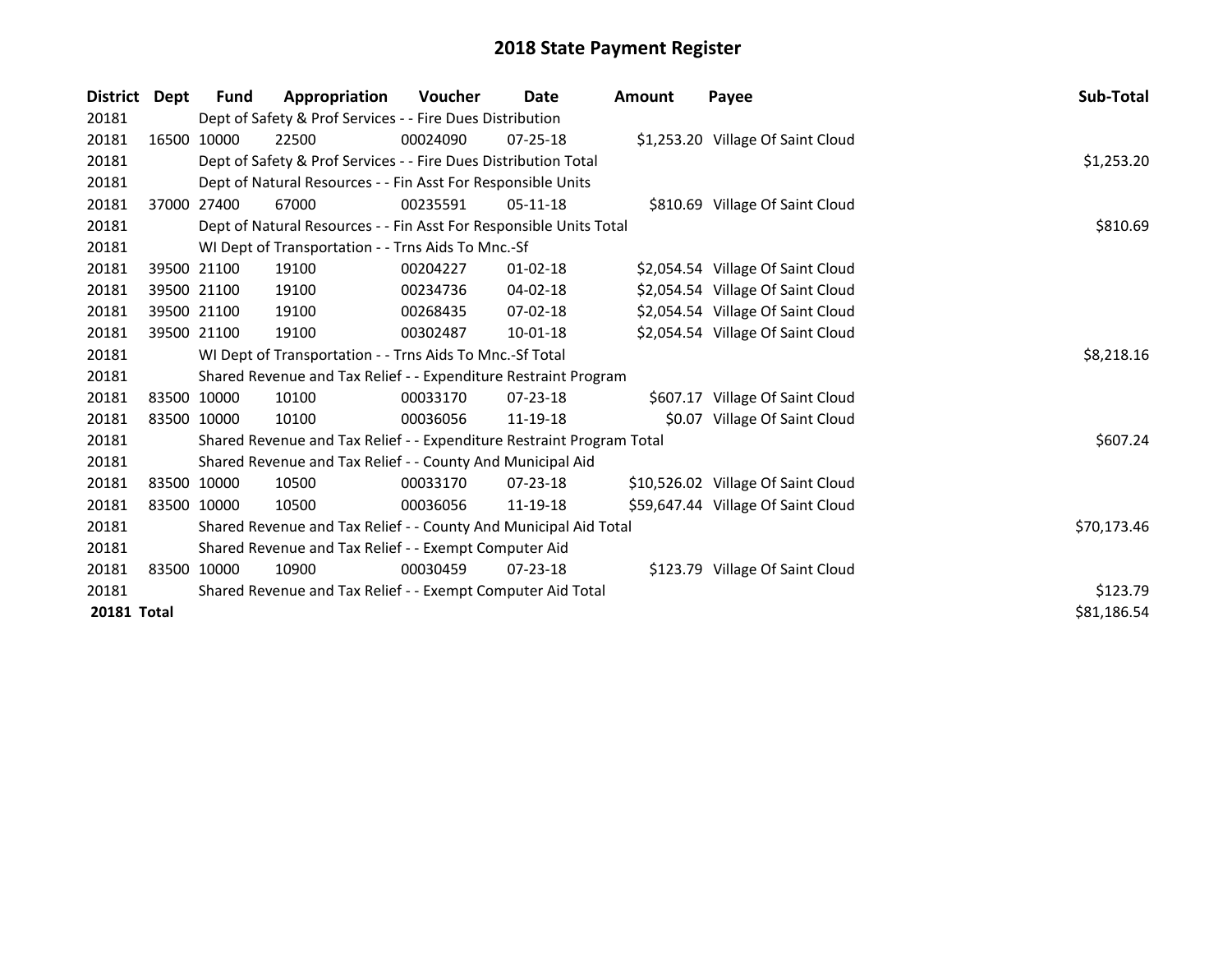| District Dept |             | <b>Fund</b> | Appropriation                                                      | Voucher  | <b>Date</b>    | <b>Amount</b> | Payee                             | Sub-Total    |
|---------------|-------------|-------------|--------------------------------------------------------------------|----------|----------------|---------------|-----------------------------------|--------------|
| 20226         |             |             | Dept of Ag, Trade & Cons Protc - - Retail Petroleum                |          |                |               |                                   |              |
| 20226         | 11500 27200 |             | 16100                                                              | 00032797 | 03-14-18       |               | \$276.00 Fond du Lac, City of     |              |
| 20226         | 11500 27200 |             | 16100                                                              | 00033864 | $04 - 17 - 18$ |               | \$3,496.00 Fond du Lac, City of   |              |
| 20226         | 11500 27200 |             | 16100                                                              | 00034382 | 05-11-18       |               | \$460.00 Fond du Lac, City of     |              |
| 20226         | 11500 27200 |             | 16100                                                              | 00035390 | 06-12-18       |               | \$1,564.00 Fond du Lac, City of   |              |
| 20226         | 11500 27200 |             | 16100                                                              | 00036434 | $07 - 18 - 18$ |               | \$441.60 Fond du Lac, City of     |              |
| 20226         | 11500 27200 |             | 16100                                                              | 00036465 | $07 - 18 - 18$ |               | \$92.00 Fond du Lac, City of      |              |
| 20226         |             |             | Dept of Ag, Trade & Cons Protc - - Retail Petroleum Total          |          |                |               |                                   | \$6,329.60   |
| 20226         |             |             | Dept of Safety & Prof Services - - Fire Dues Distribution          |          |                |               |                                   |              |
| 20226         | 16500 10000 |             | 22500                                                              | 00018873 | 07-02-18       |               | \$116,054.30 Fond du Lac, City of |              |
| 20226         |             |             | Dept of Safety & Prof Services - - Fire Dues Distribution Total    |          |                |               |                                   | \$116,054.30 |
| 20226         |             |             | Dept of Natural Resources - - Aids In Lieu Of Taxes - Gener        |          |                |               |                                   |              |
| 20226         | 37000 10000 |             | 50300                                                              | 00229792 | 04-20-18       |               | \$6.30 Fond du Lac, City of       |              |
| 20226         |             | 37000 10000 | 50300                                                              | 00229793 | 04-20-18       |               | \$87.71 Fond du Lac, City of      |              |
| 20226         |             |             | Dept of Natural Resources - - Aids In Lieu Of Taxes - Gener Total  |          |                |               |                                   | \$94.01      |
| 20226         |             |             | Dept of Natural Resources - - Ra- Atv Prj Aids, Gas Tax Pymt       |          |                |               |                                   |              |
| 20226         | 37000 21200 |             | 57600                                                              | 00266046 | 09-13-18       |               | \$9,130.91 Fond du Lac, City of   |              |
| 20226         |             |             | Dept of Natural Resources - - Ra- Atv Prj Aids, Gas Tax Pymt Total |          |                |               |                                   | \$9,130.91   |
| 20226         |             |             | Dept of Natural Resources - - Ea - Urban Nonpoint Source           |          |                |               |                                   |              |
| 20226         | 37000 27400 |             | 65800                                                              | 00240289 | 05-30-18       |               | \$1,671.01 Fond du Lac, City of   |              |
| 20226         | 37000 27400 |             | 65800                                                              | 00257406 | 08-30-18       |               | \$7,656.83 Fond du Lac, City of   |              |
| 20226         | 37000 27400 |             | 65800                                                              | 00279601 | 11-15-18       |               | \$7,072.20 Fond du Lac, City of   |              |
| 20226         |             |             | Dept of Natural Resources - - Ea - Urban Nonpoint Source Total     |          |                |               |                                   | \$16,400.04  |
| 20226         |             |             | Dept of Natural Resources - - Fin Asst For Responsible Units       |          |                |               |                                   |              |
| 20226         | 37000 27400 |             | 67000                                                              | 00235859 | $05-11-18$     |               | \$145,234.68 Fond du Lac, City of |              |
| 20226         |             |             | Dept of Natural Resources - - Fin Asst For Responsible Units Total |          |                |               |                                   | \$145,234.68 |
| 20226         |             |             | Dept of Natural Resources - - Recycling Consolidation Grants       |          |                |               |                                   |              |
| 20226         | 37000 27400 |             | 67300                                                              | 00235859 | 05-11-18       |               | \$11,309.05 Fond du Lac, City of  |              |
| 20226         |             |             | Dept of Natural Resources - - Recycling Consolidation Grants Total |          |                |               |                                   | \$11,309.05  |
| 20226         |             |             | WI Dept of Transportation - - Conn Hwy Aids St Fds                 |          |                |               |                                   |              |
| 20226         |             | 39500 21100 | 16200                                                              | 00205561 | 01-02-18       |               | \$36,133.41 Fond du Lac, City of  |              |
| 20226         | 39500 21100 |             | 16200                                                              | 00236069 | 04-02-18       |               | \$36,133.41 Fond du Lac, City of  |              |
| 20226         | 39500 21100 |             | 16200                                                              | 00269768 | $07 - 02 - 18$ |               | \$36,133.41 Fond du Lac, City of  |              |
| 20226         | 39500 21100 |             | 16200                                                              | 00303820 | 10-01-18       |               | \$36,133.42 Fond du Lac, City of  |              |
| 20226         |             |             | WI Dept of Transportation - - Conn Hwy Aids St Fds Total           |          |                |               |                                   | \$144,533.65 |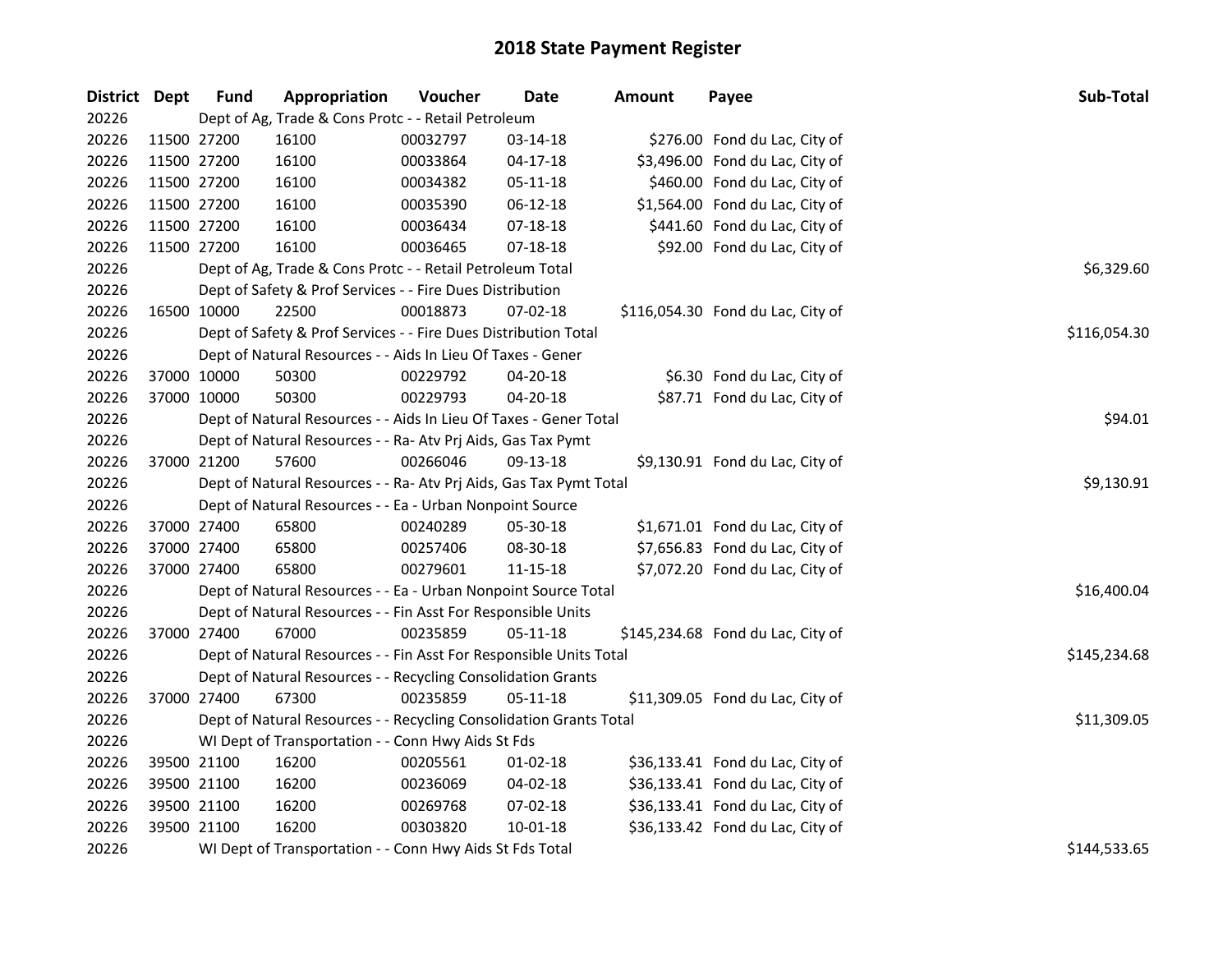| District Dept |             | <b>Fund</b> | Appropriation                                             | Voucher  | Date           | Amount | Payee                             | Sub-Total      |
|---------------|-------------|-------------|-----------------------------------------------------------|----------|----------------|--------|-----------------------------------|----------------|
| 20226         |             |             | WI Dept of Transportation - - Paratransit Aids, Sf        |          |                |        |                                   |                |
| 20226         | 39500 21100 |             | 17500                                                     | 00260980 | 06-11-18       |        | \$20,995.00 Fond du Lac, City of  |                |
| 20226         |             |             | WI Dept of Transportation - - Paratransit Aids, Sf Total  |          |                |        |                                   | \$20,995.00    |
| 20226         |             |             | WI Dept of Transportation - - Tb, Trns Oper Aid Sf        |          |                |        |                                   |                |
| 20226         |             | 39500 21100 | 17600                                                     | 00262451 | 06-13-18       |        | \$114,921.00 Fond du Lac, City of |                |
| 20226         |             | 39500 21100 | 17600                                                     | 00289349 | 08-24-18       |        | \$344,764.00 Fond du Lac, City of |                |
| 20226         | 39500 21100 |             | 17600                                                     | 00326881 | 11-28-18       |        | \$46,248.00 Fond du Lac, City of  |                |
| 20226         | 39500 21100 |             | 17600                                                     | 00326882 | 11-28-18       |        | \$53,078.00 Fond du Lac, City of  |                |
| 20226         |             |             | WI Dept of Transportation - - Tb, Trns Oper Aid Sf Total  |          |                |        |                                   | \$559,011.00   |
| 20226         |             |             | WI Dept of Transportation - - Trns Aids To Mnc.-Sf        |          |                |        |                                   |                |
| 20226         |             | 39500 21100 | 19100                                                     | 00204228 | $01 - 02 - 18$ |        | \$438,873.38 Fond du Lac, City of |                |
| 20226         | 39500 21100 |             | 19100                                                     | 00234737 | 04-02-18       |        | \$438,873.38 Fond du Lac, City of |                |
| 20226         | 39500 21100 |             | 19100                                                     | 00268436 | 07-02-18       |        | \$438,873.38 Fond du Lac, City of |                |
| 20226         | 39500 21100 |             | 19100                                                     | 00302488 | 10-01-18       |        | \$438,873.41 Fond du Lac, City of |                |
| 20226         |             |             | WI Dept of Transportation - - Trns Aids To Mnc.-Sf Total  |          |                |        |                                   | \$1,755,493.55 |
| 20226         |             |             | WI Dept of Transportation - - St Hwy Rehab, Sf            |          |                |        |                                   |                |
| 20226         | 39500 21100 |             | 36300                                                     | 00222882 | $02 - 15 - 18$ |        | \$100,000.00 Fond du Lac, City of |                |
| 20226         | 39500 21100 |             | 36300                                                     | 00296995 | 09-14-18       |        | \$200,000.00 Fond du Lac, City of |                |
| 20226         |             |             | WI Dept of Transportation - - St Hwy Rehab, Sf Total      |          |                |        |                                   | \$300,000.00   |
| 20226         |             |             | WI Dept of Transportation - - Dept Mgt & Oper St Fd       |          |                |        |                                   |                |
| 20226         | 39500 21100 |             | 46100                                                     | 00228334 | 03-06-18       |        | \$1,057.10 Fond du Lac, City of   |                |
| 20226         |             | 39500 21100 | 46100                                                     | 00262598 | $06 - 12 - 18$ |        | \$1,031.15 Fond du Lac, City of   |                |
| 20226         | 39500 21100 |             | 46100                                                     | 00296058 | 09-12-18       |        | \$589.35 Fond du Lac, City of     |                |
| 20226         | 39500 21100 |             | 46100                                                     | 00304486 | 09-27-18       |        | \$427.21 Fond du Lac, City of     |                |
| 20226         | 39500 21100 |             | 46100                                                     | 00329217 | 12-06-18       |        | \$1,022.50 Fond du Lac, City of   |                |
| 20226         |             |             | WI Dept of Transportation - - Dept Mgt & Oper St Fd Total |          |                |        |                                   | \$4,127.31     |
| 20226         |             |             | Department of Corrections - - General Program Operations  |          |                |        |                                   |                |
| 20226         | 41000 10000 |             | 10100                                                     | 00240134 | 10-05-18       |        | \$1,643.80 Fond du Lac, City of   |                |
| 20226         | 41000 10000 |             | 10100                                                     | 00240136 | 10-05-18       |        | \$295.58 Fond du Lac, City of     |                |
| 20226         | 41000 10000 |             | 10100                                                     | 00240137 | 10-05-18       |        | \$404.60 Fond du Lac, City of     |                |
| 20226         | 41000 10000 |             | 10100                                                     | 00240140 | 10-05-18       |        | \$3,739.40 Fond du Lac, City of   |                |
| 20226         | 41000 10000 |             | 10100                                                     | 00240141 | 10-05-18       |        | \$7,554.88 Fond du Lac, City of   |                |
| 20226         | 41000 10000 |             | 10100                                                     | 00240144 | 10-05-18       |        | \$6,692.88 Fond du Lac, City of   |                |
| 20226         | 41000 10000 |             | 10100                                                     | 00240145 | 10-05-18       |        | \$5,351.45 Fond du Lac, City of   |                |
| 20226         | 41000 10000 |             | 10100                                                     | 00240146 | 10-05-18       |        | \$2,996.20 Fond du Lac, City of   |                |
|               |             |             |                                                           |          |                |        |                                   |                |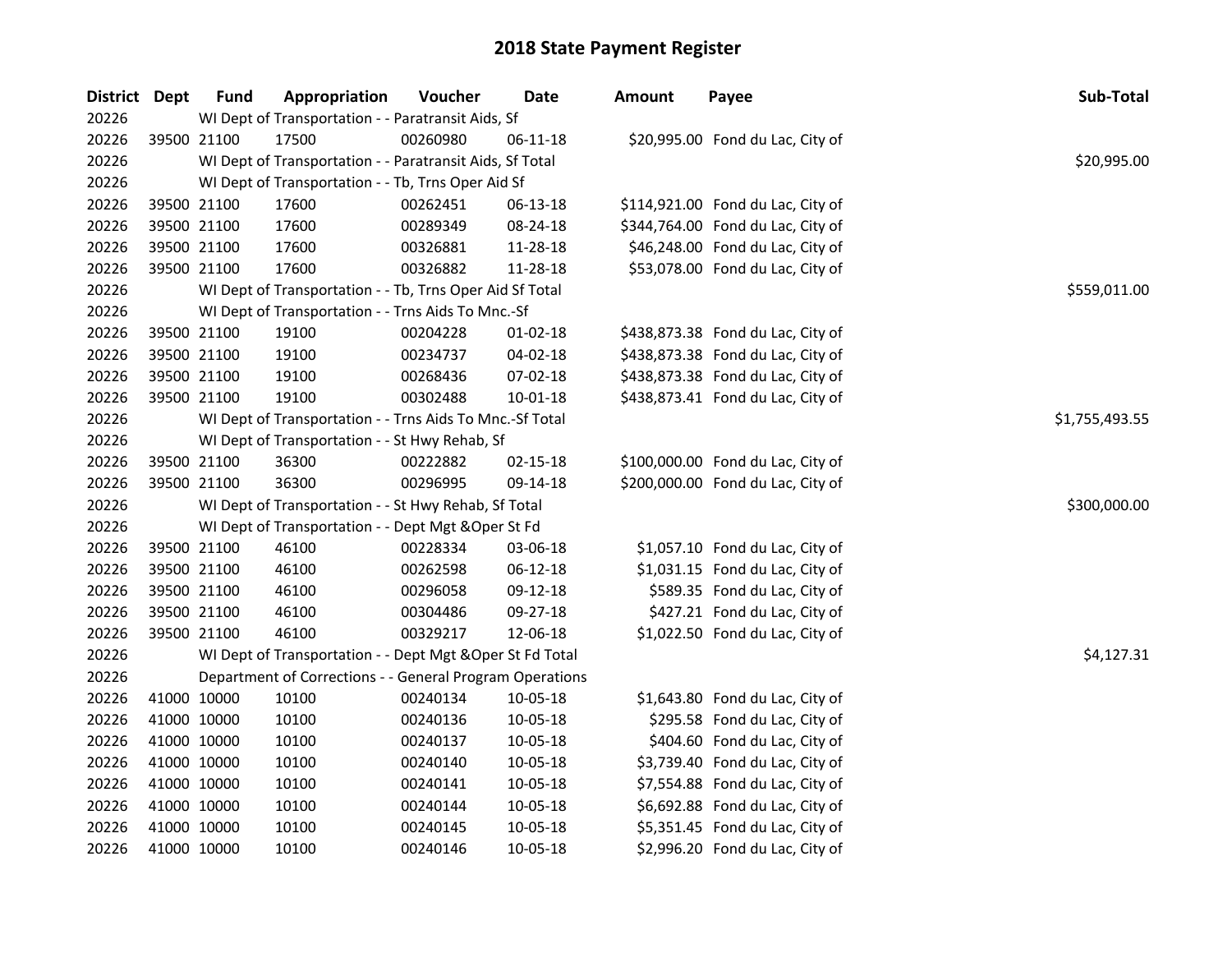| District Dept |             | <b>Fund</b> | Appropriation                                                  | Voucher  | <b>Date</b>    | <b>Amount</b> | Payee                            | Sub-Total   |
|---------------|-------------|-------------|----------------------------------------------------------------|----------|----------------|---------------|----------------------------------|-------------|
| 20226         | 41000 10000 |             | 10100                                                          | 00240148 | 10-05-18       |               | \$1,653.00 Fond du Lac, City of  |             |
| 20226         | 41000 10000 |             | 10100                                                          | 00240150 | 10-05-18       |               | \$372.92 Fond du Lac, City of    |             |
| 20226         | 41000 10000 |             | 10100                                                          | 00240151 | 10-05-18       |               | \$12,308.81 Fond du Lac, City of |             |
| 20226         | 41000 10000 |             | 10100                                                          | 00240153 | 10-05-18       |               | \$432.00 Fond du Lac, City of    |             |
| 20226         | 41000 10000 |             | 10100                                                          | 00244480 | $10 - 25 - 18$ |               | \$41,931.50 Fond du Lac, City of |             |
| 20226         |             |             | Department of Corrections - - General Program Operations Total |          |                |               |                                  | \$85,377.02 |
| 20226         |             |             | Department of Corrections - - Energy Costs, Energy-Related A   |          |                |               |                                  |             |
| 20226         | 41000 10000 |             | 10600                                                          | 00180386 | $01 - 11 - 18$ |               | \$295.58 Fond du Lac, City of    |             |
| 20226         | 41000 10000 |             | 10600                                                          | 00180394 | $01 - 11 - 18$ |               | \$300.32 Fond du Lac, City of    |             |
| 20226         | 41000 10000 |             | 10600                                                          | 00180398 | 01-11-18       |               | \$3,458.80 Fond du Lac, City of  |             |
| 20226         | 41000 10000 |             | 10600                                                          | 00180401 | $01 - 11 - 18$ |               | \$7,378.17 Fond du Lac, City of  |             |
| 20226         | 41000 10000 |             | 10600                                                          | 00180403 | $01 - 11 - 18$ |               | \$6,645.47 Fond du Lac, City of  |             |
| 20226         | 41000 10000 |             | 10600                                                          | 00180406 | $01 - 11 - 18$ |               | \$4,454.40 Fond du Lac, City of  |             |
| 20226         | 41000 10000 |             | 10600                                                          | 00180410 | $01 - 11 - 18$ |               | \$3,870.20 Fond du Lac, City of  |             |
| 20226         | 41000 10000 |             | 10600                                                          | 00180412 | $01 - 11 - 18$ |               | \$1,841.60 Fond du Lac, City of  |             |
| 20226         | 41000 10000 |             | 10600                                                          | 00180414 | $01 - 11 - 18$ |               | \$368.18 Fond du Lac, City of    |             |
| 20226         | 41000 10000 |             | 10600                                                          | 00180416 | $01 - 11 - 18$ |               | \$1,409.20 Fond du Lac, City of  |             |
| 20226         | 41000 10000 |             | 10600                                                          | 00180419 | $01 - 11 - 18$ |               | \$13,394.93 Fond du Lac, City of |             |
| 20226         | 41000 10000 |             | 10600                                                          | 00180422 | $01 - 11 - 18$ |               | \$432.00 Fond du Lac, City of    |             |
| 20226         | 41000 10000 |             | 10600                                                          | 00184967 | 01-30-18       |               | \$46,146.80 Fond du Lac, City of |             |
| 20226         | 41000 10000 |             | 10600                                                          | 00200832 | $04-12-18$     |               | \$432.00 Fond du Lac, City of    |             |
| 20226         | 41000 10000 |             | 10600                                                          | 00200836 | $04-12-18$     |               | \$13,360.45 Fond du Lac, City of |             |
| 20226         | 41000 10000 |             | 10600                                                          | 00200838 | $04-12-18$     |               | \$1,285.00 Fond du Lac, City of  |             |
| 20226         | 41000 10000 |             | 10600                                                          | 00200841 | $04-12-18$     |               | \$382.40 Fond du Lac, City of    |             |
| 20226         | 41000 10000 |             | 10600                                                          | 00200843 | $04-12-18$     |               | \$1,988.80 Fond du Lac, City of  |             |
| 20226         | 41000 10000 |             | 10600                                                          | 00200844 | $04-12-18$     |               | \$3,677.00 Fond du Lac, City of  |             |
| 20226         | 41000 10000 |             | 10600                                                          | 00200846 | $04 - 12 - 18$ |               | \$4,560.20 Fond du Lac, City of  |             |
| 20226         | 41000 10000 |             | 10600                                                          | 00200848 | $04-12-18$     |               | \$6,473.07 Fond du Lac, City of  |             |
| 20226         | 41000 10000 |             | 10600                                                          | 00200851 | $04 - 12 - 18$ |               | \$7,817.79 Fond du Lac, City of  |             |
| 20226         | 41000 10000 |             | 10600                                                          | 00200853 | $04-12-18$     |               | \$3,652.00 Fond du Lac, City of  |             |
| 20226         | 41000 10000 |             | 10600                                                          | 00200855 | 04-12-18       |               | \$314.54 Fond du Lac, City of    |             |
| 20226         | 41000 10000 |             | 10600                                                          | 00200858 | $04-12-18$     |               | \$290.84 Fond du Lac, City of    |             |
| 20226         | 41000 10000 |             | 10600                                                          | 00204857 | 04-30-18       |               | \$59,814.01 Fond du Lac, City of |             |
| 20226         | 41000 10000 |             | 10600                                                          | 00221262 | 07-13-18       |               | \$13,976.78 Fond du Lac, City of |             |
| 20226         | 41000 10000 |             | 10600                                                          | 00221271 | 07-13-18       |               | \$1,303.40 Fond du Lac, City of  |             |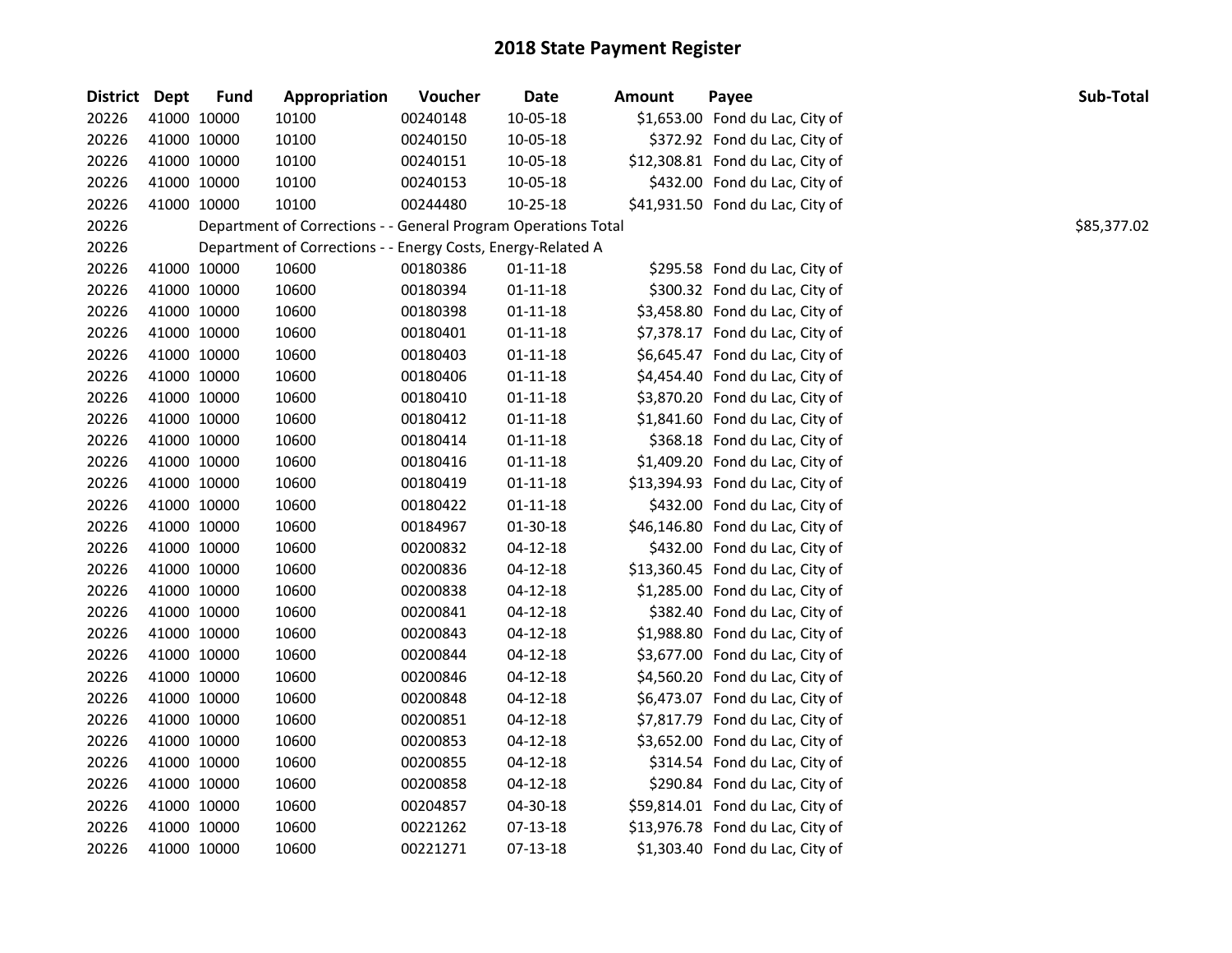| District Dept |             | <b>Fund</b> | Appropriation                                                                   | Voucher   | <b>Date</b>    | <b>Amount</b> | Payee                            | Sub-Total    |
|---------------|-------------|-------------|---------------------------------------------------------------------------------|-----------|----------------|---------------|----------------------------------|--------------|
| 20226         |             | 41000 10000 | 10600                                                                           | 00221280  | $07-13-18$     |               | \$382.40 Fond du Lac, City of    |              |
| 20226         |             | 41000 10000 | 10600                                                                           | 00221287  | $07-13-18$     |               | \$3,571.20 Fond du Lac, City of  |              |
| 20226         |             | 41000 10000 | 10600                                                                           | 00221292  | 07-13-18       |               | \$4,541.80 Fond du Lac, City of  |              |
| 20226         |             | 41000 10000 | 10600                                                                           | 00221300  | 07-13-18       |               | \$6,856.66 Fond du Lac, City of  |              |
| 20226         |             | 41000 10000 | 10600                                                                           | 00221308  | 07-13-18       |               | \$7,304.90 Fond du Lac, City of  |              |
| 20226         |             | 41000 10000 | 10600                                                                           | 00221311  | 07-13-18       |               | \$3,684.20 Fond du Lac, City of  |              |
| 20226         |             | 41000 10000 | 10600                                                                           | 00221315  | 07-13-18       |               | \$333.50 Fond du Lac, City of    |              |
| 20226         |             | 41000 10000 | 10600                                                                           | 00221320  | $07-13-18$     |               | \$295.58 Fond du Lac, City of    |              |
| 20226         |             | 41000 10000 | 10600                                                                           | 00221323  | 07-13-18       |               | \$432.00 Fond du Lac, City of    |              |
| 20226         |             | 41000 10000 | 10600                                                                           | 00223101  | 07-23-18       |               | \$2,508.60 Fond du Lac, City of  |              |
| 20226         |             | 41000 10000 | 10600                                                                           | 00223156  | 07-23-18       |               | \$52,013.64 Fond du Lac, City of |              |
| 20226         |             |             | Department of Corrections - - Energy Costs, Energy-Related A Total              |           |                |               |                                  | \$291,248.41 |
| 20226         |             |             | Department of Health Services - - Emergency Medical Services, Ai                |           |                |               |                                  |              |
| 20226         |             | 43500 10000 | 11900                                                                           | 00229338  | 08-31-18       |               | \$8,412.79 Fond du Lac, City of  |              |
| 20226         |             |             | Department of Health Services - - Emergency Medical Services, Ai Total          |           |                |               |                                  | \$8,412.79   |
| 20226         |             |             | Department of Health Services - - Prepaid Medical Transport Reimbursement       |           |                |               |                                  |              |
| 20226         |             | 43500 10000 | 16300                                                                           | AMBULANCE | 11-08-18       |               | \$95,203.81 Fond du Lac, City of |              |
| 20226         |             |             | Department of Health Services - - Prepaid Medical Transport Reimbursement Total |           |                |               |                                  | \$95,203.81  |
| 20226         |             |             | Dept of Workforce Development - - Workforce Invest And Assist                   |           |                |               |                                  |              |
| 20226         |             | 44500 10000 | 14100                                                                           | 00144451  | $01 - 17 - 18$ |               | \$341.21 Fond du Lac, City of    |              |
| 20226         |             | 44500 10000 | 14100                                                                           | 00159932  | $04 - 27 - 18$ |               | \$324.96 Fond du Lac, City of    |              |
| 20226         |             | 44500 10000 | 14100                                                                           | 00174848  | $07 - 27 - 18$ |               | \$362.34 Fond du Lac, City of    |              |
| 20226         |             | 44500 10000 | 14100                                                                           | 00193662  | 10-29-18       |               | \$357.34 Fond du Lac, City of    |              |
| 20226         |             |             | Dept of Workforce Development - - Workforce Invest And Assist Total             |           |                |               |                                  | \$1,385.85   |
| 20226         |             |             | Dept of Workforce Development - - Title Ib Operations State Gpr                 |           |                |               |                                  |              |
| 20226         |             | 44500 10000 | 50200                                                                           | 00144451  | $01-17-18$     |               | \$44.03 Fond du Lac, City of     |              |
| 20226         |             | 44500 10000 | 50200                                                                           | 00159932  | 04-27-18       |               | \$41.93 Fond du Lac, City of     |              |
| 20226         | 44500 10000 |             | 50200                                                                           | 00174848  | $07 - 27 - 18$ |               | \$46.75 Fond du Lac, City of     |              |
| 20226         |             |             | Dept of Workforce Development - - Title Ib Operations State Gpr Total           |           |                |               |                                  | \$132.71     |
| 20226         |             |             | Dept of Workforce Development - - Title Ib Aids State Gpr                       |           |                |               |                                  |              |
| 20226         |             | 44500 10000 | 50900                                                                           | 00145857  | 01-26-18       |               | \$21.72 Fond du Lac, City of     |              |
| 20226         |             | 44500 10000 | 50900                                                                           | 00157551  | 04-02-18       |               | \$13.85 Fond du Lac, City of     |              |
| 20226         |             | 44500 10000 | 50900                                                                           | 00164501  | 05-16-18       |               | \$8.09 Fond du Lac, City of      |              |
| 20226         |             | 44500 10000 | 50900                                                                           | 00174423  | $07 - 16 - 18$ |               | \$13.63 Fond du Lac, City of     |              |
| 20226         |             | 44500 10000 | 50900                                                                           | 00177510  | 08-06-18       |               | \$23.21 Fond du Lac, City of     |              |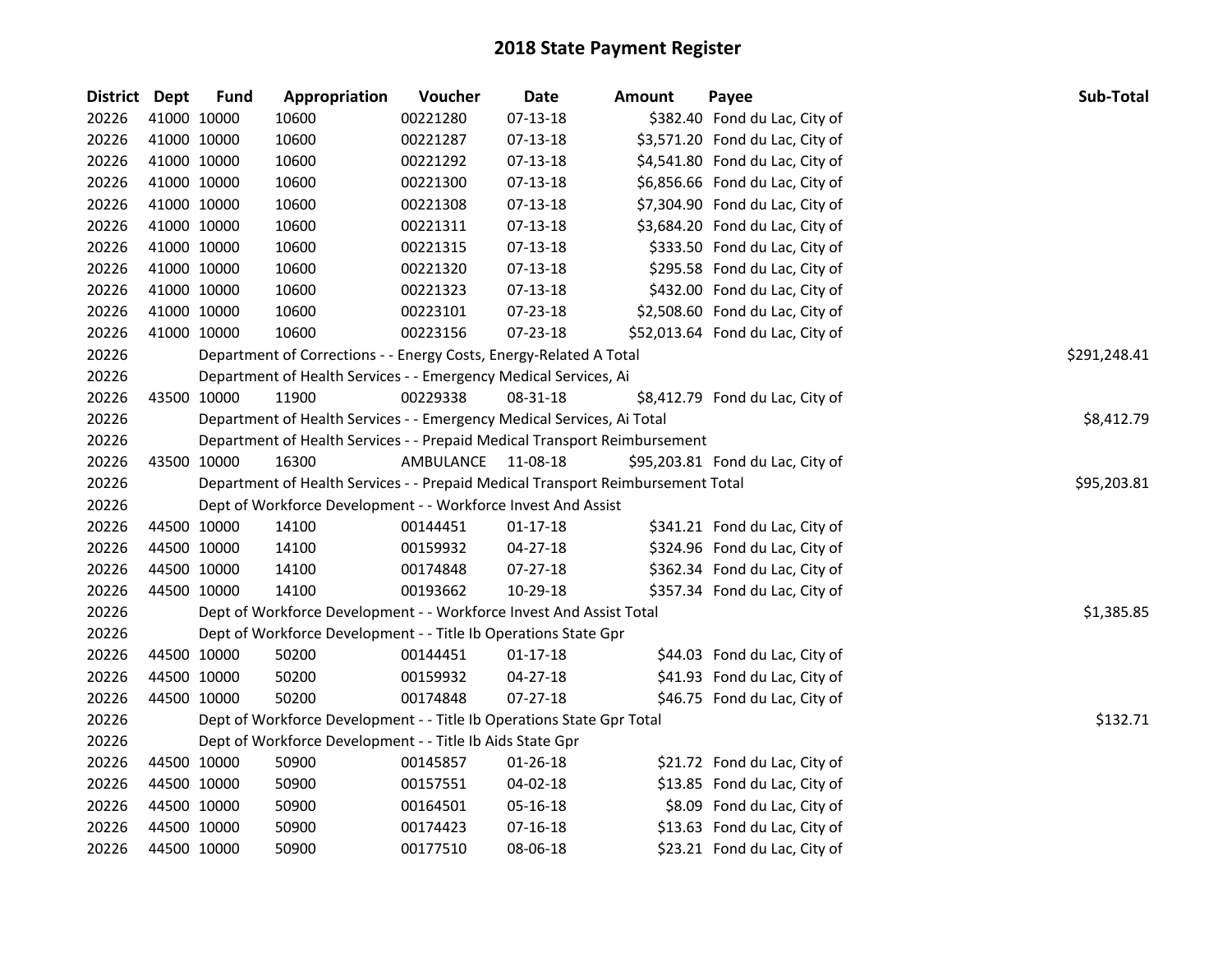| District Dept | <b>Fund</b> | Appropriation                                                       | Voucher  | Date           | <b>Amount</b> | Payee                           | Sub-Total |
|---------------|-------------|---------------------------------------------------------------------|----------|----------------|---------------|---------------------------------|-----------|
| 20226         | 44500 10000 | 50900                                                               | 00184306 | 09-12-18       |               | \$24.28 Fond du Lac, City of    |           |
| 20226         | 44500 10000 | 50900                                                               | 00189702 | 10-10-18       |               | \$10.86 Fond du Lac, City of    |           |
| 20226         | 44500 10000 | 50900                                                               | 00199439 | 12-04-18       |               | \$27.04 Fond du Lac, City of    |           |
| 20226         | 44500 10000 | 50900                                                               | 00201634 | 12-26-18       |               | \$24.27 Fond du Lac, City of    |           |
| 20226         |             | Dept of Workforce Development - - Title Ib Aids State Gpr Total     |          |                |               |                                 | \$166.95  |
| 20226         |             | Dept of Workforce Development - - Title Ib Operations Federal       |          |                |               |                                 |           |
| 20226         | 44500 10000 | 54100                                                               | 00144451 | $01-17-18$     |               | \$165.09 Fond du Lac, City of   |           |
| 20226         | 44500 10000 | 54100                                                               | 00159932 | 04-27-18       |               | \$157.24 Fond du Lac, City of   |           |
| 20226         | 44500 10000 | 54100                                                               | 00174848 | 07-27-18       |               | \$175.32 Fond du Lac, City of   |           |
| 20226         | 44500 10000 | 54100                                                               | 00193662 | 10-29-18       |               | \$219.02 Fond du Lac, City of   |           |
| 20226         |             | Dept of Workforce Development - - Title Ib Operations Federal Total |          |                |               |                                 | \$716.67  |
| 20226         |             | Dept of Workforce Development - - Title Ib Aids Federal Prf         |          |                |               |                                 |           |
| 20226         | 44500 10000 | 54400                                                               | 00145857 | 01-26-18       |               | \$80.28 Fond du Lac, City of    |           |
| 20226         | 44500 10000 | 54400                                                               | 00157551 | 04-02-18       |               | \$51.15 Fond du Lac, City of    |           |
| 20226         | 44500 10000 | 54400                                                               | 00164501 | 05-16-18       |               | \$29.91 Fond du Lac, City of    |           |
| 20226         | 44500 10000 | 54400                                                               | 00174423 | 07-16-18       |               | \$50.37 Fond du Lac, City of    |           |
| 20226         | 44500 10000 | 54400                                                               | 00177510 | 08-06-18       |               | \$85.79 Fond du Lac, City of    |           |
| 20226         | 44500 10000 | 54400                                                               | 00184306 | 09-12-18       |               | \$89.72 Fond du Lac, City of    |           |
| 20226         | 44500 10000 | 54400                                                               | 00189702 | $10-10-18$     |               | \$40.14 Fond du Lac, City of    |           |
| 20226         | 44500 10000 | 54400                                                               | 00199439 | 12-04-18       |               | \$99.96 Fond du Lac, City of    |           |
| 20226         | 44500 10000 | 54400                                                               | 00201634 | 12-26-18       |               | \$89.73 Fond du Lac, City of    |           |
| 20226         |             | Dept of Workforce Development - - Title Ib Aids Federal Prf Total   |          |                |               |                                 | \$617.05  |
| 20226         |             | Dept of Workforce Development - - Non I-B Project Aids Fed          |          |                |               |                                 |           |
| 20226         | 44500 10000 | 54500                                                               | 00145857 | $01 - 26 - 18$ |               | \$102.00 Fond du Lac, City of   |           |
| 20226         | 44500 10000 | 54500                                                               | 00146928 | 02-02-18       |               | \$38.00 Fond du Lac, City of    |           |
| 20226         | 44500 10000 | 54500                                                               | 00151430 | 02-28-18       |               | \$64.00 Fond du Lac, City of    |           |
| 20226         | 44500 10000 | 54500                                                               | 00157551 | 04-02-18       |               | \$102.00 Fond du Lac, City of   |           |
| 20226         | 44500 10000 | 54500                                                               | 00164501 | 05-16-18       |               | \$281.00 Fond du Lac, City of   |           |
| 20226         | 44500 10000 | 54500                                                               | 00167484 | 06-06-18       |               | \$102.00 Fond du Lac, City of   |           |
| 20226         | 44500 10000 | 54500                                                               | 00174423 | 07-16-18       |               | \$108.00 Fond du Lac, City of   |           |
| 20226         | 44500 10000 | 54500                                                               | 00177510 | 08-06-18       |               | \$38.00 Fond du Lac, City of    |           |
| 20226         | 44500 10000 | 54500                                                               | 00184306 | 09-12-18       |               | \$38.00 Fond du Lac, City of    |           |
| 20226         |             | Dept of Workforce Development - - Non I-B Project Aids Fed Total    |          |                |               |                                 | \$873.00  |
| 20226         |             | Department of Justice - - Law Enforcement Train, Local              |          |                |               |                                 |           |
| 20226         | 45500 10000 | 23100                                                               | 00046004 | 05-16-18       |               | \$3,683.00 Fond du Lac, City of |           |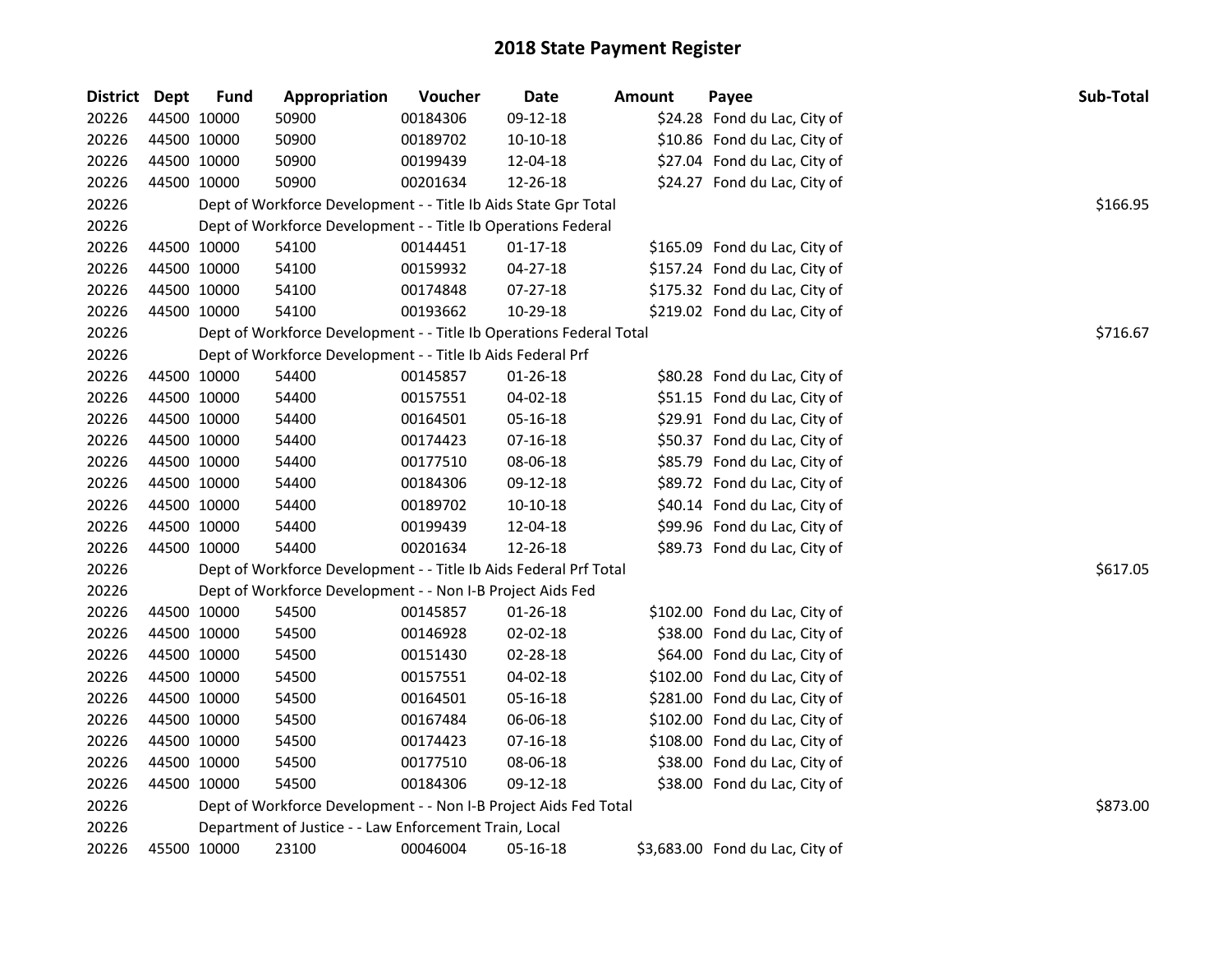| District Dept |             | <b>Fund</b> | Appropriation                                                           | Voucher  | <b>Date</b>    | <b>Amount</b> | Payee                             | Sub-Total    |
|---------------|-------------|-------------|-------------------------------------------------------------------------|----------|----------------|---------------|-----------------------------------|--------------|
| 20226         | 45500 10000 |             | 23100                                                                   | 00050356 | 08-14-18       |               | \$8,600.00 Fond du Lac, City of   |              |
| 20226         | 45500 10000 |             | 23100                                                                   | 00052711 | 10-04-18       |               | \$11,360.00 Fond du Lac, City of  |              |
| 20226         | 45500 10000 |             | 23100                                                                   | 00056383 | 12-06-18       |               | \$1,243.92 Fond du Lac, City of   |              |
| 20226         |             |             | Department of Justice - - Law Enforcement Train, Local Total            |          |                |               |                                   | \$24,886.92  |
| 20226         |             |             | Department of Justice - - Law Enf Officer Suplmnt Grants                |          |                |               |                                   |              |
| 20226         |             | 45500 10000 | 27500                                                                   | 00045690 | $05-14-18$     |               | \$121,434.00 Fond du Lac, City of |              |
| 20226         |             |             | Department of Justice - - Law Enf Officer Suplmnt Grants Total          |          |                |               |                                   | \$121,434.00 |
| 20226         |             |             | Department of Justice - - Law Enforcement Overtime Grant                |          |                |               |                                   |              |
| 20226         | 45500 10000 |             | 28600                                                                   | 00049819 | 08-14-18       |               | \$1,726.75 Fond du Lac, City of   |              |
| 20226         |             |             | Department of Justice - - Law Enforcement Overtime Grant Total          |          |                |               |                                   | \$1,726.75   |
| 20226         |             |             | Department of Justice - - Awards For Victims Of Crimes                  |          |                |               |                                   |              |
| 20226         | 45500 10000 |             | 50200                                                                   | 00040417 | $01 - 12 - 18$ |               | \$343.00 Fond du Lac, City of     |              |
| 20226         |             |             | Department of Justice - - Awards For Victims Of Crimes Total            |          |                |               |                                   | \$343.00     |
| 20226         |             |             | Department of Military Affairs - - Energy Costs, Energy-Related A       |          |                |               |                                   |              |
| 20226         | 46500 10000 |             | 10600                                                                   | 00040166 | 03-09-18       |               | \$485.55 Fond du Lac, City of     |              |
| 20226         | 46500 10000 |             | 10600                                                                   | 00044654 | 06-14-18       |               | \$528.80 Fond du Lac, City of     |              |
| 20226         | 46500 10000 |             | 10600                                                                   | 00049255 | 09-18-18       |               | \$572.05 Fond du Lac, City of     |              |
| 20226         | 46500 10000 |             | 10600                                                                   | 00053102 | 12-14-18       |               | \$572.05 Fond du Lac, City of     |              |
| 20226         |             |             | Department of Military Affairs - - Energy Costs, Energy-Related A Total |          |                |               |                                   | \$2,158.45   |
| 20226         |             |             | Department of Military Affairs - - Regional Emergency Response Tm       |          |                |               |                                   |              |
| 20226         | 46500 10000 |             | 30600                                                                   | 00038635 | 02-05-18       |               | \$4,128.61 Fond du Lac, City of   |              |
| 20226         | 46500 10000 |             | 30600                                                                   | 00041642 | 04-17-18       |               | \$4,128.61 Fond du Lac, City of   |              |
| 20226         | 46500 10000 |             | 30600                                                                   | 00046028 | 07-09-18       |               | \$4,128.61 Fond du Lac, City of   |              |
| 20226         | 46500 10000 |             | 30600                                                                   | 00051701 | 11-15-18       |               | \$4,128.61 Fond du Lac, City of   |              |
| 20226         |             |             | Department of Military Affairs - - Regional Emergency Response Tm Total |          |                |               |                                   | \$16,514.44  |
| 20226         |             |             | Department of Administration - - Gifts, Grants And Bequests             |          |                |               |                                   |              |
| 20226         | 50500 10000 |             | 13100                                                                   | 00079935 | 05-17-18       |               | \$4,252.50 Fond du Lac, City of   |              |
| 20226         | 50500 10000 |             | 13100                                                                   | 00084968 | $07-12-18$     |               | \$82.00 Fond du Lac, City of      |              |
| 20226         |             |             | Department of Administration - - Gifts, Grants And Bequests Total       |          |                |               |                                   | \$4,334.50   |
| 20226         |             |             | Public Defender Board - - Transcript, Discovery And Int                 |          |                |               |                                   |              |
| 20226         | 55000 10000 |             | 10600                                                                   | 00123500 | 01-09-18       |               | \$890.00 Fond du Lac, City of     |              |
| 20226         | 55000 10000 |             | 10600                                                                   | 00147478 | 06-15-18       |               | \$1,010.00 Fond du Lac, City of   |              |
| 20226         | 55000 10000 |             | 10600                                                                   | 00154489 | 08-10-18       |               | \$945.00 Fond du Lac, City of     |              |
| 20226         | 55000 10000 |             | 10600                                                                   | 00171586 | 12-06-18       |               | \$875.00 Fond du Lac, City of     |              |
| 20226         |             |             | Public Defender Board - - Transcript, Discovery And Int Total           |          |                |               |                                   | \$3,720.00   |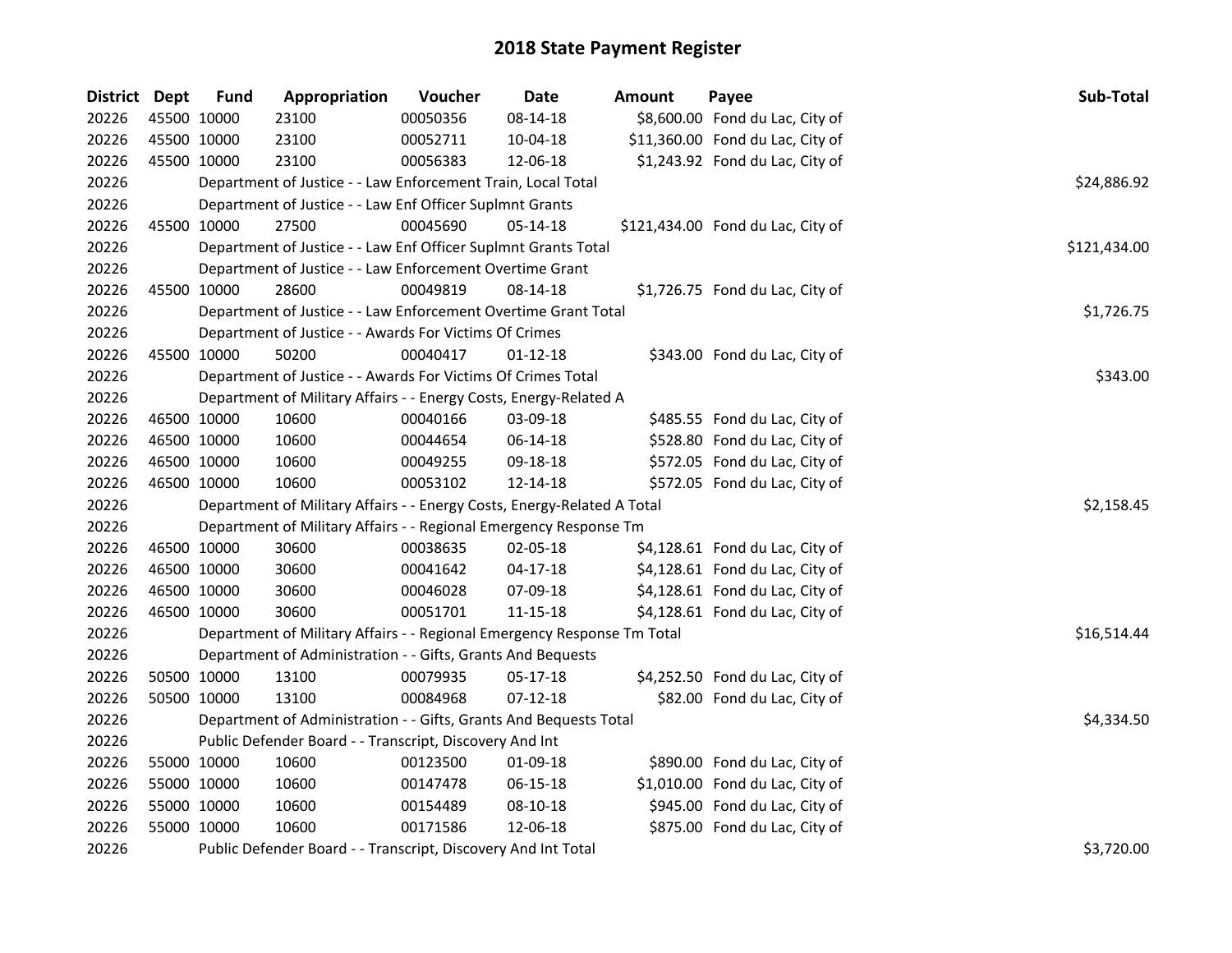| District Dept | Fund        | Appropriation                                                         | <b>Voucher</b> | Date           | <b>Amount</b> | Payee                               | Sub-Total       |
|---------------|-------------|-----------------------------------------------------------------------|----------------|----------------|---------------|-------------------------------------|-----------------|
| 20226         |             | Department of Revenue - - Payments For Municipal Svcs                 |                |                |               |                                     |                 |
| 20226         | 56600 10000 | 50100                                                                 | 00026768       | $01 - 31 - 18$ |               | \$150,379.92 Fond du Lac, City of   |                 |
| 20226         |             | Department of Revenue - - Payments For Municipal Svcs Total           |                |                |               |                                     | \$150,379.92    |
| 20226         |             | Shared Revenue and Tax Relief - - Expenditure Restraint Program       |                |                |               |                                     |                 |
| 20226         | 83500 10000 | 10100                                                                 | 00033171       | $07 - 23 - 18$ |               | \$819,425.05 Fond du Lac, City of   |                 |
| 20226         |             | Shared Revenue and Tax Relief - - Expenditure Restraint Program Total |                |                |               |                                     | \$819,425.05    |
| 20226         |             | Shared Revenue and Tax Relief - - County And Municipal Aid            |                |                |               |                                     |                 |
| 20226         | 83500 10000 | 10500                                                                 | 00033171       | $07 - 23 - 18$ |               | \$808,771.52 Fond du Lac, City of   |                 |
| 20226         | 83500 10000 | 10500                                                                 | 00036057       | 11-19-18       |               | \$4,493,201.12 Fond du Lac, City of |                 |
| 20226         |             | Shared Revenue and Tax Relief - - County And Municipal Aid Total      |                |                |               |                                     | \$5,301,972.64  |
| 20226         |             | Shared Revenue and Tax Relief - - Exempt Computer Aid                 |                |                |               |                                     |                 |
| 20226         | 83500 10000 | 10900                                                                 | 00030460       | $07 - 23 - 18$ |               | \$318,042.49 Fond du Lac, City of   |                 |
| 20226         | 83500 10000 | 10900                                                                 | 00032326       | $07 - 23 - 18$ |               | \$59,797.97 Fond du Lac, City of    |                 |
| 20226         |             | Shared Revenue and Tax Relief - - Exempt Computer Aid Total           |                |                |               |                                     | \$377,840.46    |
| 20226         |             | Shared Revenue and Tax Relief - - Utility Aid                         |                |                |               |                                     |                 |
| 20226         | 83500 10000 | 11000                                                                 | 00033171       | $07 - 23 - 18$ |               | \$18,903.16 Fond du Lac, City of    |                 |
| 20226         | 83500 10000 | 11000                                                                 | 00036057       | 11-19-18       |               | \$115,578.82 Fond du Lac, City of   |                 |
| 20226         |             | Shared Revenue and Tax Relief - - Utility Aid Total                   |                |                |               |                                     | \$134,481.98    |
| 20226         |             | Shared Revenue and Tax Relief - - School Lvy Tx/First Dollar Cr       |                |                |               |                                     |                 |
| 20226         | 83500 10000 | 30200                                                                 | 00029603       | $07 - 23 - 18$ |               | \$846,878.01 Fond du Lac, City of   |                 |
| 20226         | 83500 10000 | 30200                                                                 | 00029751       | $07 - 23 - 18$ |               | \$4,842,572.52 Fond du Lac, City of |                 |
| 20226         |             | Shared Revenue and Tax Relief - - School Lvy Tx/First Dollar Cr Total |                |                |               |                                     | \$5,689,450.53  |
| 20226         |             | Shared Revenue and Tax Relief - - Lottery & Gaming Credit             |                |                |               |                                     |                 |
| 20226         | 83500 52100 | 36300                                                                 | 00027118       | $03 - 26 - 18$ |               | \$975,530.25 Fond du Lac, City of   |                 |
| 20226         |             | Shared Revenue and Tax Relief - - Lottery & Gaming Credit Total       |                |                |               |                                     | \$975,530.25    |
| 20226 Total   |             |                                                                       |                |                |               |                                     | \$17,197,046.25 |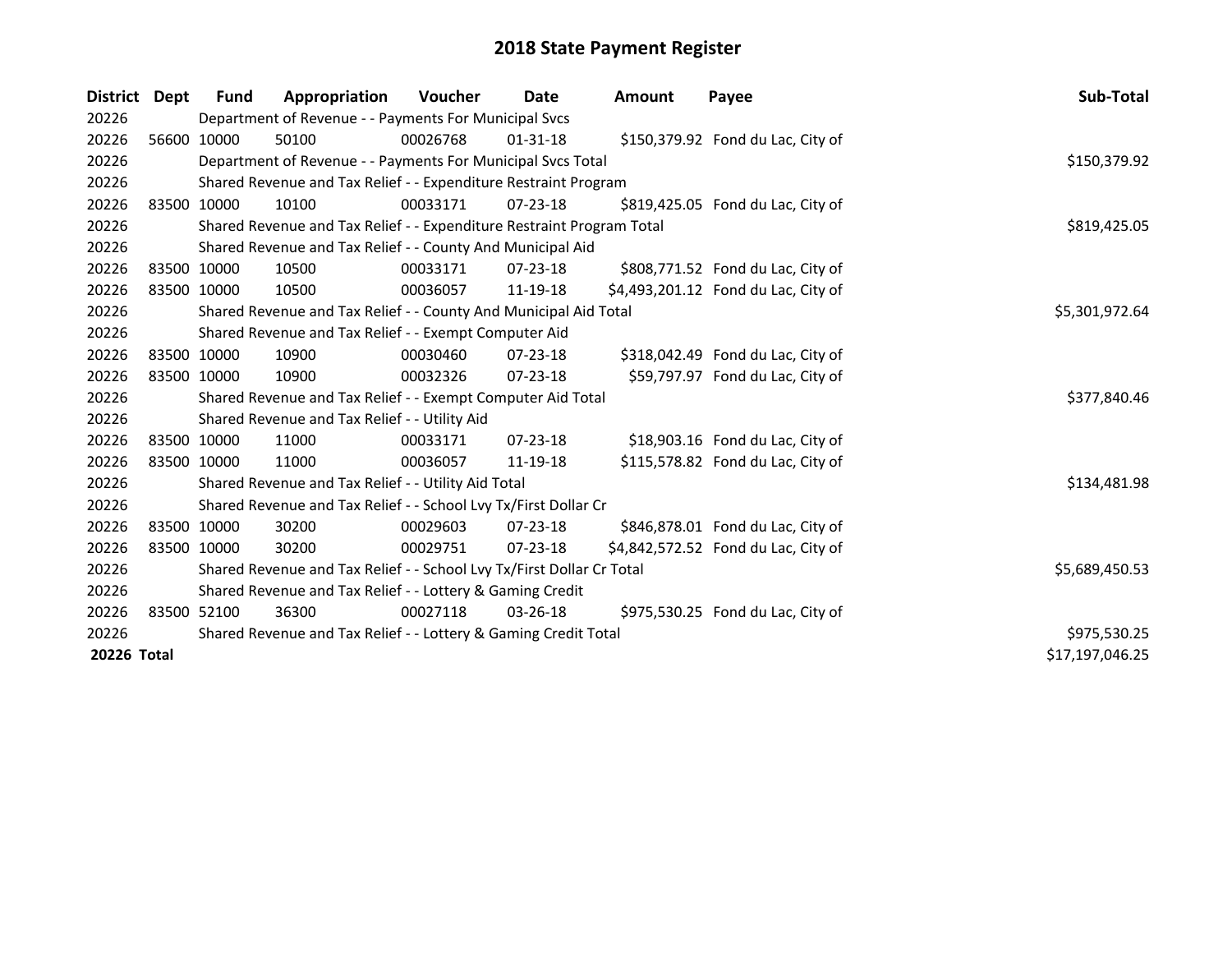| District Dept |             | <b>Fund</b>                                                               | Appropriation                                                                   | Voucher   | Date           | <b>Amount</b> | Payee                      | Sub-Total    |  |  |  |
|---------------|-------------|---------------------------------------------------------------------------|---------------------------------------------------------------------------------|-----------|----------------|---------------|----------------------------|--------------|--|--|--|
| 20276         |             | Dept of Safety & Prof Services - - Fire Dues Distribution                 |                                                                                 |           |                |               |                            |              |  |  |  |
| 20276         | 16500 10000 |                                                                           | 22500                                                                           | 00018874  | 07-02-18       |               | \$19,318.08 City Of Ripon  |              |  |  |  |
| 20276         |             |                                                                           | Dept of Safety & Prof Services - - Fire Dues Distribution Total                 |           |                |               |                            | \$19,318.08  |  |  |  |
| 20276         |             |                                                                           | Dept of Natural Resources - - Fin Asst For Responsible Units                    |           |                |               |                            |              |  |  |  |
| 20276         |             | 37000 27400                                                               | 67000                                                                           | 00235095  | $05 - 11 - 18$ |               | \$26,746.56 City Of Ripon  |              |  |  |  |
| 20276         |             |                                                                           | Dept of Natural Resources - - Fin Asst For Responsible Units Total              |           |                |               |                            | \$26,746.56  |  |  |  |
| 20276         |             |                                                                           | WI Dept of Transportation - - Conn Hwy Aids St Fds                              |           |                |               |                            |              |  |  |  |
| 20276         |             | 39500 21100                                                               | 16200                                                                           | 00205562  | $01-02-18$     |               | \$19,854.97 City Of Ripon  |              |  |  |  |
| 20276         |             | 39500 21100                                                               | 16200                                                                           | 00236070  | 04-02-18       |               | \$19,854.97 City Of Ripon  |              |  |  |  |
| 20276         |             | 39500 21100                                                               | 16200                                                                           | 00269769  | 07-02-18       |               | \$19,854.97 City Of Ripon  |              |  |  |  |
| 20276         |             | 39500 21100                                                               | 16200                                                                           | 00303821  | $10 - 01 - 18$ |               | \$19,854.99 City Of Ripon  |              |  |  |  |
| 20276         |             |                                                                           | WI Dept of Transportation - - Conn Hwy Aids St Fds Total                        |           |                |               |                            | \$79,419.90  |  |  |  |
| 20276         |             |                                                                           | WI Dept of Transportation - - Tc, Trns Oper Aid Sf                              |           |                |               |                            |              |  |  |  |
| 20276         |             | 39500 21100                                                               | 17700                                                                           | 00262500  | 06-13-18       |               | \$12,999.00 City Of Ripon  |              |  |  |  |
| 20276         |             | 39500 21100                                                               | 17700                                                                           | 00289452  | 08-24-18       |               | \$38,997.00 City Of Ripon  |              |  |  |  |
| 20276         |             |                                                                           | WI Dept of Transportation - - Tc, Trns Oper Aid Sf Total                        |           |                |               |                            | \$51,996.00  |  |  |  |
| 20276         |             |                                                                           | WI Dept of Transportation - - Trnst/Trns-Rel Aid F                              |           |                |               |                            |              |  |  |  |
| 20276         |             | 39500 21100                                                               | 18200                                                                           | 00226407  | 03-01-18       |               | \$26,435.07 City Of Ripon  |              |  |  |  |
| 20276         |             | 39500 21100                                                               | 18200                                                                           | 00323497  | 11-15-18       |               | \$23,749.10 City Of Ripon  |              |  |  |  |
| 20276         |             | 39500 21100                                                               | 18200                                                                           | 00323498  | 11-15-18       |               | \$28,832.01 City Of Ripon  |              |  |  |  |
| 20276         |             | 39500 21100                                                               | 18200                                                                           | 00323560  | $11 - 15 - 18$ |               | \$25,748.91 City Of Ripon  |              |  |  |  |
| 20276         |             |                                                                           | WI Dept of Transportation - - Trnst/Trns-Rel Aid F Total                        |           |                |               |                            | \$104,765.09 |  |  |  |
| 20276         |             |                                                                           | WI Dept of Transportation - - Trns Aids To Mnc.-Sf                              |           |                |               |                            |              |  |  |  |
| 20276         |             | 39500 21100                                                               | 19100                                                                           | 00204229  | $01-02-18$     |               | \$100,639.72 City Of Ripon |              |  |  |  |
| 20276         |             | 39500 21100                                                               | 19100                                                                           | 00234738  | 04-02-18       |               | \$100,639.72 City Of Ripon |              |  |  |  |
| 20276         |             | 39500 21100                                                               | 19100                                                                           | 00268437  | 07-02-18       |               | \$100,639.72 City Of Ripon |              |  |  |  |
| 20276         |             | 39500 21100                                                               | 19100                                                                           | 00302489  | $10 - 01 - 18$ |               | \$100,639.73 City Of Ripon |              |  |  |  |
| 20276         |             |                                                                           | WI Dept of Transportation - - Trns Aids To Mnc.-Sf Total                        |           |                |               |                            | \$402,558.89 |  |  |  |
| 20276         |             | Department of Health Services - - Emergency Medical Services, Ai          |                                                                                 |           |                |               |                            |              |  |  |  |
| 20276         |             | 43500 10000                                                               | 11900                                                                           | 00229430  | 08-31-18       |               | \$5,471.34 City Of Ripon   |              |  |  |  |
| 20276         |             |                                                                           | Department of Health Services - - Emergency Medical Services, Ai Total          |           |                |               |                            | \$5,471.34   |  |  |  |
| 20276         |             | Department of Health Services - - Prepaid Medical Transport Reimbursement |                                                                                 |           |                |               |                            |              |  |  |  |
| 20276         |             | 43500 10000                                                               | 16300                                                                           | AMBULANCE | 11-08-18       |               | \$23,727.90 City Of Ripon  |              |  |  |  |
| 20276         |             |                                                                           | Department of Health Services - - Prepaid Medical Transport Reimbursement Total |           |                |               |                            | \$23,727.90  |  |  |  |
| 20276         |             |                                                                           | Department of Justice - - Law Enforcement Train, Local                          |           |                |               |                            |              |  |  |  |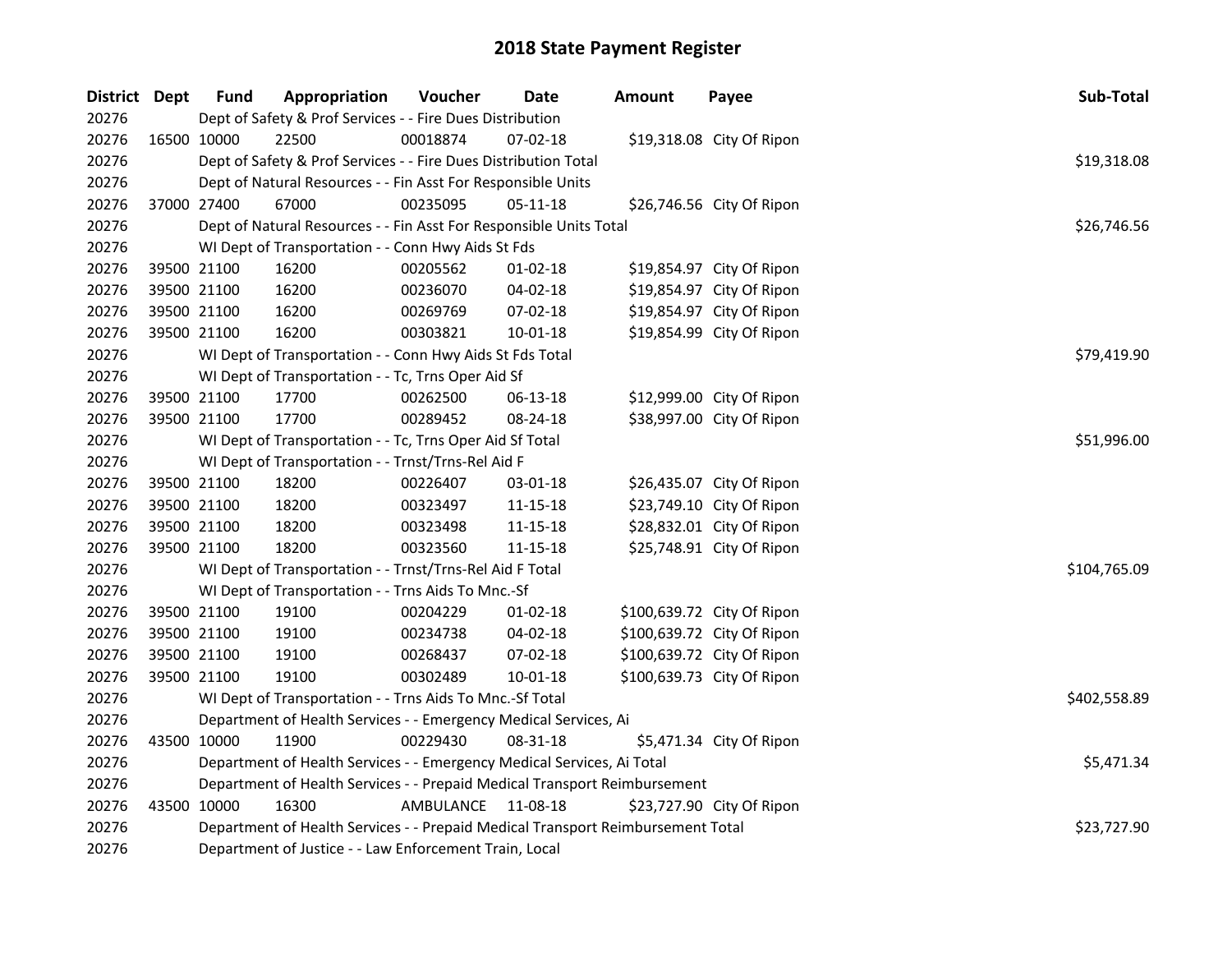| District Dept |             | <b>Fund</b> | Appropriation                                                              | Voucher  | <b>Date</b>    | <b>Amount</b>                | Payee                      | Sub-Total      |  |  |  |
|---------------|-------------|-------------|----------------------------------------------------------------------------|----------|----------------|------------------------------|----------------------------|----------------|--|--|--|
| 20276         | 45500 10000 |             | 23100                                                                      | 00048467 | $07 - 13 - 18$ |                              | \$1,920.00 City Of Ripon   |                |  |  |  |
| 20276         |             |             | Department of Justice - - Law Enforcement Train, Local Total<br>\$1,920.00 |          |                |                              |                            |                |  |  |  |
| 20276         |             |             | Department of Military Affairs - - Army Repair And Maintenance             |          |                |                              |                            |                |  |  |  |
| 20276         | 46500 10000 |             | 10200                                                                      | 00037091 | $01 - 16 - 18$ |                              | \$12.50 City Of Ripon      |                |  |  |  |
| 20276         |             |             | Department of Military Affairs - - Army Repair And Maintenance Total       |          |                |                              |                            | \$12.50        |  |  |  |
| 20276         |             |             | Department of Military Affairs - - Energy Costs, Energy-Related A          |          |                |                              |                            |                |  |  |  |
| 20276         |             | 46500 10000 | 10600                                                                      | 00040696 | 03-20-18       |                              | \$184.95 City Of Ripon     |                |  |  |  |
| 20276         |             | 46500 10000 | 10600                                                                      | 00044672 | 06-14-18       |                              | \$189.75 City Of Ripon     |                |  |  |  |
| 20276         |             | 46500 10000 | 10600                                                                      | 00049294 | 09-19-18       |                              | \$184.95 City Of Ripon     |                |  |  |  |
| 20276         |             | 46500 10000 | 10600                                                                      | 00053438 | 12-21-18       |                              | \$184.95 City Of Ripon     |                |  |  |  |
| 20276         |             |             | Department of Military Affairs - - Energy Costs, Energy-Related A Total    |          |                |                              |                            | \$744.60       |  |  |  |
| 20276         |             |             | Department of Military Affairs - - Federal Aid-Service Contracts           |          |                |                              |                            |                |  |  |  |
| 20276         |             | 46500 10000 | 14100                                                                      | 00037091 | $01 - 16 - 18$ |                              | \$12.50 City Of Ripon      |                |  |  |  |
| 20276         |             |             | Department of Military Affairs - - Federal Aid-Service Contracts Total     |          |                |                              |                            | \$12.50        |  |  |  |
| 20276         |             |             | Department of Revenue - - Payments For Municipal Svcs                      |          |                |                              |                            |                |  |  |  |
| 20276         |             | 56600 10000 | 50100                                                                      | 00026769 | $01 - 31 - 18$ |                              | \$2,110.84 City Of Ripon   |                |  |  |  |
| 20276         |             |             | Department of Revenue - - Payments For Municipal Svcs Total                |          |                |                              |                            | \$2,110.84     |  |  |  |
| 20276         |             |             | Shared Revenue and Tax Relief - - Expenditure Restraint Program            |          |                |                              |                            |                |  |  |  |
| 20276         |             | 83500 10000 | 10100                                                                      | 00033172 | 07-23-18       |                              | \$84,298.77 City Of Ripon  |                |  |  |  |
| 20276         |             | 83500 10000 | 10100                                                                      | 00036058 | 11-19-18       |                              | \$0.05 City Of Ripon       |                |  |  |  |
| 20276         |             |             | Shared Revenue and Tax Relief - - Expenditure Restraint Program Total      |          |                |                              |                            | \$84,298.82    |  |  |  |
| 20276         |             |             | Shared Revenue and Tax Relief - - County And Municipal Aid                 |          |                |                              |                            |                |  |  |  |
| 20276         |             | 83500 10000 | 10500                                                                      | 00033172 | 07-23-18       |                              | \$222,360.48 City Of Ripon |                |  |  |  |
| 20276         |             | 83500 10000 | 10500                                                                      | 00036058 | 11-19-18       | \$1,236,314.82 City Of Ripon |                            |                |  |  |  |
| 20276         |             |             | Shared Revenue and Tax Relief - - County And Municipal Aid Total           |          |                |                              |                            | \$1,458,675.30 |  |  |  |
| 20276         |             |             | Shared Revenue and Tax Relief - - Exempt Computer Aid                      |          |                |                              |                            |                |  |  |  |
| 20276         |             | 83500 10000 | 10900                                                                      | 00030461 | 07-23-18       |                              | \$25,587.69 City Of Ripon  |                |  |  |  |
| 20276         | 83500 10000 |             | 10900                                                                      | 00032327 | 07-23-18       |                              | \$18,173.24 City Of Ripon  |                |  |  |  |
| 20276         |             |             | Shared Revenue and Tax Relief - - Exempt Computer Aid Total                |          |                |                              |                            | \$43,760.93    |  |  |  |
| 20276         |             |             | Shared Revenue and Tax Relief - - Utility Aid                              |          |                |                              |                            |                |  |  |  |
| 20276         |             | 83500 10000 | 11000                                                                      | 00033172 | 07-23-18       |                              | \$2,737.43 City Of Ripon   |                |  |  |  |
| 20276         |             | 83500 10000 | 11000                                                                      | 00036058 | 11-19-18       |                              | \$30,814.41 City Of Ripon  |                |  |  |  |
| 20276         |             |             | Shared Revenue and Tax Relief - - Utility Aid Total                        |          |                |                              |                            | \$33,551.84    |  |  |  |
| 20276         |             |             | Shared Revenue and Tax Relief - - Lottery & Gaming Credit                  |          |                |                              |                            |                |  |  |  |
| 20276         | 83500 52100 |             | 36300                                                                      | 00027376 | 03-26-18       |                              | \$4,383.12 City Of Ripon   |                |  |  |  |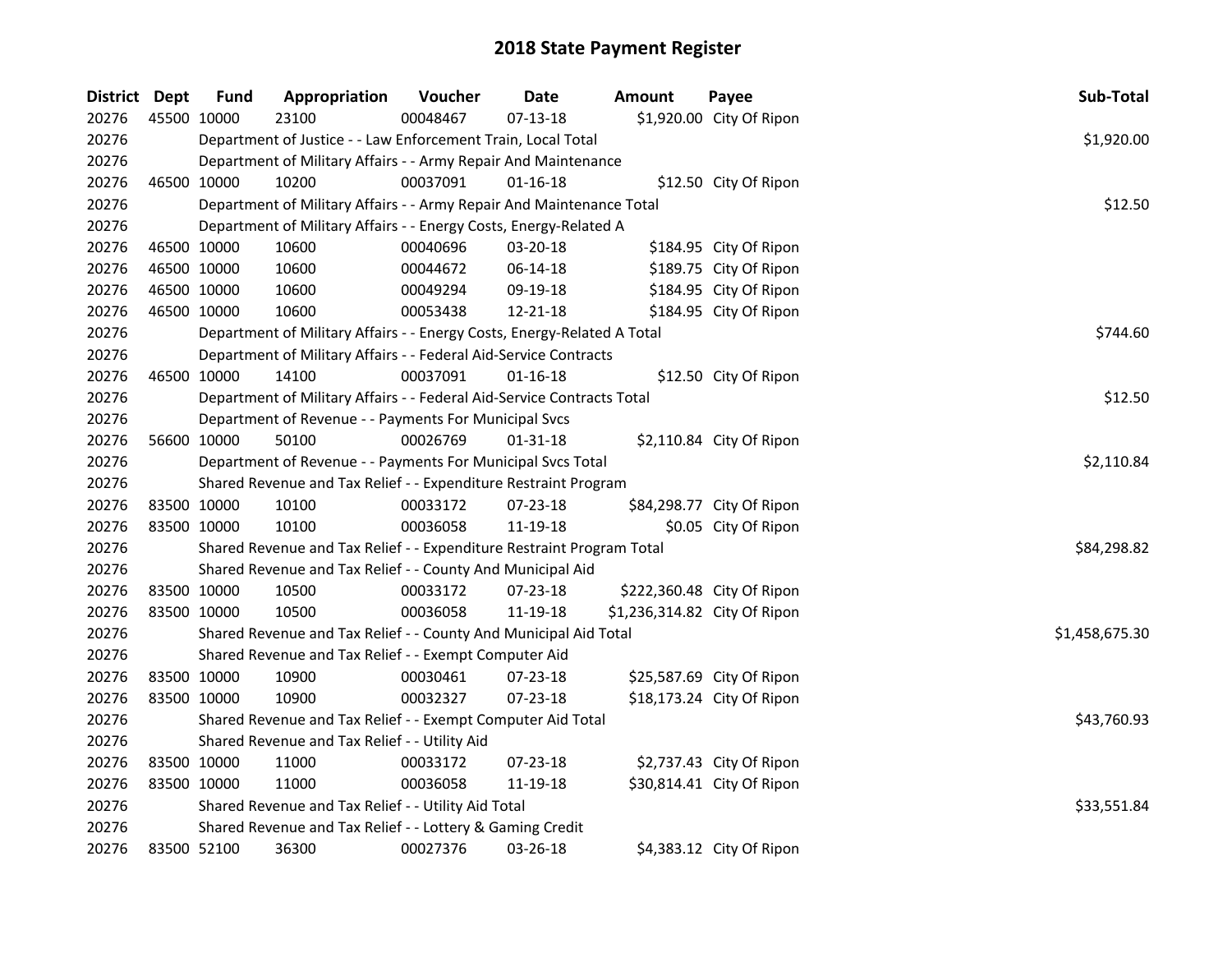| District Dept | Fund                                                            | <b>Appropriation</b> | Voucher | Date | Amount | Payee | Sub-Total      |
|---------------|-----------------------------------------------------------------|----------------------|---------|------|--------|-------|----------------|
| 20276         | Shared Revenue and Tax Relief - - Lottery & Gaming Credit Total | \$4,383.12           |         |      |        |       |                |
| 20276 Total   |                                                                 |                      |         |      |        |       | \$2,343,474.21 |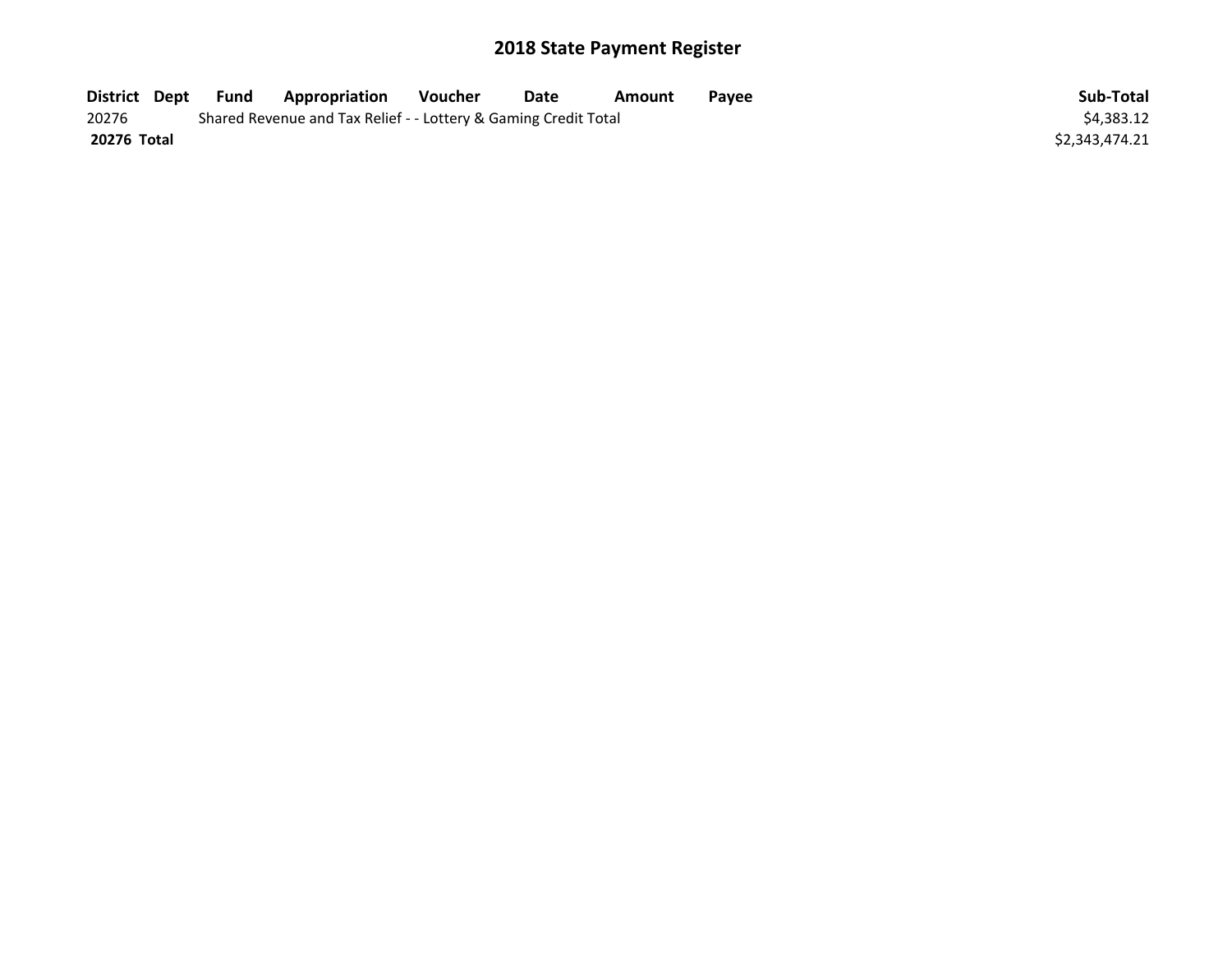| District Dept | <b>Fund</b> | Appropriation                                                             | <b>Voucher</b> | Date           | Amount | Payee                     | Sub-Total  |  |  |  |
|---------------|-------------|---------------------------------------------------------------------------|----------------|----------------|--------|---------------------------|------------|--|--|--|
| 20292         |             | Shared Revenue and Tax Relief - - Exempt Computer Aid                     |                |                |        |                           |            |  |  |  |
| 20292         | 83500 10000 | 10900                                                                     | 00030462       | $07 - 23 - 18$ |        | \$1,361.73 City Of Waupun |            |  |  |  |
| 20292         |             | \$1,361.73<br>Shared Revenue and Tax Relief - - Exempt Computer Aid Total |                |                |        |                           |            |  |  |  |
| 20292         |             | Shared Revenue and Tax Relief - - Lottery & Gaming Credit                 |                |                |        |                           |            |  |  |  |
| 20292         | 83500 52100 | 36300                                                                     | 00027377       | $03 - 26 - 18$ |        | \$235.68 City Of Waupun   |            |  |  |  |
| 20292         |             | Shared Revenue and Tax Relief - - Lottery & Gaming Credit Total           |                |                |        |                           | \$235.68   |  |  |  |
| 20292 Total   |             |                                                                           |                |                |        |                           | \$1,597.41 |  |  |  |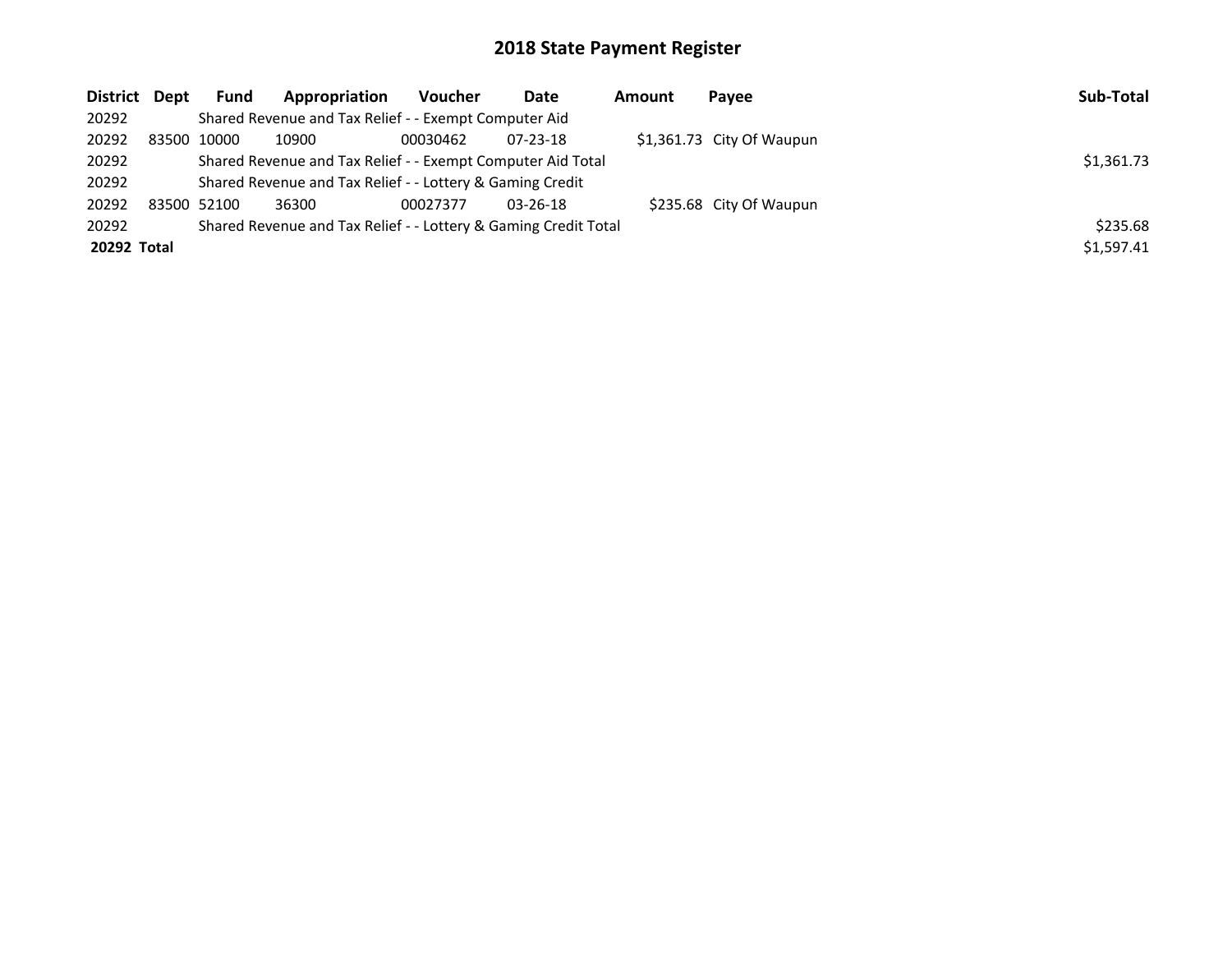| 20000 |             |             | WI Dept of Transportation - - Eldly&Disa Co/Aid Sf       |                   |          |                                   |                |
|-------|-------------|-------------|----------------------------------------------------------|-------------------|----------|-----------------------------------|----------------|
| 20000 |             | 39500 21100 | 16800                                                    | 00229628 03-13-18 |          | \$245,998.00 Fond du Lac County   |                |
| 20000 |             |             | WI Dept of Transportation - - Eldly&Disa Co/Aid Sf Total |                   |          |                                   | \$245,998.00   |
| 20000 |             |             | WI Dept of Transportation - - Hwy Sfty Loc Aid Ffd       |                   |          |                                   |                |
| 20000 |             | 39500 21100 | 18500                                                    | 00210930 01-11-18 |          | \$7,048.99 Fond du Lac County     |                |
| 20000 |             | 39500 21100 | 18500                                                    | 00223394 02-20-18 |          | \$7,566.36 Fond du Lac County     |                |
| 20000 | 39500 21100 |             | 18500                                                    | 00232708 03-27-18 |          | \$7,585.09 Fond du Lac County     |                |
| 20000 | 39500 21100 |             | 18500                                                    | 00247507 04-27-18 |          | \$8,826.49 Fond du Lac County     |                |
| 20000 |             | 39500 21100 | 18500                                                    | 00256389          | 06-06-18 | \$10,987.36 Fond du Lac County    |                |
| 20000 |             | 39500 21100 | 18500                                                    | 00263338          | 06-18-18 | \$9,465.77 Fond du Lac County     |                |
| 20000 | 39500 21100 |             | 18500                                                    | 00278155 08-01-18 |          | \$10,275.66 Fond du Lac County    |                |
| 20000 | 39500 21100 |             | 18500                                                    | 00286396          | 08-28-18 | \$10,983.22 Fond du Lac County    |                |
| 20000 | 39500 21100 |             | 18500                                                    | 00294419          | 09-13-18 | \$11,061.18 Fond du Lac County    |                |
| 20000 | 39500 21100 |             | 18500                                                    | 00309631          | 10-18-18 | \$9,051.38 Fond du Lac County     |                |
| 20000 |             |             | WI Dept of Transportation - - Hwy Sfty Loc Aid Ffd Total |                   |          |                                   | \$92,851.50    |
| 20000 |             |             | WI Dept of Transportation - - Trans Aids To Co.-Sf       |                   |          |                                   |                |
| 20000 |             | 39500 21100 | 19000                                                    | 00203632 01-02-18 |          | \$592,029.55 Fond du Lac County   |                |
| 20000 |             | 39500 21100 | 19000                                                    | 00267840 07-02-18 |          | \$1,184,059.10 Fond du Lac County |                |
| 20000 |             | 39500 21100 | 19000                                                    | 00301892          | 10-01-18 | \$592,029.56 Fond du Lac County   |                |
| 20000 |             |             | WI Dept of Transportation - - Trans Aids To Co.-Sf Total |                   |          |                                   | \$2,368,118.21 |
| 20000 |             |             | WI Dept of Transportation - - Trns Facl Econ Astsf       |                   |          |                                   |                |
| 20000 |             | 39500 21100 | 26000                                                    | 00210433 01-11-18 |          | \$581,017.31 Fond du Lac County   |                |
| 20000 |             |             | WI Dept of Transportation - - Trns Facl Econ Astsf Total |                   |          |                                   | \$581,017.31   |
| 20000 |             |             | WI Dept of Transportation - - Loc Rd Imp Prg St Fd       |                   |          |                                   |                |
| 20000 |             | 39500 21100 | 27800                                                    | 00278459 07-25-18 |          | \$5,062.00 Fond du Lac County     |                |
| 20000 |             |             | WI Dept of Transportation - - Loc Rd Imp Prg St Fd Total |                   |          |                                   | \$5,062.00     |
| 20000 |             |             | WI Dept of Transportation - - St Hwy Rehab, Sf           |                   |          |                                   |                |
| 20000 |             | 39500 21100 | 36300                                                    | 00213322 01-22-18 |          | \$350.00 Fond du Lac County       |                |
| 20000 | 39500 21100 |             | 36300                                                    | 00223797 03-02-18 |          | \$25.00 Fond du Lac County        |                |
| 20000 | 39500 21100 |             | 36300                                                    | 00231336          | 03-30-18 | \$30.00 Fond du Lac County        |                |
| 20000 |             | 39500 21100 | 36300                                                    | 00243968          | 05-02-18 | \$50.00 Fond du Lac County        |                |
| 20000 | 39500 21100 |             | 36300                                                    | 00256292          | 05-30-18 | \$510.00 Fond du Lac County       |                |
| 20000 | 39500 21100 |             | 36300                                                    | 00265045          | 06-29-18 | \$75.00 Fond du Lac County        |                |
| 20000 |             | 39500 21100 | 36300                                                    | 00304751          | 10-04-18 | \$90.00 Fond du Lac County        |                |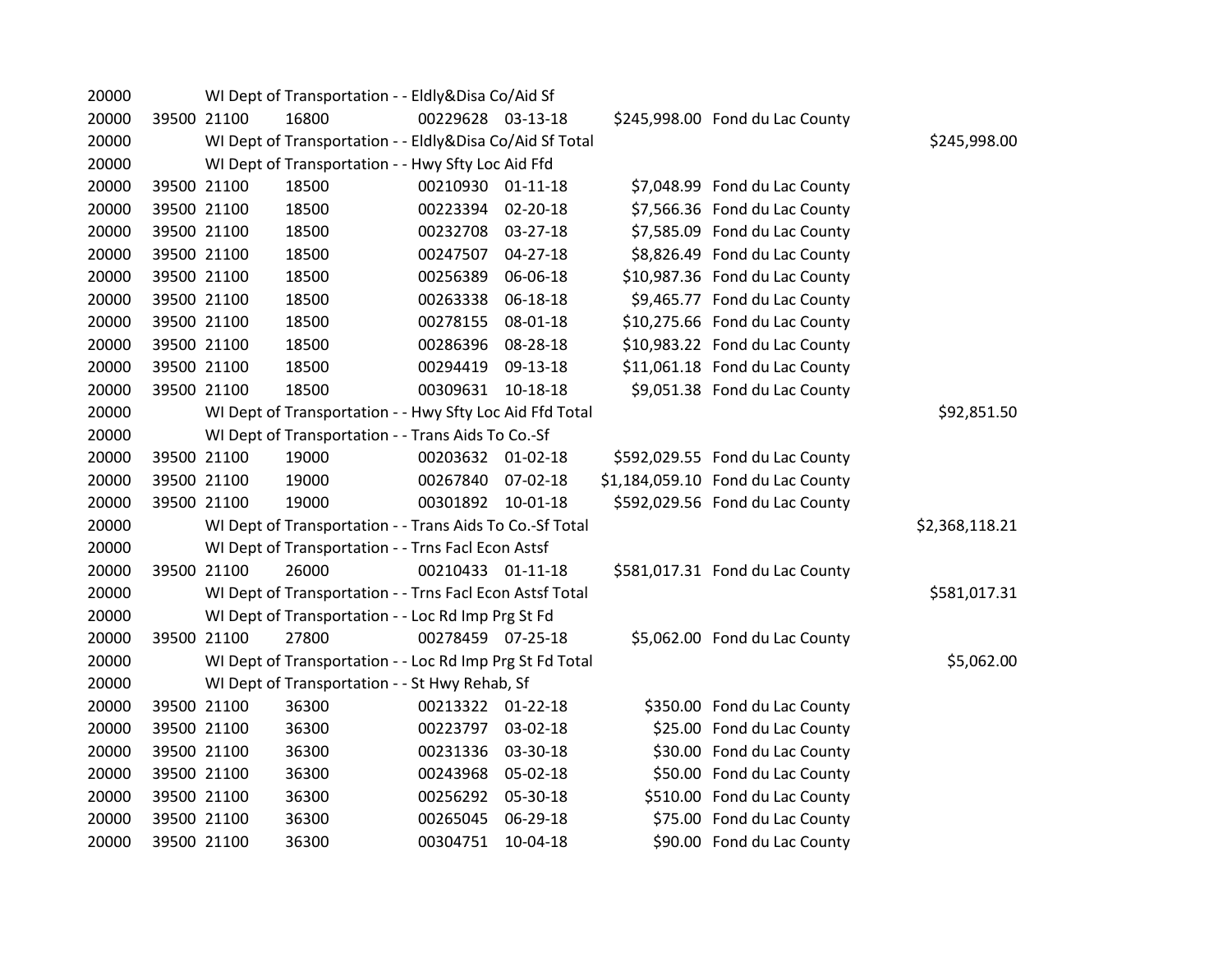| 20000 | 39500 21100 |             | 36300                                                   | 00315607          | 11-01-18       | \$140.00 Fond du Lac County     |              |
|-------|-------------|-------------|---------------------------------------------------------|-------------------|----------------|---------------------------------|--------------|
| 20000 |             | 39500 21100 | 36300                                                   | 00315609          | $11 - 01 - 18$ | \$30.00 Fond du Lac County      |              |
| 20000 |             | 39500 21100 | 36300                                                   | 00323123          | 11-30-18       | \$90.00 Fond du Lac County      |              |
| 20000 | 39500 21100 |             | 36300                                                   | 00324267          | 11-20-18       | \$404.77 Fond du Lac County     |              |
| 20000 | 39500 21100 |             | 36300                                                   | 00325335          | 11-30-18       | \$60.00 Fond du Lac County      |              |
| 20000 |             |             | WI Dept of Transportation - - St Hwy Rehab, Sf Total    |                   |                |                                 | \$1,854.77   |
| 20000 |             |             | WI Dept of Transportation - - Hwy Mgmt & Opers Sf       |                   |                |                                 |              |
| 20000 |             | 39500 21100 | 36500                                                   | 00218175 02-05-18 |                | \$10,674.30 Fond du Lac County  |              |
| 20000 | 39500 21100 |             | 36500                                                   | 00228595          | 03-08-18       | \$9,751.60 Fond du Lac County   |              |
| 20000 | 39500 21100 |             | 36500                                                   | 00233697          | 03-23-18       | \$19,271.75 Fond du Lac County  |              |
| 20000 |             | 39500 21100 | 36500                                                   | 00237006          | 03-30-18       | \$14,381.61 Fond du Lac County  |              |
| 20000 |             | 39500 21100 | 36500                                                   | 00250044          | 05-07-18       | \$11,492.56 Fond du Lac County  |              |
| 20000 |             | 39500 21100 | 36500                                                   | 00255452          | $05 - 21 - 18$ | \$8,498.22 Fond du Lac County   |              |
| 20000 |             | 39500 21100 | 36500                                                   | 00267478          | 06-27-18       | \$10,335.17 Fond du Lac County  |              |
| 20000 | 39500 21100 |             | 36500                                                   | 00286991          | 08-16-18       | \$3,660.66 Fond du Lac County   |              |
| 20000 |             | 39500 21100 | 36500                                                   | 00294465          | 09-12-18       | \$4,003.96 Fond du Lac County   |              |
| 20000 |             | 39500 21100 | 36500                                                   | 00306428          | 10-03-18       | \$78,608.48 Fond du Lac County  |              |
| 20000 | 39500 21100 |             | 36500                                                   | 00308529          | 10-09-18       | \$94,584.00 Fond du Lac County  |              |
| 20000 |             | 39500 21100 | 36500                                                   | 00324267          | 11-20-18       | \$51,322.29 Fond du Lac County  |              |
| 20000 |             | 39500 21100 | 36500                                                   | 00331392 12-26-18 |                | \$45,642.81 Fond du Lac County  |              |
| 20000 |             |             | WI Dept of Transportation - - Hwy Mgmt & Opers Sf Total |                   |                |                                 | \$362,227.41 |
| 20000 |             |             | WI Dept of Transportation - - Routine Maint Sf          |                   |                |                                 |              |
| 20000 | 39500 21100 |             | 36800                                                   | 00218175 02-05-18 |                | \$144,232.30 Fond du Lac County |              |
| 20000 |             | 39500 21100 | 36800                                                   | 00228595          | 03-08-18       | \$221,447.48 Fond du Lac County |              |
| 20000 | 39500 21100 |             | 36800                                                   | 00233697          | 03-23-18       | \$5,573.74 Fond du Lac County   |              |
| 20000 |             | 39500 21100 | 36800                                                   | 00237006          | 03-30-18       | \$222,463.86 Fond du Lac County |              |
| 20000 |             | 39500 21100 | 36800                                                   | 00250044          | 05-07-18       | \$298,619.81 Fond du Lac County |              |
| 20000 | 39500 21100 |             | 36800                                                   | 00251061          | 05-09-18       | \$49,938.76 Fond du Lac County  |              |
| 20000 | 39500 21100 |             | 36800                                                   | 00255452          | $05 - 21 - 18$ | \$173,662.27 Fond du Lac County |              |
| 20000 | 39500 21100 |             | 36800                                                   | 00267478          | 06-27-18       | \$366,009.97 Fond du Lac County |              |
| 20000 |             | 39500 21100 | 36800                                                   | 00286991          | 08-16-18       | \$95,919.32 Fond du Lac County  |              |
| 20000 |             | 39500 21100 | 36800                                                   | 00293905          | 09-10-18       | \$155,612.47 Fond du Lac County |              |
| 20000 | 39500 21100 |             | 36800                                                   | 00294465          | 09-12-18       | \$116,126.11 Fond du Lac County |              |
| 20000 | 39500 21100 |             | 36800                                                   | 00299658          | 09-21-18       | \$1,969.78 Fond du Lac County   |              |